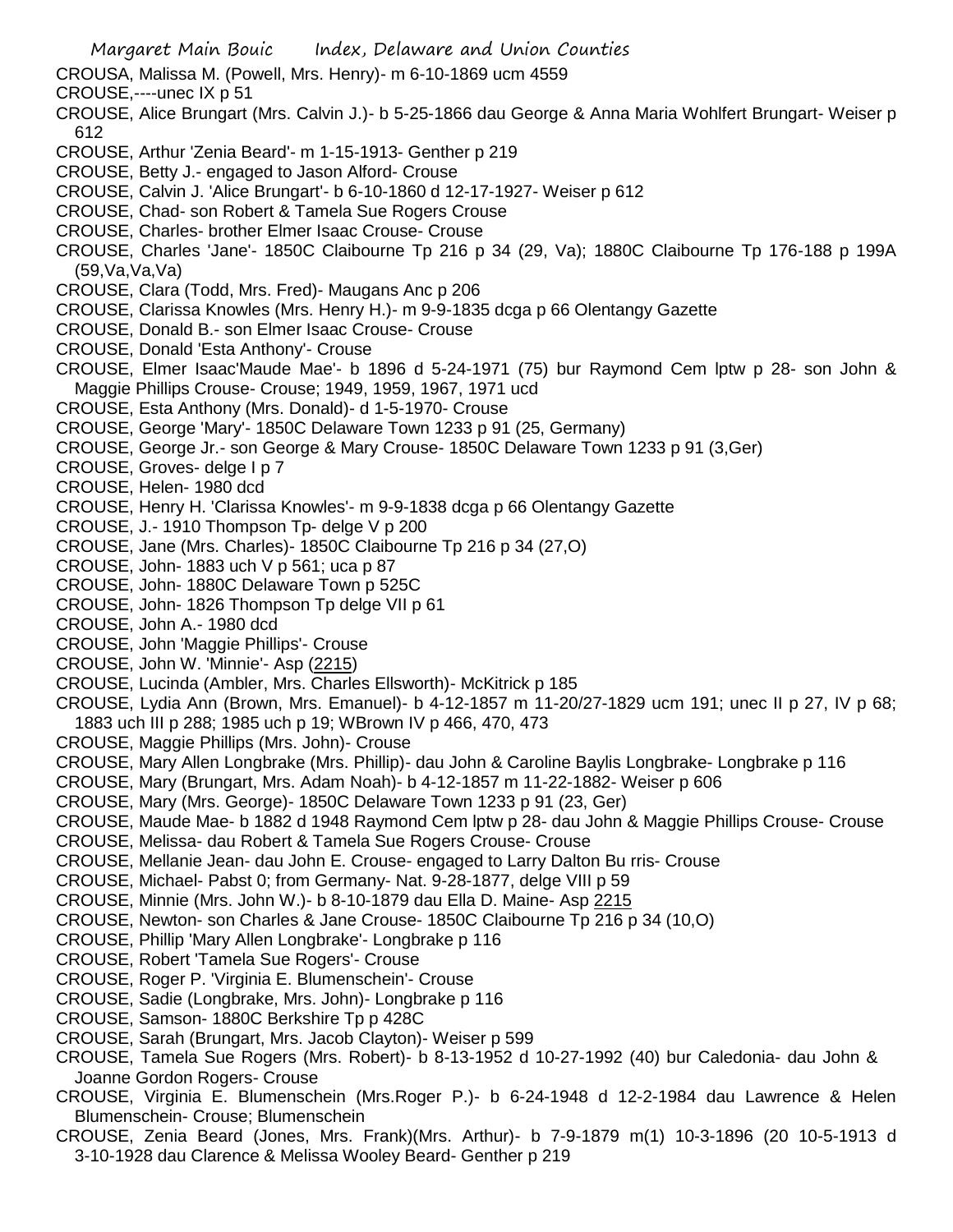- Margaret Main Bouic Index, Delaware and Union Counties
- CROUSO, Asel S.- d 8-27-1847 (5m21d) son C. & J. Crouso- Claibourne Cem p 113, United Calvary Church CROUSO, Charles 'Jane Graham'- m 12-5-1843 ucm 921 Claibourne Cem p 113; unec VI p 4; 1883 uch V p 446; 1880C Claibourne Tp p 0199- see Crowso
- CROUSO, Jane Graham (Mrs. Charles)- m 12-5-1843 ucm 921 Claibourne Cm p 113; 1883 uch V p 446; unec VI p 4
- CROUSO, Melissa (Powell, Mrs. Henry K.)- m 6-10-1869 dau Charles & Jane Graham Crouso- 1883 uch V p 446
- CROUT, John C.- Pabst 0
- CROUTHARMEL, Carl Allen- b 10-17-1953 son Raymond Curtis & Melba Catharine Klinger Croutharmel-Weiser p 313
- CROUTHARMEL, Darryl Lee- b 4-23-1955- son Raymond Curtis & Melba Catharine Klinger Croutharmel-Weiser p 313
- CROUTHARMEL, Dennia Ray- b 3-20-1941- son Raymond Curtis & Melba Catharine Klinger Croutharmel-Weiser p 313
- CROUTHARMEL, Karen Diane- b 1-4-1950- dau Raymond Curtis & Melba Catharine Klinger Croutharmel-Weiser p 313
- CROUTHARMEL, Larry Kurtis- b 3-2-1942 son Raymond Curtis & Melba Catharine Klinger Croutharmel-Weiser p 313
- CROUTHARMEL, Melba Catharine Klinger (Mrs. Raymond Curtis)- b 8-15-1923 m 12-30-1940 dau Lester Leroy & Katie Almeda Klinger Klinger- Weiser p 313
- CROUTHARMEL, Raymond Curtis 'Melba Catharine Klinger'- b 7-17-1918 m 12-30-1940- Weiser p 313
- CROUTHARMEL, Terry Gene- b 11-12-1943 ch Raymond Curtis & Melba Catharine Klinger Croutharmel-Weiser p 313
- CROW,---Main Gaz I 2 p 10
- CROW, ---b 3-19-1876 Genoa Tp dau Thomas & Esther J. Crow- dcb
- CROW, Miss- 1976 dch p 197
- CROW, Andes Forrest (Rhodes, Mrs. Guy Edward)- b 12-13-1908 m 10-18-1930 dau Rufus M. & Helen Chloe Duffie Crow- Weiser p 431
- CROW, Anna E. (Mrs. Charles H.)- 1880C Paris Tp 74-76 p 8 (28,Md,Md,Md)
- CROW, Bertram Elwood- b 8-31-1898 Harlem Tp son John & Cora Burton Crow- dcb
- CROW, Charles H.'Anna E.'- 1880C Paris Tp 74-76 p 8 (26, Md,MD,MD) p 0117
- CROW, Christopher 'Mary'- dcc Eulalie Cook Greene 834
- CROW, Conrad- 1908 dch p 391
- CROW, Elizabeth S. Elliott (Mrs. James A.)- m 4-25-1841 dcm
- CROW, Esther Jane Grandstaff (Mrs. Thomas Benton)- lic 3-11-1867, delge X p 75
- CROW, Florence- 1869 wsc p 4
- CROW, Freddie- b 3-10-1874 Genoa Tp son Thomas & Esther Grandstaff Crow- dcb
- CROW, George- Nash p 70
- CROW, George- 1820C Radnor Tp
- CROW, George F.- son Charles H. & Anna E. Crow- 1880C Paris Tp 74-76 p 8 (1,O,Md,Md)
- CROW, George 'Margaret'- unec XIII p 39, 40
- CROW, Hannah (Langstaff, Mrs. Henry)- b 1768 m 11-3-1786- Maugans Anc p 214
- CROW, H. D.- 1869 wsc p 4; Pabst 8 p 15
- CROW, Helen Chloe Duffie (Mrs. Rufus M.)- b 3-1-5-1884 m 1-1-1908 d 8-13-1936 dau William Hamilton & Sarah Elizabeth Weiser Duffie- Weiser p 431
- CROW, Hester Ann ()Irwin, Mrs. James)- dau George & Margaret Crow- unec XIII p 39
- CROW, Ida Geyer (Mrs. Sylvester)- dau Samuel & Mary E. Newell Geyer- 1915 uch p 909
- CROW, Jacob Anderson 'Nancy Miller'- m 2-26-1811 d 4-1-1813 son Jacob & Margaret Crow- unec XIII p 39, 40
- CROW, James A. 'Elizabeth S. Elliott'- m 4-25-1841 dcm
- CROW, inf son of J. & E. S. d 6-19-1817 Wyatt Cem Powell p 304
- CROW, Joseph E.- 1908 dch p 391
- CROW, Kay (Phelps, Mrs. Dale)- m 5-27-1984- Crow; Phelps
- CROW, Leonard- b 8-9-1881 Trenton Tp son Thomas & Easter Grandstaff Crow- dcb
- CROW, Lewis- 1840C Darby Tp 997 (30-40) unec V p 3
- CROW, Lucy (Kellogg, Mrs. Noah)- b 1770 m 1799 d 2-13-1823 dau Nathaniel Crow- Asp p 77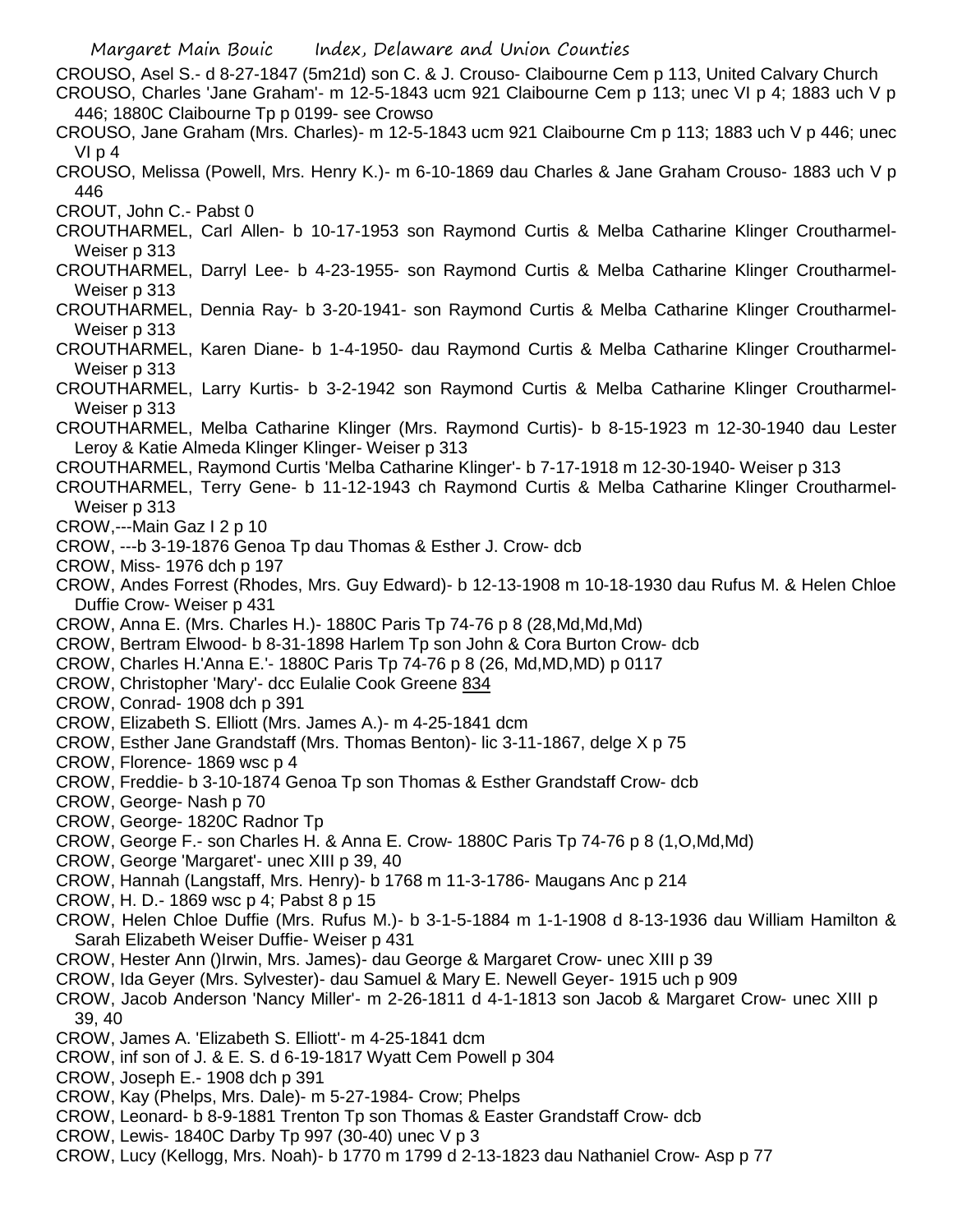Margaret Main Bouic Index, Delaware and Union Counties CROW, Margaret (Mrs.George)- Cowgill p 1; unec XIII p 39 CROW, Margaret E.- b c 1812 maybe dau Jacob Anderson & Nancy Miller Crow- unec XIII p 39 CROW, Martha (Phelps, Mrs. Timothy Jr.)- m 11-4-1686 dau Christopher & Mary Crow- dcc Eulalie Cook Greene 417 CROW, Mary- grad DHS 1889- delge VII p 21 CROW, Mary (Mrs. Christopher)- dcc Eulalie Cook Greene 835 CROW, Mary/Polly W. (Cowgill, Mrs. Alexander)- b 8-3-1788 m 1-12-1804 d 5-7-1865 dau George & Margaret Crow- Cowgill p 1; 1985 uch p 34; unec XIII p 39 CROW, Mary (Olaughlin, Mrs. James)- 1883 uch V p 441 CROW, Nancy Miller (Mrs. Jacob Anderson)- m 2-26-1811, unec XIII p 39 CROW, Nathaniel- Asp p 77 CROW, Rev. N. K.- 1883 uch V p 187, 284 CROW, Peter- delge II p 21 CROW, Sarah (Dunlap, Mrs. David\_- dcw Florence Dunlap Main 9 CROW, Sylvester 'Ida Geyer'- 1915 uch p 909 CROW, Thomas- Nash p 70 CROW, Thomas Benton 'Esther Jane Grandstaff'- lic 3-11-1867 dcm, delge X p 75; 1908 dch p 391 CROW, Rev. Thomas D.- 1880 dch p 376 CROW, Rev.- hjt p 44; 1915 uch p 206 CROW, Rufus M. 'Helen Chloe Duffie'- d 6-17-1917- Weiser p 431 CROW, William J.- son Charles H. & Anna E. Crow- 1880C Paris Tp 74-76 p 8 (3,O,Md,Md) CROWDER, Agnes (Spain, Mrs. Daniel)- 1883 uch V p 457; 1985 uch p 131 CROWDER, Amanda- dau Henry & Delila Crowder- 1850C Liberty Tp un Co 1039-1056 p 155 (8,O) CROWDER, Arthur- son Lewis M. & Cliffe Spain Crowder- Crowder CROWDER, Belle (Holycross, Mrs. Charles W.)- m consent 1889- unec IV p 17 CROWDER, Bessie Lester (Mrs. Sidney)- b 6-7-1884 m 10-13-1903- Howison 606 CROWDER, Bill- b 1975 son Ira & Debra Crowder- 1991 ucd CROWDER, Charles C.'Mary J. Bowersmith'- m 10-2-1879 ucm 6543 d 1-10-1893 (34-3-18) Raymond Cem lptw p 25; son William & Lucinda Herd Crowder- Crowder; 1883 uch V p 405; 1860C Liberty Tp un Co 955-965 p 131 (1,O); 1870C Liberty Tp 165 p 20 (12,O); 1880C Allen Tp 172-184 p 18 (22,O,O,O) p 058A CROWDER, Cherie- b 1969 dau Donald R. & Clara L. Crowder- 1969, 1971 dcd CROWDER, Clara L. (Mrs. Donald R.)- 1969, 1971 dcd CROWDER, Cliffe Spain (Mrs. Lewis M.)- b 12-10-1894 d 12-7-1963 bur Maple Grove- dau Lewis B. & Florence Darrow Spain- Crowder CROWDER, Cora A.-dau William & Margaret Rea Crowder- dumch p 567; 1883 uch V p 405; 1880C Liberty Tp Un Co 143-147 p 16 (7,O,O,O) CROWDER, Cynthia Ann (Marshall, Mrs. Wallan)- m 4-8-1841 ucm 712- unec V p 38 CROWDER, Debbie R.- dau William & Margaret Rea Crowder- 1915 uch p 567; 1883 uch V p 405; 1870C Liberty Tp Un Co 165 (8,O); 1880C Liberty Tp 143-147 p 16 (18,O,O,O) CROWDER, Debra L. (Mrs. Ira)- 1991 ucd CROWDER, Delila (Mrs. Henry)- 1850C Liberty Tp Un Co 1039-1056 p 155 (31,O) CROWDER, Denison- son John & Elisabeth Crowder- 1840C Liberty Tp Un Co 468 (-5); 1850C Liberty Tp 1028-1045 p 153 (14,O) CROWDER, Donald R. 'Clara L.'- 1969, 1971 dcd CROWDER, Donald- b 1960 son Donald R. & Clara L. Crowder- 1969, 1971 dcd CROWDER, Elizabeth Broader (Mrs. William)- 1883 uch V p 388 CROWDER, Elizabeth (Mrs. John)- d 9-1853- 1883 uch V p 405; 1840C Liberty Tp Un Co 468 (40-50); 1850C Liberty Tp 1028-1045 p 153 (50, Va)

CROWDER, Elizabeth Ohaver (Spain, Mrs. William)(Mrs. William)- dau Joseph & Jemima Casebolt Ohaver-1985 uch p 107

- CROWDER, Elmina- dau John & Elisabeth Crowder- 1840C Liberty Tp Un Co 468 (-5); 1850C Liberty Tp 1028-1045 p 153 (12,O)
- CROWDER, Emiline (Haines, Mrs. Augustus)- m 4-1-5-1852 ucm 1792; unec VII p 58- dau John & Elisabeth Crowder- 1840C Liberty Tp 468 (10-15); 1850C Liberty Tp Un Co 1028-1045 p 153 (21,O)
- CROWDER, Freda O. (Smith, Mrs. Edward F.,Sr.)(Parcell, Mrs. Orley)- b 5-20-1903 d 12-2-1988 (85) bur Greenlawn Cem- dau William & Ida Martin Crowder- Crowder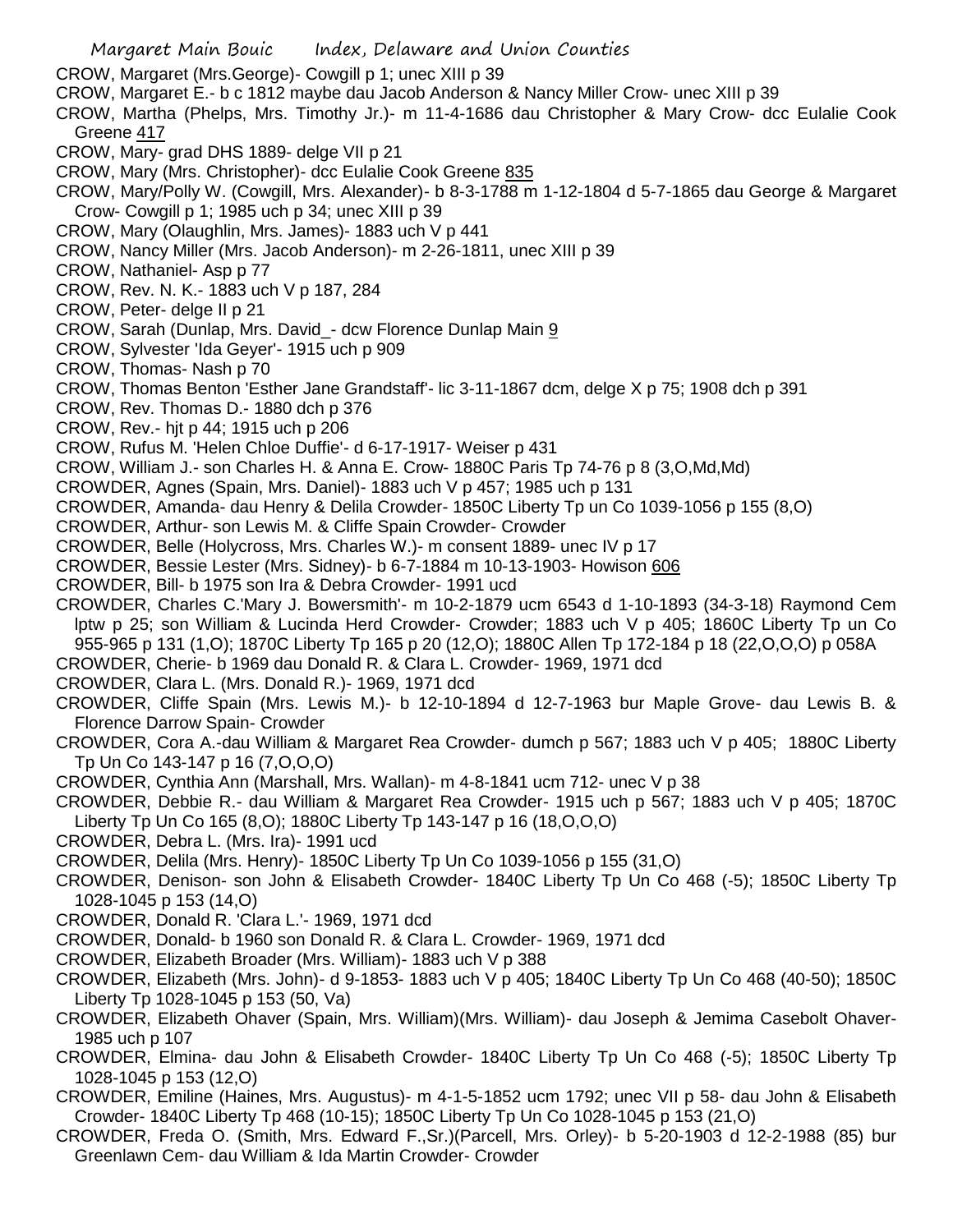- Margaret Main Bouic Index, Delaware and Union Counties
- CROWDER, Hattie Bell (West, Mrs. James Lowry)- 1985 uch p 107
- CROWDER, H. B.- unec IV p 33
- CROWDER, Henry 'Delila'- 1850C Liberty Tp Un Co 1039-1056 p 155 (30,O); unec VI p 23
- CROWDER, Hester (Holycross, Mrs. Albert/Elbert)- m 11-30/3-1842 ucm 837; uec V p 60
- CROWDER, Hubbard- unec XIV p 33
- CROWDER, Hurbert- son John & Elisabeth Crowder- 1840C Liberty Tp Un Co 468 (10-15); 1850C Liberty Tp 1028-1045 p 153 (20,O)
- CROWDER, Ida Martin (Mrs. William)- Crowder
- CROWDER, Ira 'Debra L.'- 1991 ucd
- CROWDER, Janice- b 1962 dau Donald R. & Clara L. Crowder- 1969, 1971 dcd
- CROWDER, Jessica- b 1976 dau Ira & Debra L. Crowder- 1991 ucd
- CROWDER, John- unec III p 40
- CROWDER, John- 1830C Allen Tp 371 p 293 (30-40)
- CROWDER, John 'Elizabeth'-d 11-1878- 1850C Liberty Tp Un Co 1028-1045 p 153 (55, Va); 1883 uch V p 405
- CROWDER, John P.- son William & Lucinda Herd Crowder- 1883 uch V p 405; uca p 58
- CROWDER, Judson- b 1886 d 1918 Raymond Cem lptw p 39
- CROWDER, Kay- b 1958 dau Donald R. & Clara L. Crowder- 1969, 1971 dcd
- CROWDER, Lawrence C. 'Leoga Decore''Jessie Darduff'- b 9-4-1882 d 11-13-1973 bur Raymond Cem lptw p 39- son Charles & Mary Bowersmith Crowder- Crowder
- CROWDER, Leota M. (Mrs. Lawrence)- b 1881 d 1943 Raymond Cem lptw p 39
- CROWDER, Lester- Crowder
- CROWDER, Lewis M. 'Cliffe Spain'- b 3-4-1889 d 3-3-1981 bur Maple Grove Cem- son Charles & Mary Bowersmith Crowder- Crowder
- CROWDER, Lloyd- son Lawrence C. & Leota M. Crowder- b 1914 d 1916 Raymond Cem lptw p 39
- CROWDER, Lois- b 8-15-1904 d 1-1917 dau Sidney & Bessie Lester Crowder- Howison 1408
- CROWDER, Louis- son William & Margaret Rea Crowder- 1915 uch p 567
- CROWDER, Lucinda Herd (Mrs. William)- m 10-10-1850 ucm 1579 d 10-18-1860- 1915 uch p 567; 1883 uch V p 405; unec VIII p 3, XIV p 18; 1860C Liberty Tp 955-965 p 131 (31,O)
- CROWDER, Lucy- dau John & Elisabeth Crowder- 1840C Liberty Tp Un Co 468 (5-10); 1850C Liberty Tp 1028-1045 p 153 (16,O)
- CROWDER, Luzetta/Lucetta- dau William & Margaret Rea Crowder- 1883 uch V p 405; 1880C Liberty Tp 143-147 p 16 (3,O,O,O)
- CROWDER, Madison- unec IV p 33
- CROWDER, Margaret Rea (Mrs. William)- b 5-19-1833 m 2/3-14-1861 -dau Allen & Maria Bishop Rea- 1883 uch V p 388, 405; 1915 uch p 567- 1870C Liberty Tp Un Co 165 p 20 (37,O); 1880C Liberty Tp 143-147 p 15 (47,O)
- CROWDER, Magnolia- 1980 dcd
- CROWDER, Mahala Canada (Mrs. Nation P.)- m 12-5-1871 ucm 5021- 1880C Allen Tp 257-272 p 26 (35,O,O,O); 1900C Liberty Tp Un Co 158-162 p 7B (55,O,O,O) 1 ch, 0 living
- CROWDER, Maria E. (Johns(t)on, Mrs. Thomas)- m 2-27-1881 ucm 6925 dau William & Margaret Rea Crowder- 1883 uch V p 405; 1870C Liberty Tp un Co 165 p 20 (6,O); 1880C Liberty Tp 143-147 p 16 (16,O,O,O)
- CROWDER, Mark- 1840C Union Tp 459 (40-50)
- CROWDER, Mark 'Susan Lincoln'- m 3-26-1977 son Mearl Crowder- Crowder
- CROWDER, Martha- dau John & Elisabeth Crowder- 1850C Liberty Tp Un Co 1028-1045 p 153 (25,O)
- CROWDER, Martha Wilmoth (Patrick, Mrs. William)- m 6-5-1851 ucm 1673; unec XIV p 52
- CROWDER, Mary- 1870C Allen Tp 33 p 2 (3,O)
- CROWDER, Mary (Griffin, Mrs. John Ray)- d 1974 Crowder; Griffin
- CROWDER, Mary- dau William & Margaret Rea Crowder-1915 uch p 567; 1883 uch V p 405; 1880C Liberty Tp Un Co 143-147 p 16 (5,O,O,O)
- CROWDER, Mary B.- dau Philip Nation & Mahala Canada Crowder- 1880C Allen Tp 257-272 (8,O,O,O)
- CROWDER, Mary (Mrs. Charles)- 1880C Allen Tp 172-184 p 18 (17,O,O,O)
- CROWDER, Mary- dau Henry & Delila Crowder- 1850C Liberty Tp Un Co 1039-1056 p 155 (4,O)
- CROWDER, Mary J. Bowersmith (Mrs. Charles)- m 10-2-1879 ucm 6543- Crowder
- CROWDER, Matilda (Reams, Mrs. James)- m 10-28-1843 ucm 916- unec VI p 4
- CROWDER, Mearl- son Lewis M. & Cliffe Spain Crowder- Crowder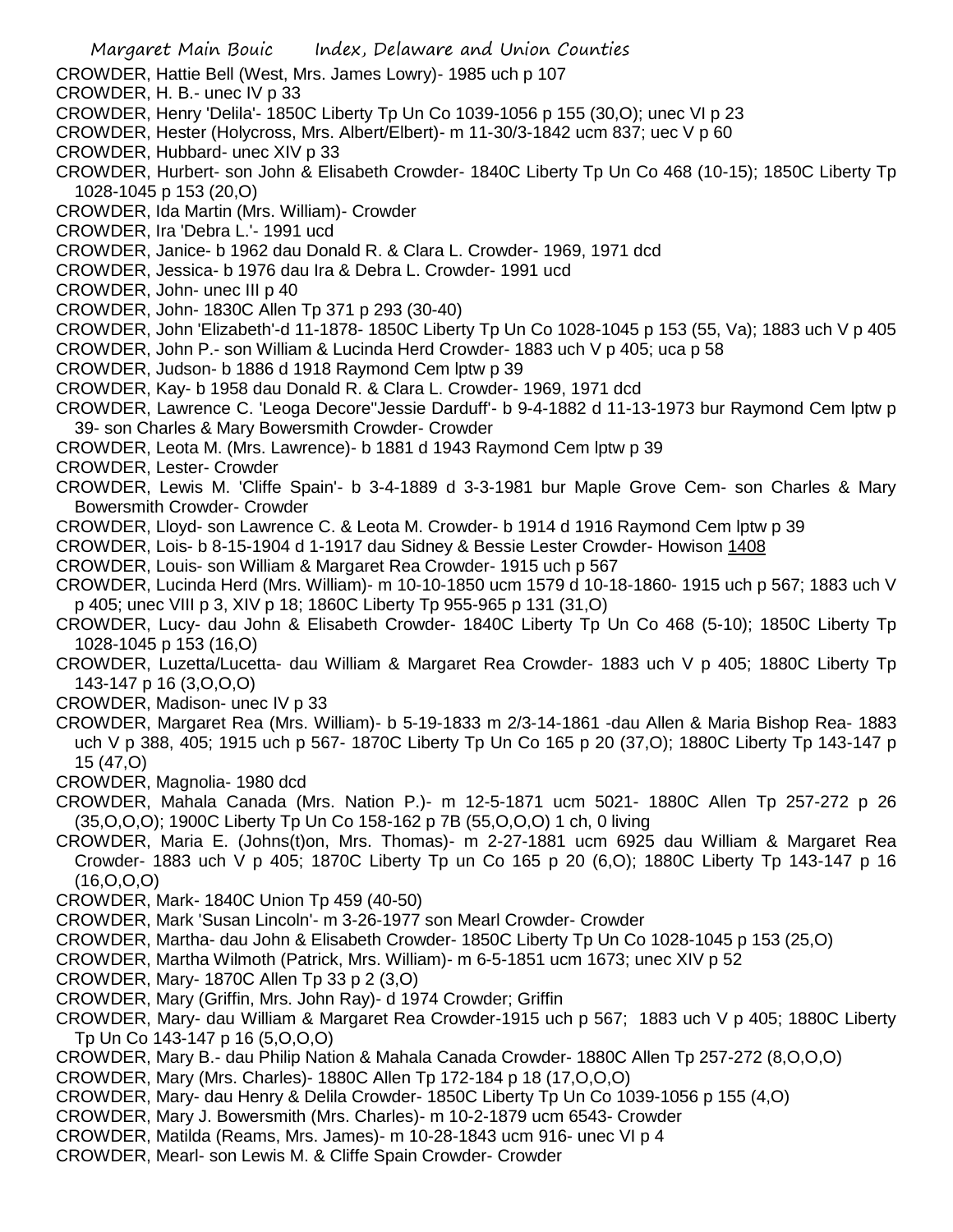CROWDER, Merle- son Lawrence C. & Leota M. Crowder- b 1912 d 1913 Raymond Cem lptw p 39

- CROWDER, Minnie M. (Hartshorn, Mrs. John C.)- dau William & Margaret Rea Crowder- 1915 uch p 567; 1883 uch V p 405; 1880C Liberty Tp Un Co 143-147 p 16 (9,O,O,O)
- CROWDER, Nathan M. 'Sarah Epps'- m 7-12-1849 ucm 1436-(75-1925) d 12-28-1925 Claibourne Tp- uninf p 19; 1850C Liberty Tp Un Co 1038-1055 p 154 (22,O); unec VII p 46, XIII p 19
- CROWDER, Nation Philip 'Mahala Canada'- m 12-5-1871 ucm 5021- 1880C Allen Tp 257-272 p 26 (29,O,O,O); 1900C Liberty Tp Un Co 158-162 p 7B (48,O,O,O) m 28y unec IV p 17
- CROWDER, Nettie (Sigler,. Mrs. )- dau Lawrence C. Crowder- Crowder
- CROWDER, ---(Griffin, Mrs. )- dau Lawrence C. Crowder- Crowder
- CROWDER, Orwill- son William & Lucinda Herd Crowder- 1860C Liberty Tp Un Co 955-965 p 131 (6,O)
- CROWDER, Pearl- son William & Lucinda Herd Crowder- 1915 uch p 567; 1870C Allen Tp 138-131 p 9 (19,O); 1880C Liberty Tp Un Co 143-147 p 15 (28,O,O,O)
- CROWDER, Philip N.- 1880C Allen Tp p 062A
- CROWDER, Phoebe- (Parrish, Mrs. Osander)- dau William & Lucinda Herd Crowder- 1915 uch p 567; 1883 uch V p 405; 1860C Liberty Tp 955-965 p 13 (15,O); 1870C Liberty Tp Un Co 165 p 20 (14,O)
- CROWDER, Rachel- b 1979 dau Ira & Debra L. Crowder- 1991 ucd
- CROWDER, Rina- dau William & Margaret Rea Crowder- 1915 uch p 567
- CROWDER, Samuel- son Henry & Delila Crowder- 1850C Liberty Tp Un Co 1039-1056 p 155 (5,O)
- CROWDER, Sanford- 1850C Liberty Tp Un Co 1028-1045 p 153 (70,O)
- CROWDER, Sarah Epps (Mrs. Nathan M.)- m 7-12-1849 ucm 1436 d 9-29-1928 (83-1925) Allen Tp uninf p 19, 20; unec VII p 46. XIII p 19; 1850C Liberty Tp Un Co 1038-1055 p 154 (20,O)
- CROWDER, Sidney 'Bessie Lester'- m 10-13-1903- Howison 606
- CROWDER, Solomon W.- son John & Elisabeth Crowder- 1850C Liberty Tp Un Co 1-28-1045 p 153 (21,O)
- CROWDER, Susan Lincoln (Mrs. Mark)- m 3-26-1977 dau Warren Lincoln- Crowder
- CROWDER, Thomas B.- d 6-27-1973 (36) Oak Grove Cem son Lester Crowder- Crowder
- CROWDER, Thomas- son John & Elisabeth Crowder- 1840C Liberty Tp Un Co 468 (5-10); 1850C Liberty Tp 1028-1045 p 153 (17,O)
- CROWDER, Warren- son William & Lucinda Herd Crowder- 1915 uch p 567; 1870c Liberty Tp un Co 165 p 20 (16,O)
- CROWDER, William- 1915 uch p 443; unec IV p 33
- CROWDER, William- b 1956 son Donald R. & Clara L. Crowder- 1969, 1971 dcd
- CROWDER, William 'Elizabeth Broader'- d 1878- 1883 uch V p 388
- CROWDER, William 'Elizabeth Ohaver'- 1985 uch p 107
- CROWDER, William G.- d 8-10-1860 (33-2-10) Raymond Cem lptw p 25
- CROWDER, William 'Ida Martin'- Crowder; Parcell
- CROWDER, William- son John & Elisabeth Crowder-1850C Liberty Tp Un Co 1028-1045 p 153 (27,O)
- CROWDER, William 'Lucinda Herd''Margaret Rea'- b 3-30-1823 m(1) 10-10-1850 ucm 1579 m(2) 2-14-1861 ucm 3159 son John & Elizabeth Crowder- 1883 uch IV p 464, V p 388, 405; 1915 uch p 567; 1870C Liberty Tp Un Co 165 p 20 (47,O); 1880C Liberty Tp 143-147 p 15 (57,O,O,O) p 0041; uca p 58, 83, 97; unec VIII p 3, XIV p 18
- CROWDER, William- b 11-22-1911 d 5-5-1912 son Sidney & Bessie Lester Crowder-Howison 1409
- CROWDER, William W.- son William & Lucinda Herd Crowder- 1883 uch V p 405; 1860C Liberty Tp Un Co 955-965 p 13 (8,O)
- CROWE, ---b 2-21-1899 Delaware Tp- dau J. B. & Carrie Schwan Crowe- dcb
- CROWE, ---b 3-31-1883 Delaware Town- son Charles & Carrie Doty Crowe- dcb
- CROWE, Rev. A. N.- son Rev. Nelson Kendall Crowe- hmp p 291
- CROWE, Andrew- son Clyde & Goldie Crowe- Crowe
- CROWE, Anna M.- d 10-20-1986 (91)- bur St. Mary's Cem- Crowe
- CROWE, Anna- sister William J. Crowe- Crowe
- CROWE, Betty (Cox, Mrs. )- dau Clyde & Goldie Crowe- Crowe
- CROWE, Clyde 'Goldie'- b 6-9-1902 Berlin Tp d 9-10-1971 (69) Oak Grove Cem son J. W. & Cara Berton Crowe- dcb; Crowe
- CROWE, Cornelia Parmer (Mrs. J.)- Powell p 274
- CROWE, Prof. C. P.- son Rev. Nelson Kendall Crowe- hmp p 291
- CROWE, David E.- d 8-30-1870 (2m22d) Trenton Cem- son J. & Corlnelia Parmer Crowe- Powell p 247
- CROWE, Dolores (Herron, Mrs. )- dau John Lloyd Crowe- Crowe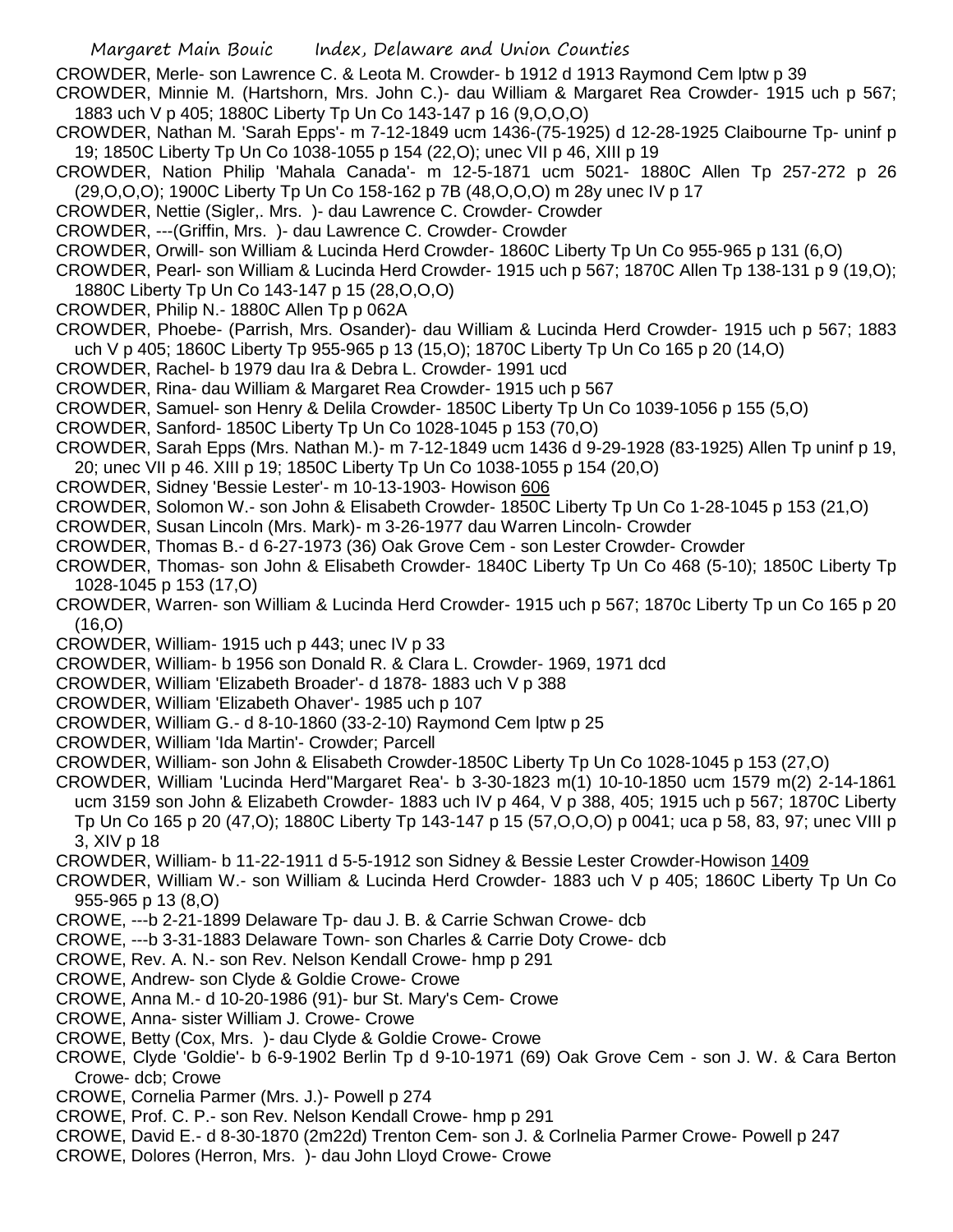- CROWE, Dr. E. P.- son Rev. Nelson Kendall Crowe- hmp p 291
- CROWE, Esther Ruth (Gray, Mrs. Larry Wayne)- m 9-9-1960 dau James H. Crowe- Maugans Anc p 154
- CROWE, Rev. Francis W.- son Rev. Nelson Kendall Crowe- hmp p 291
- CROWE, Goldie M. (Mrs. Clyde)- b 2-7-1908 d 10-16-1988 Oak Grove Cem Crowe
- CROWE, Gregory Clement- son Clement & --Humes Crowe- Crowe
- CROWE, Honora Geaton- b 11-18-1865 d 1-12-1929 dau John & Johanna O'Connell Gearon- see Helen Gearon McMillen 2
- CROWE, Rev. J.- 1880 dch p 509
- CROWE, James H.- Maugans Anc p 154
- CROWE, John Lloyd- d 6-18-1985 (73)- bur Cheshire Cem- son John W. Crowe- Crowe; 1969, 1971 dcd
- CROWE, John W.- d 3-17-1962 bur Cheshire Cem- Crowe
- CROWE, Judy/Julia (Arnold, Mrs. )- dau Clyde & Goldie Crowe- Crowe
- CROWE, J. Lee- son John Lloyd Crowe- Crowe
- CROWE, Lillie (McPeck, Mrs. Dr. E. E.)- dau Rev. Nelson Kendall Crowe- hmp p 291
- CROWE, Lloyd- brother Clyde Crowe- Crowe
- CROWE, Rev. M. K.- Pabst 3 p 9
- CROWE, Rev. Nelson K.- 1908 dch p 278, 283, 286; hmp p 55, 61, 77, 78, 150, 159, 291; 1880C Liberty Tp Del Co p 304A
- CROWE, A. Pearl (Sherman, Mrs. )- sister John Lloyd Crowe- Crowe
- CROWE, Pearl (Dunham, Mrs. )- sister Clyde Crowe- Crowe
- CROWE, Robert E.- son John Lloyd Crowe- Crowe
- CROWE, Ruth (Gorley, Mrs. )- dau Clyde & Goldie Crowe- Crowe
- CROWE, William- b 1862 d 1904 Oak Grove Cem Powell p 430
- CROWE, William J.- d 4-14-1964 (71) St. Mary's Cem- Crowe
- CROWEL, John A. Jr.- 1981 ucd
- CROWELL, Elizabeth Ann Fuller (Mrs. Loramus)- dcq Edward Rice 7
- CROWELL, Elizabeth Wing (Rice, Mrs. William North)- dau Loramus & ELizabeth Ann Fuller Crowell- dcq Edward Rice 3
- CROWELL, John A.- 1908 dch p 391
- CROWELL, Loramus 'Elizabeth Ann Fuller'- dcq Edward Rice 6
- CROWELL, Marion- 1908 dch p 391
- CROWELL, Mary (Thompson, Mrs. John Wilmot)- Pabst 1 p 38
- CROWFORD, see Crawford
- CROWL,--- b 8-3-1867 Morrow Co Wo Tp son Henry & Rebecca Crowl- dcb
- CROWL, Alta L. Ross (Mrs. Gerald L.)- m 9-28-1929- dau William B. & Clara Lillian Chambers Ross- Crowl; Maugans Anc p 138; 1976 dch p 371; 1961, 1969, 1971, 1980 dcd
- CROWL, Barbara Griffith Crowl
- CROWL, Basha M. Stith (Mrs. Wello J.)- Crowl; 1971 dcd
- CROWL, K. Belle (Mrs. Eldon C.)- 1971 dcd
- CROWL, Berdena Johnson (Mrs. Robert A.)- d 4-22-1982 (68) bur Maple Grove- dau Amos N. & Mary Huffman Johnson- Crowl
- CROWL, Blanche E.- b 8-16-1888 Brown Tp dau M. & S. Blinn Crowl- dcb
- CROWL, Cindy (Linehan, Mrs. )- dau Eldon C. & K. Belle Crowl- Crowl; 1971 dcd
- CROWL, E. Cloise 'Mabel Feasel'- d 12-20-1987- Crowl
- CROWL, Cornelis Parmer (Mrs. J. A.)- 1880 dch p 829
- CROWL, David E.- son J. A. & Cornelia Parmer Crowl- 1880 dch p 829
- CROWL, Douglas Patrick- b 1956 son Kenneth M. & Minnie Loraine Roof Crowder- Crowder; 1969, 1971, 1980; Sunbury p 144
- CROWL, Eldon C.' K. Belle'-b 11-16-1924 d 1-14-1989 (64) bur Sunbury Mem- son Cloise & Mable Feasel Crowl -Crowl; 1969, 1971 dcd
- CROWL, Elizabeth Jane (Shettel, Mrs. John Ault)- b 12-28-1869 d 4-10-1951 bur Shiremanstown, Pa- Weiser p 453
- CROWL, Emery A. 'Mabel Fairchild'- McKitrick p 377
- CROWL, Ethan Cloise 'Mable Feasel'- b 7-11-1907 m 9-14-1924 d 12-20-1987 bur Sunbury Mem- son Basha M. Crowl-Crowl; 1969, 1971, 1980 dcd
- CROWL, Fannie B.- dau J. A. & Cornelia Parmer Crowl- 1880 dch p 829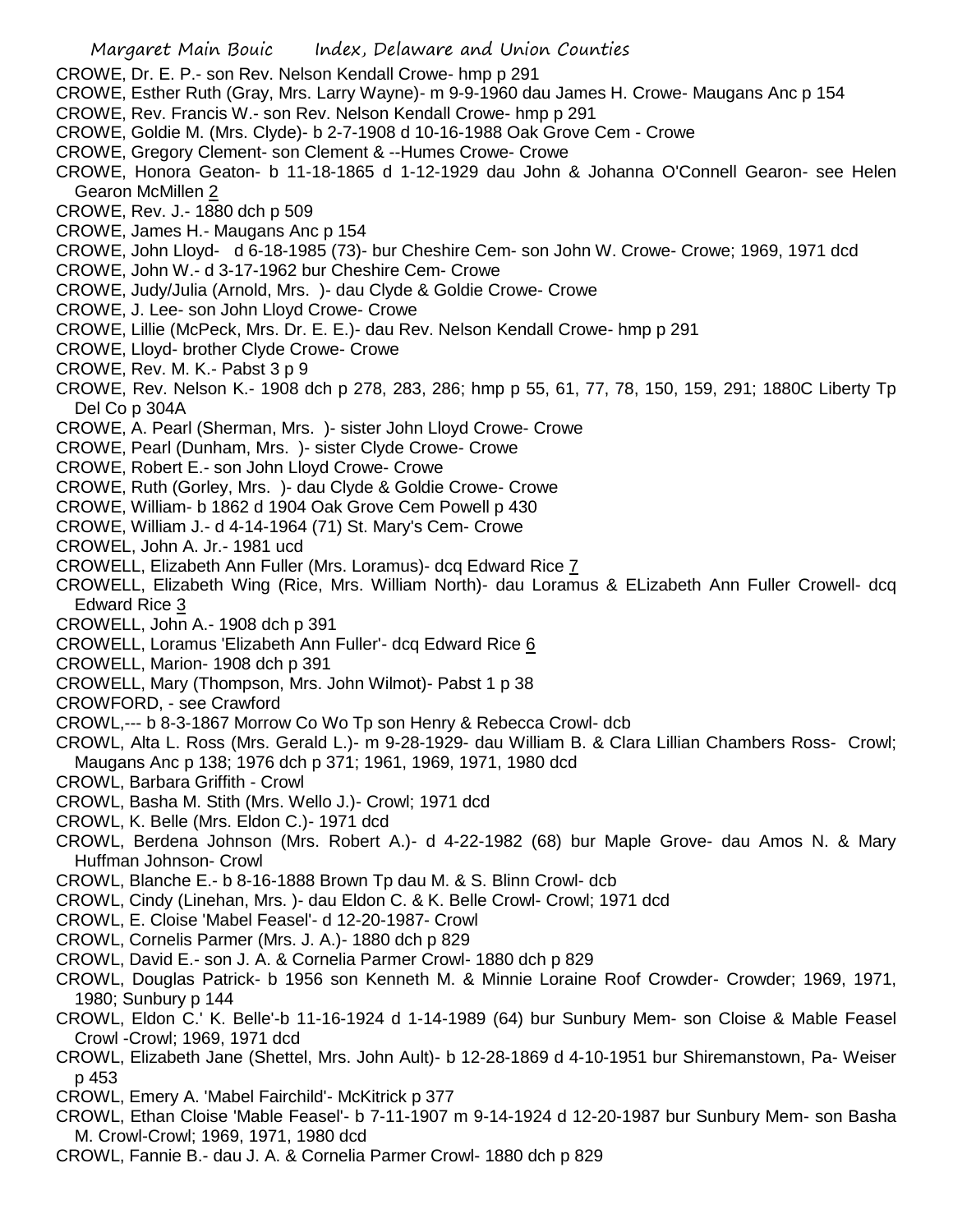- CROWL, Gabrielle Serene- b 12-26-1984 dau James Crowl- Crowl
- CROWL, George H. Jr.- son George H. & Virginia Crowl- Crowl
- CROWL, Dr. George H.'Virginia Anderson'- d 6-10-1987(77) cremated- Crowl
- CROWL, Gerald L. 'Alta L. Ross'- b 11-17-1903 m 9-28-1929- son Wello J. & Basha M. Stith Crowl- Crowl; 1976 dch p 371; 1961, 1969, 1971, 1980 dcd
- CROWL, Gerald William -b 1951 son Kenneth M. & Minnie Loraine Roof Crowl- Crowl engaged to Barbara Jo Griffith; 1969, 1971 dcd; Sunbury p 144
- CROWL, J. A. 'Cornelia Parmer'- son James & Sarah Maloney Crowl- 1880 dch p 829
- CROWL, James 'Sarah Maloney'- 1880 dch p 829
- CROWL, James- b 1952 son Gerald L. & Alta L. Crowl- 1976 dch p 371; Crowl; 1961, 1969 dcd
- CROWL, Jean (Roy, Mrs. )- dau Gerald L. & Alta L. Ross Crowl- Crowl; Maugans Anc p 138; 1976 dch p 371
- CROWL, Joan (Ulery, Mrs. )- dau Gerald L. & Alta L. Ross Crowl- Crowl; Maugans Anc p 138; 1976 dch p 371
- CROWL, John- 1880C Trenton Tp p 459C
- CROWL, John A.- Pabst 0
- CROWL, John- son Eldon C. & K. Belle Crowl- Crowl
- CROWL, John J. 'Sandra J.'- 1980 dcd
- CROWL, Judith Lynn (Dyrhsen, Mrs.Richard H.)- m 7-15-1967 dau George H. & Virginia Crowl- Crowl
- CROWL, Karen Susan- b 1960 dau Kenneth M. & Minnie Loraine Roof Crowl- Crowl; 1971 dcd; Sunbury p 144
- CROWL, Kenneth M.'Minnie Loraine Roof'- son Gerald L. & Alta L. Ross Crowl- Crowl; Maugans Anc p 138;
- 1976 dch p 371; 1969, 1971, 1980 dcd; Sunbury p 38, 91, 121, 144 (Mrs. & Mrs.)
- CROWL, Lela B. (Mrs. Leland P.)- 1971, 1980 dcd
- CROWL, Leland P. 'Lela B. Needles'-b 7-8-1905 d 10-25-1994 bur Sunbury Mem. Pk-son Wello J. & Basha M. Stith Crowl- Crowl; 1969 dcd
- CROWL, Linda (Kroninger, Mrs. )- dau Gerald L. & Alta L. Ross Crowl- Crowl; 1976 dch p 371; 1961 dcd (12)
- CROWL, Mabel Feasel (Mrs. E. Cloise)- b 5-30-1904 Sunbury d 5-17-1989 (84)- bur Sunbury- sister Ralph Feasel- Crowl
- CROWL, Minnie Loraine Roff (Mrs. Kenneth M.)- d 7-4-1975 (43) bur Sunbury- Crowl;1969, 1971 dcd
- CROWL, M. (male)- delge VII p 30
- CROWL, Mabel Fairchild (Mrs. Emery A.)- dau Henry & Nancy McKittrick Fairchild- McKitrick p 377
- CROWL, Mable Feasel (Mrs. Ethan Cloise)- m 9-14-1924- Crowl; 1969, 1971, 1980 dcd
- CROWL, Nora A.- dau J. A. & Cornelia Parmer Crowl- 1880 dch p 829
- CROWL, Patricia (Wise, Mrs. John)- dau Leland P. & Lela Needles Crowl- Crowl
- CROWL, Rachel- rtc p 10
- CROWL, Robert A. 'Berdena Johnson'- d 1961- Crowl
- CROWL, Ronald/Roland W.- son George H. & Virginia Anderson Crowl- Crowl
- CROWL, Sandra J. (Mrs. John J.)- 1980 dcd
- CROWL, Sarah Maloney (Mrs. James)- 1880 dch p 829
- CROWL, S. J.- 1980 dcd
- CROWL, Terry- son Eldon C. & K. Belle Crowl- Crowl
- CROWL, Thomas David- b 1953 son Kenneth M. & Minnie Loraine Roof Crowl- Crowl- 1969, 1971 dcd; Sunbury p 144
- CROWL, Virginia Anderson (Mrs. Dr.George H.)- dau Helen Reed Anderson- Crowl
- CROWL, Wello J. 'Basha M. Stith'- Sunbury p 143; Crowl
- CROWL, William J.- son Gerald L. & Alta L. Ross Crowl- Crowl
- CROWLER, Madison 'Sarah'- mt 1-15-1851
- CROWLER, Sarah (Mrs. Madison)- d 11-25-1850 (22) mt 1-15-1851
- CROWLES, Ola E.- b 9-11-1877 Concord Tp dau H. J. & Julia Beam Cowles- dcb see Cowles
- CROWLEY & Dickenson- uca p 65
- CROWLEY, ---b 12-18-1887 Delaware Town son Frank & Maria D. Adams Crowley- dcb
- CROWLEY, Dennis- 1850C Orange Tp p 114 (27, Ire)
- CROWLEY, Edward- 1880C Delaware Town p 534A
- CROWLEY, Ellen Henning (Mrs. Patrick)- m 1-9-1858 ucm 2668
- CROWLEY, Iris L.- b 1897 d 1973 Price Cem djlm p 59
- CROWLEY, James 'Mary A.'- 1870C Liberty Tp Un Co 260 p 31 (37, Irel)
- CROWLEY, Mary A. (Mrs. James)- 1870C Liberty Tp un Co 260 p 31 (35, Irel)
- CROWLEY, Mary Ann (Ferguson, Mrs. William W.)- b 1847 d 1886 ped Sandra Morris Lowther #211 15- unec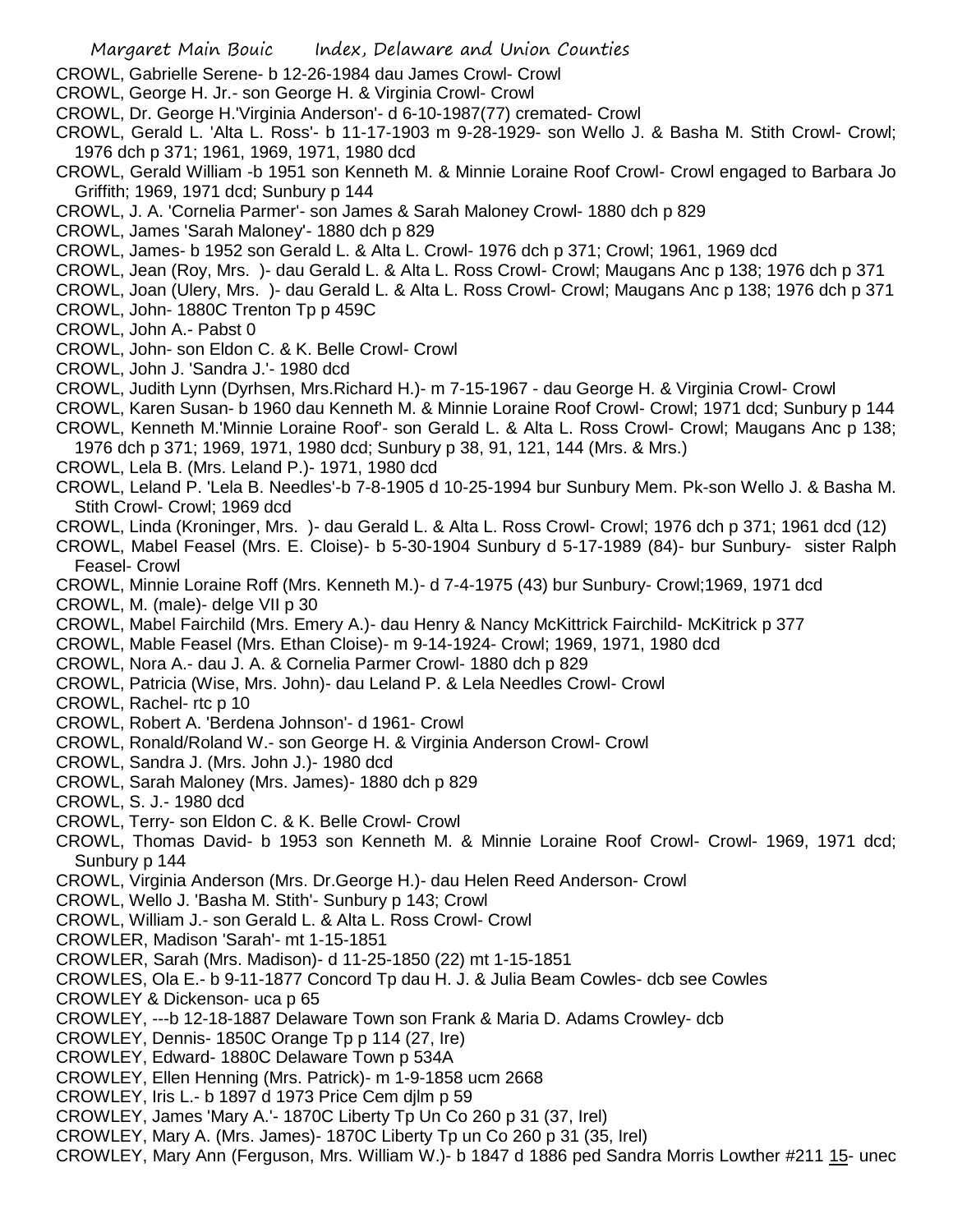X p 57

- CROWLEY, Mary J.- dau James & Mary A. Crowley- 1870C Liberty Tp Un Co 260 p 31 (9,O)
- CROWLEY, Patrick 'Ellen Henning'- m 1-9-1858 ucm 2668
- CROWLL, John- 1979, 1981 ucd
- CROWLS, Adaline- dau Seymore & Catharine Crowls- 1870C Millcreek Tp 43 p 6 (1,O)
- CROWLS, Catharine (Mrs. Seymore)- 1870C Millcreek Tp 43 p 6 (25,O)
- CROWLS, Leroy- son Seymore & Catharine Crowls- 1870C Millcreek Tp 43 p 6 (4,O)
- CROWLS, Seymore 'Catharine'- 1870C Millcreek Tp 43 p 6 (27,O)
- CROWN, Rev. Fred Jr.- dg 12-19-1978
- CROWN, Nicholas- 1985 uch p 37 see Cron
- CROWNER, Danny- son Dean & Dorothy Crowner- 1961 dcd (8), 1969, 1971 dcd
- CROWNER, David- b 1954 son Ddean & Dorothy Crowner- 1961, 1969, 1971 dcd
- CROWNER, Dean G. 'Dortha'- 1961, 1969, 1971, 1980 dcd
- CROWNER, Diana- dau Dean Crowner- Crowner- 1961 dcd (13), 1969, 1971 dcd
- CROWNER, Dortha (Mrs. Dean G.)- 1961, 1969, 1971, 1980 dcd
- CROWNER, Emma Johnson (Mrs. Harry)- b 9-18-1903 m 1932 d 7-26-1978 (74) dau Amos & Mary Huffman Johnson- Crowner
- CROWNER, Harry 'Emma Johnson'- m 1932- Crowner
- CROWSE, Charles- 1883 uch IV p 459
- CROWSHAW, Joseph- dcq Thomas Graham 1906
- CROWSHAW, Mary (White, Mrs. Henry)- dau Joseph Crowshaw- dcq Thomas Graham 953
- CROWSO, Charles 'Jane Graham'- m 12-5-1843 ucm 921
- CROWSO, Jane Graham (Mrs. Charles)- m 12-5-1843 ucm 921 see Crouso
- CROWSTAN, D. R.- 1883 uch IV p 535
- CROWTHER, Alma LeRoy 'Iva Brothers'- McKitrick p 141
- CROWTHER, Dale Lorain- b 5-24-1950 ch Evert Dale & Lois Jean Mayfield Crowther- McKitrick p 141
- CROWTHER, Evert Dale 'Lois Jean Mayfield'- b 11-1-1925 m 9-6-1949 son Alma Le Roy & Iva Brothers Crowther- McKitrick p 141
- CROWTHER, Eva Brothers (Mrs. Alma Le Roy)- McKitrick p 141
- CROWTHER, Garth- b 7-16-1958- ch Evert Dale & Lois Jean Mayfield Crowther- McKitrick p 141
- CROWTHER, Lois Jean Mayfield (Mrs. Evert Dale)- b 10-14-1932 m 9-6-1949 dau John Henry & Florence Kidd Mayfield- McKitrick p 141
- CROWTHER, Patricia Jean- b 3-4-1956 dau Evert Dale & Lois Jean Mayfield Crowther- McKitrick p 141
- CROWTHER, Richard Lynn- b 5-10-1952- Evert Dale & Lois Jean Mayfield Crowther- McKitrick p 141
- CROWTHER, Sharon Lee- b 5-26-1951- dau Evert Dale & Lois Jean Mayfield Crowther- McKitrick p 141
- CROWTHER, Shawn- b 1-15-1968- ch Evert Dale & Lois Jean Mayfield Crowther- McKitrick p 141
- CROWTHER, Tommy Gail- b 4-19-1963 ch Evert Dale & Lois Jean Mayfield Crowther- McKitrick p 141
- CROXTON, Lydia Gardiner (Mrs. Thomas)- m 7-4-1847 Madison Co unec X p 63
- CROXTON, Thomas 'Lydia Gardiner'- m 7-4-1847 Madison Co unec X p 63
- CROY, --family of Keith Cullumber #235- unec IX p 1, X p 2, XI p 2, XII p 2; family of Michael A. Reese- unec XIV p 50
- CROY, Alice- b 1867 d 5-26-1931 (64y) Oakdale Cem 4345 (F-7) I p 105 (F-R1-70
- CROY, Dr. Alice Butler (Mrs. C. C.)- 1908 dch p 374; Fowler p 109, 110; 1976 dch p 297
- CROY, Alvira Hobart (Mrs. James R.)- b 1853 m 10-29-1868 ucm 4454 d 2-23-1914 (60y7m) Oakdale Cem 2728 (F7) I p 105 (F-R1-7); Croy; 1870C Dover Tp 165-167 p 21 (16,O)l 1880C Dover Tp 4 p 19 (26,O,O,O); 1900C Dover Tp 121-123 p 6A (46,O,O,O) m 32y 6 ch, 5 living
- CROY, Alys (Price, Mrs. )- dau Wray & Ida B. Croy- Croy
- CROY, Anna M. (Mrs. Charles)- b 1851 d 1917 New Millcreek Cem p 23; unec IV p 18; 1880C Jerome Tp 198- 214 p 23 (27,O,Md,Pa)
- CROY, Anna- dau David H. & Sarah Croy- 1870C Dover Tp 164-166 p 20 (29,O)
- CROY, Anna (Davis, Mrs. James B.)- m 1-16-1872 ucm 5043
- CROY, Betty Jean (Rader, Mrs. )- dau Lewis Clair & Glenda Barry Croy- Croy
- CROY, Bob 'Diane Blumenschein'- b 10-19-1937 m -5-1964 St. Paul p 59
- CROY, Dr. C. Churchill 'Alice Butler'- 1908 dch p 374; Fowler p 109
- CROY, Charles- 1880C Jerome Tp p 0150
- CROY, Charles 'Annie M.'- 1870C Millcreek Tp 143 p 18 (36,O); 1880C Jerome Tp 198-214 p 23 (46,O,-,NY)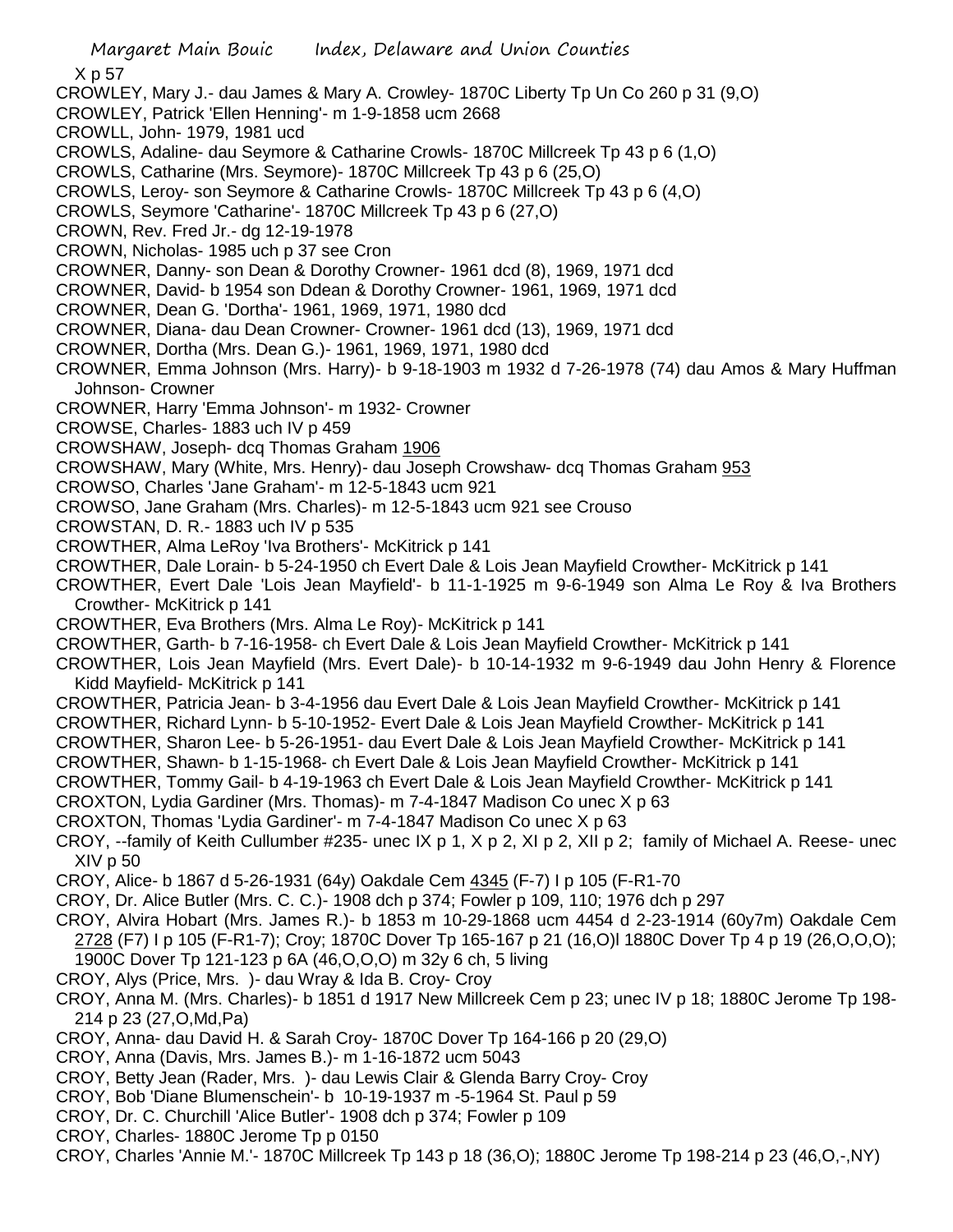- CROY, Charles C.- Pabst 0
- CROY, Charles D.- b 1882 d 1905 Watkins Cem p 2; djlm p 108
- CROY, Charles D. (60-1892) Jerome Tp uninf p 7, 10, 11 (69-1900)
- CROY, Charles- son David H. & Sarah Croy- 1850C Concord Tp 2203 p 129 (20,O); 1860C Dover Tp 200 (26,O)
- CROY, Charles 'Linda Taylor'- m 1906 d 1933- Croy
- CROY, Charles O.- b 1871 Un Co d 3-31-1933 Oakdale Cem II p 61 (G-R15-6); son Thomas W. & Margaret Elsie Croy- 1880C Dover Tp 108-115 p 30 (8,O,O,O)
- CROY, Charles- b 7-1871 nephew of Peter Beaver- 1900C Jerome Tp 190-199 p 8B (28,O,O,O)
- CROY, Dr. Churchill C.- son James Russell & Alvira Hobart Croy- Croy
- CROY, Claire Louise (Brannon, Mrs. )- b 10-1936 dau Lewis Clair & Glenda Barry Croy- Croy
- CROY, Clarice (Hutchisson, Mrs. Herbert)- dau Clinton M. & Kittie Hanawalt Croy- Croy; Hutchisson p 60
- CROY, Clarra- dau Charles & Annie M. Croy-- 1870C Millcreek Tp 143 p 18 (5/12,O); 1880C Jerome Tp 198- 214 p 23 (10,O,O,O)
- CROY, Dr. Clayton- son James Russell & Alvira Hobart Croy- Croy; 1880C Dover Tp 4 p 19 (9,O,O,O)
- CROY, Clinton M. 'Kittie Hanawalt'- b 11-10-1874 m 1910 d 2-20-1967 Oakdale Cem II p 105 (H-RI-7) son James Russell & Alvira Hobart Croy- Croy; Hanawalt 3,4; 1880C Dover Tp 4 p 19 (5,O,O,O); 1900C Dover Tp 121-123 p 6A (25,O,O,O)
- CROY, Clyde (Durfey, Mrs. Elmer)- m consent 1889 dau Charles & Annie M. Croy- unec IV p 18; 1880C Dover Tp 198-214 p 23 (8,O,O,O)
- CROY, Curry Sinclair- b 9-22-1877 d 1-26-1958 Oakdale Cem son James Russell & Alvira Hobart Croy- Croy; 1880C Dover Tp 4 p 19 (2,O,O,O); 1900C Dover Tp 121-123 p 6A (22,O,O,O)
- CROY, David B.- d 1-30-1863- 1883 uch IV p 500
- CROY, David- son David H. & Sarah Croy- 1850c Concord Tp 2203 p 129 (9,O)
- CROY, David H. 'Sarah'- b 1801 d 10-16/15-1882 djlm p 108- 1840C Jerome Tp 1170 p 52 (30-40); 1850C Concord Tp 2203 p 129 (46,O); 1860C Dover Tp 200 (59, NY); Pabst Pion I p 90
- CROY, Diane Blumenschein (Mrs. Bob)- b 7-1-1941 m 8-5-1964 dau Lawrence & Bernette Nicol Blumenschein- St. Paul p 59
- CROY, Don 'Barb'- son Gladys Croy- Croy
- CROY, Elinor (Marquis, Mrs. John)- m 5-30-1816 Madison Co unec IV p 29
- CROY, Elizabeth Howsworth (Mrs. George)- m 12-12-1846 dcm; 1850C Brown Tp 2991 p 163 (27, Pa)
- CROY, Eloise (Kleiber, Mrs. Albert)- dau Clinton M. & Kittie Hanawalt Croy- Croy; Hanawalt
- CROY, Margaret Elsie (Mrs. Thomas)- 1870C Dover Tp 167-169 p 21 (28,O); 1880c Dover Tp 108-115 p 30 (36,O,O,O)
- CROY, Emily J. (Overturf, Mrs. Wesley)- m 8-28-1862 dcm- 1850C Brown Tp 2829 p 257 (6,O)
- CROY, Fletcher- son David H. & Sarah Croy- 1850C Concord Tp 2203 p 129 (18,O)
- CROY, George 'Elizabeth'- m 12-12-1846 dcm- 1850C Brown Tp 2991 p 163 (25,O)
- CROY, Georgia (Bell, Mrs. Eber)- dau Clinton M. & Kittie Hanawalt Croy- Hanawalt 4; Graham (161173); J.Bell (135(12)12; opc 793
- CROY, Gladys (Mrs. )- Croy
- CROY, Glenda Barry (Mrs. Lewis Clair)- b 6-23-1912 m 5-3-1935 d 1-4-1995 (82) Oakdale Cem dau William & Bessie Huey Barry- Croy
- CROY, Hannah J.- bur Watkins Cem p 2- dau David H. & Sarah Croy- 1850C Concord Tp 2203 p 129 (6,O); 1860C Dover Tp 200 (19,O)
- CROY, Henry O.- son Thomas W. & Margaret Elsie Croy- 1880C Dover Tp 108-115 p 30 (7,O,O,O); 1900C Dover Tp 191-193 p 9A (27,O,O,O)
- CROY, Homer R. 'Doris'- son Wray & Ida B.Payne Croy- Croy
- CROY, Hugh- son Marjorie Croy- 1949 ucd
- CROY, Ida A. (Wolford, Mrs. Frank)- b 12-1863 dau Thomas & ELsie Croy- 1870C Dover Tp 167-169 p 21 (7,O); 1880C Dover Tp 108-115 p 30 (16,O,O,O); 1900C Dover Tp 191-193 p 9A (36,O,O,O)
- CROY, Ida B. Payne (Mrs. Wray)- d 1-5-1987 (93) bur Union Cem- Croy
- CROY, James Lee,Jr.- b 6-24-1995 son Jim & Michelle Spillman Croy- Croy
- CROY, James R.- son David H. & Sarah Croy- 1850C Concord Tp 2203 p 129 (6,O)
- CROY, James Russell 'Alvira Hobart'- b 1844 Un Co m 10-29-1868 ucm 4454 d 1-1-1923 (78y) Oakdale Cem 3514 (L7) I p 105 (F-R1-7); Croy;1883 uch IV p 513, 521; uca p 97; 1870C Dover Tp 165-167 p 20 (24,O); 1880C Dover Tp 4 p 19 (36,O,Va,NY) p 0164; 1900C Dover Tp 121-123 p 6A (56,O,?,NY)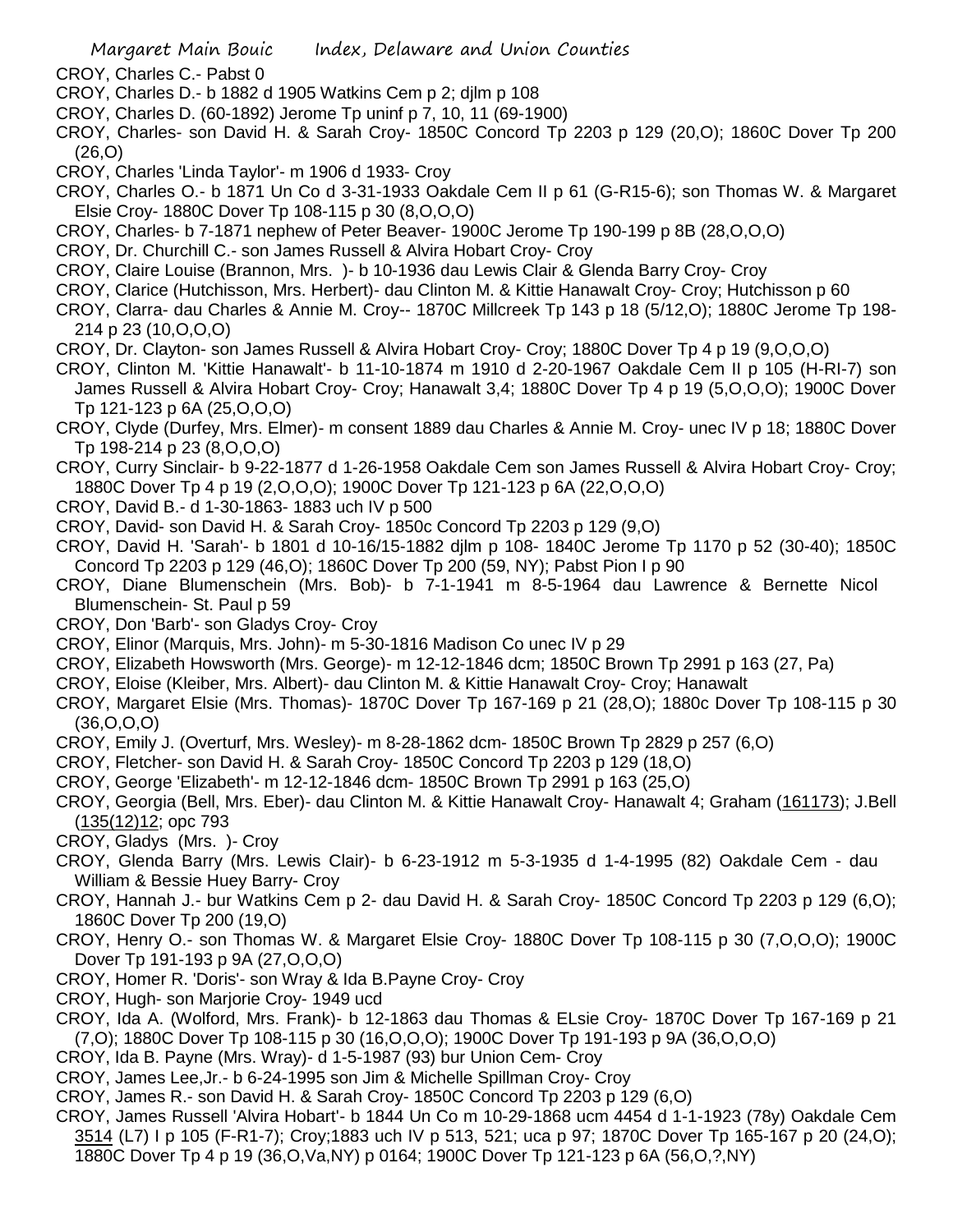- CROY, Janice (Mrs. Kevin)- dau Mr. & Mrs. John Durkin- Croy
- CROY, Jim 'Michelle Spillman'- son Don & Barb Croy- Croy
- CROY, Joan (Kestella, Mrs. )- dau Clinton M. & Kittie Hanawalt Croy- Croy
- CROY, John- 1850C Troy Tp 2646 p 138 (10,O)
- CROY, John F./E.- d 2-12-1859 Watkins Cem p 2/d 2-22-1850 (23y11d)- djlm p 109
- CROY, John 'May/Mary Howsworth'- m 3-16-1842 ucm 783; unec V p 59
- CROY, Karen- dau Richard K. Croy- twin- Croy
- CROY, Kelly Shawn 'Lorrain Rae Chafin'- m 8-12-1995 son Richard & Patricia Croy- Croy
- CROY, Kevin 'Jamie Durkin'- son Richard K. & Pat Croy- twin- Croy
- CROY, Kittie Hanawalt (Mrs. Clinton M.)- b 1892 d 1942 Oakdale Cem II p 105 (H-RI-7) dau George & Esther A. Baughman Hanawalt- Hanawalt 3,4
- CROY, Laura- dau Thomas & Elsie Croy- 1870C Dover Tp 167-169 p 21 (1,O); 1880C Dover Tp 108-115 p 30 (11,O,O,O)
- CROY, Leo- b 9-18-1912 d 6-3-1960 Oakdale Cem II p 102 (H-RG-14); son Lewis & Martha Lemon Croy-Croy; Sbc p 25
- CROY, Lewis Clair 'Glenda Barry'- b 5-4-1910 m 5-3-1935 d 1-22-1961 (50) Oakdale Cem II p 132 (M-RG-15) son Charles & Linda Taylor Croy- Croy
- CROY, Lewis- b 7-10-1865 Un Co d 10-18-1928 (69)Oakdale Cem 4076 (E324) I p 50 (E-R50-5)- son Thomas W. & Elsie Croy- 1870C Dover Tp 167-169 p 21 (5,O); 1880C Dover Tp 108-115 p 30 (14,O,Va,O)
- CROY, Lewis 'Martha Lemon'- Croy
- CROY, Linda Taylor (Mrs. Charles)- b 2-28-1884 m 1906 d 2-8-1975 Oakdale Cem dau John & Mary Dyer Taylor; Croy; 1971 ucd
- CROY, Lorrain Rae Chafin (Mrs. Kelly Shawn)- m 8-12-1995 dau Andrew & Vicki Chafin- Croy
- CROY, Lucy P.- Watkins Cem p 2
- CROY, Margaret A. (Scheiderer, Mrs. Lutrelle)- b 4-19-1918 m 12-5-1941 dau Charles & Linda Taylor Croy-Croy; Rausch (19(10)2)
- CROY, Margaret (Jolly, Mrs. John)- 1883 uch V p 227; 1985 uch p 84- unec VI p 52
- CROY, Margaret Olivia- b 10-24-1993 dau Kevin & Janice Durkin Croy- Croy
- CROY, Marjorie- 1949 ucd
- CROY, Martha Lemon (Mrs. Lewis)- Croy
- CROY, Mary- 1860C Millcreek Tp 156 (26,O)
- CROY, Mary B. dau David H. & Sarah Croy- Watkins Cem p 2; 1850C Concord Tp 2203 p 129 (18,O)
- CROY, Mary Hows(e)worth (Mrs. John)- m 3-16-1842 ucm 783; unec V p 59
- CROY, Mary J.- dau George & Elizabeth Croy- 1850C Brown Tp 2991 p 163 (3,O)
- CROY, Mary (Mrs. Jacob)- d 8-9-1824 (63y) Plain City Cem- unec VII p 65
- CROY, Mathias- 1908 dch p 391
- CROY, Michelle Spillman (Mrs. Jim)- dau John & Rita Spillman- Croy
- CROY, Nellie- b 5-1866 niece of Peter Beaver- 1900C Jerome Tp 191-200 p 8B (34,O,O,O)
- CROY, Ola Leota (Alexander, Mrs. William Taylor)- b 1-29-1883 d 6-26-1961 Oakdale Cem dau James Russell & Alvira Hobart Croy- Croy; Alexander; 1900C Dover Tp 121-123 p 6A (17,O,O,O)
- CROY, Olive Idell- b 1867 Un Co d 6-20-1926 (59y) Oakdale Cem 3828 (E324) I p 50 (E-R50-5)- 1870C Dover Tp 167-169 (3,O)
- CROY, Patricia (Mrs. Richard)- Croy
- CROY, Rachel (Hodgen, Mrs. David)- m 3-23-1847 dcm- dcq Helen Carpenter Clark 15; Florabelle Carpenter Lacher 15
- CROY, Rebecca (Barnes, Mrs. George)- m 5-18-1863 dcm
- CROY, Richard 'Patricia'- Croy
- CROY, Robert- son Marjorie Croy- 1949 ucd
- CROY, Ruth- dau Dr. Churchill Croy- Croy
- CROY, Sarah- dau Charles & Anna M. Croy- 1880C Jerome Tp 198-214 p 23 (5,O,O,O)
- CROY, Sarah (Mrs. David H.)- b 10-15-1803 d 11-14-1879 Watkins Cem djlm p 108- 1850C Concord Tp 2203 p 129 (46,O); 1860C Dover Tp 200 (56, NY); 1870C Dover Tp 164-166 p 20 (60,NY)
- CROY, Mrs. S.- uca p 49, 53
- CROY, Shirley- dau Marjorie Croy 1949 ucd
- CROY, Susanna- dau George & Elizabeth Croy- 1850C Brown Tp 2991 p 163 (1,O)
- CROY, Thomas M.- son David H. & Sarah Croy- 1850C Concord Tp 2203 p 129; 1860c Dover Tp 200 (24,O);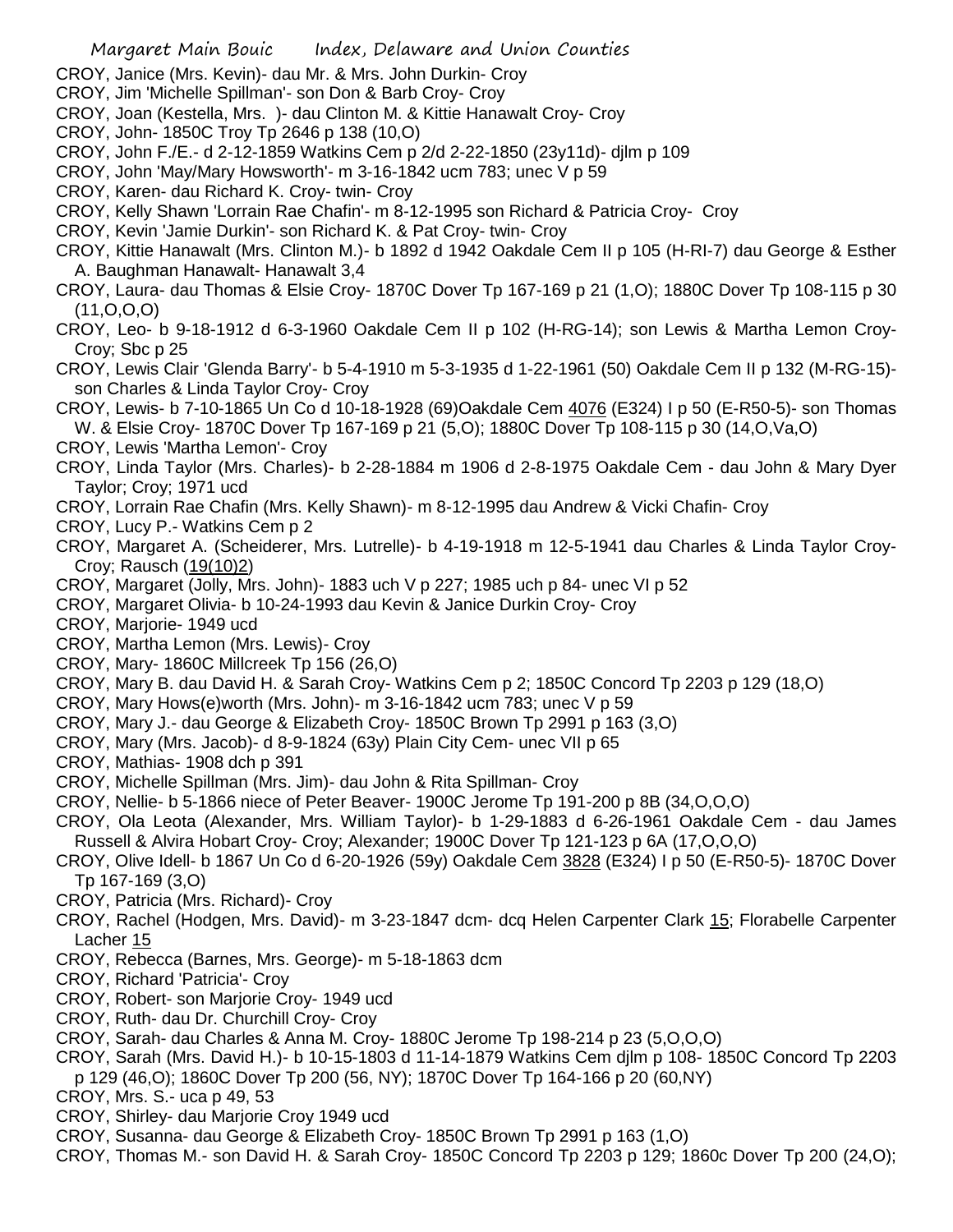Margaret Main Bouic Index, Delaware and Union Counties 1870C Dover Tp 167-169 p 21 (34,O); Civil War CROY, Thomas W. 'Margaret Elsie'- Watkins cem p 2 djlm p 108; 1883 uch IV p 492, 494; uca p 97; 1880C Dover Tp 108-115 (44,O,Va,O) p 169A CROY, Wilbur- Sbc p 25 CROY, William H.- son David H. & Sarah Croy- 1850C Concord Tp 2203 p 129 (13,O); 1908 dch p 391 CROY, William Wallace- b 12-24-1837 d 11-22-1919- Watkins Cem p 1; djlm p 108; brother James Croy- Croy; 1883 uch IV p 459, 513; uca p 97; 1860C Dover Tp 200 (22,O); 1880C Dover Tp 4 p 296 (41,O,Va,NY) p 0164; 1900C Dover Tp 121-123 p 6A (61,O,WVa,NY) CROY, Willis- son Lewis & Martha Lemon Croy- Croy CROY, Wray/Ray W.- b 8-1887 son James Russel & Alvira Hobart Croy- Croy; 1900C Dover Tp 121-123 p 6A (12,O,O,O) CROY, Zachary Thomas- b 9-18-1986 son Kevin & Durkin Croy- Croy CROYLE, Elsie- Winget Bible- unec VI p 47 CROYLE, Samuel- Powers Pat p 86 CROYLE, Sarah C. (Winget, Mrs. Milton D.)- m 3-27-1856- Winget Bible- unec VI p 45, 47 CROYLE, Viola (Daniels, Mrs. Clair McKinley)- b 10-24-1911 m 6-17-1944- Weiser p 688 CROYS, Thomas- 1860C Union Tp 624-629 p 87 (22,O) CROZIER- see Crosier CROZIER, Barbara A. (Mrs. William E.)- 1975, 1979 ucd CROZIER, Carol (Ferguson, Mrs. Alvin Donald)- m 3-17-1952- McKitrick p 147 CROZIER, Colleen (Anderson, Mrs. )- dau William M. & Ruth Crozier- Crozier CROZIER, Elizabeth (Fleming, Mrs. Henry)- Powers p 126, 130 CROZIER, Joseph Earl'Tammy Leighan Marsh'- m 8-19-1989- Crozier CROZIER, Joseph- b 1968 son William E. & Barbara A. Crozier- 1975, 1979 ucd CROZIER, Lucy Lyne (Mrs. )- d 12-17-1971 (96) bur Cumberland Cem Chillicothe- Crozier CROZIER, Lynn (Bower, Mrs. )- dau William M. & Ruth Crozier -Crozier CROZIER, Norma (Mrs. )- d 8-9-1975 (92) bur Ft. Myers- Crozier CROZIER, Ruth (Mrs. William M.)- b 1-10-1907 d 10-17-1988 (81) body donated to OSU- Crozier CROZIER, Susan (Speer, Mrs. )- dau William M. & Ruth Crozier- Crozier CROZIER, Susan Gay (Kise, Mrs. Mark Roger)- b 1959 m 6-4-1989- dau William E. & Barbara A. Crozier-1975, 1979 ucd CROZIER, Tammy Leighan Marsh (Mrs. Joseph Earl)- m 8-19-1989- dau Rusell Marsh- Crozier CROZIER, William- son Lucy Lyne Crozier- Crozier CROZIER, William M.'Ruth'- d 7-8-1982 (76) body donated to OSU- Crozier CRUCH, John 'Leoma E. McNatt'- m 10-26-1843 Madison Co unec X p 7 CRUCH, Leoma E. McNatt (Mrs. John)- m 10-26-1843 Madison Co unec X p 7 CRUCK- see Kruck CRUIKSHANK, ---b 1-25-1880 Liberty Tp son Allwood S. & Viola J. Pollack Cruikshank- dcb CRUIKSHANK, ---b 3-6-1891 LiberyTp son A. S. & J. Pollock Cruikshank- dcb CRUICKSHANK, Charlotte Mae White (Mrs. )- d 6-2-1983 bur Michigan- dau Inez Wormell- Cruickshank CRUICHSHANK, Debbie L- dau Inez Wormell- Cruickshank CRUICKSHANK, Thomas E.- son Charlotte Mae White Cruickshank- Cruickshank CRUIKSHANK, - see Crookshank CRUIKSHANK, ---dpc p 24; 1875 Orange Tp

- CRUIKSHANK, Alwood Pollock- son Alwood Smith & Viola Pollock Cruikshank- 1908 dch p 785
- CRUIKSHANK, Alwood Smith'Viola J. Pollock'- b 12-2-5-1852 m 12-5-1878 d 12-31-1926 Oak Grove Cem son George H. & Augusta F. Smith Cruikshank- dcq George Cruikshank 2; 1908 dch p 414, 782; dpc p 32, 46, 50, 56, 57; lpc p 16; hmp p 50,picture 71; 1880C Liberty tp 304A (Atwood)

CRUIKSHANK, Amanda- hadc p 99

- CRUIKSHANK, Atwood- 1880C Liberty Tp Del Co p 304A
- CRUIKSHANK, Augusta Fletcher Smith (Mrs. George H.)- b 5-22-1822 d 12-25-1899 Old Liberty Churchyd Powell p 150- dau Alwood & Martha Joy Smith- dcq George Cruikshank 5; 1880 dch p 497, 646; 1908 dch p 135, 782
- CRUIKSHANK, Barbara (Melvin, Mrs. George E.)- dau George Harvey & Virginia Leonard Cruikshank dcq George Cruikshank 1; Cruikshank
- CRUIKSHANK, Charles J.- b 1857 d 1864 Old Liberty Chyd- Powell p 149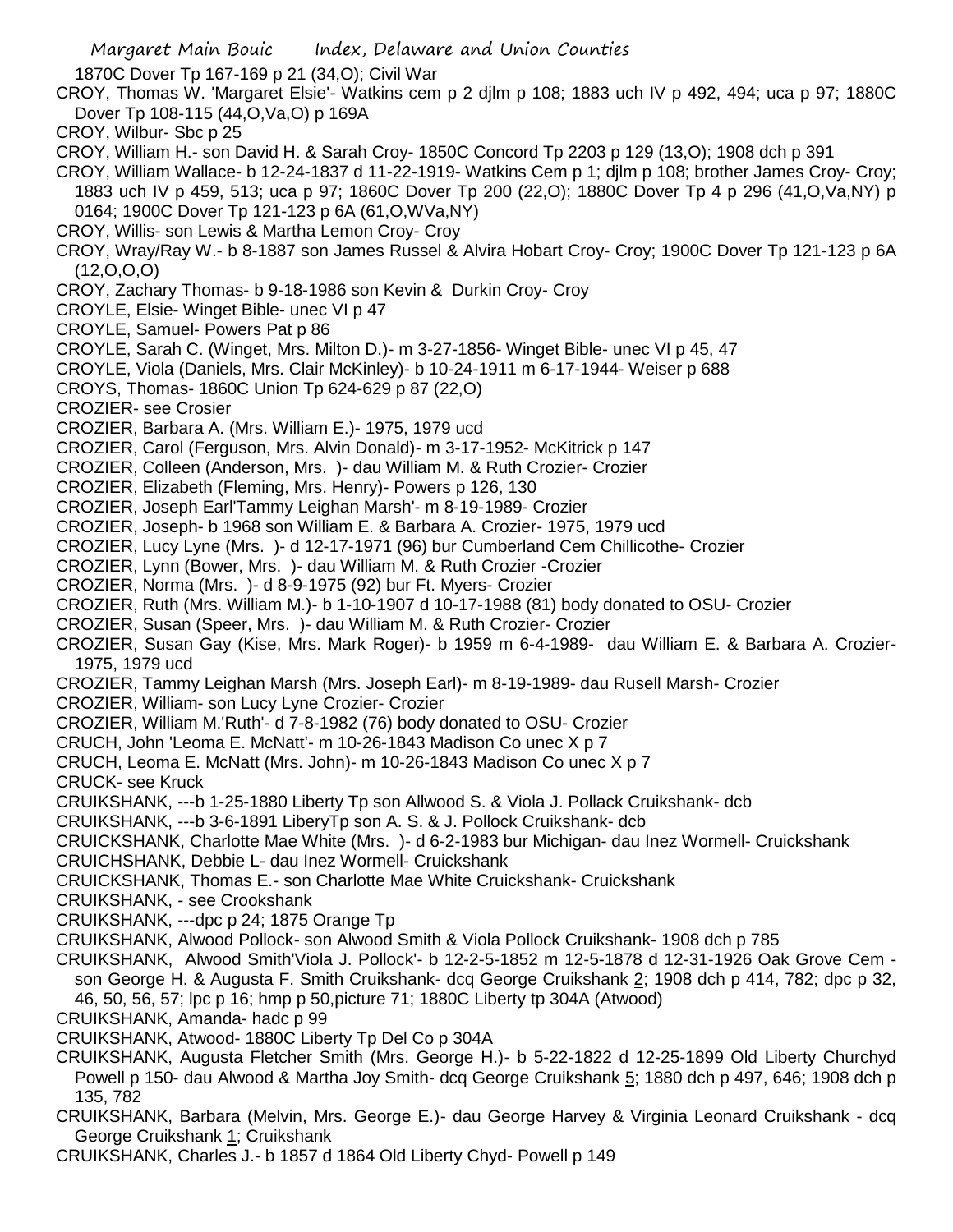CRUIKSHANK, Clarissa P.- dau David & Eliza Eaton Cruikshank- 1850C Liberty Tp Del Co p 101 (5,O)

CRUIKSHANK, Cynthia M. Fisher (Mrs. William)- b 11-30-1918 m 5-14-1839 d 111-12-1891 Old Liberty Churchyard Powell p 149- 1880 dch p 659; 1908 dch p 782; 1850C Liberty Tp Del Co 1647 p 108 (32, NY) CRUIKSHANK, David- son David W. Cruikshank- Newhouse p 72 113833, 134833

- CRUIKSHANK, David 'Eliza Eaton'- m 11-6-1832 dcm d 6-8-1869- 1880 dch p 708; 1908 dch p 782; Pabst 2 p 64, 65, Pabst 8 p 4; 1850C Liberty Tp Del Co 1469 p 101 (40,NY)
- CRUIKSHANK, David G.- d 6-8-1869 (60-9-11) Old Liberty Churchyard- Powell p 149; 1835 men 38 #120 p 67 Liberty Tp
- CRUIKSHANK, David G.- son David & Eliza Eaton Cruikshank- 1850C Liberty Tp Del Co 1469 p 101 (12,O); delge III 4i
- CRUIKSHANK, David W. 'Martha Martin'''- son William & Harriette Newhouse Cruikshank- Newhouse p 71, 72 13483, 11383
- CRUIKSHANK, Dawn- b 1971 dau George Richard & Grace Louise Layman Cruikshank- 1980 dcd
- CRUIKSHANK, Dora- d 7-8-1866 (5m4d) Old Liberty Chyd Powell p 150-dau George H. & Augusta Smith Cruikshank- 1908 dch p 782
- CRUIKSHANK, Dorrence E.- son Martin & Grace Rodgers Cruikshank- Newhouse p 72
- CRUIKSHANK, Edward E./P.- b 2-8-1840 d 9-18-1853 Old Liberty Churchyard Powell p 149- 1880 dch p 659; 1850C Liberty Tp Del Co 1647 p 108 (10,O)
- CRUIKSHANK, Edward- son Harry & Jesse Reams Cruikshank- Newhouse p 71 134822
- CRUIKSHANK, Edward- brother Mrs. Lamont E.- Cruikshank
- CRUIKSHANK, Eliza- dau David & Eliza Eaton Cruikshank- 1850C Liberty Tp 1469 p 101 (7,O)
- CRUIKSHANK, Eliza Eaton (Mrs. David)(Rheem, Mrs. Samuel)- b 1816 m 11-6-1832- d 1891 Old Liberty Chyd Powell p 149; 1880 dch p 670, 708; Pabst 8 p 7; 1850C Liberty Tp Del Co 1469 p 101 (34,O)
- CRUIKSHANK, Elizabeth Conway (Mrs. George)- b 1782 m 1-1-1803 d 11-29-1868 (86) bur Liberty Cem Powell p 150; delge I p 14; 1880 dch p 659; 1908 dch p 782; 1850C Liberty Tp 1630 p 107 (65, NY); dcq George Cruikshank 9
- CRUIKSHANK, Elizabeth- dau George & Elizabeth Conway Cruikshank- 1908 dch p 782
- CRUIKSHANK, Elizabeth J.- b 12-17-1844 d 3-12-1849 Old Liberty Chyd Powell p 149
- CRUIKSHANK, Elmer 'May Trout'- b 1871 son William & Harriette Newhouse Cruikshank- Newhouse p 71 13481, 11381
- CRUIKSHANK, Erwin R.- d 4-8-1804 (23-7-10) Old Liberty Churchyard- Powell p 149; 1985 uch p 391
- CRUIKSHANK, Eugene- b 10-25-1846 d 11-12-1863 Old Liberty Chruchyard Powell p 149- son William & Cynthia M. Fisher Cruikshank; 1850C Liberty Tp 1647 p 108 (4,O)
- CRUIKSHANK, Eunice (Leeper, Mrs. W. P.)- dau William & Cynthia M. Fisher Cruikshank- 1880 dch p 658; 1850C Liberty Tp Del Co 1647 p 108 (4,O)
- CRUIKSHANK, Eva Grundish (Mrs. John)- Newhouse p 72 (11385), (13485)
- CRUIKSHANK, Forest Grant- b 11-29-1881 Liberty Tp son Lorence & Martha Jane Ward Cruikshank- dcb; Pabst 0
- CRUIKSHANK, Frank- 1915 uch p 259
- CRUIKSHANK, Frank L.- b 1859 d 1895 Old Liberty Churchyard- Powell p 149- son Stephen L. & Mary Woodland Cruikshank- 1880 dch p 708
- CRUIKSHANK, Frederick V.-d 8-7-1856 (17d) Old Liberty Churchyard Powell p 150- son George H. & Augusta Smith Cruikshank- 1908 dch p 782
- CRUIKSHANK, George- CCC 1875 Delaware Tp; Pabst Pion II p 151; 1880C Delaware Town p 537C
- CRUIKSHANK, George 'Elizabeth Conway'- d 7-17-1853 (76y)Old Liberty Churchyard Powell p 150; 1880 dch p 659; 1908 dch p 782; Pabst 1 p 65, 8 p 1; dcq George Cruikshank 8; delge I p 14; 1850C Liberty Tp 1630 p 107 (65, NY)(Crookshanks) 1835 men 37 #104 p 66 Liberty Tp
- CRUIKSHANK, George- son George Robert & Mary E. Cruikshank- 1961 dcd (14)
- CRUIKSHANK, George Harvey 'Virginia Leonard'- b 3-6-1891 m 7-3-1929 d 3-10-1963 son Alwood Smith & Viola Jeannette Pollock Cruikshank- dcq George Cruikshank 1; 1908 dch p 785; dpc p 5, 57, 63, 73, 102; 1961 dcd
- CRUIKSHANK, George H. 'Augusta F. Smith'- b 4-4-1821 d 1-10-1902 bur Liberty Cem Powell p 150- son George & Elizabeth Conway Cruikshank- 1880 dch p 646; 1908 dch p 782; dcq George Cruikshank 4; hadc p 99, 107
- CRUIKSHANK, George Oliver- b 1868 d 1929 Marengo Cem Powell p 374
- CRUIKSHANK, George Robert 'Mary'- d 5-22-1968 (57) Oak Grove Cem Cruikshank; 1961 dcd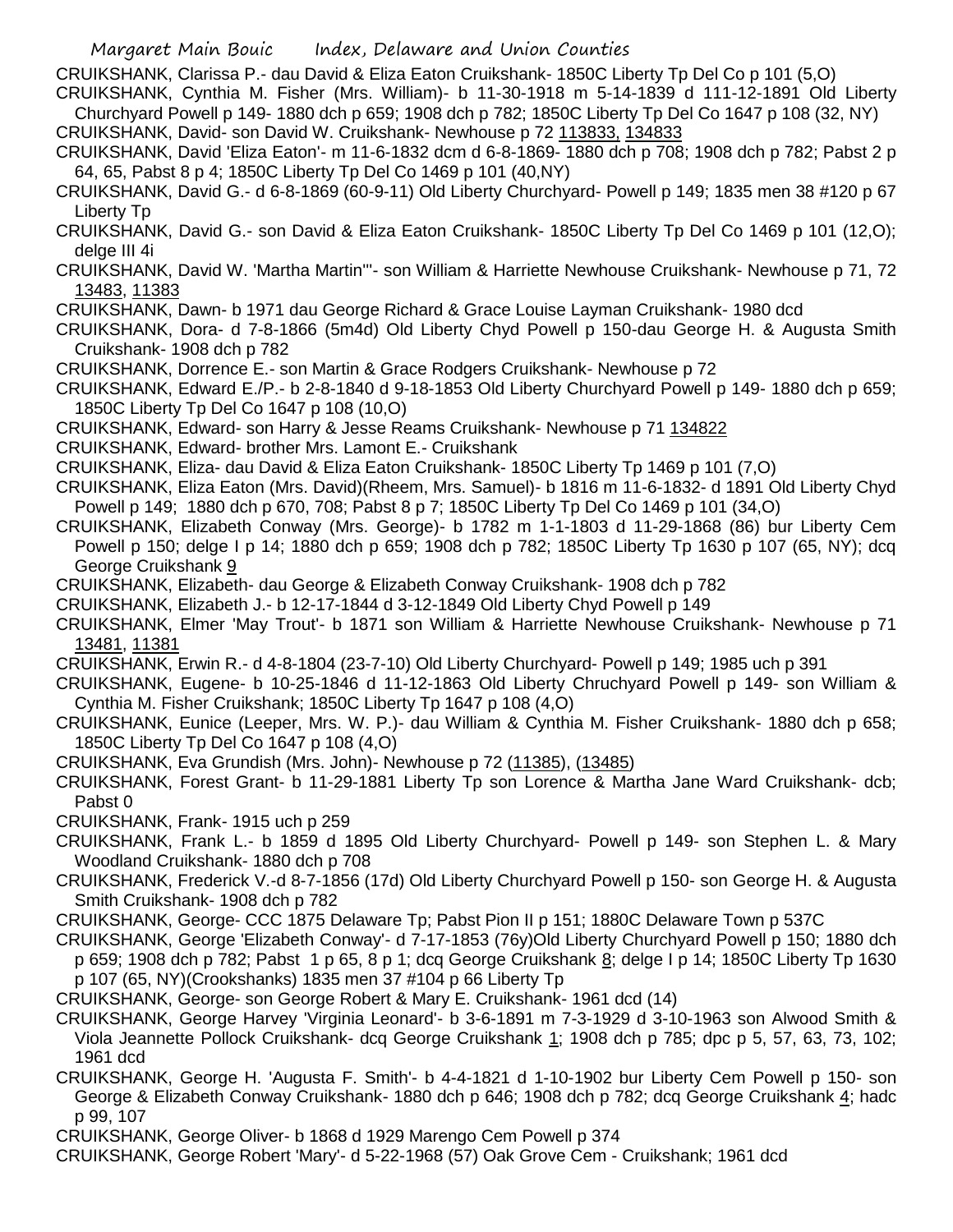Margaret Main Bouic Index, Delaware and Union Counties CRUIKSHANK, George Thompson- d 10-1-1855 (11mo)- Old Liberty Churchyard Powell p 150- son George & Augusta Smith Cruikshank- 1908 dch p 782; Pabst 1 p 6 CRUIKSHANK, George W.- son William & Cynthia M. Fisher Cruikshank- 1880 dch p 659 CRUIKSHANK, Gertrude Snyder (Mrs. Alwood Pollock)- 1908 dch p 785 CRUIKSHANK, Goldie E.- dau David W. & Martha Martin Cruikshank- Newhouse p 72 113831, 134831 CRUIKSHANK, Grace Louise Layman (Mrs. George Richard)- m 5-21-1967 dau Earl Layman,Sr.- Cruikshank; 1971, 1980 dcd CRUIKSHANK, Grace Rodgers (Mrs. Martin)- dau Charles H. & Clara Pounds Rodgers- opc 553; Pounds 121321 CRUIKSHANK, Harriet Jane- d 3-19-1854 (2-10-15) Old Liberty Chyd Powell p 150- dau George H. & Augusta F. Smith Cruikshank- 1908 dch p 782 CRUIKSHANK, Harriette Newhouse (Mrs. William)- dau John & Mary Newhouse Newhouse- Newhouse p 71 1138, 1348 CRUIKSHANK, Harry 'Jesse Reams'- son William & Harriett Newhouse Cruikshank- Newhouse p 71 11382, 13482 CRUIKSHANK, Harry S.-b 9-28-1872 Orange Tp dcb; son Stephen L. & Mary Woodland Cruikshank- 1880 dch p 708 CRUIKSHANK, Hazel- dau David W. & Martha Martin Cruikshank- Newhouse p 72 113832, 134832 CRUIKSHANK, Homer D.- b 5-12-1841 d 7-13-1864 Old Liberty Chyd, Powell p 149- son William & Cynthia M. Fisher Cruikshank- 1880 dch p 659; 1850C Liberty Tp 1647 p 108 (9,O) CRUIKSHANK, Irvin P.- b 1862 d 1864 Old Liberty Churchyard- Powell p 149 CRUIKSHANK, Irvin P.- son David & Eliza Eaton Cruikshank- 1850C Liberty Tp Del Co 1469 (9,O) CRUIKSHANK, J. A. 'Samantha Curry'- 1915 uch p 547, 645; delge IX p 4 CRUIKSHANK, James 'Lucia Kenyon'- son George & Elizabeth Conway Cruikshank- 1908 dch p 782; Pabst 3 p 20; 1850C Liberty Tp 1630 p 107 CRUIKSHANK, Jane- Pabst 8 p 5 CRUIKSHANK, Jane C. (Leonard, Mrs. Joseph)- m 10-25-1849 dcm- dau George & Elizabeth Conway Cruikshank- 1908 dch p 782 CRUIKSHANK, Jennie L.- dau Stephen L. & Mary Woodland Cruikshank- 1880 dch p 708 CRUIKSHANK, Jesse Reams (Mrs. Harry)- Newhouse 13482, 11382 p 71 CRUIKSHANK, Jesse L.- ch Stephen L. & Mary Woodland Cruikshank- 1880 dch p 708 CRUIKSHANK, John- b 1860 Del Co d 10-29-1908 (48y3m) Oakdale Cem 2153 (167F) I p 133 (F-R10-2) CRUIKSHANK, John A.- son Stephen L. & Mary Woodland Cruikshank- 1880 dch p 708 CRUIKSHANK, John 'Eva Grundish'- son William & Harriette Newhouse Cruikshank- Newhouse p 72 13485, 11385 CRUIKSHANK, John Wesley- son John & Eva Grundish Cruikshank- Newhouse p 72 11381, 13481 CRUIKSHANK, Laurah A. (Mrs. Oliver D.)- b 5-1-1856 m 10-8-1871 d 9-29-1887 (31-4-29)- delge III p 63; Pabst 8 p 49 CRUIKSHANK, Lawrence A.- hadc p 92; CCC; Pabst 0 CRUIKSHANK,---b 12-15-1879 Liberty Tp son L. A. & MArtha Ward Cruikshank- dcb CRUIKSHANK, Lamont (Smith, Mrs. )- d 12-4-1974 (64) son Harry & Jesse Reams Cruikshank- Newhouse p 71 113823, 13482 CRUIKSHANK, Lewella- b 10-2-1875 Liberty Tp dau Oliver D. & Laura E. Janes Cruikshank- dcb CRUIKSHANK, Lois J. (Murdock, Mrs. Rev. Daniel)- dau William & Cynthia M. Fisher Cruikshank- 1880 dch p 659 CRUIKSHANK, Loren J.- d 9-16-1868 (10m22d) Old Liberty Churchyard, Powell p 149 CRUIKSHANK, Lorena- 1880C Liberty Tp Del Co p 304A CRUIKSHANK, Lucia Kenyon (Mrs. James)- m 10-3-1850 dcm 1908 dch p 782 CRUIKSHANK, Lucy- Pabst 3 p 25 CRUIKSHANK, Lucy Joy (Fairbanks, Mrs. Newton H.)- dau George N. & Augusta Smith Cruikshank- 1908 dch p 782; Pabst 3 p 26; Cruikshank; delge VI p 72 CRUIKSHANK, Mabel Janett- b 3-20-1885 Liberty Tp dcb- dau Alwood Smith & Viola Pollock Cruikshank-1908 dch p 785

CRUIKSHANK, Martha Elizabeth- d 4-9-1873 (14-4-7) Old Liberty Churchyard- Powell p 150- dau George H. & Augusta Smith Cruikshank- 1908 dch p 782

CRUIKSHANK, Martha Martin (Mrs. Daniel W.)- Newhouse p 71 (111383), (13483)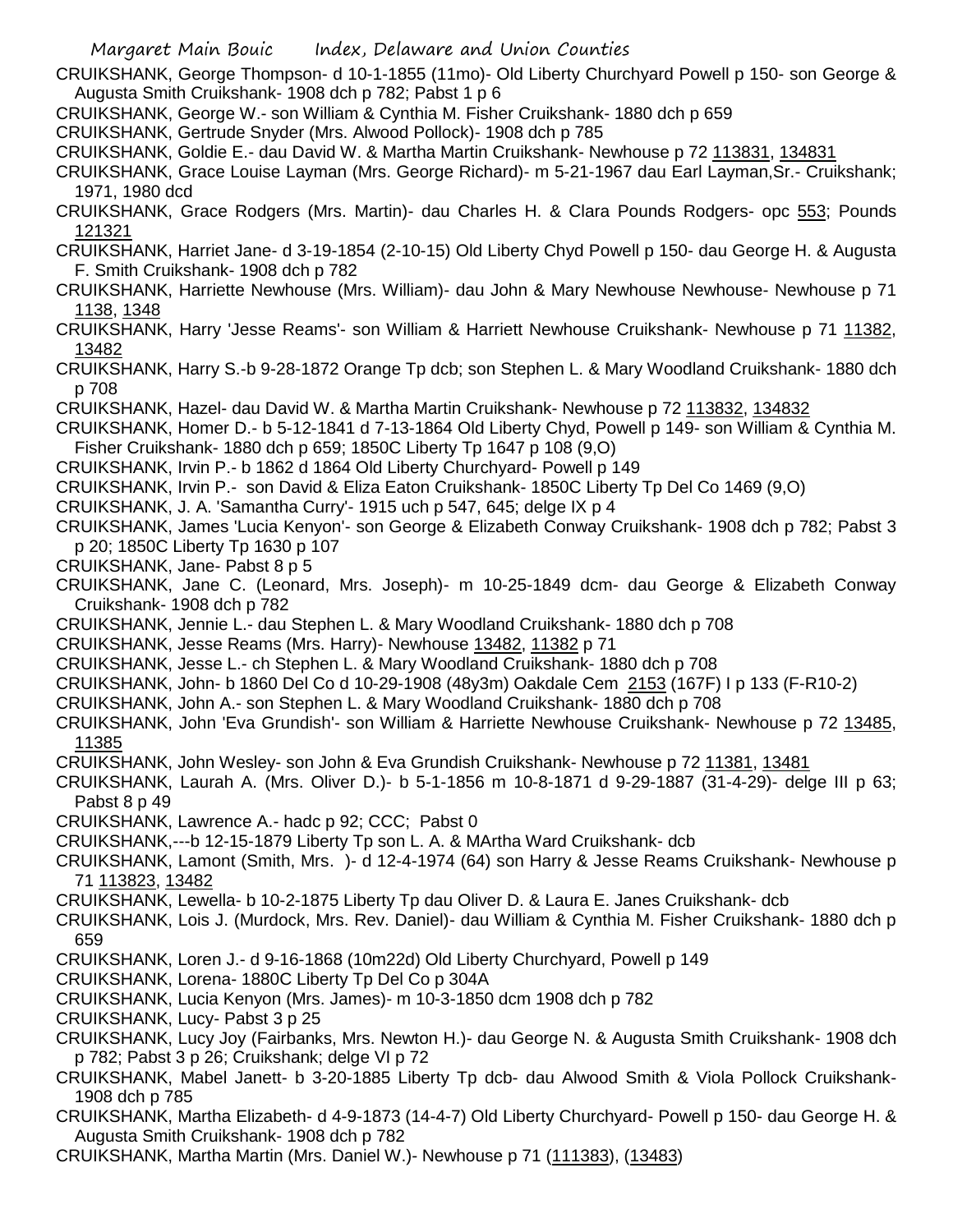Margaret Main Bouic Index, Delaware and Union Counties CRUIKSHANK, Martin 'Grace Rodgers'- m 9-9-1916 d 1954- Pounds (121321) CRUIKSHANK, Martin- son David W. Cruikshank- Newhouse p 72 113834, 134834 CRUIKSHANK, Mary- Pabst 3 p 25; delge I p 14 CRUIKSHANK, Mary Alice (Lukes, Mrs. George)(Williams, Mrs. William)- dau William & Harriette Newhouse Cruikshank- Newhouse p 72 11384, 13484 CRUIKSHANK, Mary Augusta- dau Alwood Smith & Viola Pollock Cruikshank- 1908 dch p 785 CRUIKSHANK, Mary (Mrs. )(Bossert, Mrs. )- Cruikshank CRUIKSHANK, Mary Augusta (Brown, Mrs. Rev. Edwin)- dau George H. & Augusta Smith Cruikshank- 1908 dch p 782; Cruikshank CRUIKSHANK, Mary (Dutcher, Mrs. John)- dau George & Elizabeth Conway Cruikshank- 1908 dch p 782 CRUIKSHANK, Mary E. (Mrs. George Robert)- Cruikshank; 1961, 1969, 1971 dcd CRUIKSHANK, Mary Grierson (Mrs. William)- dcq George Cruikshank 17 CRUIKSHANK, Mary T.- dau William & Cynthia M. Fisher Cruikshank- 1880 dch p 659 CRUIKSHANK, Mary Woodland (Mrs. Stephen L.)- b 1834 m 12-4-1856 dcm d 1910 Old Liberty Churchyard Powell p 149- dau James Woodland- 1880 dch p 708; Pabst 8 p 60 CRUIKSHANK, May- d 1879 (23d) Old Liberty Churchyard, Powell p 149 CRUIKSHANK, May Trout (Mrs. Elmer)- Newhouse p 71 11381, (13481) CRUIKSHANK, Nellie Mead- b 1878 d 1905 Marengo Cem Powell p 374 CRUIKSHANK, Nellie M.- b 3-1-1874 Liberty Tp dau Oliver & L. E. Janes Cruikshank- dcb CRUIKSHANK, Nelson- dg 6-7-1977 (75-1977) CRUIKSHANK, Olive- dau David & Eliza Eaton Cruikshank- 1850C Liberty Tp Del Co 1469 p 101 (16,O) CRUIKSHANK, Oliver- 1880C Liberty Tp Del Co p 304A CRUIKSHANK, Oliver D.'Laurah'- m 10-8-1871- son David & Eliza Eaton Cruikshank- 1850C Liberty Tp Del Co 1469 p 101 (2,O); Pabst 8 p 50 CRUIKSHANK, Oliver P.- son Stephen L. & Mary Woodland Cruikshank- 1880 dch p 708 CRUIKSHANK, Peter- d 9-23-1862 (2mos) Old Liberty Churchyard Powell p 150 son George H. & Augusta Smith Cruikshank- 1880 dch p 782 CRUIKSHANK, Raymon G.- b 9-3-1899 Orange Tp son T. E. & J. N. Granger Cruikshank- dcb CRUIKSHANK, George Richard 'Grace Louise Layman'- m 5-21-1967 son George Robert & Mary Cruikshank-Cruikshank; 1971, 1980 dcd CRUIKSHANK, Ross V.- dau Stpehen L. & Mary Woodland Cruikshank- 1908 dch p 782; Pabst 8 p 61 CRUIKSHANK, Samantha Curry (Mrs. J. A.)- b 1865 d 1949 Oakdale Cem I p 133 (F-R10-2)- dau John & Tabitha Gill Curry- 1915 uch p 547, 645; delge X p 4 CRUIKSHANK, S. L.- 1880C Orange Tp p 354C CRUIKSHANK, Stephen A.---b 12-28-1874 Orange Tp son J. L. & Mary Woodland Cruikshank- dcb CRUIKSHANK, Stephen L. 'Mary Woodland'- b 4-26-1836/5 d 1909 Old Liberty Churchyard Powell p 149- son David & Eliza Eaton Cruikshank- 1880 dch p 708; hadc p 111; Pabst 8 p 60, 61; 1850C Liberty Tp Del Co 1469 p 101 (15,O); delge IX p 4 CRUIKSHANK, Stephen T.- Pabst 3 p 23 CRUIKSHANK, Susan- 1850C Liberty Tp Del Co 1630 p 107 (30,O) CRUIKSHANK, Thomas E.- son Stephen L. & Mary Woodland Cruikshank- 1880 dch p 708 CRUIKSHANK, Viola B. (Belcher, Mrs. )- dau Martin & Grace Rodgers Cruikshank- Pounds 1213211 CRUIKSHANK, Viola Jeannette Pollock (Mrs. Alwood Smith)- b 9-2-1853 m 12-5-1878 d 2-10-1940 dau S. D. & Mary Taylor Pollock- dcq George Cruikshank 3; Liberty p 4 CRUIKSHANK, Virginia Leonard (Mrs. George Harvey)(Hammond, mrs. Elden H .)- m 7-3-1929 (2) 3-2-1968 d 6-30-1981 Oak Grove Cem - dcq George Cruikshank (1); dpc p 62, 102; 1961 dcd CRUIKSHANK, William- son David & Eliza Eaton Cruikshank- 1850C Liberty Tp Del Co 1469 p 101 (4,O) CRUIKSHANK, William 'Eliza Eaton'Cynthia M. Fisher'- b 6-2-1816 m 5-14-1839 d 1-15-1904 Old Liberty Churchyard,Powell p 149- son George & Elizabeth Conway Cruikshank- 1880 dch p 404, 659; 1908 dch p 782; 1850C Liberty Tp 1647 p 108 (33,O); Pabst 8 p 6; hadc p 18; delge VI p 51 CRUIKSHANK, William- 1880C Delaware Tp p 328C CRUIKSHANK, William 'Harriette Newhouse'- Newhouse p 71 (1138), (1348) CRUIKSHANK, William- son Harry & Jesse Reams Cruikshank- Newhouse p 71 113821, 134821 CRUIKSHANK,, William Sr.- 1880C Liberty Tp Del Co p 304A CRUIKSHANK, William 'Mary Grierson'- dcq George Cruikshank 16; Pabst 2 p 69 CRUIKSHANK, Winifred- b 1882 d 1962 Marengo Cem Powell p 374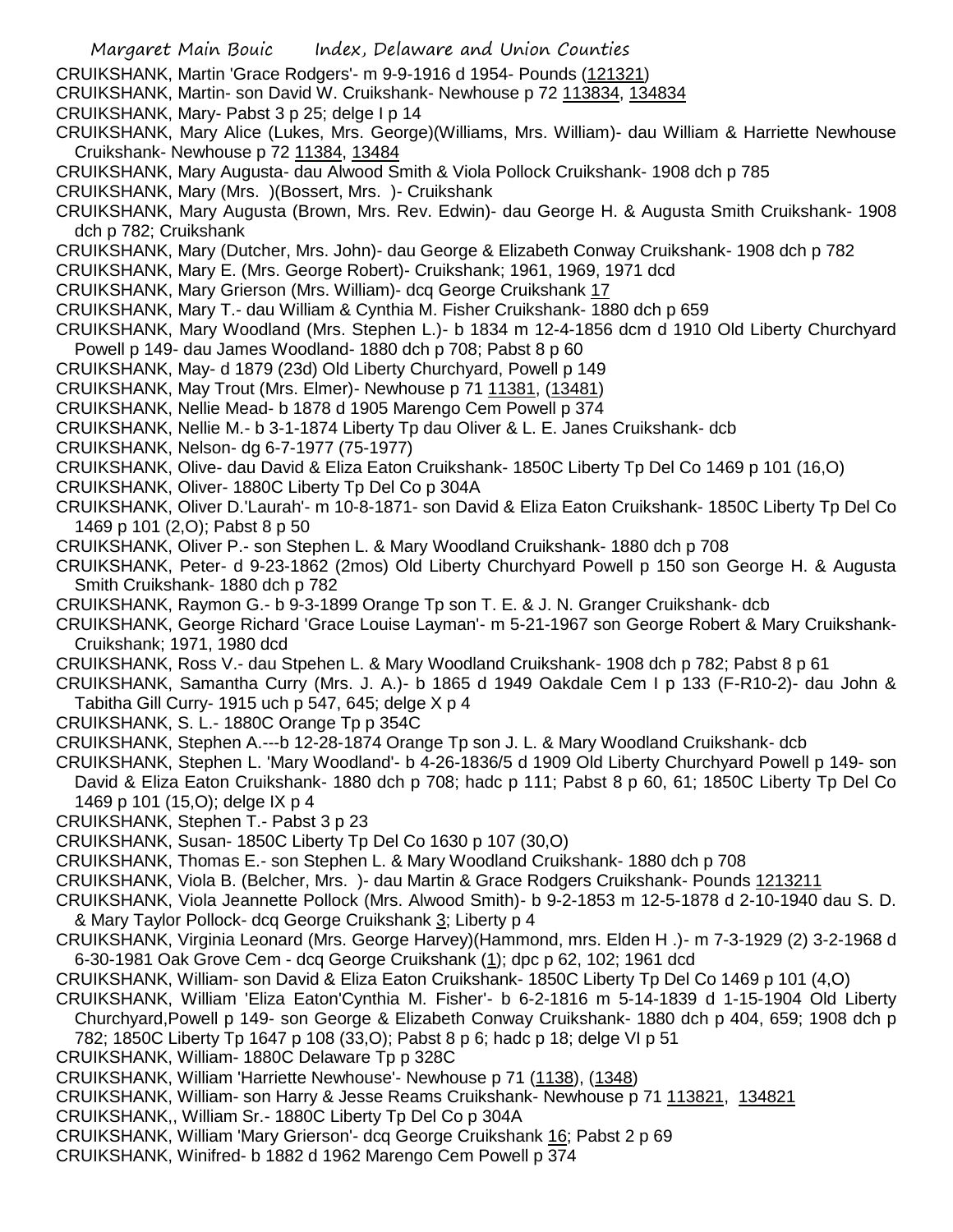CRUISE, Sylvia (Devers, Mrs. David Harry)- m 10-28-1980- Devers; Cruise

CRULL, Ruth Elizabeth (Richter, Mrs. William Henry,Jr.)- b 8-13-1891 m 9-26-1915- Weiser p 42

- CRUM,--- b 9-29-1868 Orange Tp son Sidney & Ellen Crum- dcb
- CRUM/CRUMB, b 2-17-1894 Delaware Tp son L. J. & Bessie May Crum- dcb
- CRUM, Alexander B. 'Mary C.'- d 7-2-1965 (63) bur Sunbury- Crum; 1961 dcd
- CRUM, Alice (Beall, Mrs. )- dau Walter & Monie UIlom Crum- Crum
- CRUM, Alice (Hughes, Mrs. )- dau Alexander B. Crum- Crum
- CRUM, Alvina Beardsley (Mrs. Stephen)- m 3-8-1846 dcm
- CRUM, Amanda Ginney- b 12-31-1975 dau Paul L. & Barbara Daum Crum- Crum; 1979, 1981, 1983 ucd
- CRUM, Amos 'Diana'- 1971 dcd
- CRUM, Arlene (Mrs. Billie Paul)- Crum
- CRUM, Barbara Daum (Mrs. Paul L.)- dau George Daum- Daum; 1979, 1981, 1983, 1991 ucd
- CRUM, Besse (Mrs. )- 1908 dch p 371
- CRUM, Besse- b 5-22-1887 Delaware Town dau Lyman & May Besse Crum- dcb
- CRUM, Bessie (Cline, Mrs. )- dau Walter & Monie Ullom Crum- Crum
- CRUM, Beth Ann (Peperak, Mrs. John V.)- m 10-14-1962 dau John Russell & Florence May Bowersmith-Crum; 1949, 1959 ucd (17)
- CRUMB, Betty (Mrs. Hubert)- 1961 dcd
- CRUM, Billie Paul 'Arlene'- b 4-21-1930 d 3-1-1972 Oak Grove Cem Crum
- CRUM, Calvin E.- son Willie & Rachel Thompson Crum- Crum; 1967 ucd
- CRUM, Catherine (Switzer, Mrs. )- dau Walter & Monie Ullom Crum- Crum
- CRUM, Cletus 'Dorothy J. Willison'- son Willie & Rachel Thompson Crum- Crum
- CRUM, Cornelius 'Margaret'- ped Charlotte Bretz Wiley #129 26- unec VIII p 46
- CRUM, Dale- son Billie Paul Crum- Crum
- CRUM, Dalene Carsner (Mrs. Gary L.)- Crum
- CRUM, Debra-b 1954 dau James & Wilma Crum- 1959 ucd (4); 1971 dcd
- CRUM, Diana (Mrs. Amos)- 1971 dcd
- CRUM, Donald- b 1971 son Ernest R. & Leona Maxine Crum- Crum; 1973, 1975, 1979 ucd
- CRUM, Donald W.- d 2-18-1942 interred (5m4d) Micthell Cem DJ p 22
- CRUM, Dorothy- 1967 ucd
- CRUM, Dorothy J. Willison (Mrs. Cletus)- Crum
- CRUM, Edward- son Walter & Monie Ullom Crum- Crum
- CRUM, Eileen (Burris, Mrs. )- dau Joseph M. & Elsie P. Ralph Crum- Crum
- CRUM, Elizabeth Pabst 8 p 65
- CRUM, Elsie P. Ralph (Mrs. Joseph M.)- b 5-5-1914 d 3-22-1994 (79) Glendale Cem- dau Andrew & Dora Phelps Ralph- Crum
- CRUM, Ernest Burdette- son Alexander B. & Mary Clarke Moore Crum- Crum
- CRUM, Ernest R. 'Leona Maxine''Judith'- d 11-26-1984 (52) bur Mitchell Cem- son Willie & Rachel Thompson Crum- Crum; 1967, 1971, 1973, 1975, 1979 ucd
- CRUM, Ethel Marie (Ward, Mrs. Charles .)- Crum
- CRUM, Eugene- son Walter & Monie Crum- Crum
- CRUM, Eunice M.- Pabst 1 p 59
- CRUM, Eva Ruth- b 1-18-1898 Brown Tp dau Frank & Maud Barber Drum- dcb
- CRUM, Florence May Bowersmith (Mrs. John Russell)- b 2-11-1903 m 6-10-1928 d 9-19-1973 bur Raymonddau Porter & Sarah Lower Bowersmith- Crum; 1949, 1959 ucd
- CRUM, Floyd- b 7-5-1899 Brown Tp son Frank & Maud Barber Drum- dcb
- CRUM, Gary L. 'Dalene Carsner'- son Richard Crum- Crum
- CRUM, Gathel(Harris, Mrs. )- dau Walter & Monie Ullom Crum= Crum
- CRUM, George- son Walter & Monie Ullom Crum- Crum
- CRUM, Hazel Irene- interred 9-29-1944- Mitchell Cem DJ p 22
- CRUM, Isabel- dau Alexander B. Crum- Crum
- CRUM, James 'Wilma'- 1959 ucd
- CRUM, James H.- d 1-1889 Pabst 8 p 63, 65
- CRUM, Jo- 1973 ucd
- CRUM, John Chase- son Alexander & Mary Clarke Moore Crum- Crum
- CRUM, John Russell 'Florence May Bowersmith- b 1-15-1900 m 6-10-1928 d 11-6-1963 bur Raymond lptw p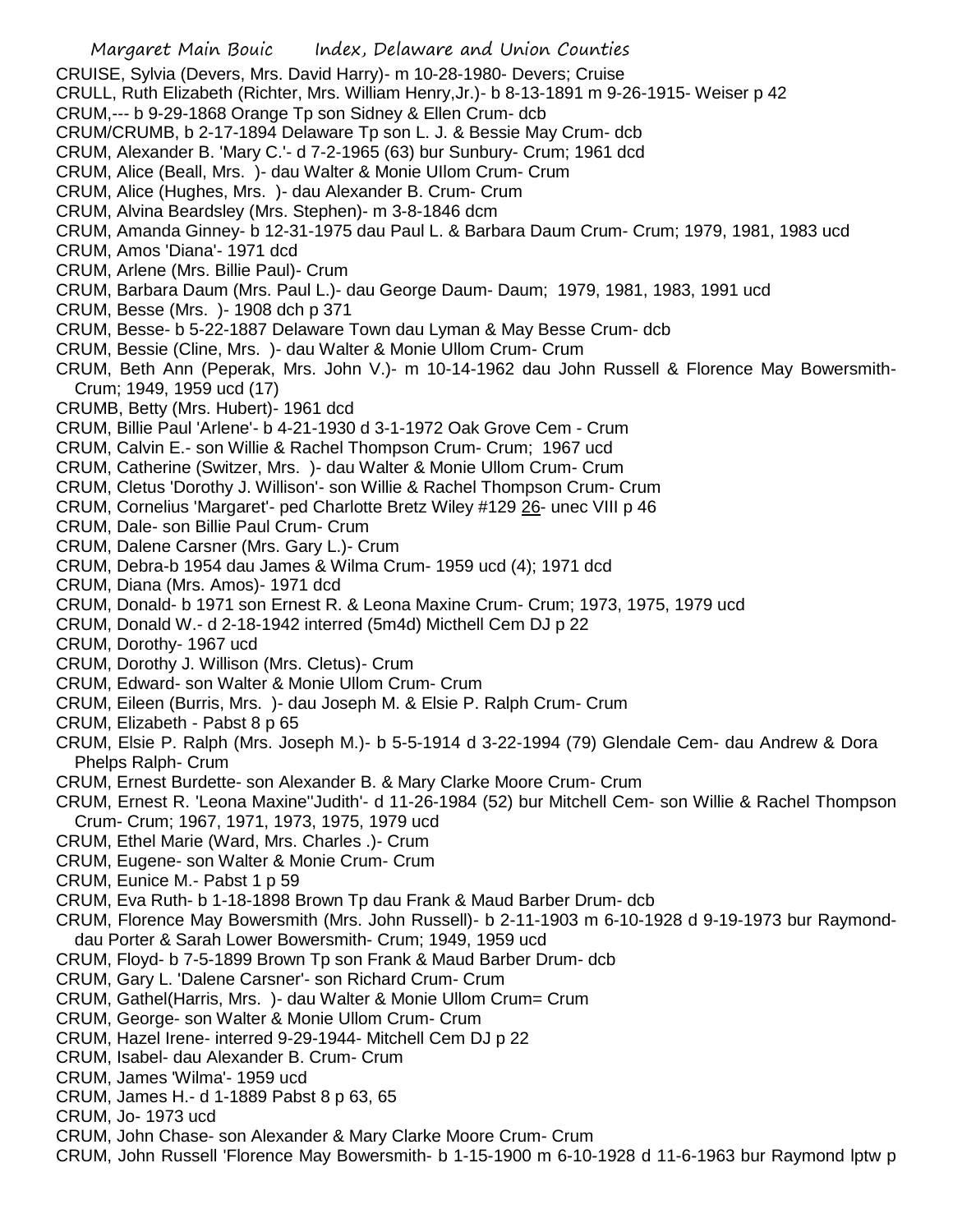- 33; son Dr. W. A. & Emma Heiberthausen Crum- Crum; 1949, 1959 ucd
- CRUM, Jonas (65-1889) Darby Tp- uninf p 5
- CRUM, Joseph M. 'Elsie P. Ralph'- b 9-2-1907 d 5-15-1994 (86) Glendale Cem- son Walter & Monie Ullom Crum- Crum
- CRUM, Judith (Mrs. Ernest R.)- Crum
- CRUM, Krista Marie- dau Donald Crum- engaged to Jeffrey Neal Crisp- Crum
- CRUM, Larry- son Willie & Rachel Thompson Crum- Crum
- CRUM, Leona Maxine (Mrs. Ernest R.)- 1967, 1971, 1973, 1975, 1979 ucd
- CRUM, Leonard L.- son Joseph M. & Elsie P. Ralph Crum- Crum
- CRUM, Lillie (Mrs. Thomas R.)- 1969, 1971, 1980 dcd
- CRUM, Mable Isbel- dau Alexander Burdette & Mary Clarke Moore Crum- Crum
- CRUM, Margaret Alice (Hughes, Mrs. )- dau Alexander Burdette & Mary Clarke Crum- Crum
- CRUM, Margaret (Mrs. Cornelius)- ped Charlotte Bretz Wiley #129 27- unec VIII p 46
- CRUM, Marritta- dau Billie Paul Crum- Crum
- CRUM, Matthew Paul- b 7-6-1982 son Paul & Barbara Crum- Crum
- CRUM, Mary Beth (Harruff, Mrs. Donald Ray)- b 3-11-1938 m 9-13-1958- Cowgill p 43
- CRUM, Mary Clarke Moore (Mrs. Alexander Burdette)- b 1-29-1905 d 6-18-1990 (85) Sunbury Mem. Pk- dau Michael & Mable Inez Money Moore- Crum
- CRUM, Mary D. (Mrs. Alexander)- Crum
- CRUM, Mary (Smith, Mrs. John M.)- b 1813 d 1898 dau Cornelius & Margaret Crum- ped Charlotte Bretz Wiley #129 13- unec VIII p 46
- CRUM, Martin Orville- interred 9-29- 1944 Mitchell cem DJ p 22
- CRUM, Minda (29-1896) Liberty Tp- uninf p 9
- CRUM, Monie Ullom (Mrs. Walter)- Crum
- CRUM, Myrta- b 6-20-1896 to Children's home- uninf p 9
- CRUM, P.- Marysville p 23 Lionel P.- 1991 ucd
- CRUM, Paul Ray. 'Barbara'- b 1963 son Ernest R. & Leona M. Crum- 1967, 1971, 1973, 1975, 1979, 1981, 1983 ucd
- CRUM, Phillip- b 1964 son Amos & Diana Crum- 1971 dcd
- CRUM, Porter Wallis- son John Russell & Florence May Bowersmith Crum- Crum
- CRUM, Rachel M. Thompson (Mrs. Willie)- b 3-9-1910 d 12-7-1982 Mitchell Cem- dau Michael B. & Bertha Burton Thompson- Crum; 1967 ucd
- CRUM, Raymond- son Billie Paul Crum- Crum
- CRUM, Rhoda (Eaton, Mrs. Rodney)- dau Willie & Rachel Thompson Crum- Crum
- CRUM, Richard- Crum
- CRUM, Robert- b 1964 son Ernest R. & Leona M. Crum- 1967, 1971, 1973, 1975, 1979 ucd
- CRUM, Robert Hayes- son John Russell & Florence May Bowersmith Crum- Crum
- CRUM, Robert M.- b 8-24-1940 d 6-26-1970 (29)interred 6-29-1970 Mitchell Cem DJ p 15, 23; son Willie & Rachel Thompson Crum- Crum- Vietnam War
- CRUM, Rosemary (Thompson, Mrs. Ron)- dau Thomas & Lillie Haynes Crum- Crum
- CRUM, Sandra- dau James & Wilma Crum- 1959 ucd (2)
- CRUM, Susan Lynn (Clunk, Mrs. Ricky James)- b 1959 m 6-21-1980 dau Thomas R. & Lillie Haynes Crum-Crum; 1969, 1971 dcd
- CRUM, Swana (Vernon, Mrs. Richard)- dau Willie & Rachel Thompson Crum- Crum
- CRUM, Therese- b 1960 dau Ernest R. & Leona M. Crum- 1967, 1971, 1973, 1974, 1q979 ucd
- CRUM, Thomas R. 'Lillie Haynes'- m 12-22-1939- Crum; 1969, 1971, 1980 dcd
- CRUM, Tim- d 6-20-1990 (42) son Willie & Rachel Thompson Crum- Crum
- CRUM, Vicki- b 1964 dau Dorothy Crum- 1967 ucd
- CRUM, Walter 'Monie Ullom'- Crum
- CRUM, Ward- son Walter & Monie Ullom Crum- Crum
- CRUM, Warren- son Walter & Monie Ullom Crum- Crum
- CRUM, Willie 'Rachel Thompson'- b 1900 interred 6-17-1959 Mitchell Cem DJ p 15, 22; Crum
- CRUM, Wilma (Mrs. James)- 1959 ucd
- CRUMB,---Main Gaz I 2 p 10
- CRUMB,---b 8-28-1895 Delaware Tp son L. j. & Besse May Crumb- dcb see Crum
- CRUMB, A. N.- 1908 dch p 428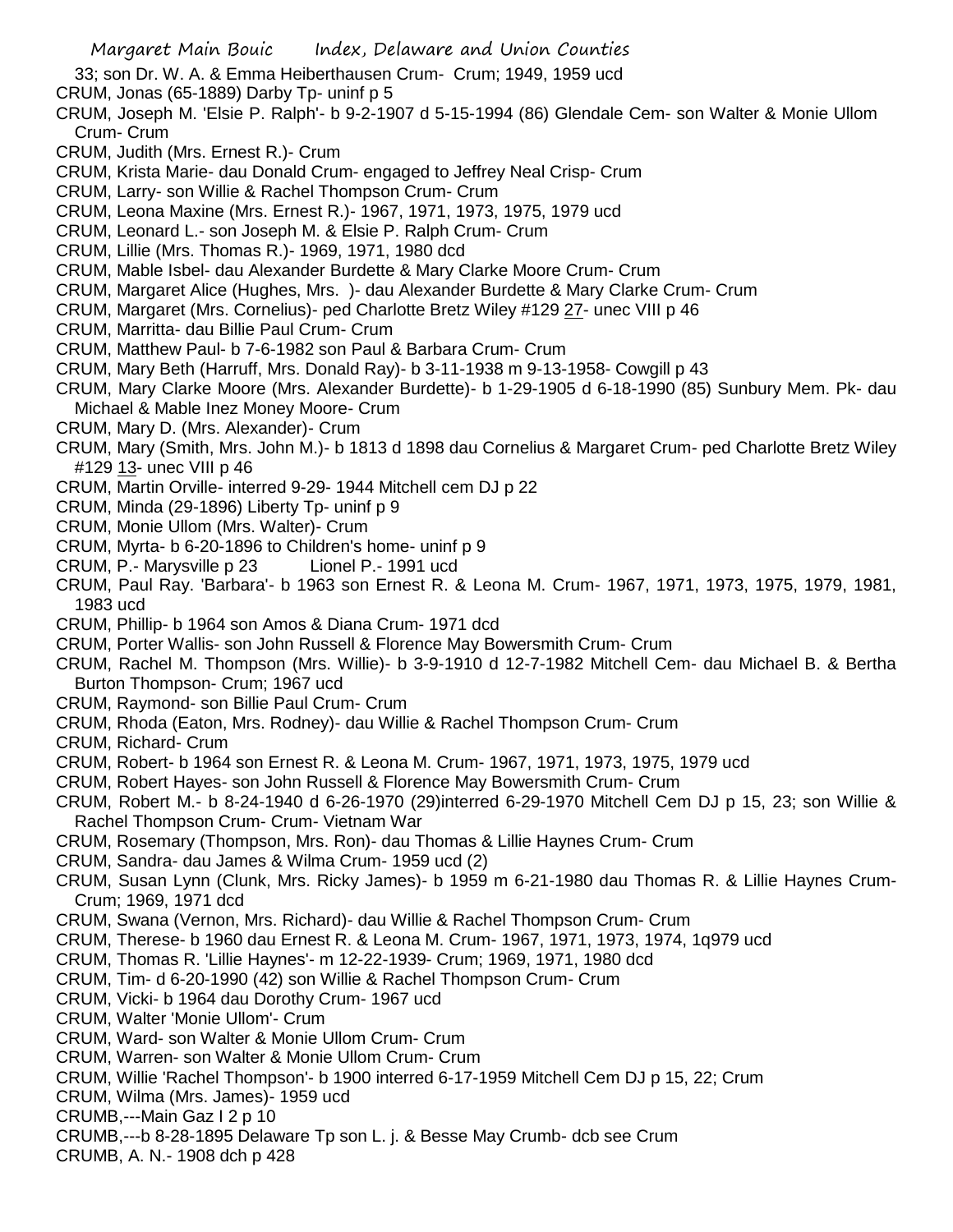CRUMB, Ann M. Bills (Mrs. Fred P.) m 5-2-1992 dau John F. & Jo Ann Bills- Crumb

- CRUMB, Ann M. (Maine, Mrs. Timothy Burrows)- Asp (1618)
- CRUMB, Asa Bernice 'Doris'- b 9-12-1902 Orange Tp dcb, d 11-1-5-1983 (81) bur Troy -son Wern W. & Abbie Havens Crumb- Crumb
- CRUMB, Augusta Josephine (Peabody, Mrs. James)- Asp (394-5)
- CRUMB, A. W.- son Sydney W. Crumb- Crumb
- CRUMB, Betty Lou (Wallace, Mrs. David)- sister Asa B. Crumb- Crumb
- CRUMB, Brenda (Boldman, Mrs. Ronald)- dau Asa B. & Doris Crumb- Crumb
- CRUMB, Calista J. Campbell (Mrs. Edwin A.)- b 12-1831 d 2-1918 dau Zuriel & Jane Maxson Campbell- ped Estelle Crane Keefer 13; delge III p 53
- CRUMB, Carlos H. 'Elizabeth L. Erb' b 1857 m 7-2-1857 son Edwin A. & Calista J. Campbell Crumb- ped Estelle Crane Keefer 6- delge III p 53-
- CRUMB, Carol Ann (O'Brien, Mrs. Francis Michael)- b 6-30-1942 m 6-14-1969 dau Paul Marvin & Mary Riggs Crumb- Crumb; Freshwater p 96
- CRUMB, Connie S. (Mobley, Mrs. Chester E.)- m 3-10-1984 dau Dan Thacker Jr. & Pat McGrew- Crumb
- CRUMB, Cora May (Crane, Mrs. James Henry)- b 2-17-1889 m 9-10-1905 d 7-3-1961/10-3-1968 Oak Grove Cem dau Carlos H. & Elizabeth L. Erb Crumb- delge III p 53 - ped Estelle Crane Kelber 3 Crumb
- CRUMB, Dale K. 'Florence'- d 7-24-1965(73) Oak Grove Cem Crumb
- CRUMB, David Michael 'Karen S. Jackson'- m 2-2-1980 son Lyman J. Crumb- Crumb
- CRUMB, Dottie- b 10-27-1884 Berlin Tp dau Harvey & Addie DeWitt Crumb- dcb
- CRUMB, Edward- son Dale & Florence Crumb- Crumb
- CRUMB, Edward- brother Lyman Crumb- Crumb
- CRUMB, Edwin A. 'Calista J. Campbell'- b 6-1827 d 1-1878 son John & Elizabeth Wells Crumb- ped Estelle Crane Keefer 12; delge III p 53
- CRUMB, Elizabeth L. Erb (Mrs. Carlos H.)- b 1861 m 7-2-1879 d 11-1925 dau Peter & Catherine Ferciatt Erbped Estelle Crane Keefer 7; delge III p 53
- CRUMB, Elizabeth Martha Faulkner (Mrs. James H.)- m 5-28-1845 dcm- 1908 dch p 637; Pabst 8 p 49, 50; Powell p 46
- CRUMB, Elizabeth Wells (Mrs. John)- b 1799 d 1853 ped Estelle Crane Keefer 25; delge III p 53
- CRUMB, Ella May Besse (Mrs. Lyman Jerome)- dau Dr. Henry Besse- 1908 dch p 637
- CRUMB, Ellis French (Mrs. Sidney W.)- m 5-8-1863 dcm
- CRUMB, Emily (Maine, Mrs. Joseph B.)- m 1-1844- Asp (423)
- CRUMB, Eunice M. (Furniss, Mrs. Gordon S.)- dau James & Elizabeth M. Faulkner,Sr.- 1908 dch p 637
- CFUMB, Fansie- b 8-23-1888 Orange Tp dau Harvey & Addie Dewitt Crumb- dcb
- CRUMB, Flora Belle (Pendleton, Mrs. )- dau Dale & Florence Crumb- Crumb
- CRUMB, Florence Hazel (Mrs. Dale)- b 6-22-1975 (84) Oak Grove Cem Crumb
- CRUMB, Frank- 1908 dch p 434
- CRUMB, Franklin C. b 1847-d 6-25-1848 (5m25d) Berlin Tp House Cem son James H. & E. M.- Oak Grove Cem Powell p 46, 430 (two cemeteries)
- CRUMB, Fred P. 'Ann M. Bills'- m 5-2-1992 son Pat Crumb- Crumb
- CRUMB, Harvey J.- son James H. & Elizabeth Martha Faulkner Crumb- 1908 dch p 637; 1880C Berlin Tp p 360A
- CRUMB, Hiland Faulkner-b 12-12-1864 dcb- son James Hamilton & ELizabeth Martha Faulkner Crumb- 1908 dch p 627; Pabst 3 p 27
- CRUMB, Hubert 'Betty'- 1971 dcd
- CRUMB, James E. 'Wilma'- 1971 dcd
- CRUMB, James Hamilton 'Elizabeth Martha Faulkner- m 5-28-1845 dcm- son Stephen Crumb- 1908 dch p 637; hadc p 40; Pabst 8 p 49, 50; 1849 Orange Tp; 1880C Orange Tp p 349A; Powell p 46
- CRUMB, James M.- Pabst 0
- CRUMB, John'Elziabeth Wells'- b 5-1796 d 10-1834 ped Estelle Crane Keefer 24; delge III p 53
- CRUMB, Jonas- b 10-29-1880 Berlin Tp son James H. & Ada Dewitt Crumb- dcb
- CRUMB, Joseph- son Dale & Florence Crumb- Crumb
- CRUMB, Joy F.- b 11-3-1898 Orange Tp son W. W. & Abbie Havens Crumb- dcb
- CRUMB, Judith Booker (Mrs. Robert Stanley)- m 7-23-1964 -Freshwater p 96
- CRUMB, Julia Eva (Harris, Mrs. James)- dau James H. & Eliabeth Mrtha Faulkner Crumb- 1985 uch p 637; Pabst 3 p 27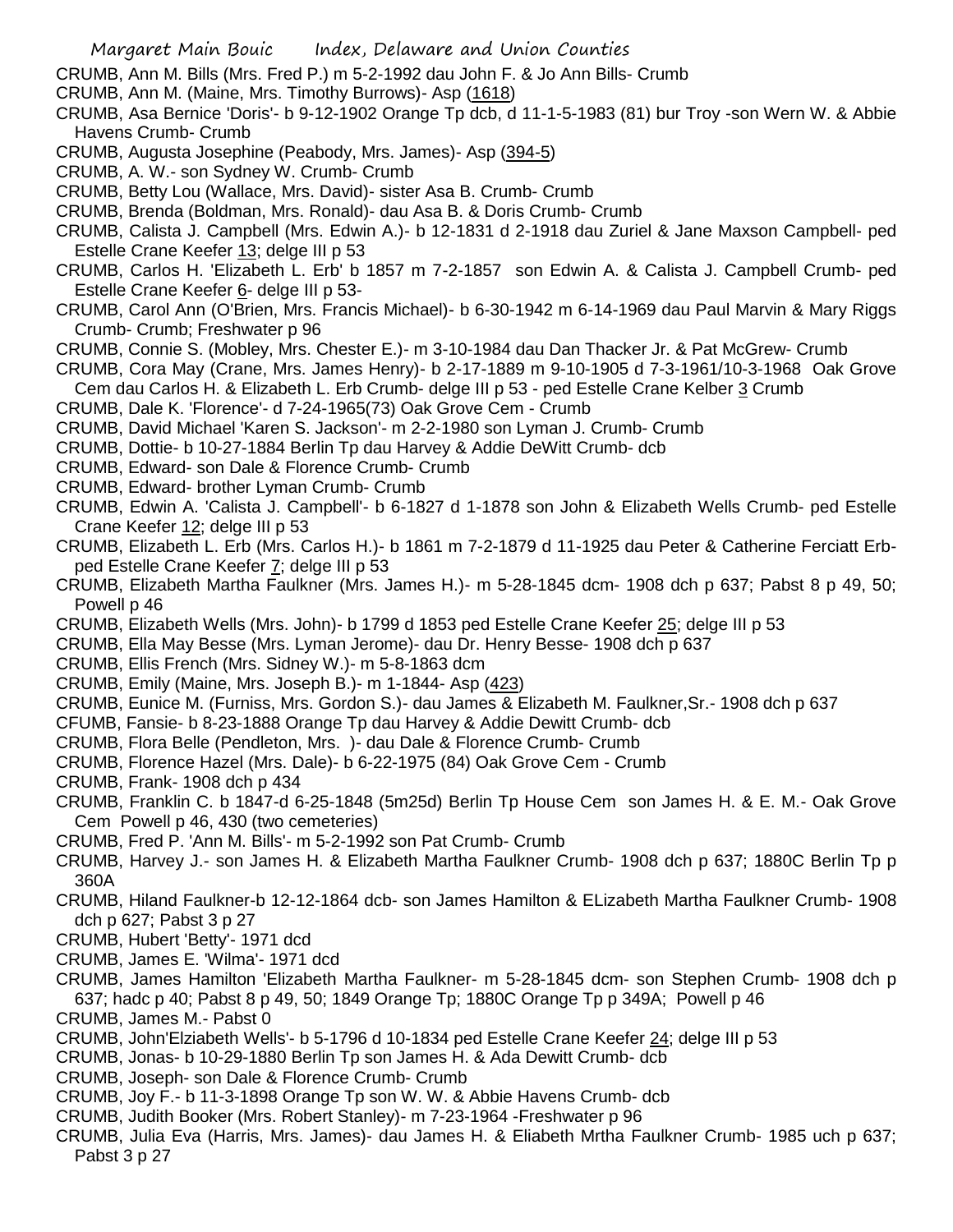- CRUMB, Karen Sue Jackson (Mrs. David Michael)- m 2-2-1980 dau Auvil Jackson- Crumb
- CRUMB, Leroy- b 1849 d 1850 Oak Grove Cem Powell p 430
- CRUMB, Lyman Jerome 'Ella May Besse'- son James H. & Elizabeth Martha Faulkner Crumb- 1908 dch p 637; hadc p 99' dg 1-10-1908, delge VIII p 13
- CRUMB, Lyman "Joe"'Mildred'- b 3-12-1919 d 5-19-1988 bur St. Joseph's Cem- Crumb
- CRUMB, Mark Allen- b 5-27-1956 son Paul Marvin & Mary Riggs Crumb- Freshwater p 96; engaged to Lynn M. Ritchey
- CRUMB, Marvine (Robinson, Mrs. Stephen)- b 5-17-1937 m 12-26-1955 dau Paul Marvin & Mary Riggs Crumb- Freshwater p 96
- CRUMB, Mary Catherine- b 3-4-1995 dau Fred P. & Ann M. Bills Crumb- Crumb
- CRUMB, Mary M. (Mrs. Alex B.)- 1961 dcd
- CRUMB, Mary N.- dau James H. & Elizabeth Martha Faulkner Crumb- 1908 dch p 637
- CRUMB, Mary Riggs (Mrs. Paul Marvin)- m 12-8-1935 Freshwater p 96
- CRUMB, Mary W. b 1846 d 1865 Oak Grove Cem Powell p 430
- CRUMB, Mildred (Mrs. Lyman)- Crumb
- CRUMB, Nellie May (Ziegler, Mrs. Curtis)- b 12-20-1913 m 5-29-1936 dau Stanley Marvin & Ota Marie Freshwater Crumb- Freshwater p 96
- CRUMB, Nettie- b 1854 d 1855 Oak Grove Cem Powell p 430
- CRUMB, Ora- Freshwater p 97
- CRUMB, Ota Marie Freshwater (Mrs. Stanley Marvin)- b 5-3-1889 m 1-14-1913 d 8-28-1958 dau Julius Homer & Amanda Freshwater Freshwater- Freshwater p 96
- CRUMB, Pat- Crumb; 1981 ucd
- CRUMB, Paul Marvin 'Mary Riggs'- b 9-9-1915 m 12-8-1935 son Stanley Marvin & Ota Marie Freshwater Crumb- Freshwater p 96; Crumb
- CRUMB, Mrs. Paul- dpc p 87
- CRUMB, Pearl- ch Lyman Jerome & Ella May Besse Crumb- 1985 uch p 638
- CRUMB, Pearl B.- b 4-25-1872 Orange Tp dau S. W. & Ellen French Crumb- dcb
- CRUMB, Philanda Case (Mrs. William S.)- m 3-10-1842 dcm d 7-23-1845 (21-11-17) Williamsville Cem Powell p 184
- CRUMB, Mrs. Robert- Pabst 8 p 41
- CRUMB, Robert Stanley 'Judith Booker'- b 9-9-1945 m 7-23-1964 son Paul Marvin & Mary Riggs Crumb-Freshwater p 96
- CRUMB, Sandra- b 1956 dau James E. & Wilma Crumb- 1971 dcd
- CRUMB, Sarah (York, Mrs. Warren)- Asp (157v-5)
- CRUMB, Sidney A. (21-1884)- delge IX p 37
- CRUMB, Sidney W./Sydney 'Ellie French'- m 5-8-1863 dcm d 5 -1918- Crumb; 1880C Orange Tp p 353A
- CRUMB, Stanley- b 7-20-1889 Delaware Town dcb- son Lyman Jerome & Ella May Besse Crumb- 1908 dch p 638; delge VIII p 13, dg 1-10-1908
- CRUMB, Stanley Marvin 'Ota Marie Freshwater'- m 1-14-1913- Freshwater p 96
- CRUMB, Stephen 'Alvina Beardsley'- m 3-8-1846 dcm; 1908 dch p 637; hadc p 18; delge VII p 46 (1842)
- CRUMB, William- Pabst 0
- CRUMB, William B.- son James H. & Elizabeth Martha Faulkner Crumb- 1908 dch p
- 157b-5)\475, 637; hadc p 92; CCC
- CRUMB, William S. 'Philanda Case'- m 3-10-1842 dcm d 4-15-1850 (27-8-120 Williamsville Cem Powell p 184
- CRUMB, Wilma (Mrs. James E.)- 1971 dcd
- CRUMB, W. W.- son Sydney W. Crumb- Crumb
- CRUMBLEY, Lettie A. Evans (Mrs. )(McKitrick, Mrs. Harry James)- b 8-9-1879 m 9-27-1913 d 5-26-1959 dau Walter 7 Roseanna Woodgard Evans- McKitrick p 304
- CRUMINE, Dr. Henry Charles- 1908 dch p 235
- CRUMINE, P.- Pabst 1 p 72
- CRUMLEY, Dr.- 1883 uch V p 683
- CRUMLEY, John- Crumley
- CRUM(B)LEY, Julieanne (Graham, Mrs. Ricky Ray)- b 5-29-1961 m 8-22-1987- dau John Crumley- Graham; Crumley; St. Paul p 103
- CRUMM, Bill 'Jeannette'- 1949 ucd
- CRUMM, Delbert M.'Florence'- b 1916 d 11-19-1995 (79) Fla, Broadway Cem III R 13 lptw p 80; Crumm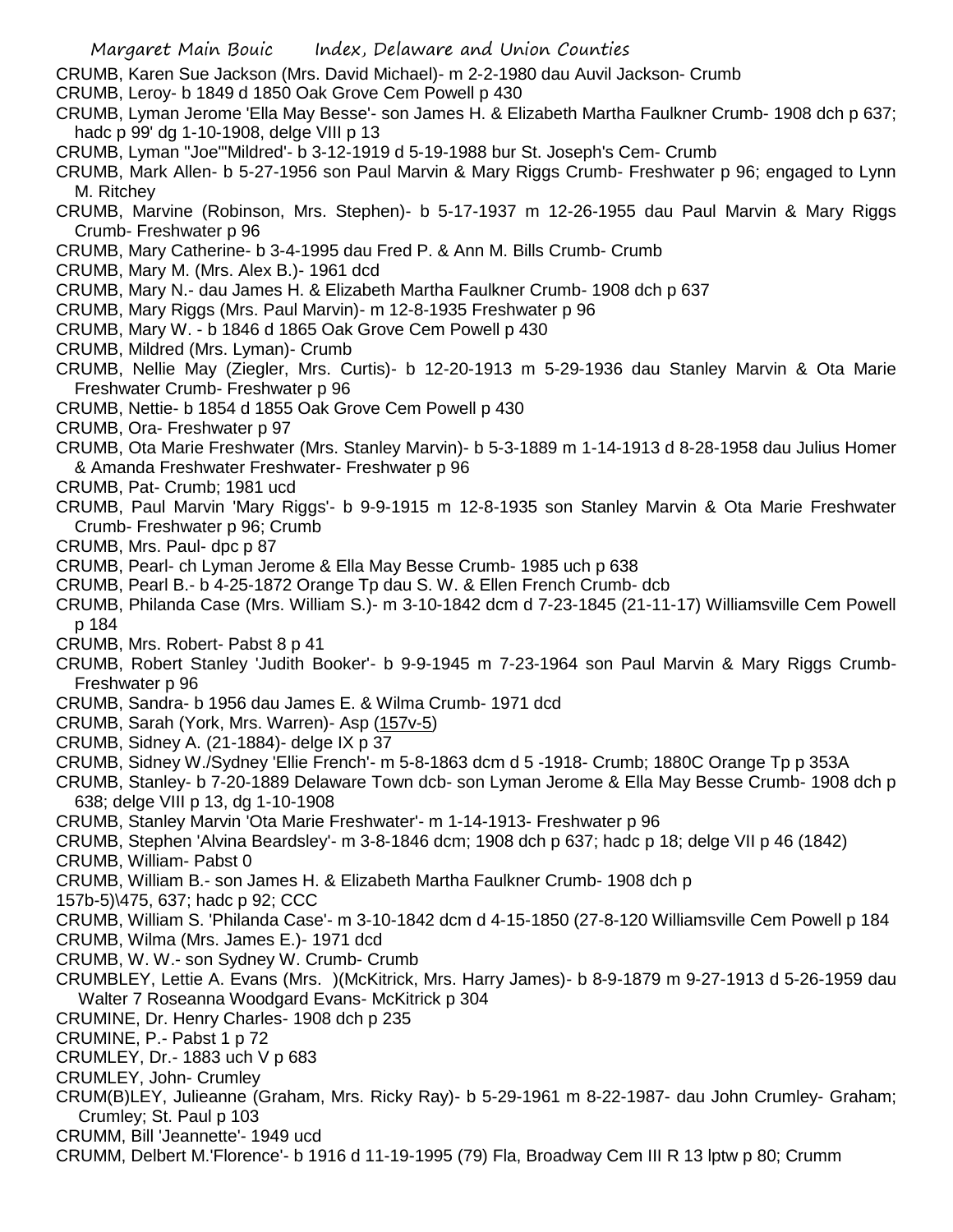Margaret Main Bouic Index, Delaware and Union Counties CRUMM, Edward- brother Delbert M. Crumm- Crumm CRUMM, Florence E.(Mrs. Delbert M.)- b 1917 Broadway Cem III RB lptw p 80; Crumm CRUMM, Florence Roberts (Mrs. )- dau Harry Lee & Mary Leota Fish Roberts- 1985 uch p 51 CRUMM, Fred- 1979 ucd CRUMM, Garey- son Bill & Jeannette Crumm CRUMM, Gene 'Norma Jean'- son delbert M. & Florence Crumm- Crumm CRUMM, Gladys Bushong (Mrs. )- dau Dale & Frances E. Longbrake Bushong- Longbrake p 68 CRUMM, L. Glatis- b 1894 d 1972 Broadway Cem III R 13 lptw p 80 CRUMM, Helen Louise (Hensel, Mrs. Warren)- m 6-18-1962 dau Edward Crumm- Crumm CRUMM, Jeannette (Mrs. Bill)- 1949 ucd CRUMM, Lloyd M'Glatis'- b 1893 d 1955 Broadway Cem III R 13 lptw p 80; 1949 ucd CRUMM, Mary Lou (Riker, Mrs. Richard)- dau Delbert M. & Florence Crumm- Crumm CRUMM, Ronal- son Bill & Jeannette Crumm- 1949 ucd CRUMM, Vicki- dau Jo Crumm- 1973 ucd CRUMM, William- brother Delbert M. Crumm- Crumm CRUMMEL, S.- 1840C Liberty Tp Un Co 369 (30-40) CRUMMEY, Caroline Virginia (Clark, Mrs. William Penn)- m 5-31-1842 dau John Crummey- unec XII p 56 CRUMMEY, John- unec XII p 56, Bellefontaine CRUMMINS, Wesley- 1880C Radnor Tp p 475C CRUMMONS, Isac 'Margaret Snodgrass'- m 9-5-1852 ucm 1849 CRUMMONS, Margaret Snodgrass (Mrs. Isac)- m 9-5-1852 ucm 1849 CRUMP, Ada (Logue, mrs. )- dau Guy S. & Minnie Crump- Crump CRUMP, Alexander- b 8-20-1883 d 6-20-1894 son William Charles & Lavina Kidd Crump- McKitrick p 164 CRUMP, Andrew- son Thomas & Doris Crump- Crump CRUMP, Annette- b 1953 dau Thomas R. & Jean Crump- 1967, 1971 ucd CRUMP, Arlene Jackson (Mrs. Stanley Reynold)- m 12-5-1949- McKitrick p 166 CRUMP, Arthur- son John R. & ELizabeth Jones Crump- Crump CRUMP, Bert Manuel 'Julia Ann Stevens'- b 6-1-5-1887 m 9-24-1913 d 1-16-1947 son William Charles & Lavina Kidd Crump- McKitrick p 164, 165 CRUMP, Blanche E. Kinnard (Mrs. Charles E.)- Crump; 1969, 1971, 1980 dcd CRUMP, Brady E. 'Grace V.'- 1969, 1971, 1980 dcd CRUMP, Carol Bird (Mrs. Charles R.)- Crump; 1969 dcd CRUMP, Carolyn- b 1959 dau Robert & Mary Crump- 1961, 1971 dcd CRUMP, Charles E. 'Blanche Kinnard'- b 12-29-1909 d 11-6-1991 (81) Oak Grove Cem - son John R. & Sarah E. Jones Crump- Crump;1969, 1971 dcd CRUMP, Charles- son John R. & Elizabeth Jones Crump- Crump CRUMP, Charles R. 'Carol Bird'- d 10-28-1966 (27) son Charles & Blanche Kinnard Crump- Crump CRUMP, Charles Jr.- b 1962 son Charles R. & Carol Bird Crump- Crump; 1969 dcd CRUMP, Christopher- b 1964 son Charles R. & Carol Bird Crump- Crump; 1969 dcd CRUMP, Cindy (Merriman, Mrs. )- dau Thomas & Doris Crump- Crump CRUMP, Dr. Clifford C.- d 10-1-1969- Crump CRUMP, Daisy (Brown, Mrs. )- dau John R. & Elizabeth Jones Crump- Crump CRUMP, Deborah- b 1955 dau Robert & Mary Crump- 1961, 1971 dcd CRUMP, Debra- b 1959 dau Larry A. & Delores M. Crump- 1967 ucd CRUMP, Debra- b 1950 dau Thomas R. & Jean Crump- 1967, 1971 ucd CRUMP, Delores M. (Mrs. Larry A.)- 1967 ucd CRUMP, Donna Frost (Holmes, Mrs. Henry Horace)- dau Reynold Wilford & Myrtle Almire Frost Crump-McKitrick p 166 CRUMP, Donna- b 1960 dau Larry A. & Delores M. Crump- 1967 ucd CRUMP, Doris (Mrs. Thomas)- Crump CRUMP, Edward- b 1819 Eng. d 2-12-1893 (74y2m) Oak Grove Cem 780 (D123) I p 81 (D-R2-35) CRUMP, Edward 'Jessie Weiser'- b 1863 d 1948- Weiser p 518 CRUMP, Elizabeth Ann- dau Julie Crump- Crump

- CRUMP, Elizabeth Jones (Mrs. John R.)- d 3-10-1969- Crump; 1969, 1971 dcd
- CRUMP, Esther Thomas (Mrs. Herbert)- dau Arvin & Iva Morris Thomas- Wells 5; Pounds 6
- CRUMP, Eugene- son John R. & Elizabeth Jones Crump- Crump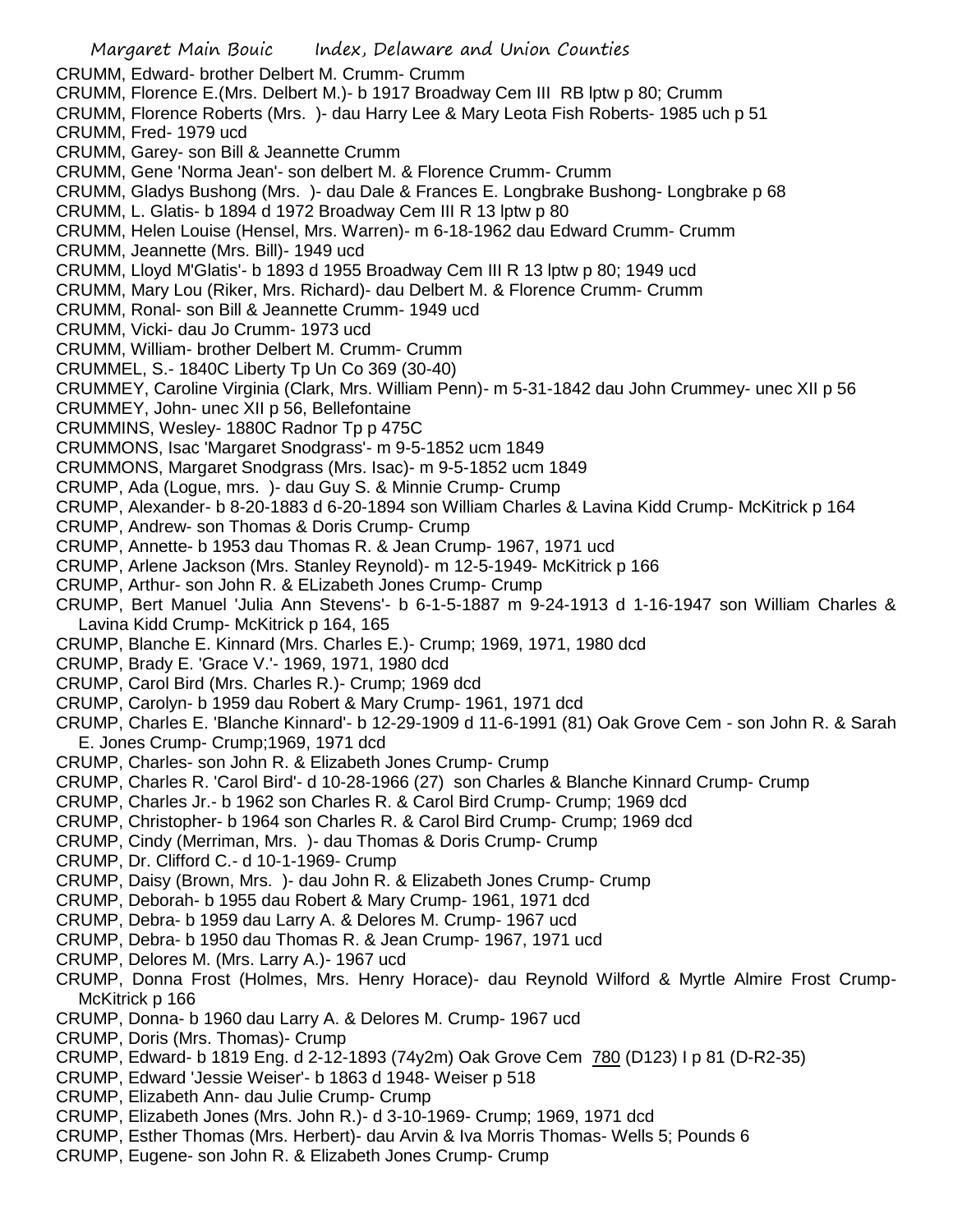CRUMP, Eva (Barnett, Mrs. )- dau Mary L. Crump- Crump

- CRUMP, Eva Mae (Laubrick, Mrs. Fred)- b 8-9-1896 dau Edward & Jessie Weiser Crump- Weiser p 518
- CRUMP, Fairy J. (Mrs. Thomas R.)- 1973, 1979, 1981, 1983 ucd
- CRUMP, Florence (Viers, Mrs. )- dau John R. & ELizabeth Jones Crump- Crump
- CRUMP, Flossie (Clark, Mrs. )- dau John R. & Elizabeth Jones Crump- Crump
- CRUMP, Grace V. (Mrs. Brady E.)- 1969, 1971, 1980 dcd
- CRUMP, Guy S. 'Rebecca E.''Minnie B.'- b 1890 d 4-12-1963 bur Marlborough Cem p 189- brother John R. Crump- Crump; 1961 dcd
- CRUMP, Heber James 'Eva Pearl Howard'- b 8-5-1893 m 10-29-1913- son William Charles & Lavina Kidd Crump- McKitrick p 137, 165
- CRUMP, Herbert 'Esther Thomas'- Wells 5; Pounds 6
- CRUMP, Herbert Eugene- d 7-12-1981 (22) bur Fairview Mem. Park- son Herbert J. & Sadie Crump- Crump
- CRUMP, Herbert L.Jackson 'Sadie'- b 9-20-1933 W. Va d 7-9-1989 (55) bur Fairview Mem.- Crump
- CRUMP, Jacqueline Sue- b 1951 dau Thomas R. & Jean Crump- 1967, 1971 ucd; engaged to David Wayne Young
- CRUMP, James- brother John R. Crump- Crump
- CRUMP, James L.- d 6-24-1983 (21) bur Fairview Mem. Park- son Herbert J. & Sadie Crump- Crump
- CRUMP, Jean (Mrs. Thomas R.)- 1967, 1971 ucd
- CRUMP, Jerry- son Thomas & Doris Crump- Crump
- CRUMP, Jessie Weiser (Mrs. Edward)- b 1874 d 1947 dau Levi & Lucy Wedge Weiser- Weiser p 518
- CRUMP, John R. 'Elizabeth Jones'- b W. Va d 12-1-1954- Crump; dg 12-20-1954
- CRUMP, Joseph Edward- b 3-23-1885 d 4-13-1903- son William Charles & Lavina Kidd Crump- McKitrick p 164
- CRUMP, Julia Ann Stevens (Mrs. Bert Manuel)- m 9-24-1913- McKitrick p 164
- CRUMP, Julie- mother of Elizabeth Ann- Crump
- CRUMP, Kathleen (Noland, Mrs. )- dau John R. & Elizabeth Crump- Crump
- CRUMP, Keith B.- b 5-13-1950 d 4-9-1990 (39) son Tom & Doris Crump- Crump
- CRUMP, Larry A. 'Delores M.'- 1967 ucd
- CRUMP, Larry- b 1965 son Larry A. & Delores M. Crump- 1967 ucd
- CRUMP, Laura Beth (Peterson, Mrs. Russell Lloyd)- b 3-16-1924 m 6-20-1942 dau Reynold Wilford & Myrtle Almira Frost Crump- McKitrick p 165
- CRUMP, Lavina Kidd (Mrs. William Charles)- b 9-27-1861 m 11-6-1878 d 2-16-1928 dau Alexander & Fidelia Bilkmore Kidd- McKitrick p 136, 164, 165
- CRUMP, Lois Lorraine Ostergaard (Mrs. Norman Ray)- m 9-13-1963- McKitrick p 166
- CRUMP, Loretta (Wells, Mrs. )- sister Herbert Jackson Crump- Crump
- CRUMP, Lucy (Turner, Mrs. Robert John)- McKitrick p 169
- CRUMP, Margaret Fidelia (Bowen, Mrs. George F.)- b 12-18-1898 m 12-10-1919 dau William Charles & Lavina Kidd- McKitrick p 165
- CRUMP, Margaret James (Mrs. William Charles I)- b 6-28-1829- McKitrick p 165
- CRUMP, Margaret (Ober, Mrs. )- d 1980 sister Herbert Jackson Crump- Crump
- CRUMP, Marie (Huff, Mrs. ) dau Mary L. Crump- Crump
- CRUMP, Marlene (Aston, Mrs. Maurice)- b 9-4-1934 m 12-30-1953 -dau Reynold Wilford & Myrtle Almira Frost Crump- McKitrick p 166
- CRUMP, Martha Mae (Harvey, Mrs. )- dau John R. & ELizabeth Crump- Crump
- CRUMP, Mary C. (Mrs. Robert R.)- 1961, 1969, 1971, 1980 dcd
- CRUMP, Mary (Harris, Mrs. )- sister Herbert Jackson Crump- Crump
- CRUMP, Mary L. (Mrs. )- d 12-22-1971 (92) bur Southside, W. Va- Crump
- CRUMP, Mary (Lemaster, Mrs. )- sister John R. Crump- Crump
- CRUMP, Minnie B. (Mrs. Guy S.)- Crump; 1961 dcd
- CRUMP, Myrtle Alvina Frost (Mrs. Raynold Wilford)- b 2-19-1896 m 6-10-1923 d 12-23-1959 dau Anders Peter & Jansine Rebecca Jorgensen Frost- McKitrick p 164, 165
- CRUMP, Myrtle (Austin, Mrs. Frank)- b 6-19-1894 m 1910 d 1914 dau Edward & Jessie Weiser Crump- Weiser p 518
- CRUMP, Norman Ray 'Lois Lorraine Ostergaard'- son Reynold Wilford & Myrtle Almira Frost Crump- McKitrick p 166
- CRUMP, Orin LeGrande 'Florence Maria Hamilton- b 9-11-1895 m 12-1-1916 son William Charles & Lavina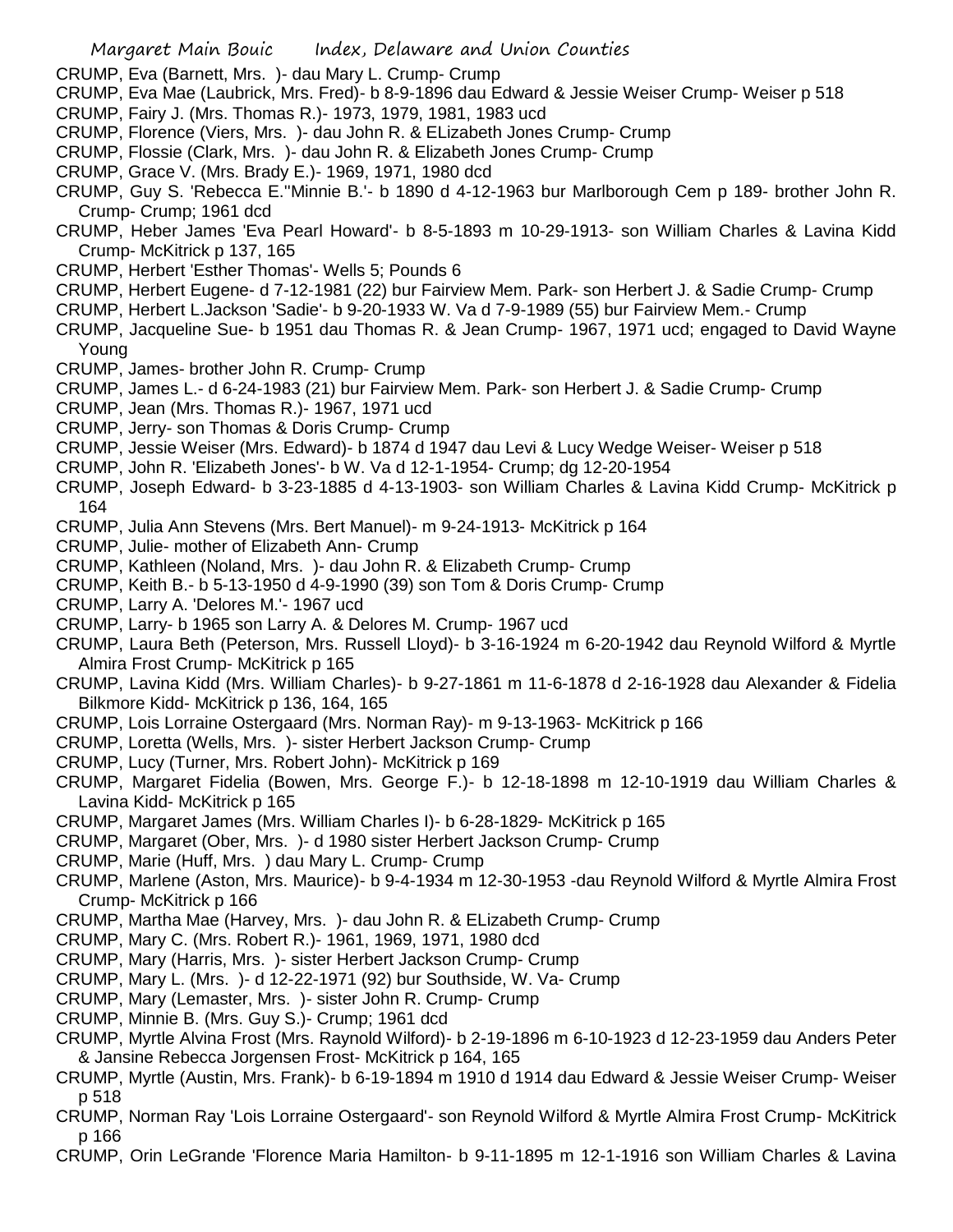kidd Crump- McKitrick p 137, 165

- CRUMP, Patti (Whiting, Mrs. )- dau Thomas & Ann Crump- Crump
- CRUMP, Phyllis (Barnhart, Mrs. )- dau Charles E. & Blanche Kinnard Crump- Crump
- CRUMP, Rebecca- dau Herbert J. & Sadie Crump- Crump
- CRUMP, Rebecca H. (Mrs. Guy S.)- b 1895 d 1951 Marlborough Cem p 189
- CRUMP, Reynold Wilford 'Myrtle Alvina Frost'- b 11-23-1890 m 6-1-1923 d 4-20-1963 son William Charles & Lavina Kidd Crump- McKitrick p 137, 164
- CRUMP, Robert- son Charles E. & Blanche Kinnard Crump- Crump
- CRUMP, Robert R. 'Mary C.'- 1961, 1971, 1980 dcd
- CRUMP, Roy- son Charles E. & Blanche Kinnard Crump- Crump
- CRUMP, Sadie (Mrs. James L.)- Crump; 1961 dcd
- CRUMP, Sheila- 1967, 1971 ucd
- CRUMP, Stanley Reynold 'Arlene Jackson'- b 10-29-1929 m 12-5-1949- son Reynold Wilford & Myrtle Almira Frost Crump- McKitrick p 166
- CRUMP, Stephen- Nash p 436
- CRUMP, Tamara Rae- dau Thomas & Doris Crump- Crump, engaged to Shawn Patric Bennett
- CRUMP, Thomas- son John R. & Elizabeth Jones Crump- Crump
- CRUMP, Thomas R. 'Fairy J.'- 1973, 1975, 1979, 1981, 1991 ucd
- CRUMP, Timothy- son Thomas & Doris Crump- Crump
- CRUMP, Vesta Mae (Smith, Mrs. Joseph Thurston)- b 7-10-1937 m 8-22-1963 dau Raynold Wilford & Myrtle Almire Frost Crump- McKitrick p 166
- CRUMP, Vivian Ruth (Webb, Mrs. Keith Maurice)- b 1-15-1932 m 9-15-1950 dau Reynold Wilford & Myrtle Almira Frost Crump- McKitrick p 166
- CRUMP, William Charles 'Lavina Kidd'- b 3-18-1860 m 11-6-1878 d 6-29-1929 son William Charles & Margaret James Crump- McKitrick p 164, 165
- CRUMP, William Charles I 'Margaret James'- son William & Martha Betton Crump- McKitrick p 165
- CRUMP, William Charles 'Zina Elizabeth Merrill'- b 2-26-1881 m 6-6-1900 d 8-18-1951 son William Charles & Lavina Kidd Crump- McKitrick p 164, 165
- CRUMP, Winifred D. (Bauder, Mrs. Allen Elsworth)- b 10-6-1936 m 6-3-1956- Weiser p 237
- CRUMP, Winifred- dau Charles E. & Blanche Kinnard Crump- Crump
- CRUMP, Zelma Ruth (Frost, Mrs. Clarence Joseph)- b 3-3-1904 m 8-31-1923 d 2-8-1967 dau William Charles & Lavina Kidd Crump- McKitrick p 165
- CRUMP, Zina Elizabeth Merrill (Mrs. William Charles)- m 6-6-1900- McKitrick p 164
- CRUMPACKER, (I)Delloris- son Garnet & Mary Crumpacker- 1880C York Tp 297 p 29 (3,O,O,Pa)
- CRUMPACKER, Emma- dau Garnet & Mary Crumpacker- 1880C York Tp 297 p 29 (11,O,O,Pa)
- CRUMPACKER, Francis- son Garnet & Mary Crumpacker- 1880C York Tp 297 p 29 (6,O,O,Pa)
- CRUMPACKER, Garnet E.- son Garnet & Mary Crumpacker- 1880C York Tp 297 p 29 (17,O,O,Pa)
- CRUMPACKER, Garnet'Mary'- 1880C York Tp 297 p 29 (51,O,Va,Va) p 0032
- CRUMPACKER, Lydia J. (Wilgus, Mrs. James F.)- m 9-16-1875 ucm 5737; mt 3 p 16
- CRUMPACKER, Mary (Mrs. Garnet)- 1880C York Tp 197 p 29 (45, Pa,Pa,Pa)
- CRUMPACKER, Mary R. (Robinson, Mrs. Jeremiah)- m 12-8-1877 ucm 6166
- CRUMPACKER, Mattie M. Temple (Mrs. William A.)- m 6-11-1881 ucm 6975
- CRUMPACKER, William A. 'Mattie M. Temple'- m 6-11-1881 ucm 6975- son Garnet & Mary Crumpacker-1880C York Tp 297 p 29 (21,O,O,Pa)
- CRUMPLER, Joan- Crumpler
- CRUMPSTON, Almeda Thompson (Mrs. Lewis)- b 12- 1845 dau John & Matilda Cornell Thompson- Maugans Anc p 192
- CRUMPSTON, Lewis 'Almeda Thompson'- Maugans Anc p 192
- CRUMPSTON, Mae- dau Lewis & Almeda Thompson Crumpston- Maugans Anc p 192
- CRUMRINE, --family of Donna L. Cooper #639, delge X p 79
- CRUMRINE, Ada (Griffiths, Mrs. Joseph)- dau Melda Crumrine- Crumrine
- CRUMRINE, Arthur- 1969 dcd
- CRUMRINE, Bessie (Maine, Mrs. Neil)- dau Melda Crumrine- Crumrine
- CRUMRINE, Betty (Haldi, Mrs. Charles)- dau Melda Crumrine- Crumrine
- CRUMRINE, Carl- d 1929 son Gary C. & Melda Crumrine- Crumrine
- CRUMRINE, Elizabeth Joanne (Bretz, Mrs. Gerald Case)- b 8-27-1934 m 8-12-1955- Weiser p 300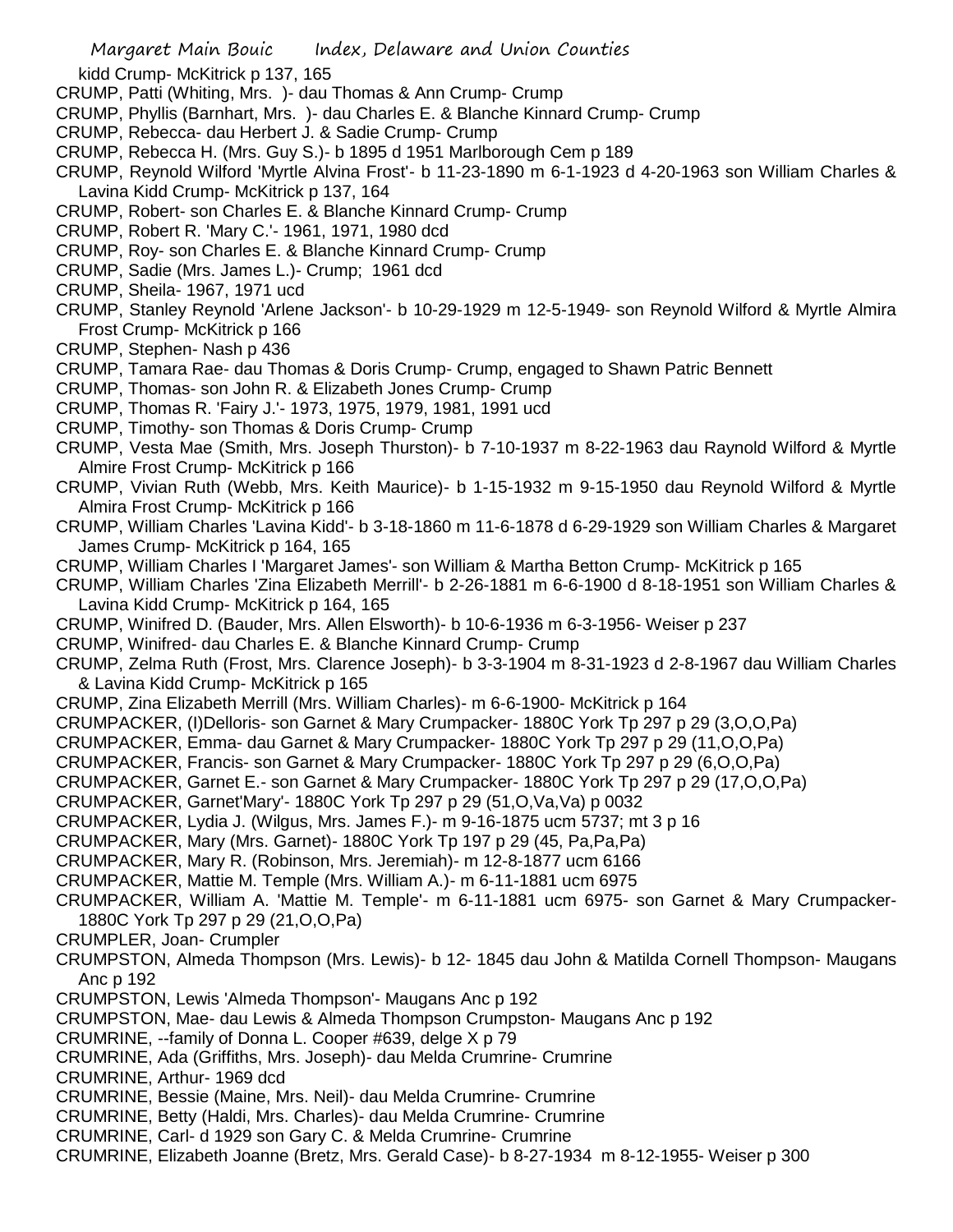- CRUMRINE, Grace (Bryan, Mrs. Joseph)- dau Melda Crumrine- Crumrine
- CRUMRINE, Melda Houck(Mrs. Gary C.)- b 2-1-1870 d 5-20-1970 bur Bladenburg Cem- grandmother of Glen Main- Crumrine
- CRUNK, Oeton- unclaimed letter unec VI p 26
- CRUNK, Sara Ann (Harbold, Mrs. Peter Michael)- m 6-18-1977 Longbrake p 69A
- CRUNKILTON, Carra Melissa- b 3-9-1988 dau Samuel P. & Sandy Jean Kimbler Crunkilton- Crunkilton
- CRUNKILTON, Deborah- b 1963 dau Percy M. & Marilyn M. Crunkilton- 1967, 1971, 1973, 1975, 1979, 1981, 1983 ucd
- CRUNKILTON, Dennis E.- son Percy M. & Marilyn M. Crunkilton- 1959 ucd (12), 1967, 1971, 1975 ucd
- CRUNKILTON, Dianne- b 1951 dau Percy M. & Marilyn M. Crunkilton- 1967, 1971 ucd
- CRUNKILTON, Eric Samuel- b 2-1-1983 son Samuel P. & Sandy Jean Kimbler Crunkilton- Crunkilton
- CRUNKILTON, Lila Sue Cook (Mrs. Ronald Lee)- m 9-15-1972 dau Delmar Cook- Crunkilton
- CRUNKILTON, Marilyn M. (Mrs. Percy M.)- 1959, 1967, 1971, 1973, 1975, 1979, 1981, 1983, 1991 ucd
- CRUNKILTON, Patricia Kay Hearsum (Mrs. Thomas Leon)- m 10-10-1971 dau James Hearsum- Crunkilton
- CRUNKILTON, Percy M. 'Marilyn M.'- 1959, 1967, 1971, 1973, 1975, 1979, 1981, 1983, 1991 ucd
- CRUNKILTON, Ronald Lee 'Lila Sue Cook'- b 1953 m 9-15-1972 son Percy M. & Marilyn M. Crunkilton Crunkilton; 1959, 1967, 1971 ucd
- CRUNKILTON, Samuel P.'Sandy Jean Kimbler'- b 1956 m 6-30-1979- son Percy M. & Marilyn M. Crunkilton-1959, 1967, 1971, 1973, 1975 ucd
- CRUNKILTON, Sandra Jean Kimbler (Mrs. Samuel P.)- m 6-30-1979- dau Claude Kimbler- Crunkilton
- CRUNKILTON, Thomas Leon 'Patricia Kay Hearsum'- b 1951 m 10-10-1971 son Percy M. & Marilyn M. Crunkilton- Crunkilton; 1959, 1967, 1971 ucd
- CRUNKLETON- see Cronkleton
- CRUNKLETON, Ann Morehead (Mrs. Robert)- m 6-25-1782- Powers p 53
- CRUNKLETON, David 'Sarah Stine'- Maugans Anc p 33
- CRUNKLETON, John- Powers p 45, 189
- CRUNKLETON, Joseph Jr.- Powers p 20, 45, 189
- CRUNKLETON, Joseph Sr.- son John Crunkleton- Powers p 20, 45, 108, 189
- CRUNKLETON, Mary E. (Maugans, Mrs. William Clarence)- b 3-24-1866 d 1-20-1938 dau David & Sarah Stine Crunkleton- Maugans Anc p 33
- CRUNKLETON, Robert 'Ann Morehead'- m 6-25-1782- Powers p 53, 188, 189
- CRUNKLETON, Sarah Stine (Mrs. David)- Maugans Anc p 33
- CRUNKLETON, Susannah (Cellar, Mrs. John)- m 1-2-1776- Powers p 15, 20, 53
- CRUPPER, Allie Belle (Wright, Mrs. Stephen Howison)- m 10-6-1881- Howison (209)
- CRUPPER, Dennis R. 'Bickie M.'- 1983, 1991 ucd
- CRUPPER, Sean- b 1982 ch Dennis R. 7 Vickie M. Crupper- 1983 ucd
- CRUPPER, Vickie M. (Mrs. Dennis R.)- 1983 ucd
- CRUSADA, Fanny Alma (McKitrick, Mrs. Delmore)(Ward, Mrs. )- b 2-22-1874 m 11-22-1892 d 10-15-1954- McKitrick p 291
- CRUSAN, Estella- dau Hiram & Mary Crusan- 1860C Union Tp 517-520 p 7 (2,O)
- CRUSAN, Henry- son Hiram & Mary Crusan- 1860C Union Tp 517-520 p 7 (8,O); 1880C Union Tp 55 p 10 (28,O,O,O) p 068A
- CRUSAN, Hiram 'Mary'- 1860C Union Tp 517-520 p 7 (38,O)
- CRUSAN, Martha- dau Hiram & Mary Crusan- 1860C Union Tp 517-520 p 7 (6,O)
- CRUSAN, Mary (Mrs. Hiram)- 1860C Union Tp 517-520 p 7 (32, Vt)
- CRUSAN, W.- 1883 uch IV p 535
- CRUSAN, William- son Hiram & Mary Crusan- 1860C Union Tp 517-520 p 7 (10,O); 1880C Union Tp p 074A
- CRUSE, Andrew- b 1970 son Charles R. & Vickie Cruse- 1975 ucd
- CRUSE, Beth A. (Mrs. Larry J.)- 1980 dcd
- CRUSE, Rev. Charles R. 'Vickie'- 1975 ucd
- CRUSE, Courtney- b 1980 dau Larry J. & Beth A. Cruse- 1980 dcd
- CRUSE, Larry J. 'Beth A.'-son William E. & Virginia Cruse- 1961 dcd (10), 1969, 1971, 1980 dcd
- CRUSE, Matthew- b 1972 son Charles R. & Vickie Cruse- 1975 ucd
- CRUSE, Sara- dau Mark & Judy Cruse- Cruse
- CRUSE, Vickie (Mrs. Charles R.)- 1975 ucd
- CRUSE, Virginia (Mrs. William E.)- 1961, 1969, 1971 dcd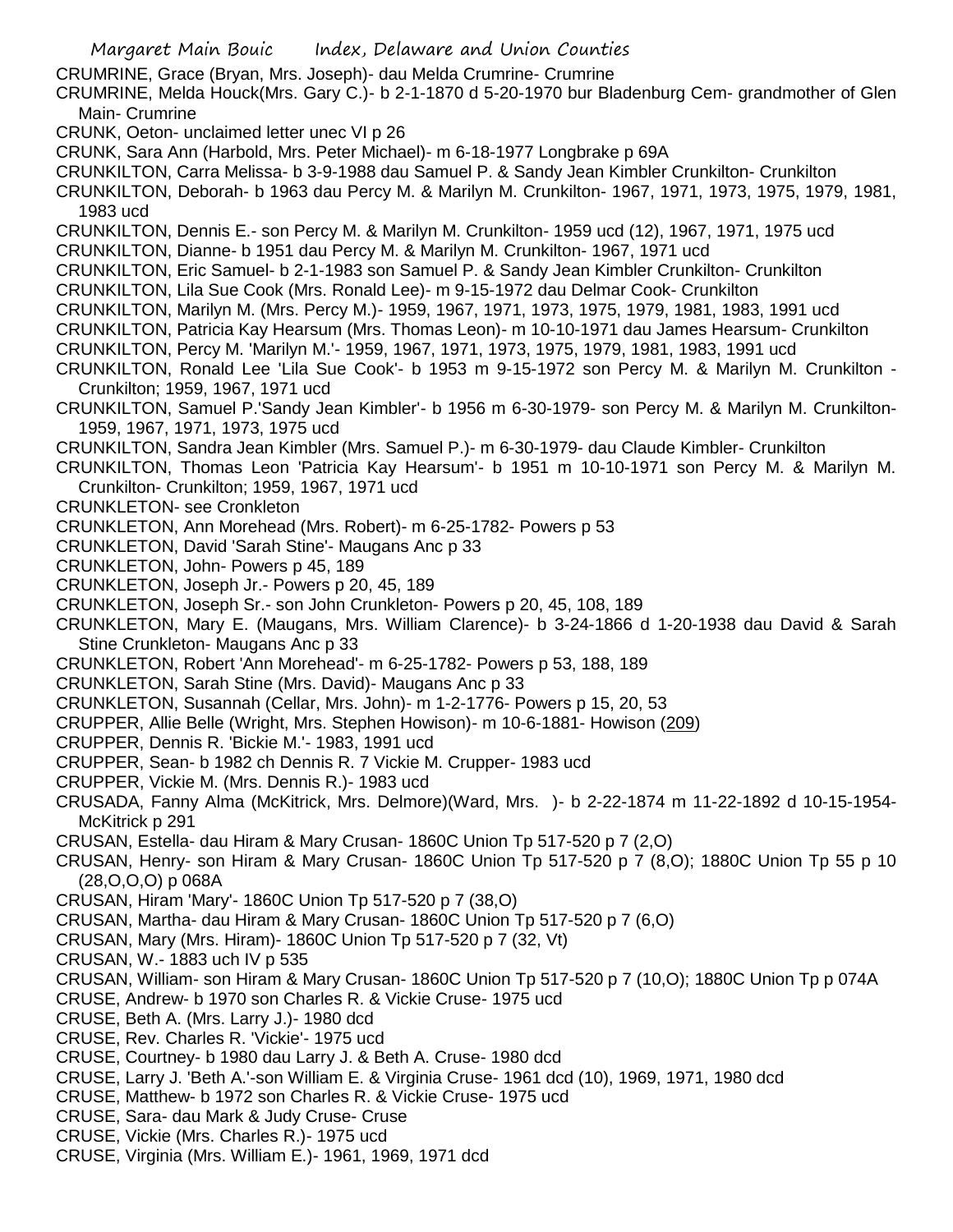Margaret Main Bouic Index, Delaware and Union Counties CRUSE, William E. 'Virginia'- 1961, 1969, 1971 dcd CRUSE, William- son William E. & Virginia Cruse- 1961 dcd (15) CRUSEY, Esther- b 12-18-1912 dau Ira & Marjorie Renard Crusey- Weiser p 471 CRUSEY, Ira 'Marjorie Renard'- m 7-17-1911- Weiser p 471 CRUSEY, Leah Marie- b 11-19-1990 dau Timothy & Susan Kathryn Wolff Crusey- Crusey; St. Paul p 157 CRUSEY, Marjorie Renard (Mrs. Ira)- m 7-17-1911 dau Rudolph & Mary Elmire Ernst Renard- Weiser p 471 CRUSEY, Rachel Kathryn- b 1-8-1989 dau Timothy & Susan Kathryn Wolff Crusey- Crusey; St. Paul p 157 CRUSEY, Susan Kathryn Wolff (Mrs. Timothy Jay)- b 11-4-1951 m 5-11-1985 dau Lester John & Martha Ellen Wolpert Wolff- 1985 uch p 148; St. Paul p 157 CRUSEY, Timothy Jay 'Susan Kathryn Wolff'- b 12-22-1955 m 5-11-1985 -1985 uch p 148; St. Paul p 157 CRUSIE, James M.- Crusie CRUSIE, Judith Marking (Mrs. Mark Alan)- m 1-8-1983- dau Betty Marking- Crusie CRUSIE, Mark Alan 'Judith Marking'- b 1-8-1983 son James M. Crusie- Crusie CRUSO, Charles 'Jane'- 1870C Claibourne Tp 61-59 (49, W. Va); uca p 75 (Crusoe) CRUSO, Jane (Mrs. Charles)- 1870C Claibourne Tp 61-59 (46,O) CRUST, Audrey (Breon, Mrs. Dean)- b 9-4-1931- Weiser p 765 CRUTCH, G.- Pabst 1 p 72 CRUTCHER, John- Freshwater p 16 CRUTCHET, Lydia (Hawkins, Mrs. Robert)- Powers p 89 CRUTHERS, Joseph- 1880C Taylor Tp 150-151 p 14 (18,Irel,Irel,Irel) p 131A CRUWELLE, Ellen (Mrs. Theodore)- 1860C Union Tp 589-593 p 82 (20,O) CRUWELLE, George- son Theodore & Ellen Cruwelle- 1860C Union Tp 589-593 p 82 (10/12,O) CRUWELLE, Theodore 'Ellen'- 1860C Union Tp 589-593 p 82 (23, NY) CRUZ, Janna Grace- b 5-17-1983 dau Rosalio & Karen Wood Cruz- Cruz CRUZ, Karen Wood (Mrs. Rosalio)- Cruz CRUZ, Rosalio 'Karen Wood'- Cruz CRUZE, H. 'Josephine Reed'- dumch p 123 CRUZE, Josephine Reed (Mrs. H.)- dau Thomas & Susan Shirk Reed- dumch p 123 CRYAN, Anna H. (Mrs. John H. Sr.)- 1961, 1969, 1971 dcd CRYAN, John H. Sr. 'Anna H.'- 1961, 1969 dcd CRYAN, William/Bill- d 1-31-1983 (87) bur St. Joseph's. Columbus- Cryan; 1980 dcd CRYDER, ---1908 dch p 89 CRYDER, --- b 12-4-1868 Scioto Tp son John & Mary Cryder- dcb CRYDER, --- b 2-28-1898 Delaware Tp son Robert & Nellie Haines Cryder- dcb CRYDER, Alartine?- dau David & Rachael Cryder- 1860C Scioto Tp 855-856 (20,O) CRYDER, Allen T.-b 5-9-1896 Delaware Town- son John McClure & Catherine Turney Cryder- Cryder 6; dcb CRYDER, Amanda Lillie- dau John & Rebecca Cryder Cryder-1908 dch p 583 CRYDER, Anna B.- b 10-29-1899 Scioto Tp dau Charles & Libby Cryder- dcb CRYDER, Anna C. Warren (Mrs. Theodore)- m 11-12-1856 dcm; 1860C Scioto Tp 856-857 (20,O) CRYDER, Anna (Mrs. Emanuel)- b 1855 d 1910 Newhouse Cem p 3; 1880C Scioto Tp 345 CRYDER, Annabelle (Smart, M rs. Perry)- dau Charles & Elizabeth Cryder Cryder -Cryder 6,7; 1908 dch p 583 CRYDER, Annetta- dau Theodore & Anna Warren Cryder- 1860C Scioto Tp 856-857 ((2,O) CRYDER, Benjamin 'Fanny Coover'- m 11-29-1832 Ross Co Marriages CRYDER, Benjamin- son John Cryder- Cryder 4,5; 1908 dch p 562 CRYDER, Bess (McLean, Mrs. Duncan)- m 8-9-1911- Cryder CRYDER, C.- uca p 64 CRYDER, Catharine Ann (Wolley, Mrs. )- m Union Co 9-22-1831 dcga p 55 Ohio State Gazette CRYDER, Charles 'Elizabeth Cryder'- son John M. & Mary McClure Cryder- Cryder 5,6; 1908 dch p 487, 581; Pabst 7 p 29 CRYDER, Clayton C.- b 1881 d 1897 Newhouse Cem p 3 CRYDER, Daniel- brother George S. Cryder- dcw Bk 3 p 206 CRYDER, Daniel- son John Jacob Jr. & Susan Carpenter Cryder- Cryder 2,3; 1908 dch p 581 CRYDER, David 'Margaret Warren'- m 1811 Powell p 22; delge IX p 61 CRYDER, David 'Rachael'- 1860C Scioto Tp 855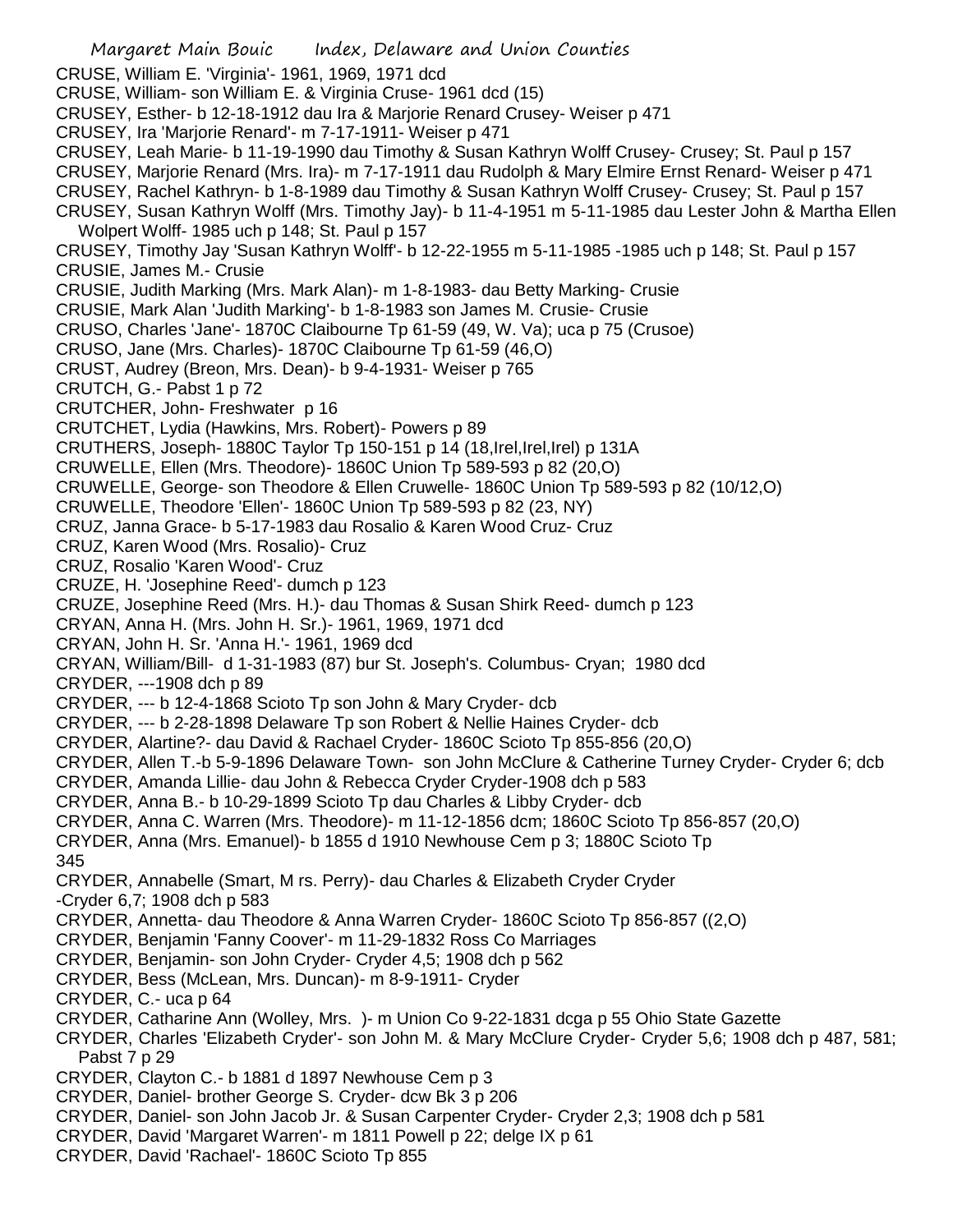CRYDER, David- brother George S. Cryder- 1880 dch p 505; dcw Bk e p 206

- CRYDER, Eddie- b d 1852 Oak Grove Cem Powell p 429
- CRYDER, Edward- d 6-7-1853 (1m18d) Bokescreek Cem p 56 Powell p 235- son J. W. & M. J. Cryder
- CRYDER, Edward P.-b 9-9-1897 Delaware Town- son John McClure & Cathrine Turney Cryder- Cryder; dcb
- CRYDER, Eliza- d 2-8-1834 (24d)- Oller Cem p 11, 12- dau Michael S. & Mary E. Cryder
- CRYDER, Eliza (Jones, Mrs. William)- m 1-15-1837 Madison Co unec VIII p 68; d Thursday (59) sister William
- Cryder 7 Mrs. Samuel Watson- unec XIII p 9, Madison Co Democrat 12-17-1879
- CRYDER, Elizabeth Cryder (Mrs. Charles)- dau John Cryder- 1908 dch p 582-
- CRYDER, Elizabeth- dau John & Rebecca Cryder- 1908 dch p 583
- CRYDER, Elizabeth- dau Michael & Susan Carpenter Cryder- Cryder 3; 1908 dch p 581
- CRYDER, Ella- 1880C Scioto Tp p 291C
- CRYDER, Ellen- dau George Sewirt & Leah Slattenburg- Cryder 4; dcw Bk 2 p 357; 1850C Scioto Tp 2332; Pabst 0
- CRYDER, Emma Myrtle- dau David & Rachael Cryder 1860C Scioto Tp 855-1856 (11/12,O)
- CRYDER, Emmanuel 'Anna'- b 1854 d 1930 Newhouse Cem p 3; 1908 dch p 582; 1880C Scioto Tp 345 p 294A
- CRYDER, Fanny Coover (Mrs. Benjamin)- m 11-29-1832 Ross Co Marriages
- CRYDER, George- son George & Leah Slattenburg Cryder- Cryder 4; dcw Bk 3 p 357; 1850C Scioto Tp 2326-2338 (3,O)
- CRYDER, George- son Israel Cryder- dcw Bk 3 p 357
- CRYDER, George Robert 'Marilyn Jean Moseley'- b 2-12-1924- son R. Russell & Maude Schanck Cryderdelge I p 1,2,3,15,21,22, II p 1,3,32,33, III p 22, 35, 39, 42, 60, IV p 1, 20, 80, V p 21, 32, 43, 60, 62, VI p 16, 30, 31, 34, 52, VII p 13, 16, 60; VIII p 1, 2, 23, 34, 35, 61, 70; IX p 9, 31, 68; X p 1,2 ,5, 31, 47, 60; Powers Pat p 199, 229- Cryder; 1976 dch p 258, 360, 372
- CRYDER, George S. 'Annie Lee Wharton'- son John M. & Mary McClure Cryder- 1908 dch p 382, 581; Pabst 5; Pabst 0; delge VIII p 25, X p 35; Mexican War
- CRYDER, George Sewirt 'Leah Slattenburg'- b 1810 d 1852 Oak Grove Cem Powell p 429- son Michael & Salome Carpenter Cryder- Cryder 3,4; 1908 dch p 582; dcw Bk 3 p 206 will; 1835 men 20 #127 p 32 Concord Tp; 1850C Scioto Tp 2326-2338 (37,O)
- CRYDER, Hannah- dau George Sewirt & Leah Slattenburg Cryder- 1850C Scioto Tp 2326-2338 (14,O)
- CRYDER, Harriet (Mrs. Ross W.)- 1961 dcd
- CRYDER, Helen Adelle- dau John & Rebecca Cryder- Cryder; 1908 dch p 583
- CRYDER, Henry- Freshwater p 188
- CRYDER, Henry- Radnor Tp 1826 delge VII p 19
- CRYDER, Henry 'Nancy'- 1880C Claibourne Tp 106-112 p 11 (69,O,Penn,Penn) p 0196
- CRYDER, Henry- 1820C Concord Tp; 1908 dch p 206; 1880 dch p 241; Cryder p 2, 8 p 5; 1976 dch p 10; delge V p 54, X p 51
- CRYDER, Henry Abisha- d 7-18-1830 (6 days) Oller Cem p 11 Powell p 84- son Michael S. & Mary E. Cryder
- CRYDER, Henry M.- son John & Rebecca Cryder Cryder- 1908 dch p 581; Cryder 3
- CRYDER, Isabel Watson (Mrs. Samuel)- m 2-26-1846 Madison Co unec X p 27, XII p 9, sister William Cryder
- CRYDER, Isabelle, Mrs. unec VIII p 29
- CRYDER, Israel- son Leah S. Cryder- dcw Bk 3 p 357
- CRYDER, Israel- son Michael & Susan Carpenter Cryder- 1908 dch p 581; Cryder 3; delge VI p 9
- CRYDER, J.- delge VIII p 25
- CRYDER, James- son David & Rachael Cryder- 1860C Scioto Tp 855-856 (17)
- CRYDER, James- son Theodore & Anna Warren Cryder- 1860C Scioto Tp 856-857 (3,O)
- CRYDER, James W.- son John & Rebecca Cryder- Cryder- 1908 dch p 583
- CRYDER, Jennie (Warren, Mrs. William M.)- b 1854 m 1-28-1879 d 3-20-1900 Newhouse Cem p 6- Newhouse p 59 (13231); Richey 5,6; Warren (11921)
- CRYDER, Joanne (Apple, Mrs. )- dau R. Russell & Maude F. Schanck Cryder- Cryder; 1976 dch p372
- CRYDER, John- son Charles & Elizabeth Cryder- Cryder- 1908 dch p 582
- CRYDER, John Jacob Sr.- Cryder 1; 1908 dch p 581
- CRYDER, John Jacob Jr.- son John Jacob Sr.- Cryder 1,2; 1985 uch p 581
- CRYDER, John- son Michael & Susan Carpenter- Pabst 3; 1908 dch p 581
- CRYDER, John M.-b 3-9-1872 Scioto Tp son John M. & Mary McClure Cryder- Cryder 5; dcb
- CRYDER, John M. 'Mary McClure'- b 10-5-1837 m 4-16-1865 dcm d 3-24-1894- son George Sewirt & Leah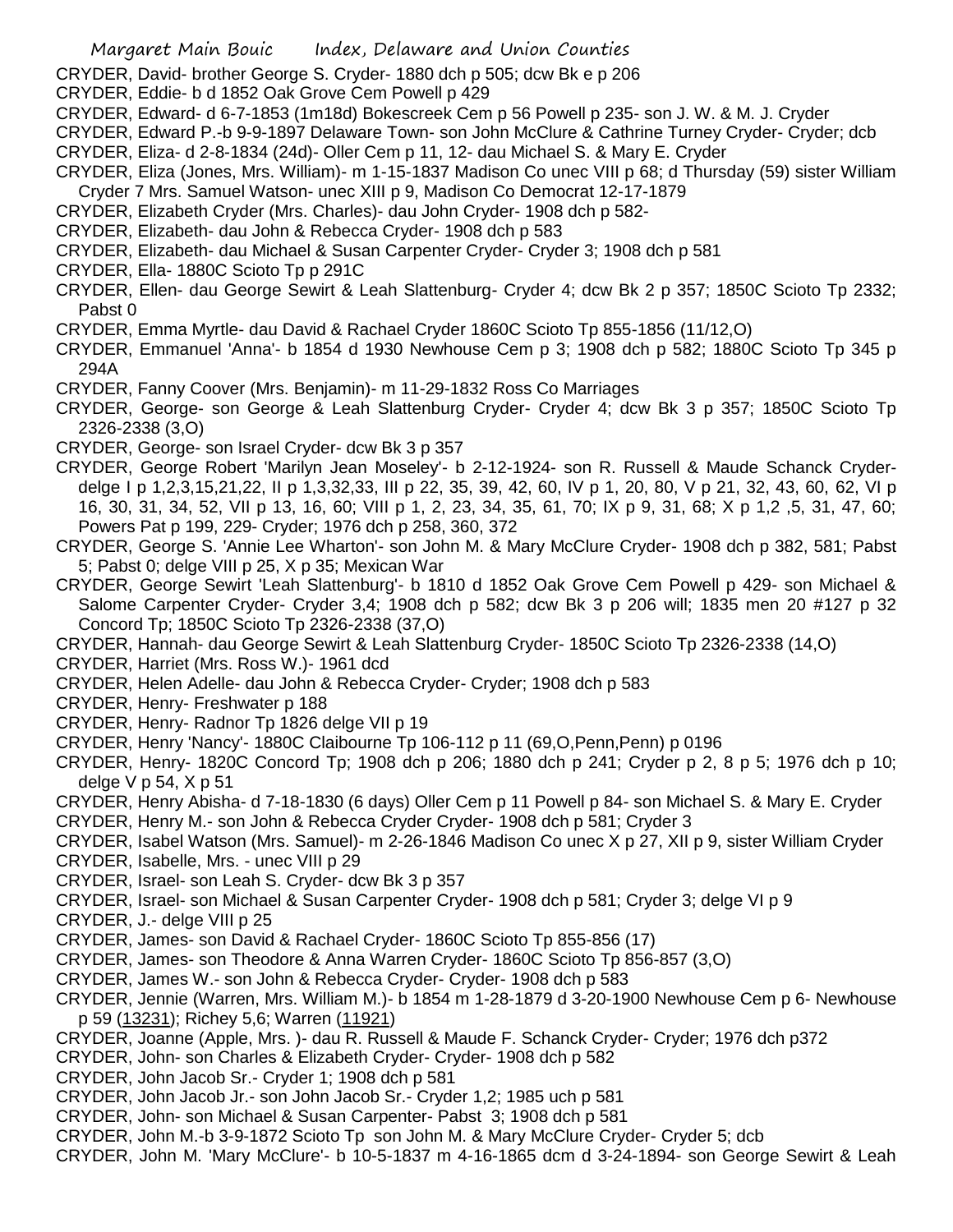Slattenburg Cryder- Cryder 4,5; opc 154; 1908 dch p 581; Pabst 0; dcw Bk 3 p 357; 1850C Scioto Tp 2339 (12,O)

CRYDER, John 'Rebecca J. Cryder- son Emmanuel Cryder- 1908 dch p 583

- CRYDER, John T.- son John & Rebecca Cryder- Cryder- 1908 dch p 582
- CRYDER, Leah Slattenburg (Mrs. George S.)- b 1814 d 1854 Oak Grove Cem Powell p 429- Cryder 3,4; 1908 dch p 582; dcw Bk 3 p 206; Pabst 0; 1850C Scioto Tp 2326-2338 (30,O)
- CRYDER, Levi Calaway- son John & Rebecca Cryder- Cryder- 1908 dch p 583
- CRYDER, Louella (Davis, Mrs. Fred)- son John M. & Jane McClure Cryder- 1908 dch p 581
- CRYDER, Margaret (Long, Mrs. )- dau John M. Cryder- Cryder 6
- CRYDER, Margaret Mary- b 11-21-1898 Delaware Town dau J. M. & Catherine Turney Cryder dcb
- CRYDER, Margaret (Mrs. Richard)- 1991 ucd
- CRYDER, Margaret Warren (Mrs. David)- m 1811 1880 dch p 505; Powell p 21, 22
- CRYDER, Marilyn Jean Moseley (Mrs. George R.)- b 1-27-1931 dau Charles A. & May Boster Moseley- 1976 dch p 360, 372 Cryder; Rittenhouse; delge I p 1,2,3,21, II p 1,3,28,34, III p 16; 31, 35, 42, 56, 59, IV p 6, 39, 55, V p 29, 32, 35, 72, VI p 30, 46, 52, 55, 84,VII p 64, VIII p 2, 12, 25, 31, 41, 53, 70, IX p 1, 9, 31, 75, X p 1,2,46, 60
- CRYDER, Martha Alice- dau John & Rebecca Cryder- Cryder- 1908 dch p 583
- CRYDER, Mary- Freshwater p 188
- CRYDER, Mary A.- dau John & Rebecca Cryder- Cryder- 1908 dch p 583
- CRYDER, Mary Ann- Pabst 8 p 5
- CRYDER, Mary or Marie- dau David Cryder- 1860C Scioto Tp 855 (17)
- CRYDER, Mary E. (Mrs. Michael S.)- b 1798 d 1834 Oller Cem Powell p 89
- CRYDER, Mary- dau Michael & Susan Carpenter Cryder- Cryder 3
- CRYDER, Mary McClure (Mrs. John M.)- b 8-3-1827 m 4-16-1865 dcm d 8-31-1928 dau James & Olive Skinner McClure- 1908 dch p 581; opc 155; Cryder 4,5
- CRYDER, Mary (Markle, Mrs. Jonathan)- m 10- 16-1820 Madison Co unec IV p 52
- CRYDER, Maude F. Schanck (Mrs. R. Russell)- b 4-19-1898 d 7-12-1985 (87) Oak Grove Cem Cryder; dpc p 85, 87
- CRYDER, Michael S. 'Susan Carpenter''Salome Carpenter'- d 1-10-1834 (35y7m) Powell p 84- son John Jacob Jr. Cryder- 1880 dch p 200; 1908 dch p 77, 581; Cryder 2,3; delge V p 54 Concord Tp
- CRYDER, inf dau Michael & Mary no dates- Oller Cem- Powell p 84
- CRYDER, Mildred (Humphreys, Mrs. Morris)- b 8-2-1892 Scioto Tp d 3-28-1983 (90)- dau Charles & Elizabeth Cryder- Cryder- Cryder 6,7; 1908 dch p 583; dcb
- CRYDER, Minnie M.- dau John & Rebecca Cryder- Cryder- 1908 dch p 583
- CRYDER, Nancy (Mrs. Henry)- 1880C Claibourne Tp 106-112 p 11 (58,O,O,O)
- CRYDER, Nancy (Watson, Mrs. Samuel H.)- m 12-1-1846 Madison Co unec X p 28
- CRYDER, Nellie (Owens, Mrs. Clyde)- dau Charles & Elizabeth Cryder Cryder- Cryder 6; 1908 dch p 583
- CRYDER, Nellie (Mrs. Robert)- d 8-6-1963 (90) Oak Grove Cem Cryder
- CRYDER, Rachael (Mrs. David)- 1860C Scioto Tp 855 (40)
- CRYDER, Rebecca J. (Cryder, Mrs. John)- dau Benjamin Cryder- 1908 dch p 583
- CRYDER, Richard L. 'Margaret'- 1991 ucd
- CRYDER, Robert- son John M. & Jane McClure Cryder- 1908 dch p 581
- CRYDER, Ross W. 'Harriet'- 1961 dcd
- CRYDER, R. Russell 'Maude F. Schanck'- b 1898 d 9-24-1969 (71) Oak Grove Cem Cryder; dpc p 77; 1976 dch p 372
- CRYDER, Salome Carpenter (Mrs. Michael)- 1908 dch p 581; Cryder 2,3
- CRYDER, Samuel 'Isabel Watson'- m 2-26-1846 Madison Co unec X p 27
- CRYDER, Sandra Jean (Slesinski, Mrs. Ralph A.)- m 9-8-1979 dau George Robert & Marilyn Moseley Cryder-Cryder; 1976 dch p 372
- CRYDER, Sarah (Richey, Mrs. William)- m 3-1-1881 ucm 6926 Newhouse p 52
- CRYDER, Susan Carpenter (Mrs. Michael)- 1908 dch p 581; Cryder 2,3
- CRYDER, Susan dau Michael & Susan Carpenter Cryder- Cryder 3; 1908 dch p 581
- CRYDER, Susannah (Beaver, Mrs. John)- m 7-20-1865 ucm 3750
- CRYDER, Theodore 'Anna C. Warren'- m 11-12-1856 dcm- 1860C Scioto Tp 856-857 (23,O)
- CRYDER, William- brother Eliza Cryder Jones- unec XII p 9
- CRYE, Charles M. 'Teresa'- 1981, 1983 ucd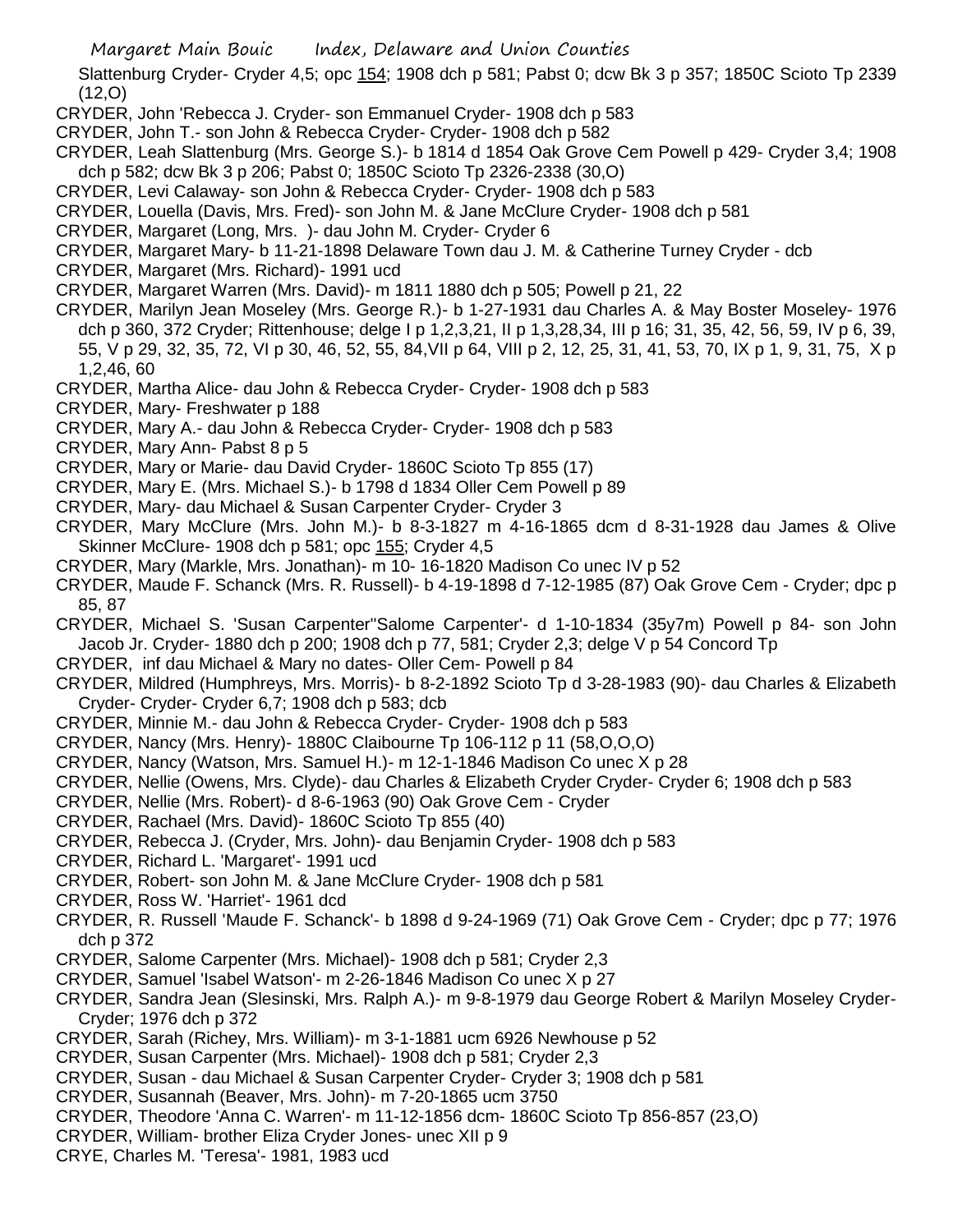Margaret Main Bouic Index, Delaware and Union Counties CRYE, Katherine- dau Charles M. & Teresa Crye- 1981, 1983 ucd CRYE, Michael- son Charles M. & Teresa Crye- 1981, 1983 ucd CRYE, Teresa (Mrs. Charles M.)- 1981, 1983 CRYL, Freda (Mrs. W. H.)- 1959 ucd CRYL, W. H 'Freda'- 1959 ucd CRYSLER, Delila Blain 9Mrs. Cylvester F.)- m 9-28-1870 ucm 4785 CRYSLER, Sylvester F. 'Delila Blain'- m 9-28-1870 ucm 4785 CSAR, Louis- unclaimed letter unec V p 32 CUA, Barbara- b 1956 dau John C. & Mary R. Cua- 1971 dcd CUA, Crickett Frances (Mrs. Nick)- 1980 dcd CUA, John C. 'Mary R.'- 1969, 1971, 1980 dcd CUA, Keith- b 1953 son John C. & Mary R. Cua- 1971 dcd CUA, Kimberley Ann- dau Nickolas & Crickett Cua- Cua;1980 dcd; engaged to Gerald E. Ungashick CUA, Michelle Marie- dau Nickolas & Frances/Crickett Cua- Cua;1980 dcd; engaged to Robert D. Koss,Jr. CUA, Mary R. (Mrs. John C.)- 1969, 1971 dcd CUA, Nick 'Crickett'- 1980 dcd CUA, Ray/Darryl?- b 1957/1958 son John C. & Mary R. Cua- 1969, 1971 dcd CUA, Ronnie- b 1955 son John C. & Mary R. Cua- 1969, 1971 dcd CUA, Russel- b 1956 son John C. & Mary R. Cua- 1969 dcd CUARAN, Sitric- McKitrick p 4 CUBA, Harold 'Laura'- 1971, 1973 ucd CUBA, Laura (Mrs. Harold)- 1971 ucd CUBBAGE, Brian- son Wanda Cubbage CUBBAGE, Florence- b 8-18-1895 dau Tho & Anna Harbotle Cubbage- dcb CUBBAGE, Frederick T.- b 12-13-1897 Porter Tp son Thos & Anna Harbottle Cubbage- dcb CUBBAGE, George- d 9-10-1849 (46-4-29) Fancher Cem Powell p 127 CUBBAGE, Jennifer Erin- b 6-18- 1986 dau Brian & Spain Cubbage- Cubbage CUBBAGE, Katie- 1880C Porter Tp p 456A CUBBAGE, Mary- 1850C Harlem Tp 555 p 52 (18,O) CUBBAGE, T.- 1908 dch p 427 CUBBERLEY, Joseph- 1880 dch p 201 CUBBERLEY, William J.- rs 3 bur Berlin Tp- Cubberley CUBBERLY, Carolyn- dau Wayne W. & Jo Ann Cubberly- Cubberly CUBBERLY, Catherine/Kay Adelaide Cassin (Mrs. Scott)- b 11-3-1984- dau John W. & Mary O. Cassin-**Cubberly** CUBBERLY, Electa (Mrs. E. W.)- 1870C Jerome Tp 38 p 5 (22,O) CUBBERLY, Ethel L. (Mrs. Myrle R.)- d 4-22-1973 (80) bur Toledo- Cubberly CUBBERLY, E. W. 'Electa'- 1870C Jerome Tp 38 p 5 (24,O) CUBBERLY, George 'Sally Bean'- m 3-26-1811- Bean (115); Maugans Anc p 108 CUBBERLY, Isabelle (Schroeder, Mrs. )- dau Myrle & Ethel L. Cubberly- Cubberly CUBBERLY, Jill- dau Wayne W. & Jo Ann Cubberly- Cubberly CUBBERLY, Jo Ann (Mrs. Wayne W.)- Cubberly CUBBERLY, John- Powell p 269 CUBBERLY, Joseph- 1880 dch p 546 CUBBERLY, Matthew Davis- b 4-28-1994 son Scott & Catherine Adelaide Cassin Cubberly- Cubberly CUBBERLY, Monica Diane (Early, Mrs. John Patrick)- m 9-3-1983 dau Wayne W. & Jo Ann Cubberly-**Cubberly** CUBBERLY, Myrle R. 'Ethel L.'- d 1954- Cubberly CUBBERLY, Sally Bean (Mrs. George)- m 3-26-1811 - dau Benjamin & Rebecca Evans Bean- Bean 115; Maugans Anc p 108 CUBBERLY, Scott 'Catherine Adelaide Cassin'- m 11-3-1984 son Wayne W. & Jo Ann Cubberly- Cubberly CUBBERLY, Steve- 1980 dcd CUBBERLY, Stephen Wayne- b 8-17-1953 d 2-6-1989 (35) son Wayne W. & Jo Ann Cubberly- Cubberly CUBBERLY, Wayne W. 'Jo Ann'- son Myrle R. & Ethel L. Cubberly- Cubberly CUBBERLY, William H.- son E. W. & Electa Cubberly- 1870C Jerome Tp 38 p 5 (1,O)

CUBBERLY, William I.- d 2-22-1842 (83y1m) Berlin Tp house Cem Powell p 48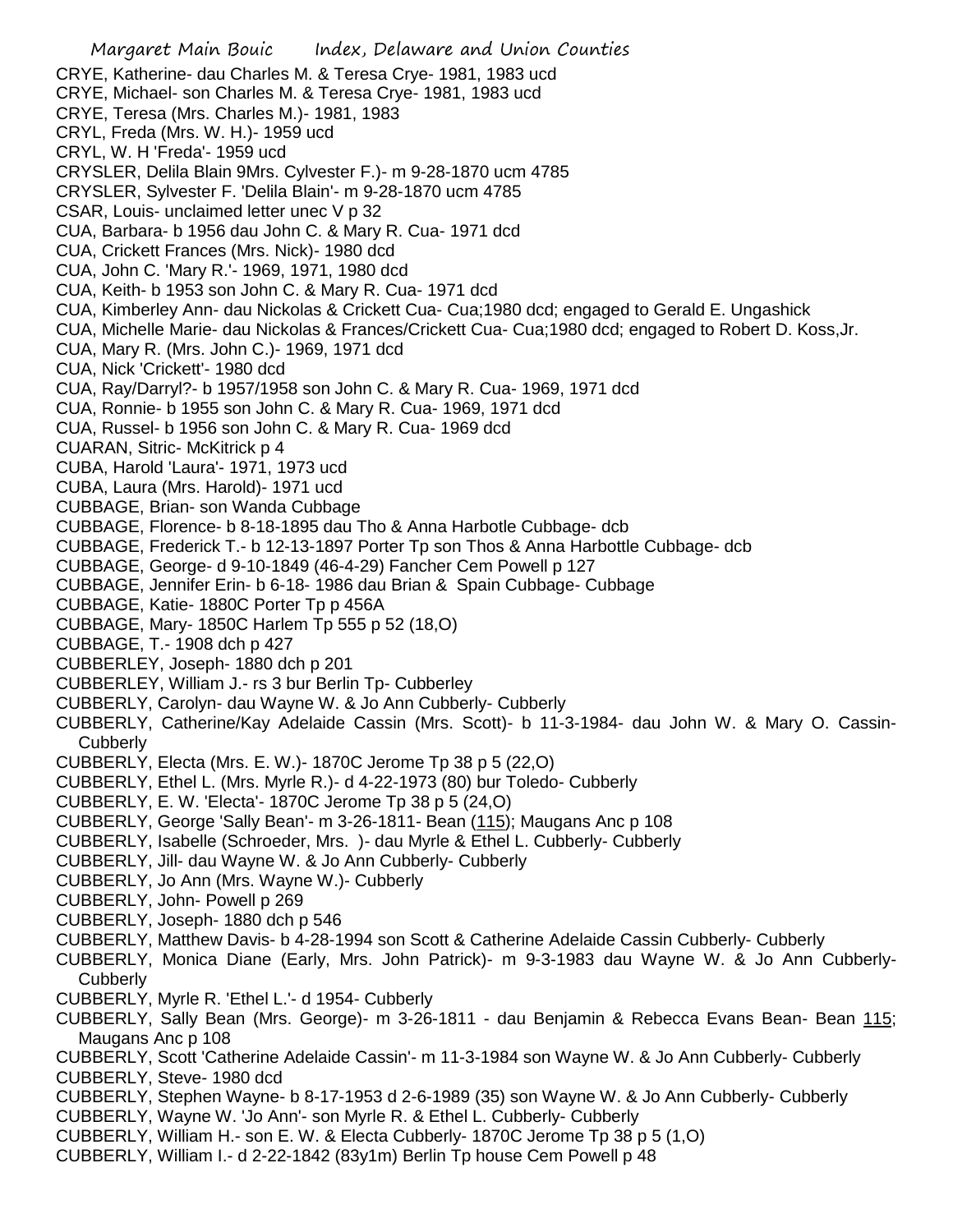- Margaret Main Bouic Index, Delaware and Union Counties
- CUBBETT, Sarah- b 9-18-1870 Concord Tp dau Charles & Mary E. Heath Cubbett- dcb
- CUBBINSON, Evely (Homer, Mrs. )- sister Hazel Cubbinson Bailey- Cubbinson
- CUBBINSON, Hazel M. (Bailey, Mrs. Harley)- d 3-5-1983 (73) bur Green Mound- Cubbinson
- CUBBINSON, John- brother Hazel Cubbinson Bailey- Cubbinson
- CUBBINSON, Kenneth- brother Hazel Cubbinson Bailey- Cubbinson
- CUBBINSON, Margaret- sister Hazel Cubbinson Bailey- Cubbinson
- CUBER, Armine G. (Mrs. John F.)- 1961 dcd
- CUBER, Armine- dau John F. & Armine G. Cuber- 1961 dcd (7 1/2)
- CUBER, John F. 'Armine G.'- 1961 dcd
- CUBER, John F. 'Mildred A. Crawford'- Cuber
- CUBER, Mildred A. Crawford (Murphy, Mrs. Dr. W. Lowell)(Mrs. John F.)- bur Upper Sandusky- dau John S. & Nettie furrow Crawford- Cuber
- CUBERLY, E. W.- 1880C Scioto Tp p 284A
- CUBORD----Pabst 1 p 72
- CUCHLER, Jack- 1980 dcd
- CUCKALL, Anne E.- dau Daniel & Elizabeth Cuckall- 1850C Berlin Tp 1958 p 120 (4,O)
- CUCKALL, Daniel 'Elizabeth'- 1850c Berlin Tp 1958 p 120 (27,O)
- CUCKALL, Daniel L.- son Daniel & Elizabeth Cuckall- 1850C Berlin Tp 1958 p 120 (2,O)
- CUCKALL, Elizabeth (Mrs. Daniel)- 1850C Berlin Tp 1958 p 120 (26,O)
- CUCKALL, Mary A.- dau Daniel & Elizabeth Cuckall- 1850C Berlin Tp 1958 p 120 (6,O)
- CUCKMAN, Rosa B.- 1880C Delaware Town p 506A
- CUDD, Carl B. 'Celia Bixler'- b 10-20-1911 Pa m 10-2-1935 d 7-27-1987 (75) bur Claibourne Cem p 99- son John B. & Roselle St. John Cudd- Cudd; 1973, 1975, 1979, 1981, 1983 ucd
- CUDD, Carla (Buchanan, Mrs. )- b 1956 dau Carl B. & Celia Cudd- 1973, 1975 ucd
- CUDD, Celia Bixler (Mrs. Carl B.)- b 1913 m 10-2-1935 Claibourne Cem p 99 Cudd; 1973, 1975, 1979, 1981, 1983, 1991 ucd
- CUDD, Jack- son John B. & Roselle St. John Cudd- Cudd
- CUDD, Janet I. (Cross, Mrs. )- b 1-26-1937 d 3-22-1995 (58) cremated- dau Carl B. & Celia Bixler Cudd- Cudd CUDD, Joan (Laughrey, Mrs. Daniel Joe)- 1985 uch p 88
- CUDD, Joanne (Austin, Mrs. )- dau Carl B. & Celia Bixler Cudd- Cudd
- CUDD, John B. 'Roselle St. John'- Cudd
- CUDD, Karla (Buchanan, Mrs. )- dau Carl B. & Celia Bixler Cudd- Cudd
- CUDD, Roselle St. John (Mrs. John B.)- Cudd
- CUDDEHY, J.- uca p 65, 71
- CUDDIHY, Anna- dau Susan Cuddihy- 1880C Marysville 268-289 p 17 (9,O,Irel,Canada)
- CUDDIHY, Carrie- dau Susan Cuddihy- 1880C Marysville 268-289 p 17 (4,O,Irel,Can)
- CUDDIHY, Ellen 1870C Marysville 275-279 p 32 (58, (Irel); 1880C Marysville 268-289 p 17 (70, Irel,Irel,Irel)
- CUDDIHY, Stephen- son Susan Cuddihy- 1880C Marysville 268-289 p 17 (6,O,Irel,Canada); 1900C Marysville 1st ward 310-321 p 13B (26,O,Irel,Can)
- CUDDIHY, Susan-1880C Marysville 268-289 p 17 (37, Canada,Irel,Irel) p 0094; 1900C Marysville 310-321 p 13B (58,Can,Irel,Irel)
- CUDDIHY, Susan Trainer- b 1841 d 1927 Our Lady of Lourdes Cem II RI lptw p 52
- CUDDIKY, John 'Susan'- 1870C Marysville 275-279 p 32 (29, Irel)
- CUDDIKY, Susan (Mrs. John)- 1870C Marysville 275=279 p 32 (28, Can)
- CUDIA, Homer J.- brother John Cudia,Jr.- Cudia
- CUDIA, Jay- son John Jr. & Mildred Cudia- Cudia
- CUDIA, John Jr. 'Mildred'- d 6-18-1990 (66) Cudia
- CUDIA, Judy (Helms, Mrs. )- dau John Jr. & Mildred Cudia- Cudia
- CUDIA, Mark brother John Cudia,Jr.-Cudia
- CUDIA, Mildred (Mrs. John Jr.)- Cudia
- CUDWORTH, Anna (Davis, Mrs. )- sister Frank Frederick Cudworth- Cudworth
- CUDWORTH, Catharine Eloise Maine (Mrs. J. W.)- b 8-10-1845 m 6-8-1869 d 1-4-1894 dau Aaron B. & Adaline Maine Maine- Asp 1168
- CUDWORTH, Frank Frederick 'Grace'- d (71) bur Central Cem- 1961 dcd; Cudworth
- CUDWORTH, Grace (Mrs. Frank Frederick)- Ducworth; 1961 dcd
- CUDWORTH, John J.- brother Frank Frederick Cudworth- cudworth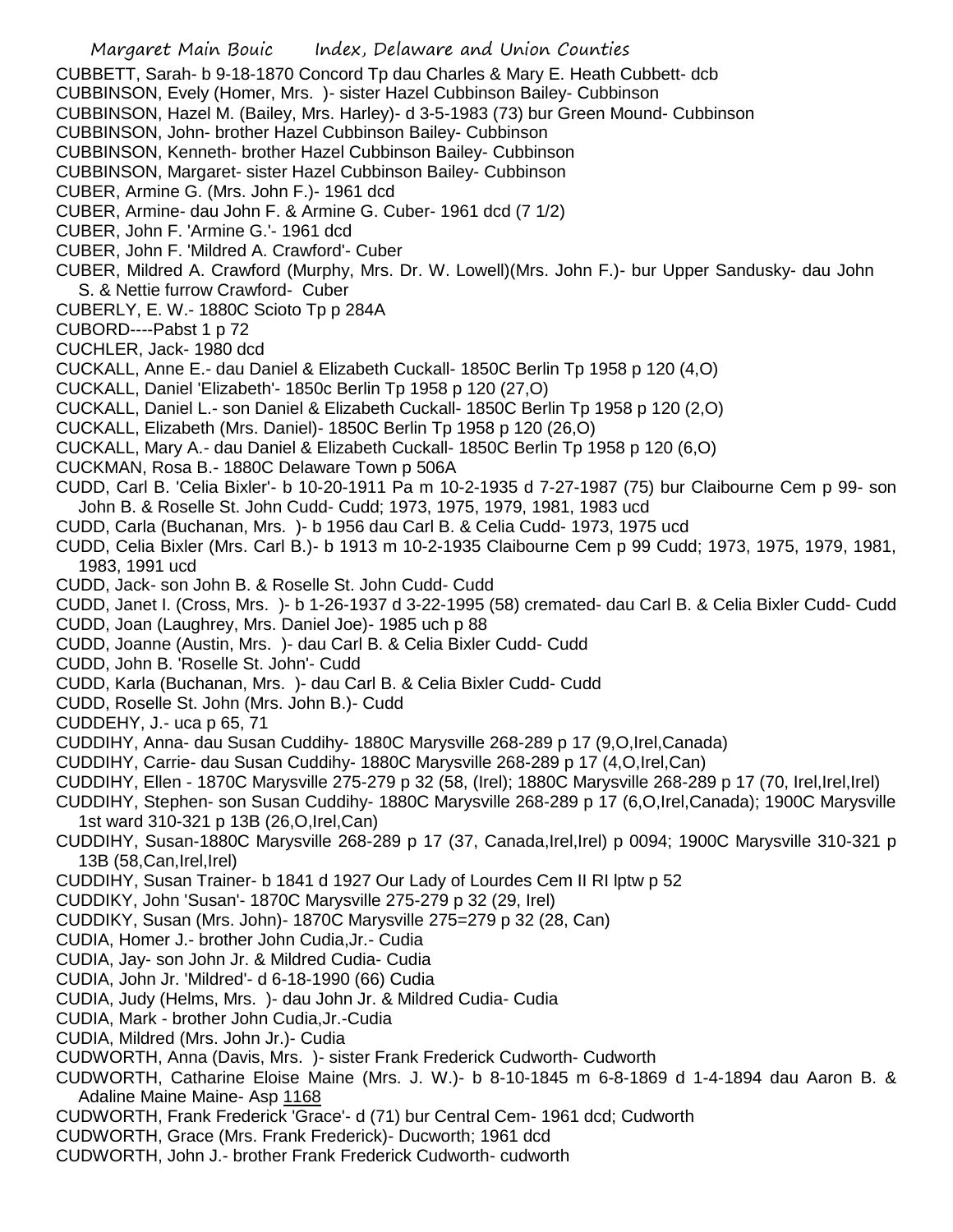- Margaret Main Bouic Index, Delaware and Union Counties CUDWORTH, J. W. 'Catharine Eloise Maine'- m 6-8-1869- Asp (1168) CUDWORTH, Mary- Asp p 3 CULBERTSON, Anna (Addy, Mrs. )- dau Capt. John C. Cubertson- dumch p 446 CULBERTSON, Beth (Mrs. John)- Culbertson CULBERTSON, Blanche- Oakdale Cem I p 78 (D-R2-21) CULBERTSON, Carol (Mrs. Larry)- Culbertson CULBERTSON, Charles R.- b 3-29-1901 d 9-14-1901 Milford Cem U Al p 60 son Walter M. & Mary A. Culbertson CULBERTSON, Constance (Taylor, Mrs. Donald)- dau Dr. Louis Rogers & Edith Sophia Popp Culbertson-**Culbertson** CULBERTSON, David- b 1965 son James D. & Peggy Culbertson- 1971 dcd CULBERTSON, Edith Jane (Orahood, Mrs. William)- b 12-10-1893 m 1931 d 2-2-1986 dau Samuel D. & Victoria G. Pullins Culbertson- dumch p 298; Milford Cem Un Al p 69; Orahood; Culbertson CULBERTSON, Edith Janet "Dolly" (WInkleman, Mrs. Robert William)- b 10-11-1915 d 2-13-1993 (77) cremated, dau Dr. Louis Rogers & Edith Sophia Popp Culbertson- Culbertson CULBERTSON, Edith Sophia Popp (Mrs. Dr. Louis Rogers)- Culbertson CULBERTSON, Eleanor M. (Wert, Mrs. James Kenneth)- m 5-30-1936- Weiser p 597 CULBERTSON, Elizabeth (Annore, Mrs. )- dau Capt. John C. Culbertson- dumch p 446 CULBERTSON, Elizabeth (Dill, Mrs. Andrew0- m 1-30-1806 onwq I CULBERTSON, Miss Ella- unec III p 57 WCTU CULBERTSON, Emma Blanche- d 11-28-1967 Oakdale Cem - dau James W. & Nancy Robson Culbertson-**Culbertson** CULBERTSON, Frank- son Capt. John C. Culbertson- dumch p 446 CULBERTSON, Grace Wallen (Mrs. Harry)- Culbertson CULBERTSON, Harry 'Grace Wallen'- Culbertson CULBERTSON, H. C.- uca p 39 CULBERTSON, H. Clay- son Capt. John C. Culbertson- dumch p 446 CULBERTSON, Helen M. Walker (Mrs. Joseph H.)- m 11-17-1862 dcm CULBERTSON, Henry H. 'Susan V. Worrell'- m 10-19-1840 dcm CULBERTSON, Dr. Howard- son Dr. Louis Rogers & Edith Sophia Popp Culbertson- Culbertson CULBERTSON, Capt. J. A.- 1915 uch p 292 CULBERTSON, I. A.- uca p 25 CULBERTSON, J. A.- 1883 uch IV p 478; uca p 38, 96 CULBERTSON, James d age 50 Zanesville- dcga p 2 Del Patron & Fr Chronicle CULBERTSON, James- 1908 dch p 477; 1880 dch p 54; Cline p 10; hadc p 50, 52 CULBERTSON, James D. 'Peggy'- son Raymond A. & Kathryn A. Russell Culbertson- Culbertson; 1971, 1980 dcd CULBERTSON, Jame- b 1960- ch James D. & Peggy Culbertson- 1971, 1980 dcd CULBERTSON, James W. 'Nancy Robson'- Culbertson CULBERTSON, Jane Moody (Mrs. John C.)- dumch p 297, 446 CULBERTSON, Capt. John C. 'Margaret Hamilton''Jane Moody'- b 9-19-1771 War 1812; dumch p 297, 445 CULBERTSON, John M.- son Capt. John C. Culbertson- dumch p 446 CULBERTSON, John 'Beth'- son Raymond A. & Katherine Russell Culbertson- 1961 dcd (17) CULBERTSON, John 'Rebecca Clark'- delge VII p 32 CULBERTSON, Capt. Joseph- Powers p 105 CULBERTSON, Joseph A.'Martha Trumell'- b 2-11-1841 m 1864 son Capt. John C. Culbertson- dumch p 297, 445; 1870C Union Tp p 15 (30,O) CULBERTSON, Joseph H. 'Helen M. Walker'- m 11-17-1862 dcm CULBERTSON, Katherine/Kathryn R. (Mrs. Raymond A.)- 1961, 1969, 1980 dcd CULBERTSON, Kim (Mrs. Mikel)- Culbertson CULBERTSON, Larry 'Carol'- son Raymond & Kathryn A. Russell Culbertson- Culbertson; 1961 dcd CULBERTSON, Dr. Louis Rogers 'Edith Sophia Popp'- descendant of Samuel W. Culbertson- Culbertson
- CULBERTSON, Lucinda Pullins- b 1837 d 1917 Milford Cem Un Al p 69
- CULBERTSON, Margaret Hamilton (Mrs. John C.)- dumch p 297, 446
- CULBERTSON, Martha/Mattie Trumell (Mrs. Joseph A.)- m 1864 dau Francis & Elizabeth Trumell- dumch p 446; 1870C union Tp 15 p 2 (28,O)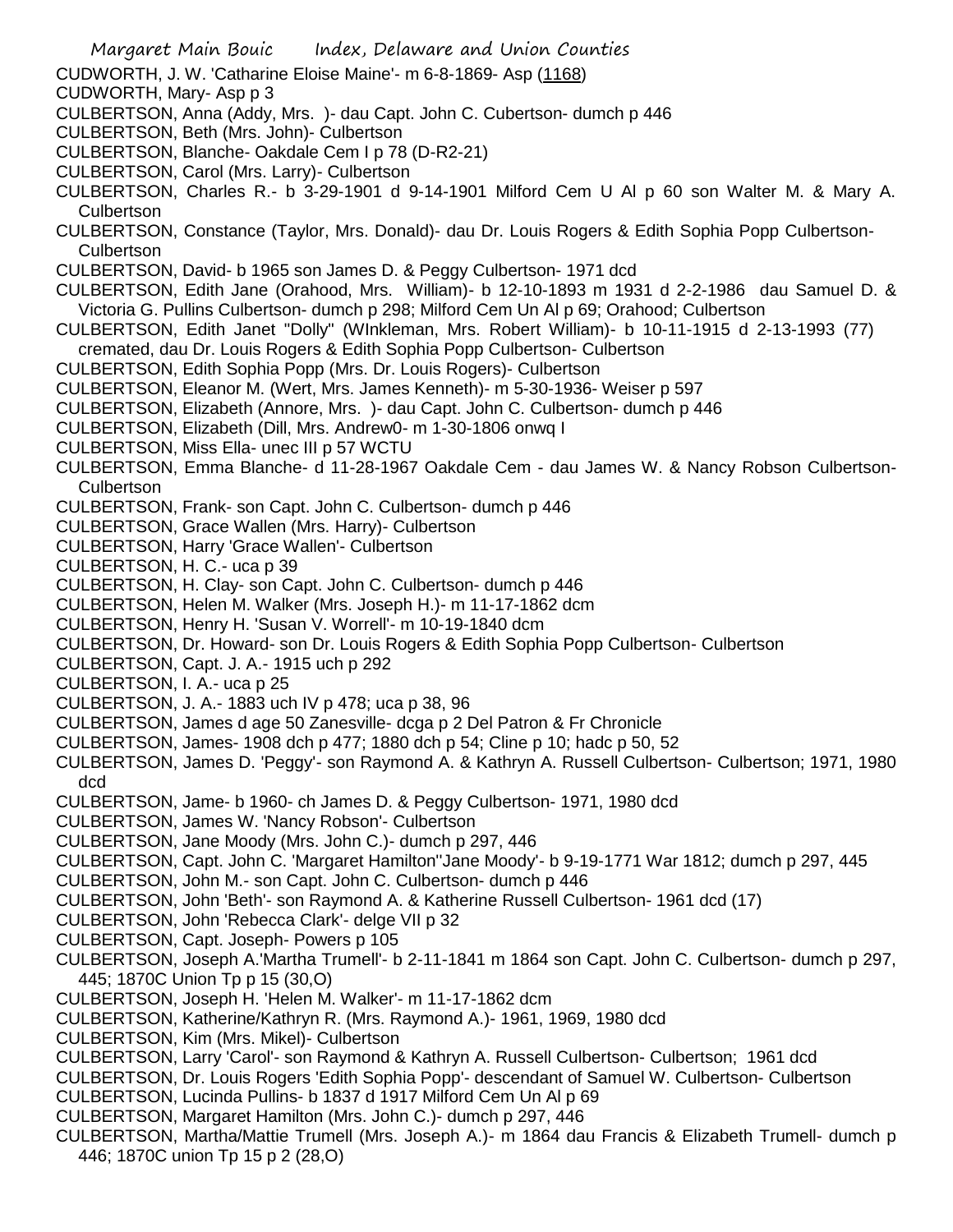- Margaret Main Bouic Index, Delaware and Union Counties
- CULBERTSON, Mary A. (Mrs. Walter M.)- b 1873 d 1931 Milford Cem Un Al p 60
- CULBERTSON, Mary (Ewing, Mrs. John A.)- 1985 uch p 17
- CULBERTSON, Mary (Kilheath, Mrs. )- dau Capt. John C. Culbertson- dumch p 446
- CULBERTSON, Mary/Nancy (Mrs. Samuel W.)- 1915 uch p 520; 1883 uch V p 4; uca p 17
- CULBERTSON, Mary (Mathiot, Mrs. Joshua)- dau Samuel W. & Mary Culbertson- 1883 uch V p 7
- CULBERTSON, Mary (Thurston, Mrs. William Kilbourne)- Thurston p 2
- CULBERTSON, Michael 'Kim'- b 1953- son Raymond A. & Katherine Russell Culbertson- Culbertson; 1961, 1969 dcd
- CULBERTSON, Nancy Robson (Mrs. James W.)- Culbertson
- CULBERTSON, Peggy (Mrs. James D.)- 1971, 1980 dcd
- CULBERTSON, Raymond A. 'Katherine Russell'- b 3-21-1919 d 2-3-1995 son Harry & Grace Vallen Culbertson- Culbertson; 1961, 1969, 1980 dcd
- CULBERTSON, Rebecca Ann Clark (Mrs. John)- dau James & Sarah Wilson Clark- delge VII p 32, X p 40
- CULBERTSON, Robert- son Capt. John C. Culbertson- dumch p 446
- CULBERTSON, Rosa Reiniger (Mrs. Samuel D.)- b 8-22-1848 m 1869 d 2-26-1900 Milford Cem Un Al p 61-dau Charles & Barbara Suter Reiniger- dumch p 298
- CULBERTSON, Col. Samuel- Powers p 145, 256, 286
- CULBERTSON, Samuel D. 'Rosa Reiniger'- b 2-22-1846 m 1869 d 3-22-1915 Milford Cem Un Al p 61- son Capt. John C. & Jane Moody Culbertson- dumch p 297, 298, 446.
- CULBERTSON, Samuel D. 'Victoria Pullins'- b 6-24-1870 m 10-10-1891 son Samuel D. & Rose Reiniger Culbertson- dumch p 298
- CULBERTSON, Samuel W. 'Mary or Nancy'- 1915 uch p 102, 248, 519, 520, 521; 1883 uch III p 313, V p 28, 31, 42, 57; Marysville p 9-10-13; uca p 17; unec VIII p 42, see Edith Winkelman
- CULBERTSON, Sara Jo (Goldsberry, Mrs. Richard Francis)- m 9-10-1950- Maugans Anc p 10
- CULBERTSON, Steven- b 1962- son James D. & Peggy Culbertson- 1971, 1980 dcd
- CULBERTSON, Susan (Triplett, Mrs. Dan L.)- b 1954 m 5-24-1980 dau Raymond A. & Katherine Russell Culbertson- Culbertson; 1969 dcd
- CULBERTSON, Susan V. Worrell (Mrs. Henry H.)- m 10-19-1840 dcm
- CULBERTSON, Victoria G. Pullins (Mrs. Samuel D. Jr.)- b 1871 m 10-10-1891 d 1930 Milford Cem Un Al p 69
- CULBERTSON, Walter M.'Mary A.'- b 8-9-1872 d 1926 Milford Cem Un Al p 60- son Samuel D. & Rose Reiniger Culbertson- dumch p 298
- CULBERTSON, William- son Capt. John C. Culbertson- Weiser p 450
- CULBUTSON, Sarah- 1880C Delaware Tp p 493A
- CULDWELL, Hannah (Mitchell, Mrs. David)- m 10-6-1825 ucm 98; unec II p 15
- CULER, John- unec XI p 54
- CULHANE, Edward 'Marion Walters'- b 10-2-1919- Weiser p 450
- CULHANE, Elizabeth Marie (Janowicz, Mrs. Peter)- b 8-24-1918 m 4-6-1946 dau Robert & Loretta Ann Kenedy Culhane- Weiser p 835
- CULHANE, Eugene Kenedy- b 10-11-1913 son Robert & Loretta Ann Kenedy Culhane- Weiser p 835 Jesuit priest
- CULHANE, Loretta Ann Kenedy (Mrs. Robert)- b 12-17-1876 d 2-24-1951 dau Patrick John & Elizabeth Teresa Weiser Kenedy- Weiser p 835
- CULHANE, Marion Walters (Mrs. Edward)- b 2-23-1921 dau Simon & Emma Nebinger Walters- Weiser p 450
- CULHANE, Patricia- b 6-20-1939 dau Edward & Marion Walters Culhane- Weiser p 450
- CULHANE, Patrick- b 4-1944 son Edward & Marion Walters Culhane- Weiser p 450
- CULHANE, Robert 'Loretto Ann Kenedy'- m 8-2-1911- Weiser p 835
- CULHANE, Robert- b 5-21-1912 d 8-21-1922 son Robert & Loretta Ann Kenedy Culhane- bur Poughkeepsie, NY- Weiser p 835
- CULINGAM, Igng- Ekelberry Ledger- delge X p 52
- CULL, Christina (Keller, Mrs. John Ulrich)- d 1847-
- CULLEN---murdered- dcga p 15 Franklin Chron 8-20-1821
- CULLEN, Charles- son W. I. & Susanna Cullen- 1850C Berkshire Tp p 11 (2,O)
- CULLEN, Edward- d 5-31-1832 (47-11-10) Westfield Baptist Cem Powell p 350
- CULLEN, Esther (Fontain, Mrs. Elmer Rollo)- White II (142)
- CULLEN, Eunice E.- dau W. I. & Susanna Cullen- 1850C Berkshire Tp p 11 (11,O)
- CULLEN, Helen- d 12-19-1986 (84) bur Trenton Cem- Cullen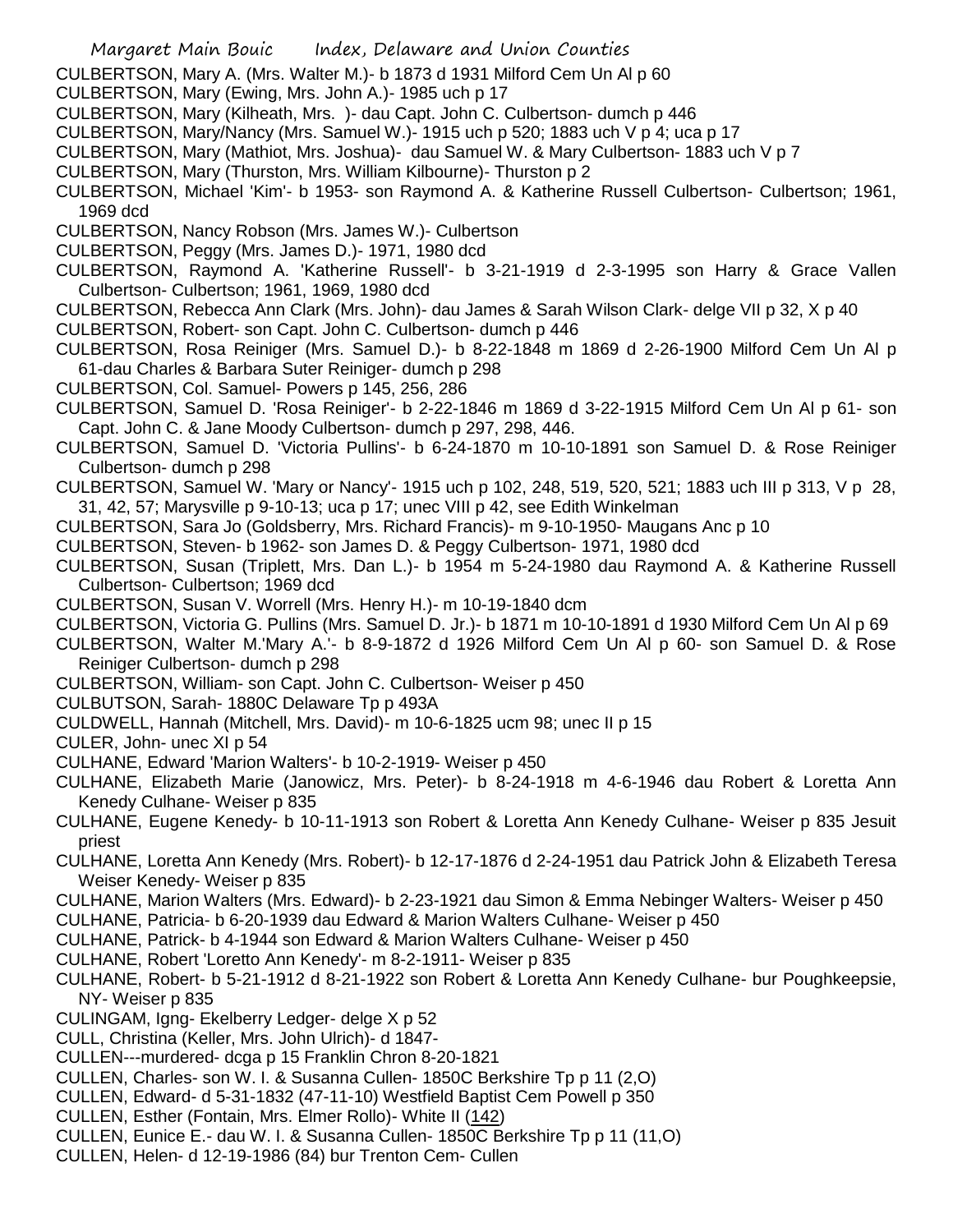- CULLEN, Jane McKitterick (Mrs. )- dau Hugh & Mary Byrne McKitterick- McKitrick p 416
- CULLEN, Kimball P.- ch W. I. & Susanna Cullen- 1850C Berkshire Tp p 11 (6,O)
- CULLEN, Maud- b 3-12-1883 Concord Tp dau H. B. & Sarah Laird Cullen- dcb
- CULLEN, Orkand O.- ch W. I. & Susanna Cullen- 1850C Berkshire Tp p 11 (9,O)
- CULLEN, Susanna (Mrs. W. I.)- 1850C Berkshire Tp p 11 (33,O)
- CULLEN, W. I. 'Susanna'- 1850C Berkshire Tp p 11 (34, Penn)
- CULLENS, Hannah Jane Benson (Mrs. Henry Barton)- m 10-27-1857 dcm
- CULLER, Charles 'Vera'- 1959 ucd
- CULLER, John- Powers p 210
- CULLER, Larry D. 'Mary A.'- 1980 dcd
- CULLER, Mary A. (Mrs. La;rry D.)- 1980 dcd
- CULLER, Vera (Mrs. Charles)- 1959 ucd
- CULLEY, Ellen (Collins, Mrs. Walter)- b 9-9-1851 d 1931- dcc Joseph Potter 7
- CULLEY, Lula M. (Freshwater, Mrs. Alfred)- b 1877 d 1963- Freshwater p 123
- CULLICK, Capt. John- Powers Pat p 127
- CULLINS, Alexander 'Iva'-b 6-7-1899 Delaware Town d 9-18-1972 (73) Oak Grove Cem son James & Marie Leahy Cullins- dcb- Cullins
- CULLINS, Catharine- b 2-1-1897 Delaware Town- dau James & Mammia Leahy Cullins- dcb
- CULLINS, C. F.- Poe p 24
- CULLINS, Dora DeBolt (Mrs. Henry W.)- d 10-23-1982 (90) Oak Grove Cem dau Sylvester & Rose Stout DeBolt- Cullins
- CULLINS, George L.- d 9-8/5-1860/6 (1-11-25) Old Millcreek Cem p 3, Powell p 78; son J. B. & H.J. Cullins
- CULLINS, Hazel (Bennett, Mrs. )- sister Henry W. Cullins- Cullins
- CULLINS, Henry Barton 'Hannah Jane Benson'- m 10-27-1857 dcm- 1908 dch p 103, 391, 411; 1880C Concord Tp p 260A
- CULLINS, Henry 'Sarah'- 1870C Millcreek Tp 45 (32,O)
- CULLINS, Henry W. 'Dora'- b 3-4-1894 Delaware Tp d 10-11-1962 (68) Oak Grove Cem -son James W. & Mannie Leahy Cullins- Cullins; dcb
- CULLINS, Iva P. (Mrs. Alexander)- b 2-10-1902 d 11-4-1988 (86) Oak Grove Cem Cullins
- CULLINS, John H. (Tack) 'Susie Kelley'- d 2-17-1976 (80) Oak Grove Cem brother Henry W. Cullins- Cullins; 1976 dch p 48; 1969, 1971 dcd
- CULLINS, Lewis- 1880C Concord Tp p 261C
- CULLINS, Loretta Frees (Mrs. Norman)- m 10-17-1855 dcm
- CULLINS, Malinda- Pabst 0
- CULLINS, Maud- b 3-12-1883 Concord Tp dau H. B. & Sarah C. Lairce Cullins- dcb
- CULLINS, Norman 'Loretta Frees'- m 10-17-1855 dcm
- CULLINS, Rosemary (McGrew, Mrs. )- dau John H. & Susie Kelley Cullins- Cullins
- CULLINS, Sarah (Mrs. Henry)- 1870C Millcreek Tp 45 (22,O)
- CULLINS, Susie Kelley (Mrs. John H.)- d 10-31-1954 (71) Oak Grove Cem -Cullins
- CULLISON, Barbara Alice Leidy (Mrs. Robert Dale)- b 7-25-1934 m 7-25-1954- dau John Ralston & Clara Loretta Wilson Leidy- Weiser p 645
- CULLISON, Bret- b 1974 son Lewis W. & Linda L. Cullison- 1980 dcd
- CULLISON, Lewis W. 'Linda L.'- 1980 dcd
- CULLISON, Linda L. (Mrs. Lewis W.)- 1980 dcd
- CULLISON, Minnie- 1880C Concord Tp p 275C
- CULLISON, Robert Dale 'Barbara Alice Leidy'- b 9-17-1933 m 7-25-1954- Weiser p 645
- CULLMAN, Catlin- b 1988 ch Cheryl Cullman- 1991 ucd
- CULLMAN, Celestine F. Schall (Mrs. Donald L.)- m 4-15-1950 -1973, 1975, 1979, 1981, 1983, 1991 ucd
- CULLMAN, Cheryl- b 1961 dau Donald & Celestine F.Schall Cullman- 1973, 1975, 1979, 1981, 1983, 1991 ucd; engaged to Thomas Sears
- CULLMAN, Christine Ann (Connolly, Mrs. Dwight Eugene)(Aluisio, Mrs. )- b 1956 m 9-22-1973 dau Donald L. & Celestine F. Schall Cullman- Cullman; Connolly; 1973 ucd
- CULLMAN, Constance- b 1966 dau Donald L. & Celestine F. Cullman- 1973, 1975, 1979, 1981, 1983 ucd
- CULLMAN, Donald L. 'Celestine F. Schall'- m 4-15-1950 son Stanley & Louise Dutcher Cullman- Cullman; 1973, 1975, 1979, 1981, 1983, 1991 ucd
- CULLMAN, James C.'Jody' b 1962 son Donald L. & Celestine F.Schall Cullman- 1973, 1975, 1979, 1981,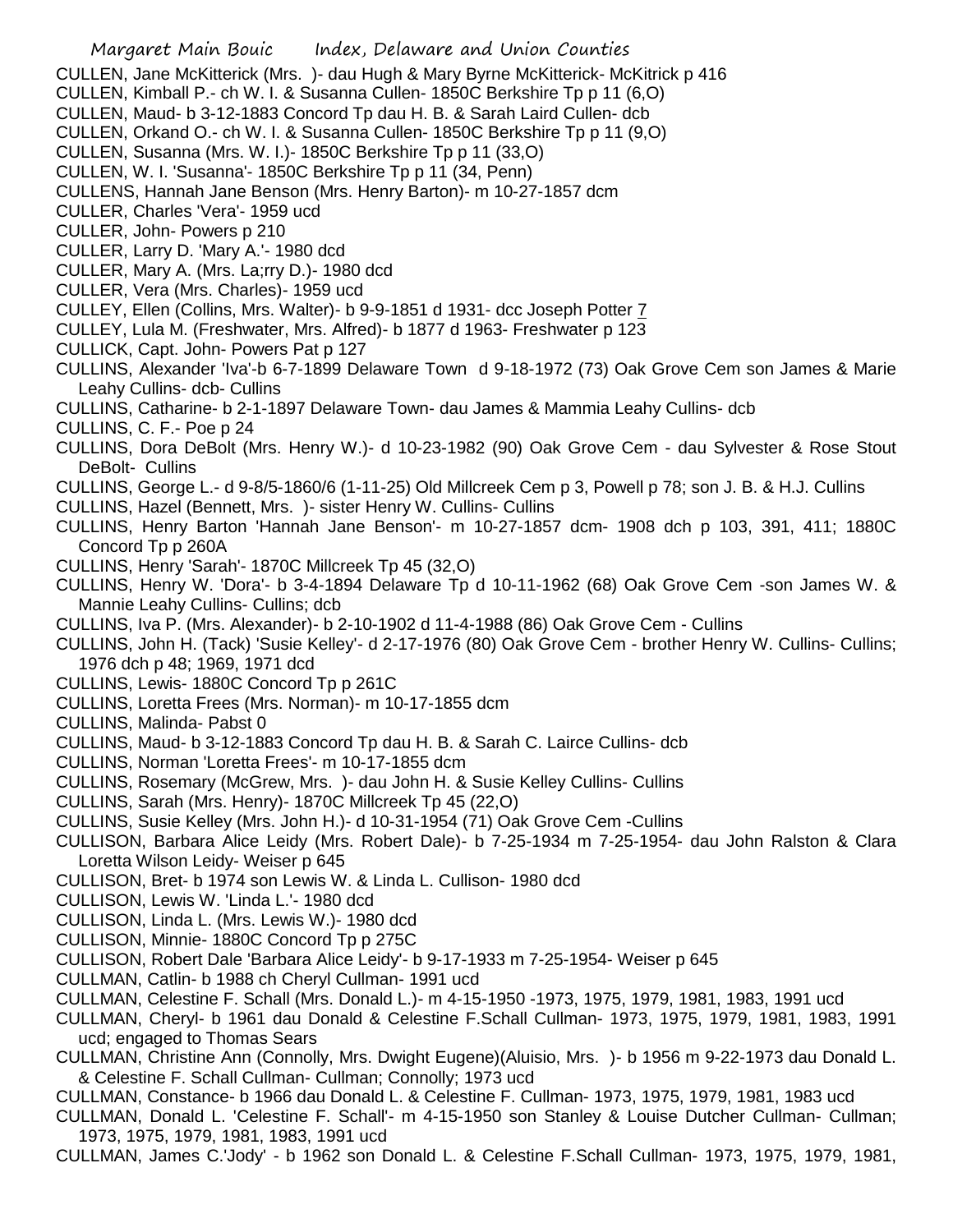1983 ucd

- CULLMAN, Jody (Mrs. James C.)- 1991 ucd
- CULLMAN, John D.- 1973, 1975 ucd
- CULLMAN, Joseph- b 1968 son Donald L. & Celestine F. Schall Cullman- 1973, 1975, 1979, 1981, 1983 ucd
- CULLMAN, Joseph Tyler- b 8-31-1988 son James C. & Salyer Cullman- Cullman; 1991 ucd
- CULLMAN, Kathy (Ogg, Mrs. )- dau Donald L. & Celestine F. Schall Cullman- Cullman
- CULLMAN, Louise Dutcher (Mrs. Stanley)-d 1972- Cullman
- CULLMAN, Matthew- son James C. & Rebecca Cullman- Cullman, 1991 ucd
- CULLMAN, Mathew- b 1981 son Rebecca S. Cullman- 1983 ucd
- CULLMAN, Nathan- son James C. & Rebecca Cullman- Cullman; 1991 ucd
- CULLMAN, Patricia (Liedtke, Mrs. )- b 1958 dau Donald & Celestine F. Schall Cullman- 1975 ucd
- CULLMAN, Rebecca S.- 1983 ucd
- CULLMAN, Ruth Grener (Mrs. Stanley)- Cullman
- CULLMAN, Stanley 'Louise Dutcher''Ruth Grener'- b 1-2-1905 d 7-20-1983 (78) Green Lawn Cem- son George & Ethel Friend Cullman- Cullman
- CULLMAN, Trishia- dau James C. Cullman- Cullman; 1991 ucd
- CULLMAN, Tyler- son James C. Cullman- Cullman
- CULLMAN, Victoria (Harris, Mrs. )- dau Donald L. & Celestine F. Schall Cullman- Cullman
- CULLMAN, Wesley James- b 3-6-1990 son James C. Cullman- Cullman
- CULLOMBER, Henry- b 3-28-1873 twin son William & Sarah Frances Higging Cullomber- unec IX p 52
- CULLOMBER, Martha- b 3-28-1873 twin dau William & Sarah Frances Higging Cullomber- unec IX p 52
- CULLOMBER, Sarah Frances Higging (Mrs. William)- b 11-7-1835 m 4-16-1872- unec IX p 52; Reynolds Bible
- CULLOMBER, William 'Sarah Frances Higging'- b 10-17-1830 m 4-16-1872 Reynolds Bible- unec IX p 52
- CULLUM,---family of Alice Baker- delge I p 23
- CULLUMBER, Ann (McKinney, Mrs. Enoch)- m consent 1873- unec IV p 17
- CULLUMBER, Cyrus Albert 'Sallie Lucretia Friebely'- b 1859 d 1941 son Nathaniel Oliver & Eliza Davis Cullumber- ped Keith Cullumber #235 4- unec X p 67
- COLLUMBER, Drusella Anderson (Mrs. John)- m 3-8-1849 Madison Co unec XI p 9
- CULLUMBER, Eliza Davis (Mrs. Nathaniel Oliver)- b 1833 d 1918 dau Joshua & Sarah Dennis Davis- ped Keith Cullumber #235 9- unec X p 67
- CULLUMBER, Elizabeth Grubb Cromwell (Mrs. Henry)- b 1806 d 1888 ped Keith Cullumber #235 17- unec X p 67
- CULLUMBER, Elizabeth (Wilson, Mrs. Almeron)- m 7-7-1837 ucm 431 unec III p 29
- CULLUMBER, Freda Compton Perry (Mrs. Leroy Paul)- b 1905 dau William Allen & Henrietta Compton Perryped Keith Cullumber #235 3- unec X p 67
- CULLUMBER, Henry J.- 1880C Dover Tp p 167A
- CULLUMBER, Henry 'Elizabeth Grubb Cromwell'- b 1797 d 1865 ped Kieth Cullumber #235 16- unec X p 67
- CULLUMBER, J. F.- 1883 uch IV p 456
- CULLUMBER, John 'Drusella Anderson'- m 3-8-1849 Madison Co, unec XI p 9
- CULLUMVER, J. W.- uca p 103
- CULLUMBER, Keith Paul #235 b 1929 son Leroy Paul & Freda Compton Perry Cullumber- ped 1; unec IX p 1, 52. X p 67
- CULLUMBER, Leroy Paul 'Freda Compton Perry'- b 1896 d 1965 son Cyrus Albert & Sallie Lucretia Friebely Cullumber- ped Keith Cullumber#235 2- unec X p 67
- CULLUMBER, Martha (Ogliesvie, Mrs. Samuel)- m 5-3-1848 Madison Co unec X p 64
- CULLUMBER, Matthew- mt 4-9-1856
- CULLUMBER, Nancy (Lilley, Mrs. Elijah)- m 12-11-1836 Madison Co unec VIII p 68
- CULLUMBER, Nathaniel Oliver 'Eliza Davis'- b 1833 d 1900 son Henry & Elizabeth Grubb Cromwell Cullumber- ped Keith Cullumber #235 8- unec X p 67
- CULLUMBER, Richard- unec XI p 54
- CULLUMBER, Sallie Lucretia Friebely (Mrs. Cyrus Albert)- b 1864 d 1921 dau Edward Theodore & Margaret Ann Leach Friebely- ped Keith Cullumber #235 5- unec X p 67
- CULLY, Mary Ann (Taylor, Mrs. James)- m 1780- Nash p 196
- CULON, Mariah Smith (Mrs. Standish)- m 4-23-1840 Madison Co unec IX p 31
- CULON, Standish 'Mariah Smith'- m 4-23-1840 Madison Co unec IX p 31
- CULP, Ann (Preston, Mrs. )- dau Richard & Gladys Gammell Culp- Culp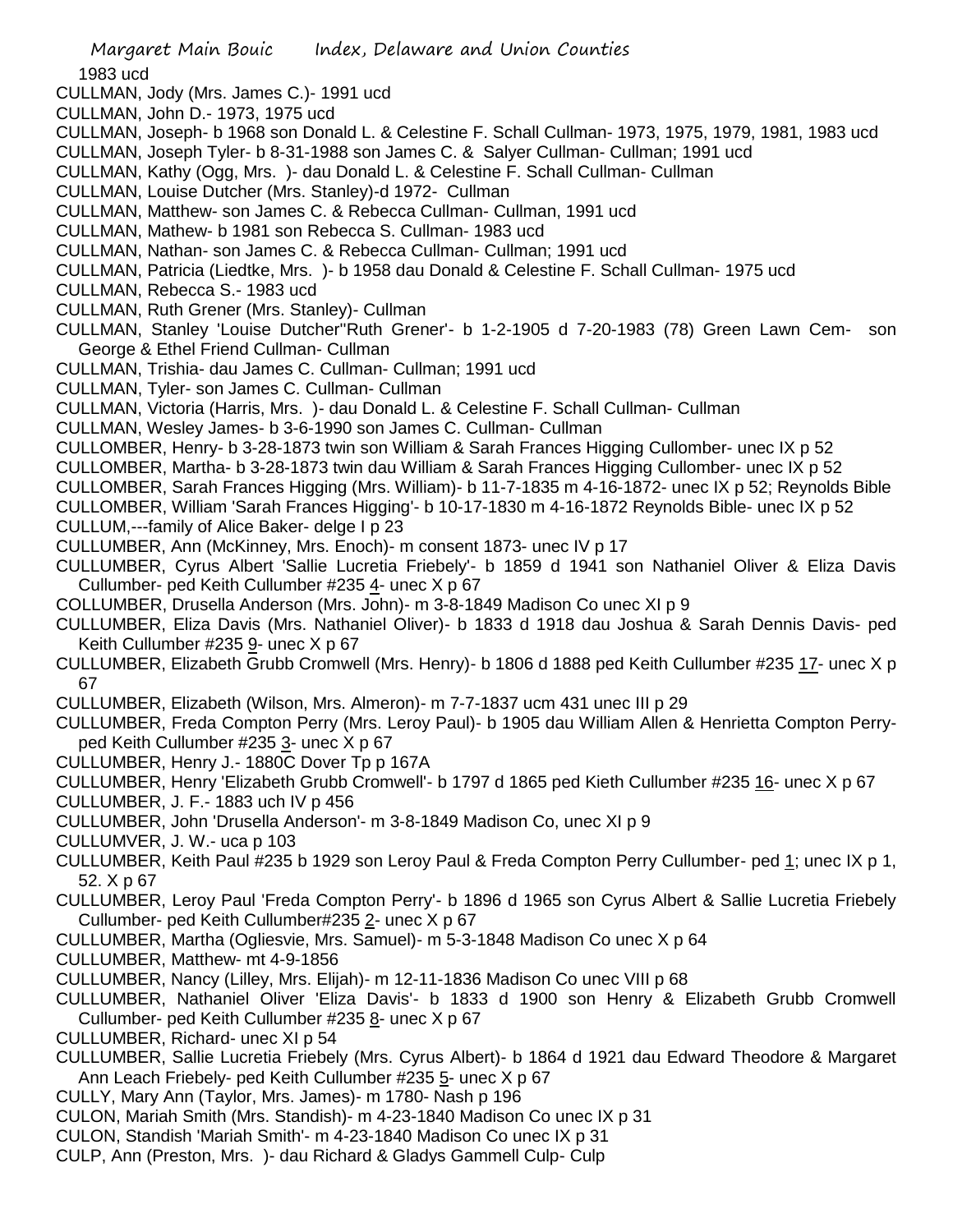- CULP, Andrew 'Leah Bean'- mt 3 p 13; Powell p 367; 1870C Dover Tp 136-138 p 17 (61, Penn)
- CULP, Anna Elizabeth Bollinger (Mrs. Luther)- dau Clarence E. & Lena Elizabeth Fenton Bollinger- Weiser p 565
- CULP, Benson 'Jennie Fish'- Fish 3,4; Wells 3,4
- CULP, Bert C. 'Sara Claudine Fasold'- Weiser p 440
- CULP, Carolyn- 1971 dcd
- CULP, Catherine Strine (Mrs. John B.)- m 1861 d 1865 dau John & Mary Moneysmith Strine- Powell p 367
- CULP, Charlotte Jane (Decker, Mrs. Albertus)- b 1855 d 1912 dau David & Lydia Seitz Culp- ped Welthea Decker Ellis #263 9- unec XI p 18
- CULP, Clyde- 1973 ucd
- CULP, David 'Lydia Seitz'- b 1834 d 1910 son David & Lydia Seitz Culp- ped Welthea Decker Ellis #263 18; unec XI p 8
- CULP, Debra- b 1959 dau Larry A. & Delores M. Culp- 1967, 1971 ucd
- CULP, Delores M. (Mrs. Larry A.)- 1967, 1971 ucd
- CULP, Donna- b 1960 dau Larry A. & Delores M. Culp- 1967, 1971 ucd
- CULP, Edna Algier (Mrs. George)- b 1850 m 9-27-1870 ucm 4780 d 1928 Fairview Cem p 12; 1880C Leesburg Tp 289 p 29 (O,NY,NY)
- CULP, Edward- son Everett E. & Ella Jane Ramsey Culp- Culp
- CULP, Eleanor/Ellen Selanders (Mrs. Simon)- b 6-22-1806 m 3-16-1827- mother-in-law of William Powell- dcc Vera Griffiths Hedges 31; 1900C Claibourne Tp 207-221 p 9A (93, Penn,Penn,Penn)
- CULP, Ella- d 10-2-1872 (1-5-2) or (lly5m) Fairview Cem p 7 Powell p 245- dau George & Edna Algier Culp
- CULP, Ella Jane Ramsey (Mrs. Everett E.)- b 8-23-1922 m 8-22-1942 d 1-28-1990 (62) dau Bird & Ida Maud Doan Ramsey- Culp
- CULP, Eva May- b 1889 d 6-10-1924 York Cem 4 1/2 N p 78
- CULP, Everett E. 'Ella Jane Ramsey'- m 8-22-1942- Culp
- CULP, George 'Edna J. Algier'- b 1851 m 9-27-1870 ucm d 2-1917- 1908 dch p 487; 1870C Dover Tp 136-138 p 17 (19,Penn); 1880C Leesburg Tp 289 p 29 (29, Pa,Pa,Pa) p 0189
- CULP, Gladys Gammell (Mrs. Richard)- Culp
- CULP, Grace Wilgus (Mrs. Phillip Warren)- m 6-14-1958- Fish (14431); Wells 4,5
- CULP, Howard W.- b 1883 d 5-6-1972 (88)- Fairview Cem p 12; son George & Edna Algier Culp- Culp; 1969, 1971 dcd
- CULP, Ida May- b 1868 d 11-1-1937 York Cem 4 1/2 N p 78
- CULP, Jackie- query- Charles B. Hess(e)- unec XIV p 2
- CULP, James H.- b 1863 d 1-27-1940 York Cem 4 1/2 N p 78
- CULP, James- son John E. & Thelma M. Culp- Culp
- CULP, James- son Phillip Warren & Grace Wilgus Culp- Fish 144311; Wells 5
- CULP, Jane Boger (Mrs. Simon)- dau Martin & Mary Schultz Boger- Schultz p 7
- CULP, Jeanne (Carpenter, Mrs. )- dau Benson & Jennie Fish Culp- Fish 14432; Wells 4,5
- CULP, Jennie Fish (Mrs. Benson)- dau James I. Chris & Hattie Norris Fish- Fish 1443
- CULP, Joan (Mrs. )- delge IV p 59; unec II p 33, VIII p 61 #233
- CULP, John- hmp p 158
- CULP, John B. 'Catherine Strine'Margaret Strine'- b Pa 6-7-1838 m(1) 1861 (2) 1866 son Andrew & Leah Bean Culp- Powell p 367
- CULP, John E. 'Thelma M.'- d 1978- Culp
- CULP, Larry A. 'Delores M.''Lois M. Petty'- b 9-20-1936 m 12-31-1988 d 9-28-1994 (58) son Richard & Gladys Gammell Culp- Culp 1967, 1971 ucd
- CULP, Larry- b 1965 son Larry A. & Delores M. Culp- 1967, 1971 ucd
- CULP, Leah Bean (Mrs. Andrew)- Powell p 367
- CULP, Lillian Sanders (Mrs. )- 1985 uch p 84
- CULP, Linda (Kerns, Mrs. Jeff)- dau Everett E. & Ella Jane Ramsey Culp- Culp
- CULP, Lois M. Petty (Mrs. Larry A.)- m 12-31-1988- Culp
- CULP/COLP, Louisa S. Dillard (Mrs. Milton S.)- dcc James Hapner 27
- CULP, LuAnn- b 12-13-1958 dau Luther & Anna Elizabeth Bollinger Culp- Weiser p 565
- CULP, Luther 'Anna Elizabeth Bollinger'- b 5-22-1940- Weiser p 565
- CULP, Luther B. Jr.- b 10-3-1957 son Luther & Anna Elizabeth Bollinger Culp- Weiser p 565
- CULP, Lydia Seitz (Mrs. David)- b 1835 d 1903 ped Welthea Decker Ellis #263 19- unec XI p 18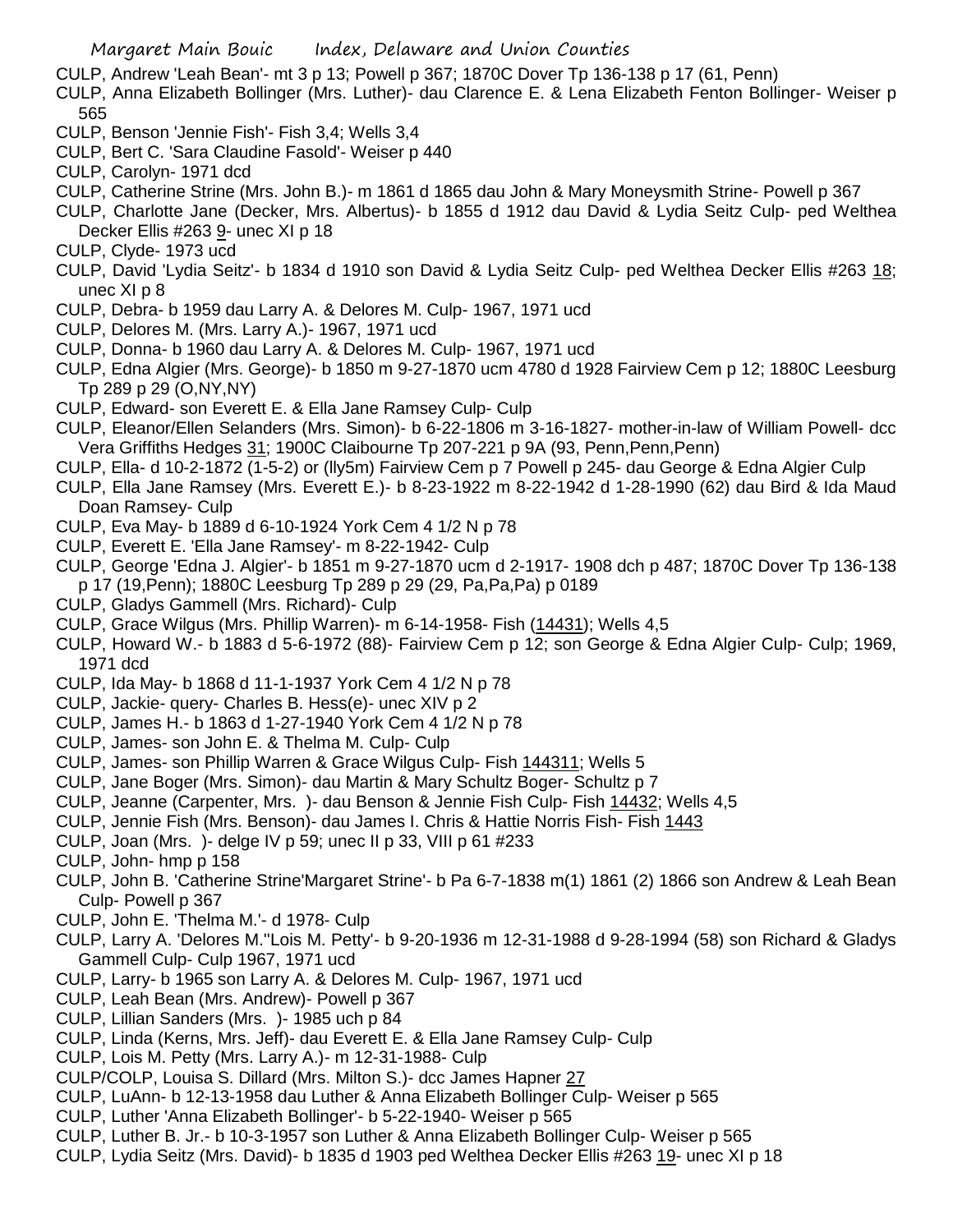- CULP, Malinda (Powell, Mrs. William M.)- b 3-6-1838 m 4-8-1855 d 1920- dau Simon & Eleanor Selanders Culp- 1880 dch p 805; dcc Vera Griffiths Hedges 15; 1900C Claibourne Tp 207-221 p 9A (62, O,Penn,Penn) m 45y 10ch, 6 living
- CULP, Margaret L.- 1991 ucd
- CULP, Margaret Strine (Waddell, Mrs. Isaac)- dau John & Mary Moneysmith Strine- Powell p 367
- CULP, Marvin- son Richard & Gladys Gammell Culp- Culp
- CULP, Mary E. (Byrd, Mrs.Lannis W.)- d 12-7-1981 (78) bur Prospect Cem- Culp; Byrd
- CULP, Mary J. (Weiser, Mrs. Philip)- b 11-24-1845/4- d 2-15-1893 Powell p 304, 307; Wyatt Cem; dcc Jarrod Weiser; Weiser p 848
- CULP, Maxine Coleman (Mrs. Milton)- Schultz p 7
- CULP, Michael,Jr.- Longbrake p 105
- CULP, Mickey King- son Richard & Gladys Gammell Culp- Culp
- CULP, Milton 'Maxine Coleman'- son Simon & Jane Boger Culp- Schultz p 7
- CULP/COLP, Milton S. 'Louisa S. Dillard'- dcc James Hapner 26
- CULP, M. L.- 1983 ucd
- CULP, Nancy (Weber, Mrs. Norman)- dau John E. & Thelma M. Culp- Culp
- CULP, Patricia Ann (Cordell, Mrs. Woodrow Leonard)- m 8-30-1969 dau John Culp- Culp
- CULP, Peggy (Stanley, Mrs. Nicholas Bennett)- b 6-12-1933 m 1-31-1959- Weiser p 55
- CULP, Phillip Warren 'Grace Wilgus'- b 11-1-1933 m 6-14-1958 d 4-11-1960 son Benson & Jennie Fish Culp-Fish 14431; Wells 4,5
- CULP, Rebecca- dau John Culp- Culp
- CULP, Richard 'Gladys Gammell'- Culp
- CULP, Rosalia (Mrs. )- (45-1940) Union Tp uninf p 25
- CULP, Russell- son Everett E. & Ella Jane Ramsey Culp- Culp
- CULP, Samuel- son Andrew & Leah Bean Culp- Powell p 367
- CULP, Sara Claudine Fasold (Mrs. Gert C.)- b 11-27-1878 d 4-10-1958 dau Solomon & Marianda F. kimble Fasold- Weiser p 440
- CULP, Sarah P. (Robinson, Mrs. Edward)- m 10-26-1870 ucm 4805 Robinson 2; 1883 uch V p 376
- CULP, Sarah V.- perhaps dau Andrew Culp- 1870C Dover Tp 136-138 p 17 (16, Penn)
- CULP, Sharon (King, Mrs. )- dau Richard & Gladys Gammell Culp- Culp
- CULP, Sidney (Craig, Mrs. David T.)- b 1859 m 8-5-1879 d 2-9-1932 dau Milton S. & Louisa S. Dillard Culpdcc James Hapner 13
- CULP, Simon 'Eleanor Selanders'- m 3-16-1827 d 1917- dcc Vera Griffiths Hedges 31
- CULP, Simon 'Jane Boger'- Schultz p 7; 1840C Marlborough Tp p 252 (30-40)
- CULP, Thelma M. (Mrs. John E.)- d 3-13-1983 (70) bur Fairview Mem. Park- Culp
- CULP, Val- son Larry A. Culp- Culp
- CULP, W. C.- 1961 dcd
- CULP, William O,.- 1969, 1971 dcd
- CULPEPER, ---unec XI p 4
- CULREN, Sidney- 1880C Berkshire Tp p 426C
- CULTAR, Thomas- Pabst Pion I p 80
- CULTER, Kittie E.- grad DHS 1885 delge VII p 6
- CULTICE, Ella Thomas (Mrs. Grant)- dau Joshua B. & Drusilla Hite Thomas- 1915 uch p 1086
- CULTICE, Grant 'Ella Thomas'- 1915 uch p 1086
- CULUMBER, And-- 1860C Paris Tp 1197-1207 (25,O); Mr.- unclaimed letter unec II p 46
- CULUMBER, Marianne- 1983 ucd
- CULVER, ---Pabst 1 p 35; 1883 uch V p 246; see Colver/ Colber
- CULVER, ---b 10-12-1868 Ben. Tp Morrow co son Thomas Culver- dcb
- CULVER, Aaron- son William & Elizabeth Bennett Culver- Powell p 316
- CULVER, Abi- son Standish & Lucy Culver- 1850C Union Tp 1370-1388 p 205 (4,O); 1860C York Tp 1348-1358 p 182 (13,O); 1880c york Tp 107 p 10 (30,O,NY,NY)
- CULVER, Abby/Albi- (83-1927) dau Russell & Mary F. Post Culver- 1850C Liberty Tp Un Co 928-945 p 139 (7,O); York Tp- uninf p 19
- CULVER, Ada L.- dau Ebenezer & Olive Spurgin Culver- 1880C Liberty Tp Un Co 13-14 p 2 (3,O,O,O)
- CULVER, Adman- 1830C Union Tp 173 (20-30)
- CULVER, A. H.- delge IV p 4i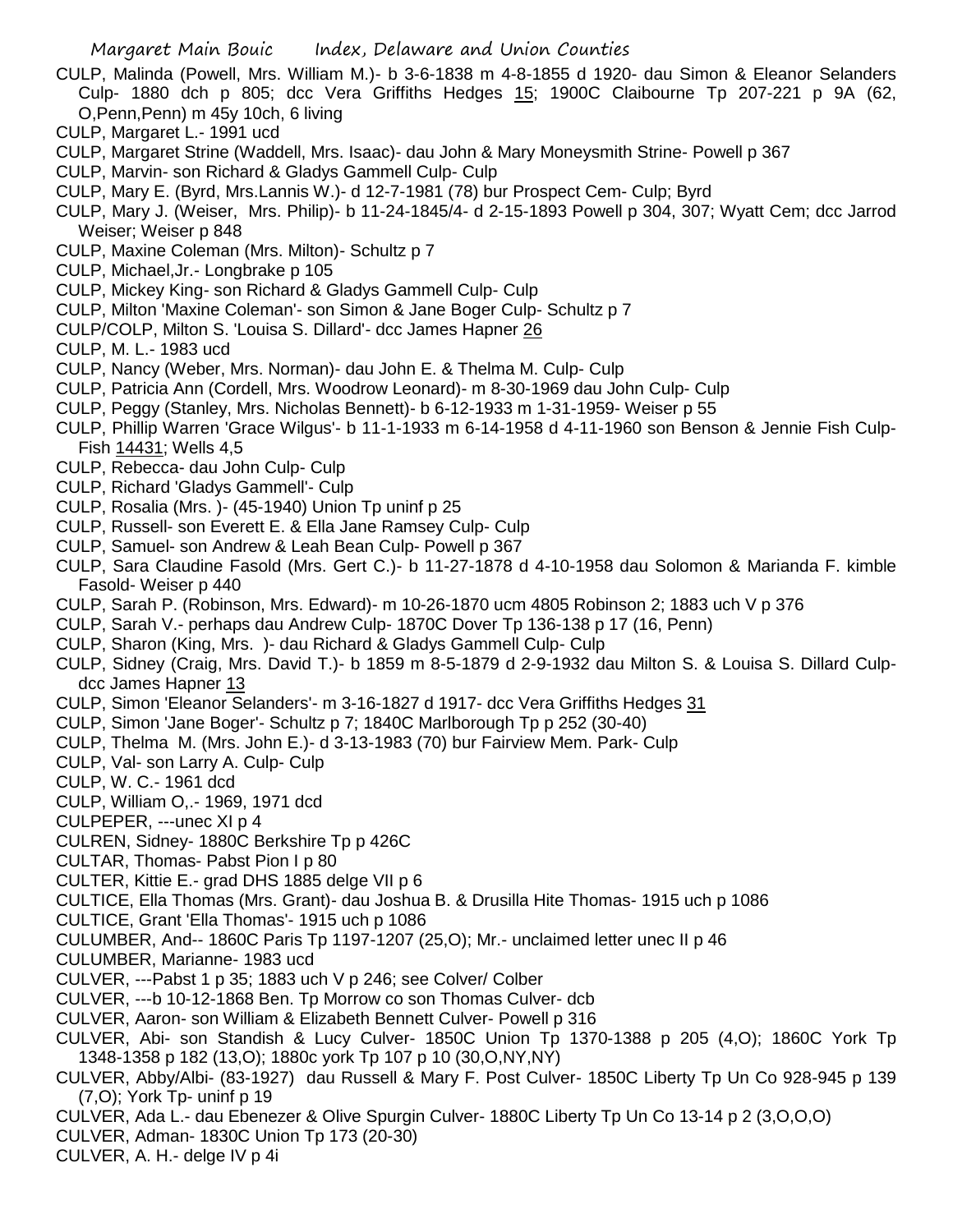CULVER, Albi, Miss- (83-1927) York Tp uninf p 19

- CULVER, Allen- 1959 ucd
- CULVER, Allen- 1850C Jackson Tp 68 p 10 (7,O)
- CULVER, S. Alice (Mrs. Kenneth O.)- 1959 ucd
- CULVER, Amelia Perfect (Mrs. Truman)- m 3-31-1859 dcm
- CULVER, Amy (Farres, Mrs. David)- 1880 dch p 830
- CULVER, Andrew J.- son Standish Culver- 1850C Union Tp 1370-1388 p 205 (21,O); 1870C Paris Tp 75-76 p 11 (45,O)
- CULVER, Angeline (Garwood, Mrs. Jose H.)- dau David & Catherine Collinger Culver- 1883 uch V p 205
- CULVER, Angeline (Lockwood, Mrs. Israel)- m 8-22-1822 ucm 33- dau Datur & Clara Colver- 1883 uch III p 283, V p 173, 408; dumch p 119; unec II p 13; ped Philip Lockwood #124 unec VIII p 34
- CULVER, Anita P.(Wolverton, Mrs. )- dau Arthur M. Jr. & Pauline S. Culver- 1961 dcd (13),1969, 1980 dcd; Sunbury p 151
- CULVER, Arthur M. Sr.- d 3-18-1971 (91)- bur Sunbury Cem- Pabst 0; Culver; hadc p 91; 1969 dcd
- CULVER, Arthur M. Jr. 'Pauline Shultz'- m 1939 son Arthur M. Sr.- Culver-1961, 1969, 1971, 1980 dcd; Sunbury p 38
- CULVER, Amos- guardianship CP63 1883 unec III p 45
- CULVER, Asahel 'Emeline Chapman'- m 10-13-1836 ucm 386; 1835 men 11 #92 p 14 Bennington Tp; unec III p 8
- CULVER, Asel- ch William & Elizabeth Bennett Culver- Powell p 316
- CULVER, Barbara (Deal, Mrs. Hughey)- m 12-14-1958 dau Bronson P. Culver- Culver
- CULVER, Basel/Bazaleel 'Elizabeth Thomas'- b 3-28-1811 m 2-6-1835 dcm d 5-19-1891 Bazabel dcw Bk 4 p 32(4) exec- son John & Catherine Johnson Culver- 1880 dch p 591, 828; dumch p 259; 1835 men 50 #17 p
	- 91 Porter Tp; 1850C Trenton Tp 882 p 72 (39,O); 1880C Trenton Tp p 459C; delge VI p 9
- CULVER, Bertha Brinkman (Mrs. Walter E.)- Culver
- CULVER, Bertha- dau E. T. & Hannah Moore Culver- 1880 dch p 680
- CULVER, Bertha L.- Pabst 0
- CULVER, Bertha Palmer (Mrs. Charles P.)- b 1-2-1868 m 9-16-1894 dau William Henry & Emily E. Maine Palmner- Asp 1320
- CULVER, Betsey McCloud (Mrs. Standish)- m 2-15-1821 ucm 12; adm notice- dcga p 25 Del Pat & Fr Chron 8-12-1824; unec II p 13
- CULVER, Brent- b 1954 son Arthur M. Jr. & Pauline Shultz Culver- Culver; 1961, 1969, 1971 dcd
- CULVER, Bronson P.- d 2-28-1963 (53) bur Sunbury- Culver
- CULVER, Burns- son Irene Patrick Culver- Maugans Anc p 135
- CULVER, Burns L.-b 3-21-1888 Berkshire Tp son Edward & Irene Patrick Culver- dcb- Culver
- CULVER, Calista (Wiswell, Mrs. David)- m 10-10-1849 ucm 1458; unec VII p 46- Colver
- CULVER, Carol (Wood, Mrs. )- dau Arthur M. & Pauline Shultz Culver- Culver; 1961 dcd
- CULVER, Carol (Ritter, Mrs. )- dau Donald H. & Evelyn Culver- Culver
- CULVER, Caroline (Garwood, Mrs. Isaiah)- m 6-11(5-9)-1822 ucm 28; unec II p 13 1883 uch III p 283
- CULVER, Caroline- dau Russell & Mary Post Culver- 1850C Liberty Tp Un Co 928-945 p 139 (9,O)
- CULVER, Carolyn (Mrs. Rev. David R.)- Culver
- CULVER, Catherine- 1850C Kingston Tp 3302 p 174 (71, NY)
- CULVER, Catherine Callinder (Mrs. David)- 1883 uch V p 205
- CULVER, Catherine Johnson (Mrs. John)(Beard, Mrs. )- dumch p 259; 1880 dch p 828; admx of John- dcga p 22, 25; Del Pat & Fr. Chron
- CULVER, Catherine (Kimball, Mrs. Hiram D.)- m 10-10-1836 ucm 385; unec III p 8
- CULVER, Catherine Rosecrans (Stark, Mrs. Paul)(Mrs. Edward)- d 6-30-1860 (80) Stark Cem Powell p 204; dumch p 411
- CULVER, Charles- son Horace & Jennie M. Culver- 1880C York Tp 106 p 10 (4,O,O,O)
- CULVER, Charles P. 'Bertha Palmer'- m 9-16-1894- Asp (1320)
- CULVER, Charles- son Russell & Mary F. Post Culver- 1840C Liberty Tp Un Cpo 354 (5-10); 1850C Liberty Tp 928-945 p 139 (17,O); uca p 18; unclaimed letter unec V p 22
- CULVER, Clara (Mrs. Datur)- 1883 uch V p 408
- CULVER, Cummings- son Ebenezer & Olive Spurgin Culver- 1870C Liberty Tp un Co 187 p 23 (2,O); 1880C Liberty Tp 13-14 p 2 (13,O,O,O)
- CULVER, C. V.- delge VII p 46 (1854)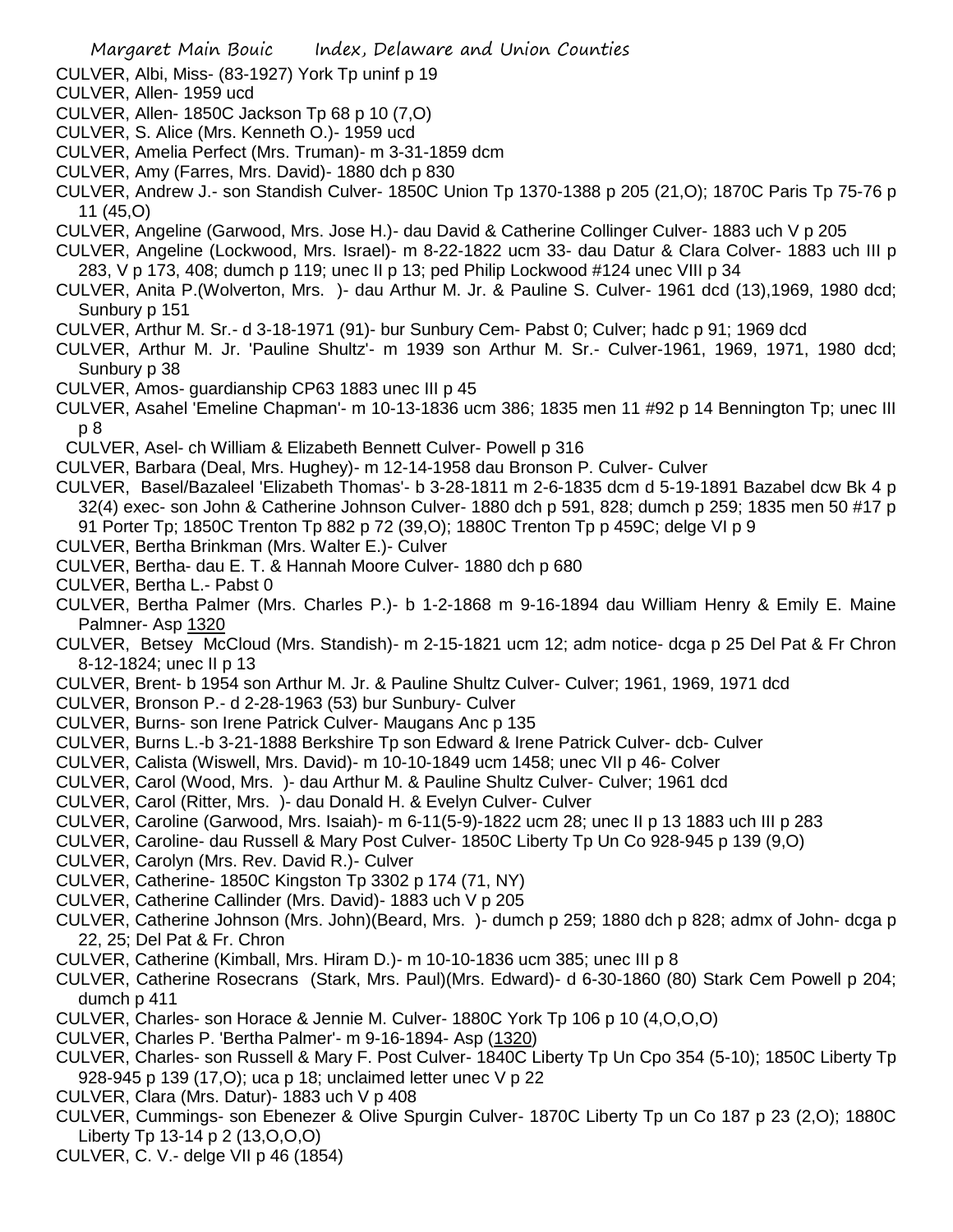CULVER, Cynthia A.- dau Stancish Culver- 1850c Union Tp 1370-1388 p 205 (16,O)

- CULVER, Daniel- 1840C Union Tp 613 (60-70)
- CULVER, Datur 'Clara'- 1883 uch V p 408
- CULVER, David- 1980 dcd
- CULVER, Rev. David R. 'Carolyn'- Culver
- CULVER, David 'Catherine Callinder'- 1883 uch V p 205
- CULVER, Debora (Jackson, Mrs. William F.)- m 1016-1856 ucm 2467; mt 10-8-1856- dau Osias & Emily Culver- 1850C Liberty Tp Un Co 921-938 p 138 (12,O)
- CULVER, Donald H. 'Evelyn'- d 11-29-1984(60)- Culver
- CULVER, Dora- b 10-6-1890 Delaware Town dau H. S. & Mary D. Spragan Culver- dcb
- CULVER, Dorothy- dau Henry S. & Mary D. Spargue Culver- dumch p 411
- CULVER, Dorothy- dau Kenneth O. & S. Alice Culver- 1959 ucd
- CULVER, Dr.- hjt p 49; 1915 uch p 170, 423; 1883 uch V p 278
- CULVER, Earnest- b 10-1-1871 Trenton Tp son Lyman & Amelia Perfect Culver- dcb
- CULVER, Ebenezer d 8-21-1875(1-1-27) son E. & O. Raymond Cem R1 lptw p 24- mt 3 p 29
- CULVER, Ebenezer 'Olive Spurgin'- m 9-29-1861 ucm 3227- son Osias & Emily Culver- 1883 uch IV p 456, 457; uca p 97; 1850C Liberty Tp Un Co 921-938 p 138 (10,O); 1860C Liberty Tp 1160-1170 p 157 (21,O); 1870C Liberty Tp Un Co 187 p 23 (28,O); 1880C Liberty Tp 13-14 p 2 (41, O,O,NH) p 0035
- 
- CULVER, Edmond 'Sara Brotherton'- b NC 1798- Carol Colver letter; Culver
- CULVER, Edward- 1880C Berkshire Tp p 412C
- CULVER, Edward' ''Catherine Rosecrans'- d 2-13-1831 (79y11m) Stark Cem Powell p 204; rs p 8; Pabst 5 p 2; 1820C Sunbury Tp; delge V p 73
- CULVER, Edward T.- son Sidney & Jane Carpenter Culver- dumch p 412; delge VIII p 42
- CULVER, Elizabeth Bennett (Mrs. William)- dau Jonathan & Millison Jennings Bennett- Powell p 316
- CULVER, Elizabeth Thomas (Mrs. Basel)- b 4-1-1811 m 2-6-1835 dcm d 6-6-1891- dumch p 259; 1880 dch p 828; 1850C Trenton Tp 882 p 72 (39,O)
- CULVER, Emeline Chapman (Mrs. Asahel)- m 10-13-1836 ucm 386; unec III p 8
- CULVER, Emeline E.- dau Ebenezer & Olive Spurgin Culver- 1880C Liberty Tp Un Co 13-14- p 2 (15,O,O,O)
- CULVER, Emily E. (Cox, Mrs. John G.)- m 10-5-1879 ucm 6554
- CULVER, Emily (Mrs. Osias)- b 4-12-1810 d 5-19-1886 Raymond Cem R1 lptw p 24- 1850C Liberty Tp Un Co 921-938 p 138 (40, NH); 1860C Liberty Tp 1160-1170 p 157 (51, NH); 1870C Liberty Tp 186 (63,NJ); 1880C Liberty Tp 6-7- p 1 (70, NH,NH,NH)
- CULVER, Emily- dau Russel & Mary F. Post Culver- 1850C Liberty Tp Un Co 928-945 p 139 (5,O)
- CULVER, Emly- dau Ebenezer & Olive Spurgin Culver- 1870C Liberty Tp 187 p 23 (8,O)
- CULVER, Emma L.- b 11-7-1895 Berkshire Tp dau Edward T. & Irene Patrick Culver- dcb
- CULVER, Emma I. (Reed, Mrs. )- b 11-20-1896 Berkshire Tp dau E. D. & Irene Patrick Culver- Maugans Anc p 135; dcb
- CULVER, Emma- dau Standish & Lucy M. Culver- 1850C Liberty Tp Un Co 130-1388 p 205 (1,O); 1860C york Tp 1348-1358 p 182 (10,O)
- CULVER, Emma (Tuthill, Mrs. )- sister Arthur M. Culver,Sr.- Culver
- CULVER, Ethel- dau Horace & Jennie M. Culver- 1880C York Tp 106 p 10 (6,O,O,O)
- CULVER, Ethel May (Sampson, Mrs. Luther)- m 9-25-1920 Culver
- CULVER, Eveline- dau Ebenezer & Olive Spurgin Culver- 1870C Liberty Tp Un Co 187 p 23 (5,O)
- CULVER, Evelyn (Mrs. Donald H.)- Culver
- CULVER, Fannie B. b Nov. 1869- dau Ebenezer & Olive Spurgin Culver- 1870C Liberty Tp 187 p 23 (6/12,O); 1880C Liberty Tp 13-14 p 2 (11,O,O,O) unec III p 3
- CULVER, Ford B. b 1-30-1879 Delaware Town son Henry A. & Mary D. Sprager Culver- dcb
- CULVER, Frances Eliz.- b 1-15-1899 Porter Tp dau J. Z. & Katie Fisher Culver- dcb
- CULVER, Gary- son Bronson P. Culver- Culver
- CULVER, Gary C. 'Patricia'- 1961 dcd
- CULVER, Gene- son Bronson P. Culver- Culver
- CULVER, Gideon B. 'Lovina Marquis'- m 10-11-1835 ucm 342; unec III p 7
- CULVER, Guy P.- son Horace & Jennie M. Culver- 1880C York Tp 106 p 10 (8,O,O,O)
- CULVER, H.- 1840C Liberty Tp 374 (30-400
- CULVER, Hannah Moore (Mrs. E. T.)- b 10-9-1856 d 3-14-1886 Sunbury Cem Powell p 30- dau Burton Moore-1880 dch p 680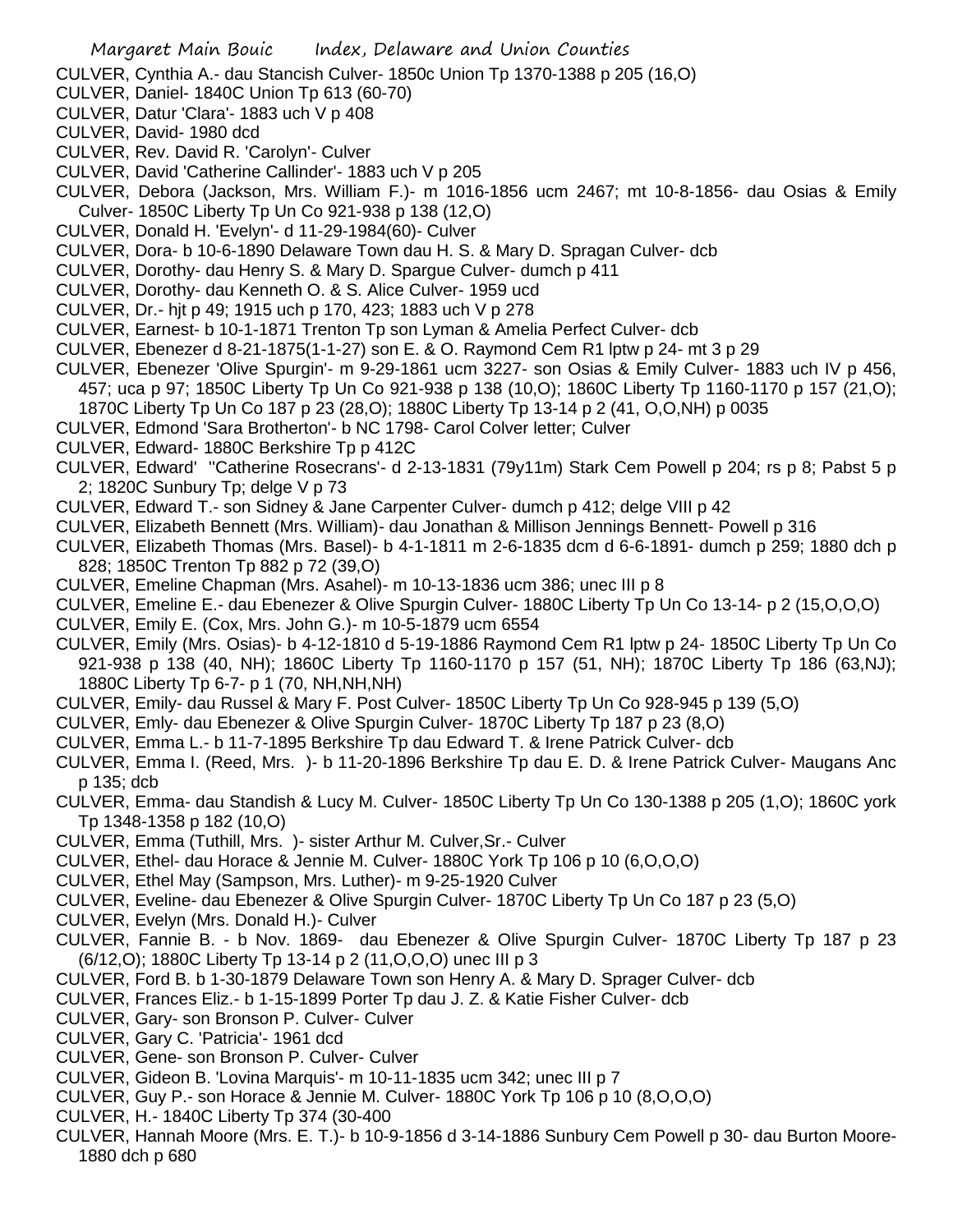CULVER, Hannah (Wiseman, Mrs. John)- dumch p 329

- CULVER, Harriet Mae Johnson (Mrs. LaVerne)- d 8-19-1979 (49) dau Harry L. & Opal Mae Underhill Johnson-**Culver**
- CULVER, Harriet- dau Standish Culver- 1850C Union Tp 1370-1388 p 205 (14,O)
- CULVER, Harriet- son William & Elizabeth Bennett Culver- Powell p 316
- CULVER, Henry C.- 1908 dch p 102
- CULVER, Henry S. ' Beightler'- 1880 dch p 217, 228; 1908 dch p 116; uca p 100; Culver
- CULVER, Henry S.- 1880C Delaware Town p 483A
- CULVER, Henry S. 'Mary D. Sprague'- b 4-19-1854 m 1876 son Sidney & Jane Carpenter Culver- 1908 dch p 317, 324, 330, 331; dumch p 410, 411; 1976 dch p 282; delge VIII p 42
- CULVER, --- b 1-11-1881 Delaware Town son H. S. & Mary D. Sprague Culver- dcb
- CULVER, Hiram- 1915 uch p 192; 1883 uch III p 383
- CULVER, Horace 'Jennie M.- son Standish & Lucy Culver- 1860C York Tp 1348-1358 p 182 (19,O); 1880C York Tp 106 p 10 (38,O,NY,NY) p 022A
- CULVER, Horace 'Matilda Ford'- unec V p 8
- CULVER, Ida P. (9-1882) unec III p 4; dau Ebenezer & Olive Spurgin Culver- 1880C Liberty Tp un Co 13-14 p 2 (8,O,O,O)
- CULVER, Irene Patrick (Mrs. )(Hanover, Mrs. Frank)- dau Charles & Martha Mattie Chambers Patrick-Maugans Anc p 135
- CULVER, Isaac J.- b 3-11-1889 Thompson Tp son Isaac J. & Frances Parks Culver- dcb
- CULVER, Jacklyn- ch Rev. David R. & Carolyn Culver- Culver
- CULVER, James- son William & Elizabeth Bennett Culver- Powell p 316
- CULVER, Jane Carpenter (Mrs. Sydney)- b 10-1826 or 11-22-1827 m 12-29-1847 dcm d 6-16-1900 (73y7m) Sunbury Cem Powell p 29- dau Samuel Carpenter- 1880 dch p 680; dumch p 411; Sunbury p 150; delge VIII p 42; dg 6-22-1900 semi\weekly
- CULVER, Jeanelle- dau Rev. David R. & Carolyn Culver- Culver
- CULVER, Jeannette (Foster, Mrs. )- dau Arthur M. Culver,Sr.- Culver
- CULVER, Jennie M. (Mrs. Horace)- 1880C York Tp 106 p 10 (30,O,O,O)
- CULVER, Jesse- son William & Elizabeth Bennett Culver- Powell p 316
- CULVER, Joanna- dau Rev. David R. & Carolyn Culver- Culver
- CULVER, John- 1835 men 50 #20 p 91 Porter Tp
- CULVER, John 'Mary Post'- brother Russell Culver- 1820C Sunbury Tp; 1880 dch p 194, 589, 828; 1908 dch p 488; dumch p 259; Pabst 5 p 2; Thompson p 2; Powell p 281; Pabst Pion II p 192; dcga p 22, 25 deceased-Del Pat & Fr Ch 11-26-1823; delge V p 73, VI p 62, VII p 62, VIII p 53
- CULVER, John W.- b 1844 son Basel & Elizabeth Thomas Culver- dumch p 259; 1880 dch p 828; 1850C Trenton Tp 882 p 72 (6,O)
- CULVER, Johnathan- son Rev. David R. & Carolyn Culver- Culver
- CULVER, Jonathan- son William & Elizabeth Bennett Culver- Powell p 316
- CULVER, Joseph 'Mary Roland'- son Edmond Culver- Carol Colver letter- Culver
- CULVER, Joseph- d 1-27-1863- son Osias & Emily Culver-1883 uch IV p 500; 1850C Liberty Tp Un Co 921-938 p 138 (6,O); 1860C Liberty Tp 1160-1170 p 157 (17,O); uca p 97
- CULVER, Josephine- dau Standish & Lucy Culver- 1850C Union Tp 1370-1388 p 205 (6,O); 1860C York Tp 1348-1358 p 182 (18,O)
- CULVER, Joyce (Allen, Mrs. )- dau Walter E. Sr. & Myrtle Sparks Culver- Culver
- CULVER, Katelin- b 11-2-1985 dau Kenneth & Mary Jo. Culver- Culver
- CULVER, Katharine- 1840C Berkshire Tp p 181 (50-60)
- CULVER, Kenneth 'Mary Jo'- Culver
- CULVER, Kenneth O. 'S. Alice'- 1959 ucd
- CULVER, LaVerne 'Harriet Mae Johnson'- Culver; Johnson
- CULVER, Lavina- dau Osias & Emily Culver- 1850C Liberty Tp Un Co 921-938 p 138 (3,O)
- CULVER, Leander 'Rebecca Henson'- b 1840 s 1914 Raymond Cem R4 lptw p 38 m 9-15-1861 ucm 3219 son Osias & Emily Culver- 1883 uch IV p 456, 533; uca p 97; 1850C Liberty Tp Un Co 921-938 p 138 (8,O); 1860C Liberty Tp 1160-1170 p 158 (20,O); 1880C Liberty Tp 6-7 p 1 (39,O,O,NH)
- CULVER, Lovina E. (Davis, Mrs. William H. H.)- m 9-4-1877 ucm 6112- dau Ozeas & Emily Culver- 1860C Liberty Tp Un Co 160-170 p 157 (14,O); 1870C Liberty Tp 186 p 23 (24,O)
- CULVER, Lucy M. (Mrs. Standish)- 1850C Union Tp 1370-1388 p 204 (33,NY); 1880C York Tp 107 p 10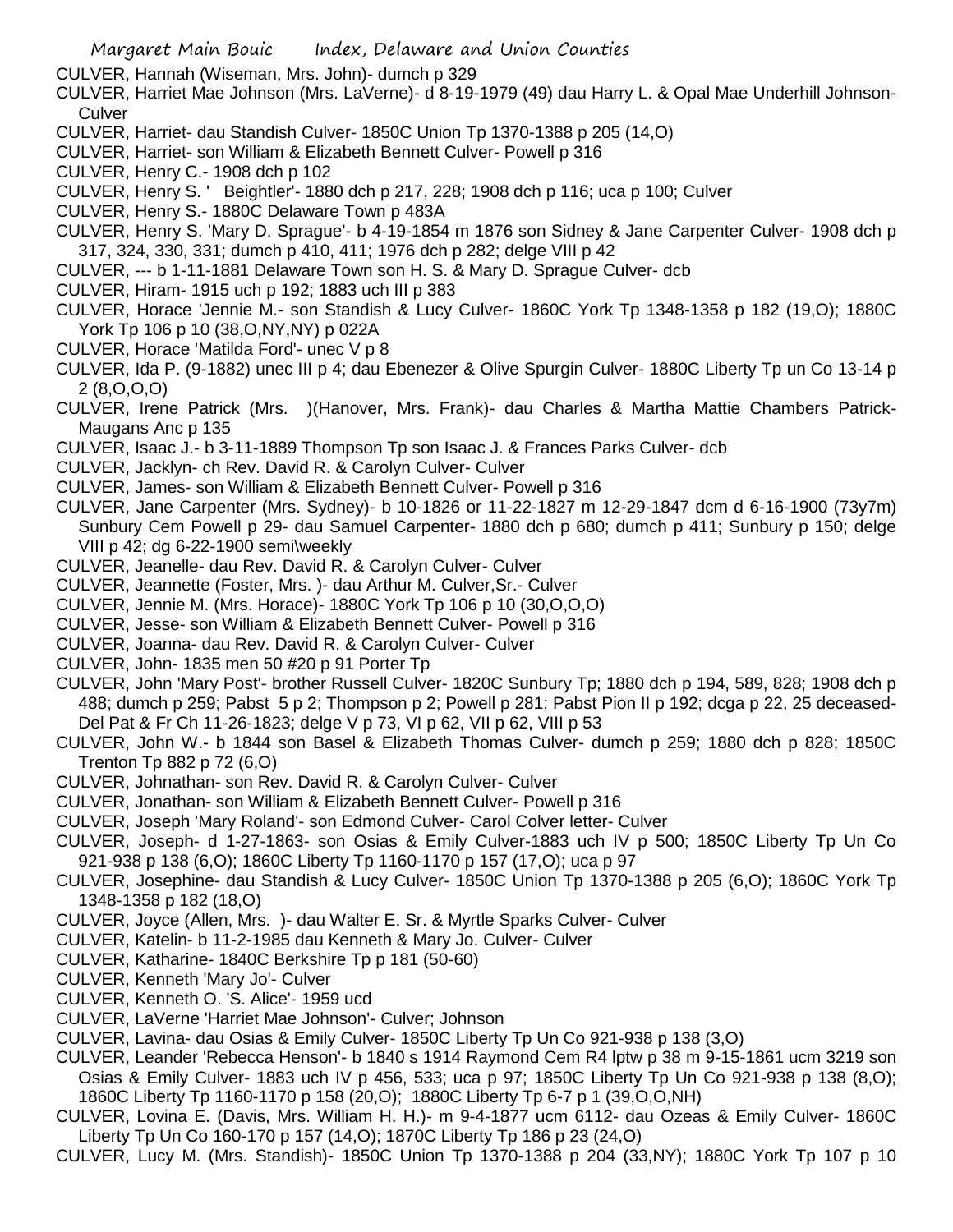(65,NY,NY,NY)

- CULVER, Martha- 1880C Leesburg Tp p 187A
- CULVER, Martha J.- dau Basel & Elizabeth Thomas Culver- 1880 dch p 591, 828; dumch p 259; Pabst 5 p 19; 1850C Trenton Tp 882 p 72 (7,O)
- CULVER, Martha M. Bennett (Mrs. Thadius)- b 7-29-1812 d 2-24-1890 Price Cem djlm p 36; 1880C Leesburg Tp 267 p 26 (69, NY,NY,NY)
- CULVER, Martha- dau William & Elizabeth Bennett Culver- Powell p 316
- CULVER, Mary (Barnett, Mrs. George)- dau Walter E. Sr. & Myrtle Sparks Culver- Culver
- CULVER, Mary- dau Basel & Elizabeth Thomas Culver- dumch p 259; 1883 uch V p 828; 1850C Trenton Tp 882 p 72 (8,O)
- CULVER, Mary D. Sprague (Mrs. Henry S.)- m 1867 dau Judge F. B. Sprague- dumch p 411
- CULVER, Mary E. (Bowers, Mrs. Joseph F.)- m 1-1-1865 dcm
- CULVER, Mary F. (Culver, Mrs. Russell)- m 7-4-1832 ucm 276- unec II p 35
- CULVER, Mary Jo. (Mrs. Kenneth)- Culver
- CULVER, Mary Louise- dau Henry S. & Mary D. Spragye Culver- dumch p 411
- CULVER, Mary- dau Osias & Emily Culver- 1850C Liberty Tp Un Co 921-938 p 138 (19,O)
- CULVER, Mary Post (Mrs. John)(Mrs. Russell)- m 7-4-1832 ucm 276- dau David & Elizabeth McCollum Post-Thompson p 2; 1840C Liberty Tp 354 (30-40); 1850C Liberty Tp Un Co 928-945 p 139 (41, Ger)
- CULVER, Mary Roland (Mrs. Joseph)- Carol Colver letter- Culver
- CULVER, Mary Sylvia Elsie (Stevens, Mrs. Claude L.)- b 1885 m 1-29-1901 d 1950 1985 uch p 133; Cowgill p 32
- CULVER, Mary- dau William & Elizabeth Bennett Culver- Powell p 316
- CULVER, Matilda Ford (Mrs. Horace)- unec V p 8
- CULVER, Matthew- b 7-22-1981 son Tracy Culver- Culver
- CULVER, Millie- 1870C Paris Tp 75-76 p 11 (50,O)
- CULVER, Milton- unclaimed letter- unec II p 46
- CULVER, Minnie S.- b 7-13-1877 Delaware Town d 1888 Oak Grove Cem Powell p 429; dau H. S. & Mary D. Spragure Culver- dcb; 1880C Concord Tp p 276A
- CULVER, Morris- son Standish & Lucy Culver- 1850C Union Tp 1370-1388 p 205 (9,O)
- CULVER, Myrtle Sparks (Mrs. Walter E. Sr.)- Culver
- CULVER, Nancy (Russell, Mrs. )- dau Donald H. & Evelyn Culver- Culver
- CULVER, O,.- 1883 uch IV p 533 Orrin- uca p 97
- CULVER, Olive- 1850C Liberty Tp Un Co 928-945 p 139 (78,NY)
- CULVER, Olive Spurgin (Mrs. Ebenezer)- m 9-29-1861 ucm 3227- 1870C liberty Tp 187 (25,O); 1880C Liberty Tp Un Co 13-14 p 2 (35,O,O,O)
- CULVER, Orange- nephew Ebenezer Culver- 1870C York Tp 131-129 p 17 (8,O); 1880C Liberty Tp Un Co 13-14- p 2 (18,Iowa,O,O,)
- CULVER, Orange- son Osias & Emily Culver- 1850C Liberty Tp Un Co 921-938 p 138 (14,O)
- CULVER, Ozias/Osias 'Emily'- b 1-7-1808 d 2-17-1904 Raymond Cem R 1 lptw p 24; 1850C Liberty Tp Un Co 921-938 p 138 (40,O); 1860C Liberty Tp 1160-1170 p 58 (50,O); 1870C Liberty Tp 186 p 23 (63,O); 1880C Liberty Tp 6-7 p 1 (72,O,Conn,Mass) p 0034; unclaimed letter-unec IV p 35
- CULVER, inf son of O. & E. d 10-20-1854 (7d) Raymond Cem lptw p 24
- CULVER, Patricia (Mrs. Gary C.)- 1961 dcd
- CULVER, Pauline Shultz (Mrs. Arthur M. Jr.)- m 1939- Culver; 1961, 1969, 1971, 1980 dcd
- CULVER, Rachael (Wilson, Mrs. Robert)- m 3-5-1833 ucm 291; unec II p 35
- CULVER, Rebecca Henson (Mrs. Leander)- b 1864(?) m 9-15-1861 ucm 3219 d 1897 Raymond Cem R4 lptw p 38
- CULVER, Russell 'Mary F. Culver'- m 7-4-1832 ucm 276- unec II p 35
- CULVER, Russel 'Mary Post'- m 7-4-1832 ucm 276- brother John Culver- Thompson p 2; 1840C Liberty Tp Un Co 354 (30-40); 1850C Liberty Tp 928-945 p 139 (41, NY)
- CULVER, Ruth Levins (Miborger, Mrs. James)- m 12-25-1851 ucm 1750; unec XIV p 66
- CULVER, Ruth (Miller, Mrs. Joseph)- b 1769 d 1823 ped Loraine Miller Heider #106 unec VII p 29
- CULVER, Sara Brotherton (Mrs. Edmond)- b 1801 NC- Carol Colver letter- Culver
- CULVER, Sarah (Konkright, Mrs. Lyman)- m 2-15-1827 ucm 12; 1883 uch III p 287; unec II p 13
- CULVER, Sarah (White, Mrs. Elisha)- m 10-12-1821 ucm 19; 1883 uch III p 283
- CULVER, Sarah- dau William & Elizabeth Bennett Culver- Powell p 316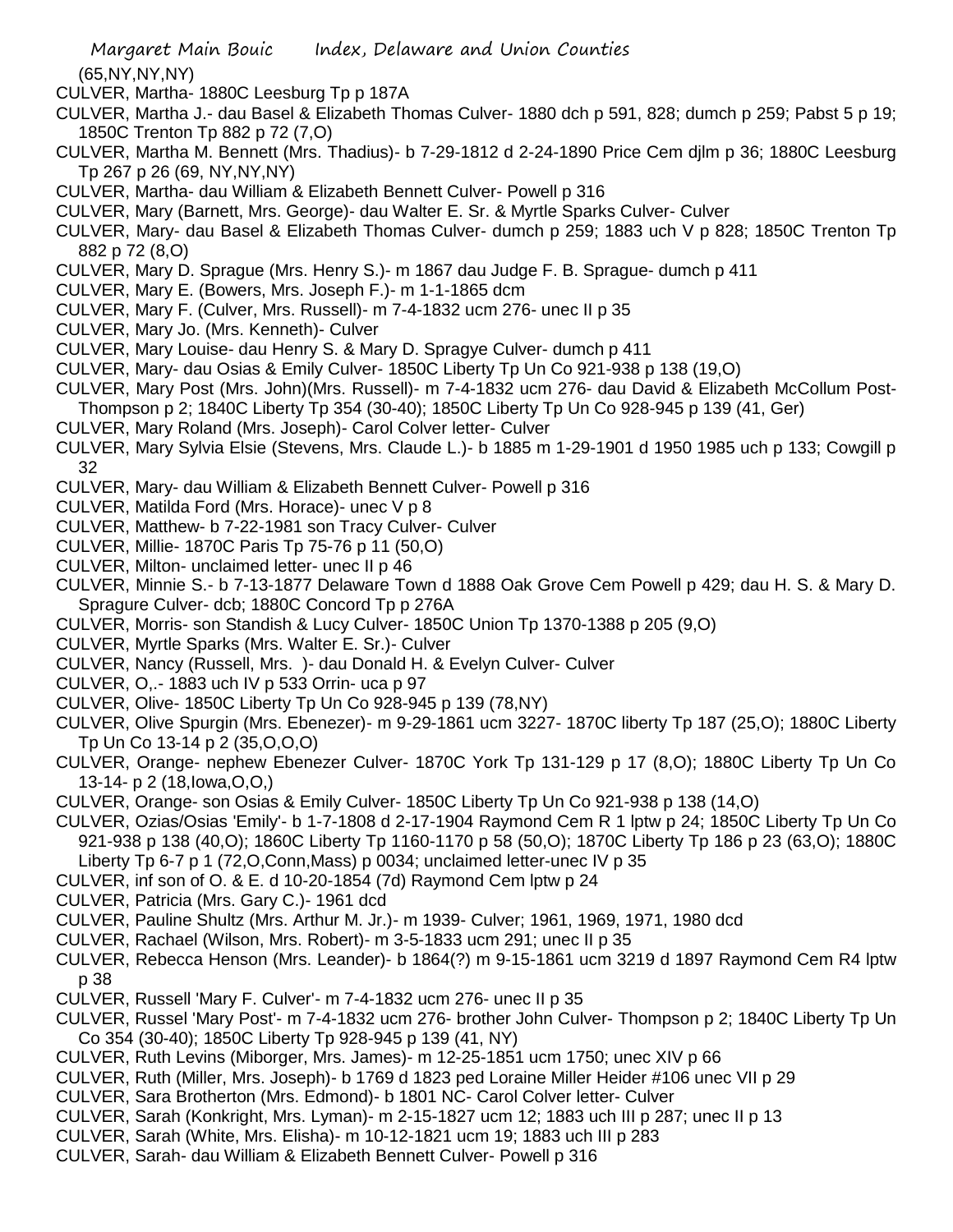- CULVER, Sidney- son Henry S. & Mary D. Sprague Culver- dumch p 411
- CULVER, Standish 'Betsy McCloud''Lucy M.' m 2-15-1821 ucm 12 unec II p 13; 1883 uch III p 283; 1840C Milford 535 (40-50); 1850C Union Tp 1370-1388 p 204 (52, NY); 1860C York Tp 1348-1358 p 182 (62,NY); 1880C York Tp 107 p 10 (83,NY,NY,NY) p 022A; uca p 18
- CULVER, Stanley E.- son Henry S. & Mary D. Sprague Culver- dumch p 411
- CULVER, Stanley Hayes- b 2-19-1877 Porter Tp son Johathan Culver- dcb
- CULVER, Sue (Wilds, Mrs. Ronnie)- dau Walter E. Sr. & Myrtle Sparks Culver- Culver
- CULVER, Susan M. (Maynard, Mrs. Burns L.)- dau Sidney & Jane Carpenter Culver- delge VIII p 42; dumch p 412
- CULVER, Susan (Place, Mrs. James)- d 1891 Pabst Pion II p 192
- CULVER, Sydney 'Jane Carpenter'- b 1821/11-1822 m 12-29-1847 dcm d 1892/12-28--1893 Sunbury Cem Powell p 29- son Edward & Catherine Rosecrans Culver- dumch p 411; 1880 dch p 680; Sunbury p 150; delge VIII p 42
- CULVER, Sylvia- b 8-27-1892 d 12-11-1896 Raymond Cem lptw p 38- dau Leander & Rebecca Culver
- CULVER, Thaddeus- Bennington Tp- delge V p 37
- CULVER, Thadius 'Martha M. Bennett'- djlm p 36
- CULVER, Tonette- dau Gary C. & Patricia Culver- 1961 dcd (4)
- CULVER, Tracy- ch Gary C. & Patricia Culver- 1961 dcd (2)
- CULVER, Truman 'Amelia Perfect'- m 3-31-1859- son Basel & Elizabeth Thomas Culver- dumch p 259; 1880 dch p 828, 830; 1850C Trenton Tp 882 p 72 (14,O); 1880C Trenton Tp p 462A
- CULVER, Walter E. Jr.- son Walter E. Sr. & Myrtle Speaks Culver- Culver
- CULVER, Walter E. 'Bertha Brinkman'- Culver
- CULVER, Walter E. Sr. 'Myrtle Sparks'- b 6-15-1912 d 9-6-1983 bur South Point son Walter E. & Bertha Brinkman Culver- Culver
- CULVER, William- 1835 men 11 #80 p 14 Bennington Tp
- CULVER, William- 1835 men 50 #18 p 91 Porter Tp; delge VI p 9,10
- CULVER, William- son Walter E. Sr. & Myrtle Sparks Culver- Culver
- CULVER, William 'Elizabeth Bennett'- Powell p 316
- CULVER, William- son Russel & Mary F. Post Culver- 1840C Liberty Tp 354 (-5); 1850C Liberty Tp Un Co 928-945 p 139 (14,O)
- CULVER, William- delge IV p 55
- CULVERHOUSE, Mrs. H. A.- dau Clinton Newhouse- Powers p 299
- CULVERSON, Elizabeth- dau Levi & Nancy Culverson- 1850C Genoa Tp 506 p 49 (14, Pa)
- CULMVERSON, James- son Levi & Nancy Culverson- 1850C Genoa Tp 506 p 49 (10,Pa)
- CULVERSON, Levi 'Nancy'- 1850C Genoa Tp 506 p 49 (45, Pa); also Harlem Tp 553 p 52
- CULVERSON, Martha- dau Levi & Nancy Colverson- 1850C Genoa Tp 506 p 49 (16, Pa)
- CULVERSON, Nancy (Mrs. Levi)- 1850C Genoa Tp 506 p 49 (40,Pa)
- CULVIN, L. Bertha- b 5-7-1876 Berkshire Tp dau E. T. & Hannah D. Habore Culvin- dcb
- CULWELL, Adam- b 1974 son Charles A. & Esther Culwell- 1979, 1981, 1983 ucd
- CULWELL, Andrew 'Della M. Castle'- m 6-21-1941- Culwell 1959, 1967, 1971, 1973, 1975, 1979, 1981, 1983, 1991 ucd ucd
- CULWELL, Annalee- dau L. T. & Mary Culwell- 1949 ucd
- CULWELL, Bertha M. (Mrs. Estel L.)- 1971, 1973, 1975, 1979, 1981, 1983 ucd
- CULWELL, Bonnie (Mrs. Langley)- Culwell
- CULWELL, Carrie (Baldwin, Mrs. )- dau Langley & Bonnie Culwell- Culwell
- CULWELL, Charles A. 'Esther'- son Andrew & Della MaeCastle Culwell- Culwell; 1959 ucd (14), 1967, 1971, 1973, 1975, 1979, 1981, 1983 ucd
- CULWELL, Charles- b 1976 son Charles A. & Esther Culwell- 1979, 1981, 1983 ucd
- CULWELL, Dawnnetta- b 1969 dau Charles A. & Esther Culwell- 1979, 1981, 1983 ucd
- CULWELL, Della Mae Castle (Mrs. Andrew)- 6-21-1941 Culwell; 1949, 1959, 1967, 1971, 1973, 1975, 1979, 1981, 1983 ucd
- CULWELL, Dennis 'Exie'- 1967, 197, 1991 ucd
- CULWELL, Elene- dau L. T. & Mary Culwell- 1949 ucd
- CULWELL, Estell 'Bertha M.''Pamela J.'- ch Andrew & Della Mae Castle Culwell- 1959 ucd (16), 1971, 1973, 1975, 1979, 1981, 1983, 1991 ucd
- CULWELL, Esther (Mrs. Charles A.)- 1979, 1981, 1983 ucd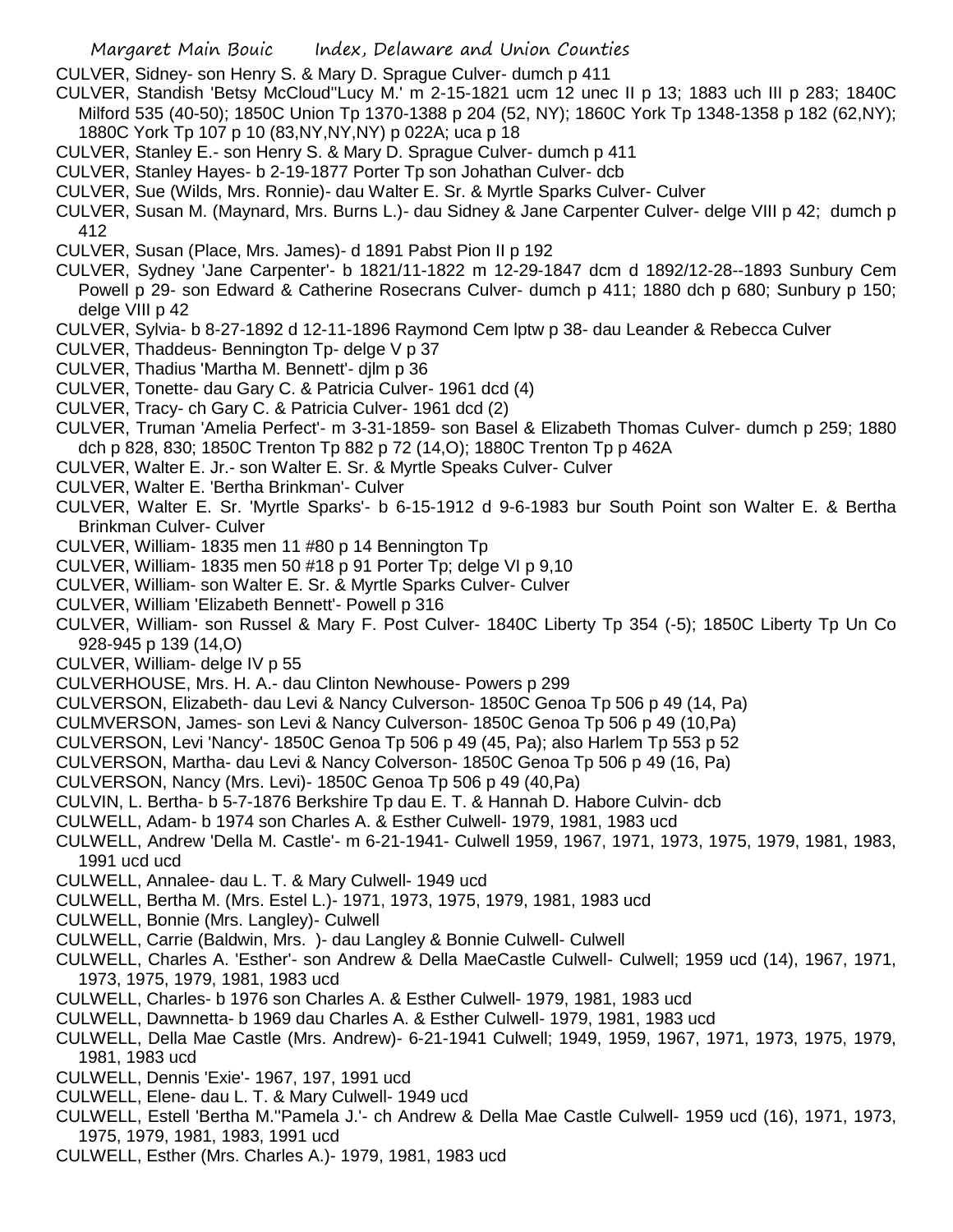- CULWELL, Esther M. 1981 ucd
- CULWELL, Exie (Mrs. Dennis)- 1967, 1971 ucd
- CULWELL, James R. 'Karen Smith'- d 11-15-1969 (19) Vietnam- son Andrew & Della M. Culwell- Culwell; 1959 ucd (9), 1967, 1971 ucd
- CULWELL, Jean (Mulkey, Mrs. )- dau Langley & Bonnie Culwell- Culwell
- CULWELL, Karen Smith (Mrs. James R.)- Culwell
- CULWELL, Kenneth- son L. T. & Mary Culwell- 1949 ucd
- CULWELL, Langley 'Bonnie'- d 8-26-1981(73) bur Alton Cem- Culwell
- CULWELL, Leonard- son Langley & Bonnie Culwell- Culwell
- CULWELL, Lisa- b 1967 dau Ray & Loretta Culwell- 1979, 1981, 1983 ucd
- CULWELL, Loretta (Mrs. Ray)- 1975, 1979, 1981, 1983, 1991 ucd
- CULWELL, L. T. 'Mary'- 1949 ucd
- CULWELL, M.- 1880C Leesburg Tp p 186A
- CULWELL, Martha- dau Langley & Bonnie Culwell- Culwell
- CULWELL, Mary- b 1970- dau Charles A. & Esther Culwell- 1979, 1981, 1983 ucd
- CULWELL, Mary (Mrs. L. T.)- 1949 ucd
- CULWELL, Pamela J.(Mrs. Estel L.)- 1991 ucd
- CULWELL, Phyllis (Moccabee, Mrs. )- dau Andrew & Della Mae Castle Culwell- Culwell; 1959 ucd (11); 1967, 1971 ucd
- CULWELL, Ray 'Loretta'- son Andrew & Della Culwell- 1959 ucd (13), 1975, 1979, 1981, 1983, 1991 ucd
- CULWELL, Scott- b 1967 son Estel L. & Bertha M. Culwell- 1971, 1973, 1975, 1979, 1981, 1983 ucd
- CULWELL, Shelly- b 1968 ch Estel L. & Bertha M. Culwell- 1971, 1973, 1975, 1979, 1981, 1983 ucd
- CULWELL, William- son Langley & Bonnie Culwell- Culwell
- CUMBER, Jesse 'Mary Myers'- dumch p 484
- CUMBER, Mary Myers (Mrs. Jesse)- dau John & Hannah Winn Myers- dumch p 484
- CUMBERLAND, Earl of Genther p 8, 14
- CUMINGS, Irene- d 7-27-1966 (81) Cumings
- CUMMING, Catherine (Mrs. George W.)- 1850C Liberty Tp Del Co 1599 p 106 (37,O)
- CUMMING, Elizabeth- 1850C Scioto Tp 2427-2439 (42)
- CUMMING, Cyntha- dau George W. & Catherine Cumming- 1850C Liberty Tp Del Co 1599 p 106 (7,O)
- CUMMING, Frank- son George W. & Catherine Cumming- 1850C Liberty Tp Del Co 1599 p 106 (2,O)
- CUMMING, George W. 'Catherine'- 1850C Liberty Tp Del Co 1599 p 106 (43,NY)
- CUMMING, George- son George W. & Catherine Cumming- 1850C Liberty Tp 1599 Del Co p 106 (12)
- CUMMING, John- 1850C Orange Tp 1789 (30, Ire)
- CUMMING, John N.- delge II p 22
- CUMMING, Joseph- 1840C Union Tp 649 (40-50)
- CUMMING, Leland- son George W. & Catherine Cumming- 1850C Liberty Tp 1599 Del Co p 106(10,O)
- CUMMING, Melinda- dau George W. & Catherine Cumming- 1850C Liberty Tp 1599 1p 106 (15,O)
- CUMMING, Roxy- dau George W. & Catherine Cumming- 1850C Liberty Tp 1599 p 106 (15,O)
- CUMMING, Seth W.- son George W. & Catherine Cumming- 1850C Liberty Tp Del Co 1599 p 106 (5,O)
- CUMMINGS, ----1883 uch III p 389; family of Martha Kaufman #193 unec VII p 13
- CUMMINGS, Abn- 1840C Allen Tp 753 (20-30)
- CUMMINGS, Albert R.- b 2-5-1850 d 7-2-1850 son Albert S. & Louise Richter Cummings- Weiser p 39
- CUMMINGS, Albert S. 'Louise Richter'- b 1-3-1817 m 2-20-1849 d 9-3-1903- Weiser p 39
- CUMMINGS, Alma (Sekins, Mrs. Edward H.)- m 2-3-1863 dcm
- CUNNINGS, Almira (Broughton, Mrs. Samuel)- m 11-4-1839 ucm 593
- CUMMINGS, Almira- b 4-26-1878 dau Water & Mary E. McCarty Cummings- dcb
- CUMMINGS, Amy- dau Squire & Polly Cummings- 1850C Orange Tp 1757 p 112 (45, NY)
- CUMMINGS, Anna Leitzell (Mrs. Samuel)- dau Moses & Elizabeth Regina Weiser Leitzell- Weiser p 830
- CUMMINGS, Barbara (Matson, Mrs. )- dau Idelia Jane Cummings- Cummings
- CUMMINGS, Bartley 'Mary Jennings'- dcg p 19
- CUMMINGS, Beatrice- b 1957 dau J. Wain & Opal Cummings- 1961, 1969, 1971 dcd
- CUMMINGS, Becky- b 1967 dau Robert B. & Terri Cummings- 1980 dcd
- CUMMINGS, Benjamin- son Ransom & Susan Cummings- 1850C Orange Tp 1768 p 113 (8,O)
- CUMMINGS, B. F.- 1883 uch IV p 472; uca p 100
- CUMMINGS, Bobby- b 1969 son Robert B. & Terri Cummings- 1980 dcd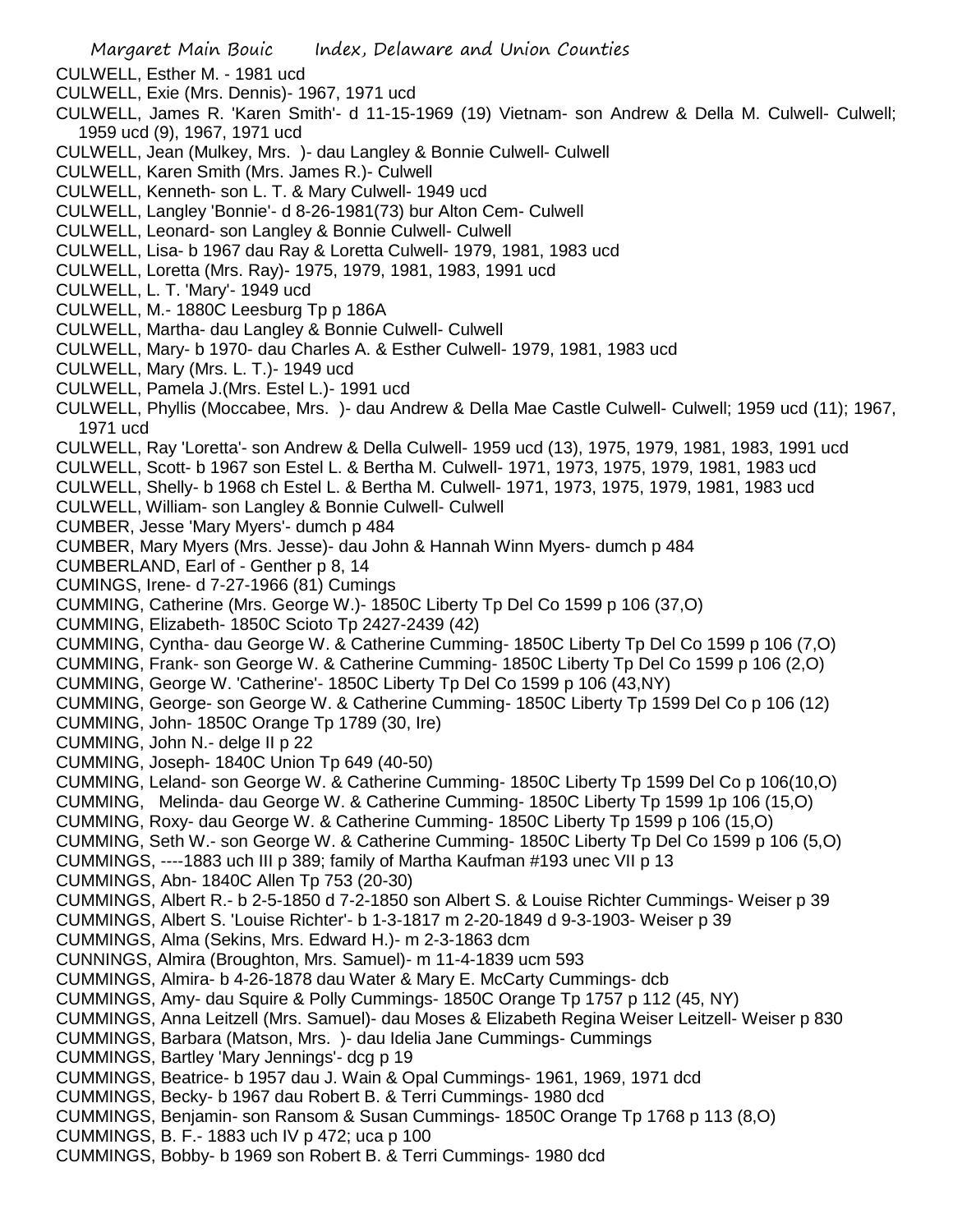Margaret Main Bouic Index, Delaware and Union Counties CUMMINGS, Calvin- son Ransom & Susan Cummings- 1850C Orange Tp 1768 p 113 (11,O) CUMMINGS, Rev. Charles- dpc p 6 CUMMINGS, Charles- son Ransom & Susan Cummings- 1850C Orange Tp 1768 p 113 (17,O) CUMMINGS, Chris- b 1974 ch Robert B. & Terri Cummings- 1980 dcd CUMMINGS, Christie ((Gray, Mrs. Stuart Andrew)- b 1960 m 7-3-1977 dau Richard P. & Maxine Cummings-1985 uch p 61; 1967, 1971, 1973 ucd CUMMINGS, Christy- dau Richard Cummings- Cummings CUMMINGS, Christopher- b 1959- son J. Wain & Opal Cummings- 1961, 1969, 1971 dcd CUMMINGS, Clara M. (Trumbell, Mrs. Oliver P.)- m 3-18-1851 dcm CUMMINGS, Clara (Pounds, Mrs. Errett E.)- Pounds 3,4 CUMMINGS, Cordelia- dau Squire & Polly Cummings- 1850C Orange Tp 1757 p 112 (3,O) CUMMINGS, Dale W. 'Marcella P. Rhoads'- Cummings CUMMINGS, Davis S.'Tanya'- son Dale W. & Marcella P. Rhoads Cummings- Cummings CUMMINGS, Dean Brungart- b 5-18-1930 son Paul H. & Thelma Marion Brungart Cummings- Weiser p 600 CUMMINGS, Dennis W.- son Dale W. & Marcella P. Rhoads Cummings- Cummings CUMMINGS, Dwight Emrick- b 12-10-1956 son Oscar Larry & Louise Geise Emrick Cummings- Weiser p 404 CUMMINGS, Eileen (Smith, Mrs. Lewis E.)- m 1936- Cummings; Smith CUMMINGS, Elaine- b 1953 dau Richard P. & Maxine Cummings- 1959, 1967, 1971 ucd CUMMINGS, Elizabeth- 1870C Brown Tp 106-109 (67,NY)- delge II p 40 CUMMINGS, Elizabeth Katherine (Renn, Mrs. George Baldwin)- b 7-11-1851 m 2-22-1883 d 8-9-1912- dau Albert S. & Louise Richter Cummings- Weiser p 39 CUMMINGS, Elizabeth (McVear, Mrs. Samuel F.)- m 12-5-1842 ucm 844 CUMMINGS, Elizabeth (Neal, Mrs. Samuel F.)- m 11-20-1842 unec V p 60 CUMMINGS, Ella (Shaffer, Mrs. Clayton)- Weiser p 570 CUMMINGS, Esther Nortrip (Mrs. Simeon)- m 6-19-1841 dcm CUMMINGS, Eunice (Plummer, Mrs. Joseph)- 1883 uch V p 173 CUMMINGS, George W.- 1835 men 15 #137 p 22 Burlin Tp; delge VI p 59 CUMMINGS, Ginny Alice Murrey (Mrs. Henry)- b 1850 ped Martha Kaufman #193 11 ; unec X p 21 CUMMINGS, Glen- son Robert W. & Mary G. Cummings- 1961 dcd (12) CUMMINGS, Harriet (Mrs. John)- d 6-29-1850 (47-4-19) Old Liberty Churchyard- Powell p 156 CUMMINGS, Henry 'Ginny Alice Murrey'- b 1850 ped Martha kaufman #193 10- unec X p 21 CUMMINGS, Henry- son Squire & Polly Cummings- 1850C Orange Tp 1757 p 112 (6/12,O) CUMMINGS, Herschel- b 1951 son Richard P. & Maxine Cummings- 1967, 1971 ucd CUMMINGS, H. R.- 1840C Union Tp 663 (20-30) CUMMINGS, Idelia Jane Grimes (Mrs. )- d 3-26-1965 bur Bartlett- Cummings CUMMINGS, J.- 1971 dcd CUMMINGS, James- delge VIII p 56; 1810 Radnor CUMMINGS, James 'Julia St. John'- m 4-31-1855 ucm 2275 CUMMINGS, James- son Ransom & Susan Cummings- 1850C Orange Tp 1768 p 113 (15,O) CUMMINGS, Jane Foster (Mrs. Joseph Jr.)- dau George & Jerusha Wortman Foster- dcq Thomas Graham 13 CUMMINGS, Jay- b 1955/6 ch J. Wain & Opal Cummings- 1861, 1969, 1971 dcd CUMMINGS, Jemima- dau Ransom & Susan Cummings- 1850c Orange Tp 1768 p 113 (18,O) CUMMINGS, Jerry N.'Joann'- 1971, 1980 dcd CUMMINGS, J. F.- CCC 1875 Orange Tp CUMMINGS, Joann (Mrs. Jerry N.)- 1971 dcd CUMMINGS, John- 1880 dch p 522; delge VI p 71 CUMMINGS, John- son Ransom & Susan Cummings- 1850C Orange Tp 1768 p 113 (19,O) CUMMINGS, Joseph- 1835 men 47 #73 p 85 Orange Tp CUMMINGS, Joseph Jr. 'Jane Foster'- son Joseph Sr. & Mary Custer Cummings- dcq Thomas Graham 12 CUMMINGS, Joseph Sr. 'Mary Custer'- son Thomas & Rebecca Curry Cummings- dcq Thomas Graham 24 CUMMINGS, Josephine- d 8-26-1884 (28y) Fancher Cem Powell p 122 dau G. F. & R. CUMMINGS, Joshua Jr.- 1820C Orange Tp; delge VI p 12, 46, 71 CUMMINGS, Joyce- dau Robert W. & Mary G. Cummings- 1961 dcd (11), 1969 dcd CUMMINGS, J. Wain/Wayne 'Opal'- 1961, 1969, 1971 dcd CUMMINGS, Julia St. John (Mrs. James)- m 4-31-1855 ucm 2275 CUMMINGS, Karen- dau J. Wain & Opal Cummings- 1961 dcd (10), 1969 dcd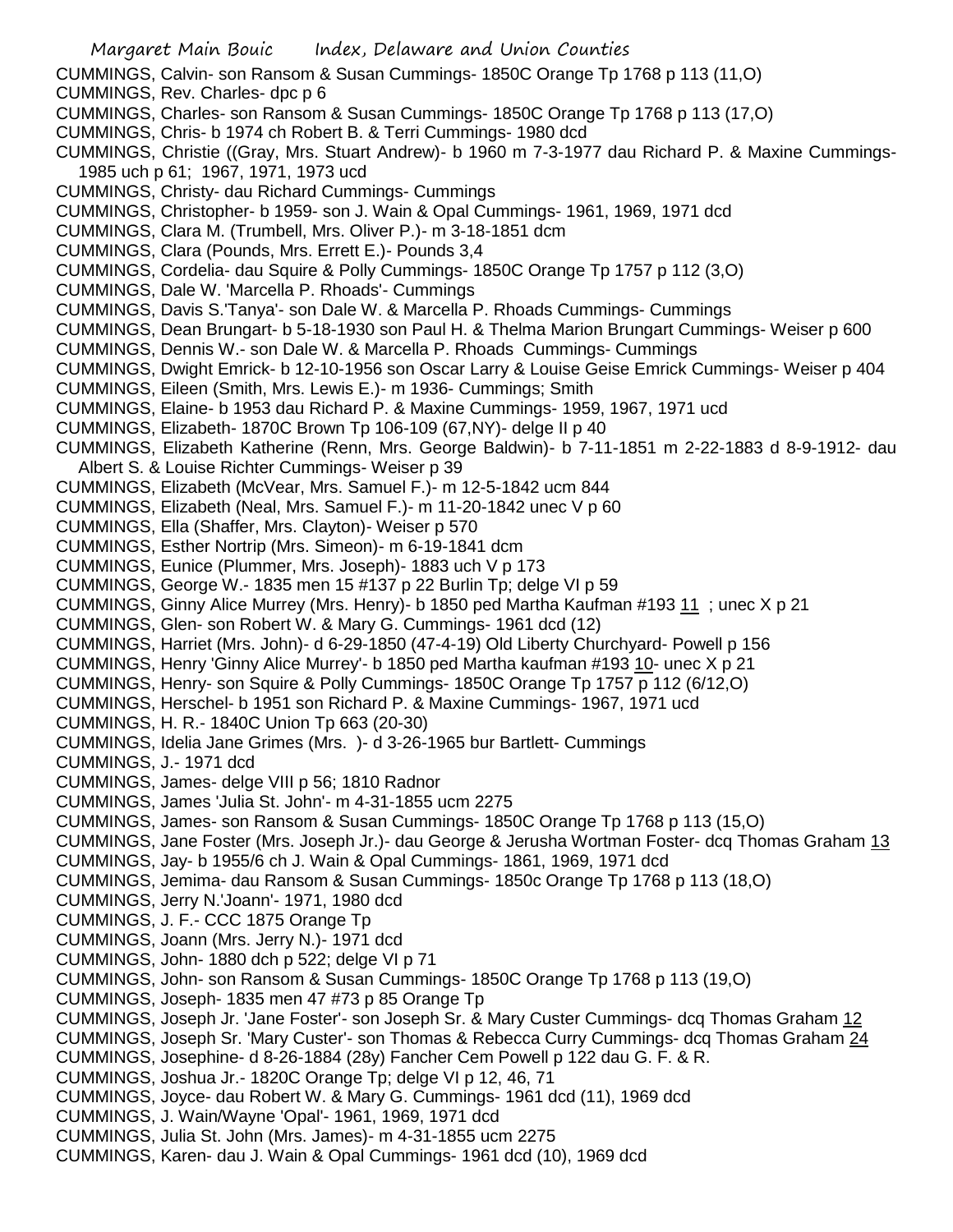CUMMINGS, Kenneth- b 1962 son Robert W. & Mary G. Cummings- 1961, 1969 dcd

- CUMMINGS, Lectra- dau J. Wain & Opal Cummings- 1961 dcd (14)
- CUMMINGS, Lisa- b 1971 dau Robert B. & Terri Cummings- 1980 dcd
- CUMMINGS, Loland- son Idelia Jane Cummings- Cummings

CUMMINGS, Louise Geise Emrick (Brace, Mrs. Walter E.)(Mrs. Oscar Larry)- b 2-13-1913 m(1) 9-13-1934 (2) 1955 dau William Edgar & Katherine Louise Geise Emrick- Weiser p 404

- CUMMINGS, Louise Richter (Mrs. Albert S.)- b 3-1831 m 2-20-1849 d 3-1911 dau Peter & Elizabeth Holstein Richter- Weiser p 39
- CUMMINGS, Lovina (McCloud, Mrs. Thomas)- ped Helen Reed Blue #78 25; unec VI p 51
- CUMMINGS, Marc 'Sally'- 1981, 1983 ucd
- CUMMINGS, Marcella P. Rhoades (Mrs. Dale W.)- d 7-12-1992 (60) bur Kingwood Mem.- dau Hazel Blue Rhoads- Cummings
- CUMMINGS, Margaret Alice Garretson (Mrs. Thomas Drummond)- dau William & Elizabeth Lambert Pickering Garretson- dcq Thomas Graham 7
- CUMMINGS, Margaret Pauline (Harrison, Mrs. Frank White)- White (36)
- CUMMINGS, Marietta- dau Idelia Jane Cummings- Cummings
- CUMMINGS, Martha Caton (Mrs. )- dau Robert & Amy Gillis Caton- dumch p 420
- CUMMINGS, Martha- dau Ransom & Susan Cummings- 1850C Orange Tp 1768 p 113 (5,O)
- CUMMINGS, Mary Blanche (Graham, Mrs. Gilbert Wilson)- dau Thomas Drummond & Margaret Alice Garretson Cummings- dcq Thomas Graham 3
- CUMMINGS, Mary Custer (Mrs. Joseph,Sr.)- dau Emanuel & Ann Maira Fadley Custer- dcq Thomas Graham 25
- CUMMINGS, Mary G. (Mrs. Robert W.)- 1961 dcd
- CUMMINGS, Mary J.- d 3-8-1850 (6-2-4) dau Barkley & Mary Jennings Cummings-Oak Grove Cem Powell p 99
- CUMMINGS, Mary Jennings (Mrs. Bartley)- d 9-29-1844 (29-0-15) dcg p 19- dau B. & M. E. Jemmings; Oak Grove Cem Powell p 99
- CUMMINGS, Maxine (Mrs. Richard P.)- 1985 uch p 61; 1959, 1967, 1971, 1973 ucd
- CUMMINGS, Michael- son J. Wain & Opal Cummings- 1961 dcd (12)
- CUMMINGS, Nellie May- b 10-16-1858 d 2-17-1933 dau Albert S. & Louise Richter Cummings- Weiser p 39
- CUMMINGS, B. Opal (Mrs. J. W.)- 1961, 1969, 1971 dcd
- CUMMINGS, Oscar Larry 'Louise Geise Emrick'- m 1955- Powell p 404
- CUMMINGS, Patricia- b 1952 dau J. W. & B. Opal Cummings- 1961, 1969 dcd
- CUMMINGS, Paul H. 'Thelma Marion Brungart'- b 9-24-1907 m 7-17-1929- Weiser p 600
- CUMMINGS, Polly (Mrs. Squire)- 1850C Orange Tp 1757 p 112 (29,O)
- CUMMINGS, Ransom 'Susan'- 1850C Orange Tp 1768 p 113 (51, Va)
- CUMMINGS, Ransom- son Ransom & Susan Cummings- 1850C Orange Tp 1768 p 113 (12,O)
- CUMMINGS, Rebecca Curry (Mrs. Thomas)- dcq Thomas Graham 49
- CUMMINGS, Rhonda- b 1966 dau Richard P. & Maxine Cummings- 1967, 1971, 1973 ucd
- CUMMINGS, Richard P. 'Maxine'- 1985 uch p 61; 1959, 1967, 1971, 1973 ucd
- CUMMINGS, Robert B. 'Terri'- 1980 dcd
- CUMMINGS, Robert W. 'Mary G.'- 1961, 1969 dcd
- CUMMINGS, Robert 'Sheila A.'- 1980 dcd
- CUMMINGS, Ruth A.- 1981 ucd
- CUMMINGS, Ruth (Matson, Mrs. )- dau Idelia Jane Cummings- Cummings
- CUMMINGS, Sabrina- dau Ransom & Susan Cummings- 1850C Orange Tp 1768 p 113 (10)
- CUMMINGS, Sally (Mrs. Marc)- 1981, 1983 ucd
- CUMMINGS, Samuel 'Anna Leitzell'- Weiser p 830
- CUMMINGS, Sarah- dau Ransom & Susan Cummings- 1850C Orange Tp 1768 p 113 (21,O)
- CUMMINGS, Sheila A. (Mrs. Robert)- 1980 dcd
- CUMMINGS, Simeon 'Esther Nortrip'- m 6-19-1841 dcm; 1835 men 15 #139 p 22 Burlin Tp
- CUMMINGS, Simon- son Idelia Jane Cummings- Cummings
- CUMMINGS, Dr. S. P.- 1880 dch p 238; Fowler p 102; dpc p 77
- CUMMINGS, Squire 'Polly'- 1850C Orange Tp 1757 p 112 (45, NY)
- CUMMINGS, Susan (Mrs. Ransom)- 1850C Orange Tp 1768 p 113 (43, Va)
- CUMMINGS, Susannah (Moore, Mrs. Samuel)- m 12-25-1846 Madison Co unec X p 28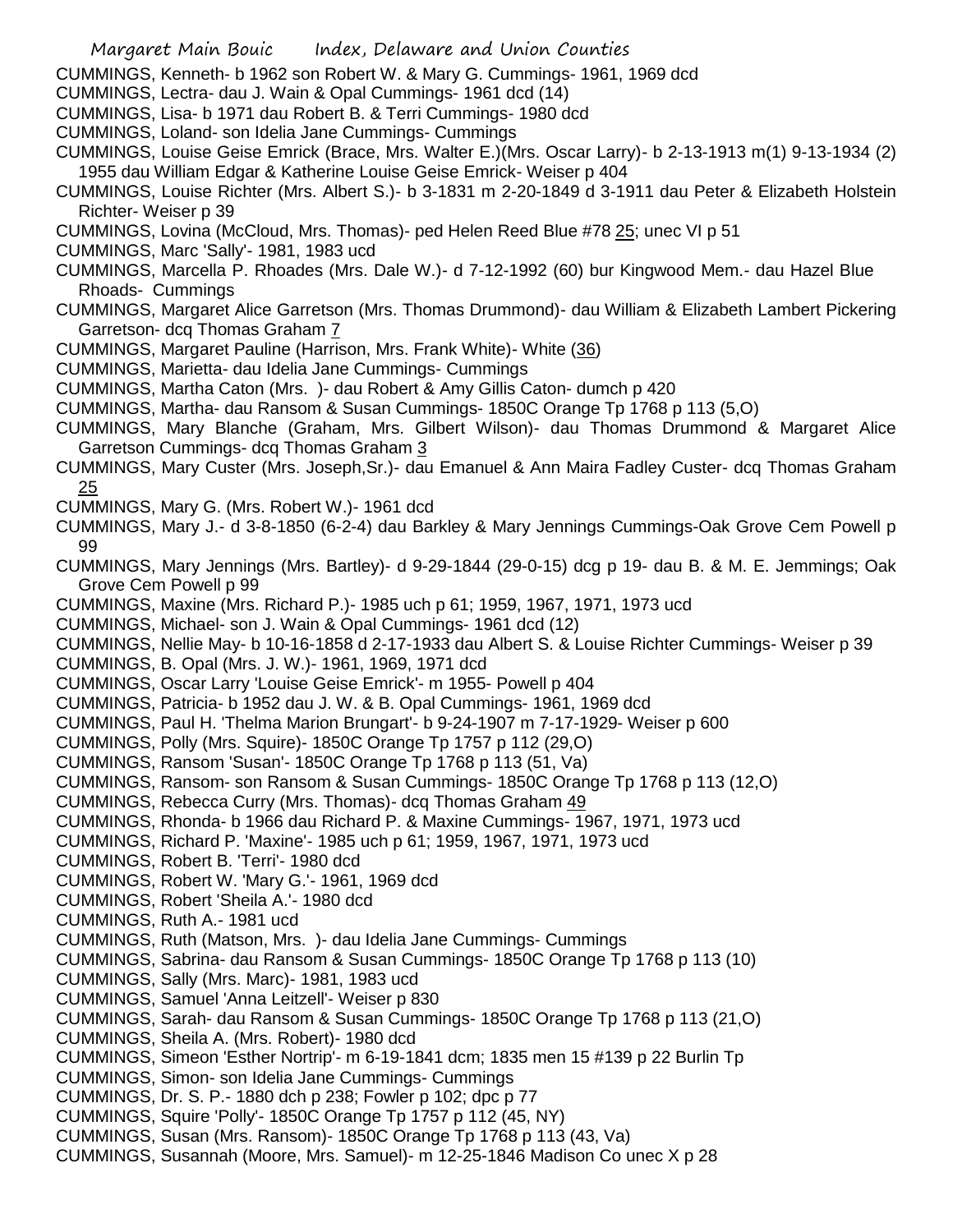- Margaret Main Bouic Index, Delaware and Union Counties
- CUMMINGS, Tanya (Mrs. David S.)- Cummings
- CUMMINGS, Terri (Mrs. Robert B.)- 1980 dcd
- CUMMINGS, Thelma Marion Brungart (Mrs. Paul H.)- m 7-17-1927 dau Clarence Clebe & Lula Mowery Brungart- Weiser p 600
- CUMMINS, Dr. Thomas Drummond 'Margaret Alice Garretson'- son Joseph Jr. & Jane Foster Cummings- dcq Thomas Graham 6
- CUMMINGS, Thomas E.- d 2-19-1858 (10y10m) Fancher Cem Powell p 122 son G. F. & R.
- CUMMINGS, Thomas L.- 1980 dcd
- CUMMINGS, Thomas 'Rebecca Curry'- dcq Thomas Graham 48
- CUMMINGS, Waters- Pabst 0; 1850C Orange Tp 1805 p 115 (18,O); delge VI p 71
- CUMMINGS, William- 1883 uch V p 275
- CUMMINGS, William- b 1954 son J. Wain & B. Opal Cummings- 1961, 1969, 1971 dcd
- CUMMINGS, William John- b 7-11-1851 d 9-9-1853 son Albert S. & Louise Richter Cummings- Weiser p 40
- CUMMINS, --family of Betty Palmisano #365. unec XII p 13; Alice Heath Baker #376, unec XII p 37, IX p 21
- CUMMINS, Dr.- Powers p 257 Mr.- 1880 dch p 511 Miss- 1908 dch p 177
- CUMMINS, Capt. A. C. ' Newman'- 1915 uch p 915
- CUMMINS, Agnes- Pabst 8 p 3; delge I p 29
- CUMMINS, Albert Baird- b 1-1-5-1850 d 7-30-1926 son Thomas Layton & Sarah Baird Flenniken Cummins-Powers p 172; Pabst 4 p 8
- CUMMINS, Albert C. 'Edith Overfield'- b 9-9-1907 d 2-25-1964 Broadway Cem lptw p 77- son Orville & Margaret Belle Cummins- Cummins; 1949, 1959 ucd
- CUMMINS, Rev. Alexander- wsc Grah p 12, 13, 60; 1976 dch p 151
- CUMMINS, Alice- dau Thomas Laryton & Sarah Baird Flenniken Cummins- Powers p 172
- CUMMINS, Alma/Almy? (Mrs. Joshua)- d 12-7-1846 (80) Williamsville Cem Powell p 184; Pabst 0
- CUMMINS, Alma (Seekins, Mrs. Edward)- b 4-3-1844 m 1863 d 1899 dau Waters & Chloe Melissa Case Cummins- delge IX p 11
- CUMMINS, Almina- d 4-5-1841 (15y) Williamsville Cem Powell p 184- dau Waters & Chloe Melissa Casedelge IX p 11
- CUMMINS, Almira (Evans, Mrs. )- b 1878 dau Waters & Maryetta McCarty Cummins- delge IX p 12
- CUMMINS, Almy Poole (Mrs. Joshua)- b c 1766 d 12-7-1846, delge IX p 10
- CUMMINS, Alta (Mrs. Lawrence E.)- Cummins
- CUMMINS, Angela- b 1964 dau Gene & Margaret Cummins- 1971 dcd
- CUMMINS, Anna B.- dau Thomas Layton & Sarah Laird Flenniken- Powers p 146, 150, 155, 172; DAR 13833
- CUMMINS, Anthony- delge IX p 34, Peru Tp. 1835
- CUMMINS, Arthur- b 3-25-1892 d 3-27-1952 WWI Raymond Cem lptw p 29
- CUMMINS, Barkley 'Maria Jennings'- m 11-21-1841 dcm- see Cummings, Bartley- 1835 men 53 #88 p 97 Radnor Tp
- CUMMINS, Bernard 'Jerry'- 1949 ucd
- CUMMINS, Blanche Cowhick (Mrs. Eldon)- Cummins
- CUMMINS, Brenda- b 1966 dau Gene & Margaret Cummins- 1971 dcd
- CUMMINS, Carl- b 1954 son Albert C. & Edith Overfield Cummins- Cummins; 1959, 1967, 1971, 1973, 1975 ucd
- CUMMINS, Caroline- 1980 dcd
- CUMMINS, Caroline- d 12-24-1851 (17y4m) Old Liberty Churchyard Powell p 156 dau John & Harriet Cummins- Pabst 0; delge IX p 38
- CUMMINS, Celine- son G. W. Cummins- delge IX p 10
- CUMMINS, Charles- b 10-20-1889 Delaware Town son Cornelius & Hannah McCarty Cummins- dcb
- CUMMINS, Charles Rodger- son Lawrence E. & Alta Cummins- Cummins
- CUMMINS, Chloe (Evans, Mrs. Gabe)- b 1880 dau Waters & Maryetta McCarty Cummins- delge IX p 12
- CUMMINS, Chloe Melissa Case (Mrs. Waters)- d 7-8-1844 (44/41?) Williamsville Cem Powell p 184
- CUMMINS, Chloe Melissa (Trumbell, Mrs. Oliver)- b 2-29-1834 d 1880 dau Waters & Chloe Melissa Case Cummings- delge IX p 11
- CUMMINS, Christine (Mrs. Jim)- 1949 ucd
- CUMMINS, Christopher- b 1974 son Caroline Cummins- 1980 dcd
- CUMMINS, Clifton- Pabst 0
- CUMMINS, Clora- b 10-26-1879 Orange Tp du W. & M. E. McCasty Cummins- dcb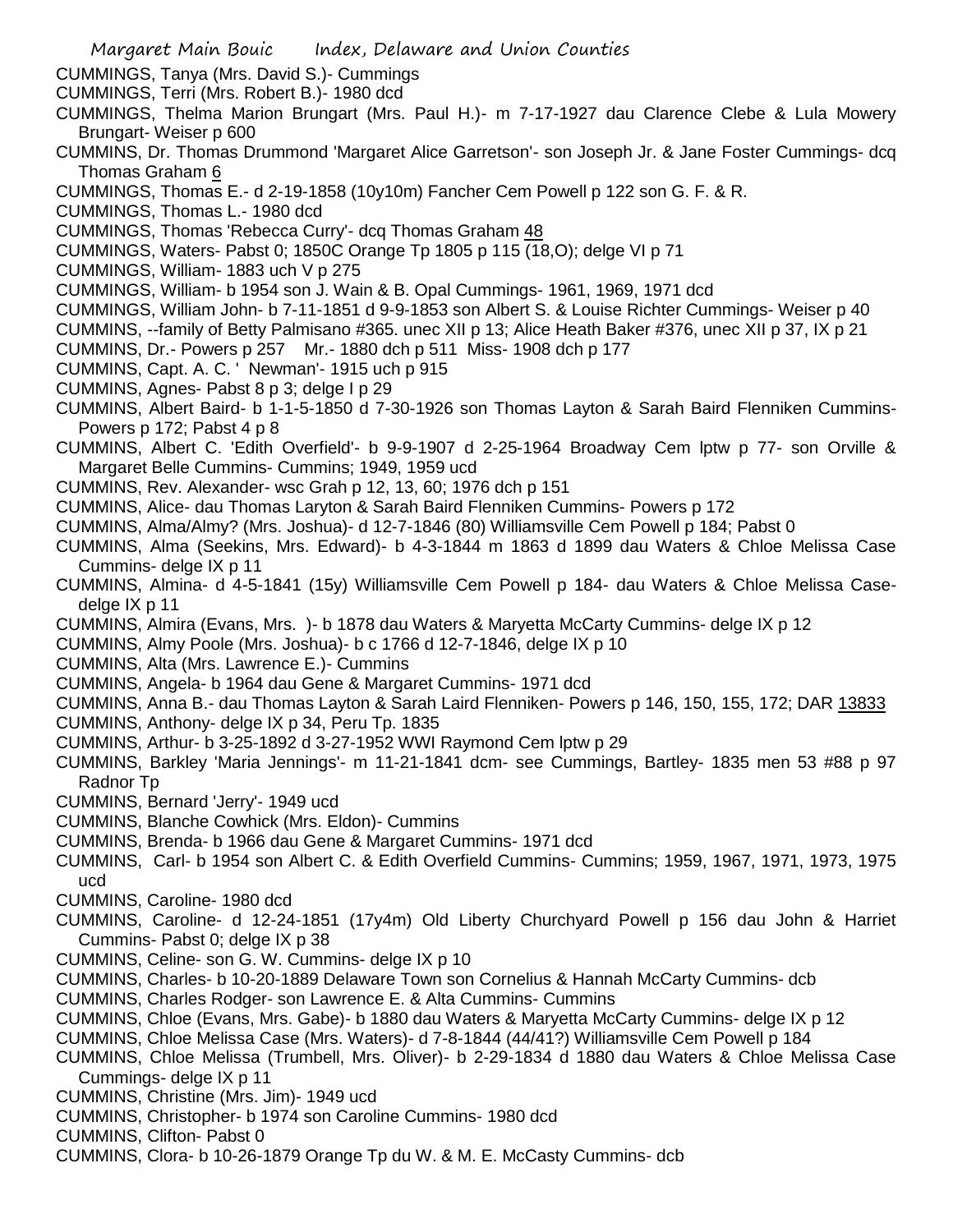- CUMMINS, Cynthia Anne (Brooman, Mrs. Andrew C.)- m 10-6-1984- b 5-12-1956 dau David Hastings & Mary Anne Denison Cummins- dcc Cyntbia Anne Cummins 1; Cummins
- CUMMINS, Danneen Kay Green (Mrs. Joseph Carroll)- m 6-25-1983 dau Robert L. Green- Allen; Cummins CUMMINS, Rev. David- 1976 dch p 151
- CUMMINS, David Hastings'Mary Anne Denison'- b 4-18-1926 m 9-8-1951 son John Watson & Esther Elizabeth Hastings Cummins- dcc Cynthia Anne Cummins 2; dcc Mary Denison Cummins (1)
- CUMMINS, Deborah Blythe- dau David Hastings & Mary Anne Denison Cummins- Cummins
- CUMMINS, Delight- b 9-16-1793 dau Joshua & ALmy Poole Cummins- delge IX p 11
- CUMMINS, Donald E. 'Patricia I.'- son Thurman A. & Esther Cummins- Cummins; 1969, 1971, 1980 dcd
- CUMMINS, Donald- b 1957 son Donald E. & Patricia I. Cummins- 1969, 1971 dcd
- CUMMINS, Dorothy (Mrs. John A.)- Cummins
- CUMMINS, Douglas- b 1970 son Caroline Cummins- 1980 dcd
- CUMMINS, Edith J. Overfield (Mrs. Albert C.)- b 6-21-1932 d 9-12-1988 bur Broadway- dau Harry & Lucile Pinyerd Overfield- Cummins; 1959, 1967, 1971, 1973, 1975 ucd
- CUMMINS, Effie (Felton, Mrs. )- sister Thurman A. Cummins- Cummins
- CUMMINS, Eldon 'Blanche Cowhick'- Cummins
- CUMMINS, Elizabeth Cherry (Mrs. Simeon)- delge IX p 11
- CUMMINS, Elizabeth Helen- b 3-31-1969 dau Michael & McNeeley Cummins- Cummins
- CUMMINS, Elizabeth (Mrs. Joshua)- d 9-4-1873 (84-2-29) Williamsville Cem Powell p 184
- CUMMINS, Ella (Mrs. Ralph)- Pabst 8 p 66
- CUMMINS, Elsie (Oakley, Mrs. )- sister Walter Cummins- Cummins
- CUMMINS, Emilie (Oakley, Mrs. )- sister Walter Cummins- Cummins
- CUMMINS, Emma- sister Susan P. Cummins- Cummins
- CUMMINS, Esther Elizabeth Hastings (Mrs. John Watson)- b 7-8-1894 m 8-28-1919 d 8-1974 dau Robert Wilson & Lizzie Janette Boston Hastings- dcc Cynthia Anne Cummins 5
- CUMMINS, Esther Notrip (Mrs. Simeon)- delge IX p 11
- CUMMINS, Esther (Mrs. Thurman A.)- Cummins
- CUMMINS, Ethel Morrison (Merriman, Mrs. W. J.)(Mrs. Walter)- b 4-21-1889 m(1) 1903 d 7-14-1968 Oakdale Cem II p 123 (R-R7-40)- Cummins; 1959, 1967 ucd
- CUMMINS, Emma- sister Susan P. Cummins- Cummins
- CUMMINS, Ermina (Evans, Mrs. Thomas J.)- m 10-10-1847 dcm
- CUMMINS, Esther (Hughs, Mrs. James R.)- dcc Mary Kuhns Bryant 41
- CUMMINS, Fannie- 1959 ucd
- CUMMINS, Ferris- brother Orson N. Cummins- dcw Bk 4 p 240 (27)
- CUMMINS, Frances (Shaw, Mrs. )- dau Harry A. & Laura Belle House Cummins- Cummins; 1976 dch p 372, 378
- CUMMINS, Gail- grandch of Jack & Imo T. Watts- 1961 dcd (12)
- CUMMINS, Gary- son John A. & Dorothy Cummins- Cummins
- CUMMINS, Gene 'Margaret'- son Thurman A. & Esther Cummins- Cummins; 1969, 1971, 1980 dcd
- CUMMINS, George W.- hadc p 22; 1849 Concord Tp
- CUMMINS, George Washington- b 5-20-1807 m 4-1834 d 4-13-1876 son Joshua & Almy Poole Cumminsdelge IX p 10, 11
- CUMMINS, Goldie (Fawley, Mrs. Delbert)- sister Lawrence E. Cummins- Cummins
- CUMMINS, H./Hoda A.- b 2-7-1903 d 4-8-1966- brother Walter Cummins- Cummins
- CUMMINS, Harriet (Mrs. John)- d 6-29-1850 (47) Old Liber.Chyd- delge IX p 11, 38
- CUMMINS, Harry A. 'Laura Belle House'- b 8-28-1893 Orange Tp, d 11-6-1969 (76) bur Cheshire- son Ralph & Ella Williams Cummins- Cummins; 1976 dch p 372; dcb
- CUMMINS, Helen (Solomon, Mrs. )- sister Thurman A. Cummins- Cummins
- CUMMINS, Herman- brother Thurman A. Cummins- Cummins
- CUMMINS, Howard F. 'Margaret'- b 5-22-1896 Orange Tp d 7-1953- son Ralph & Ella Williams Cummins-Cummins, dcb
- CUMMINS, H. T.- delge IV p 40
- CUMMINS, Hugh- 1820C Radnor Tp
- CUMMINS, Hulda D.- d inf dau Harry A. & Laura Belle House Cummins- Cummins
- CUMMINS, James- delge I p 13, VII p 19 (1826,Radnor Tp)
- CUMMINS, James- 1883 uch IV p 485; Rev. Soldier; 1840C Berkshire Tp p 178 (60-70); Pabst 8 p 2; 1820C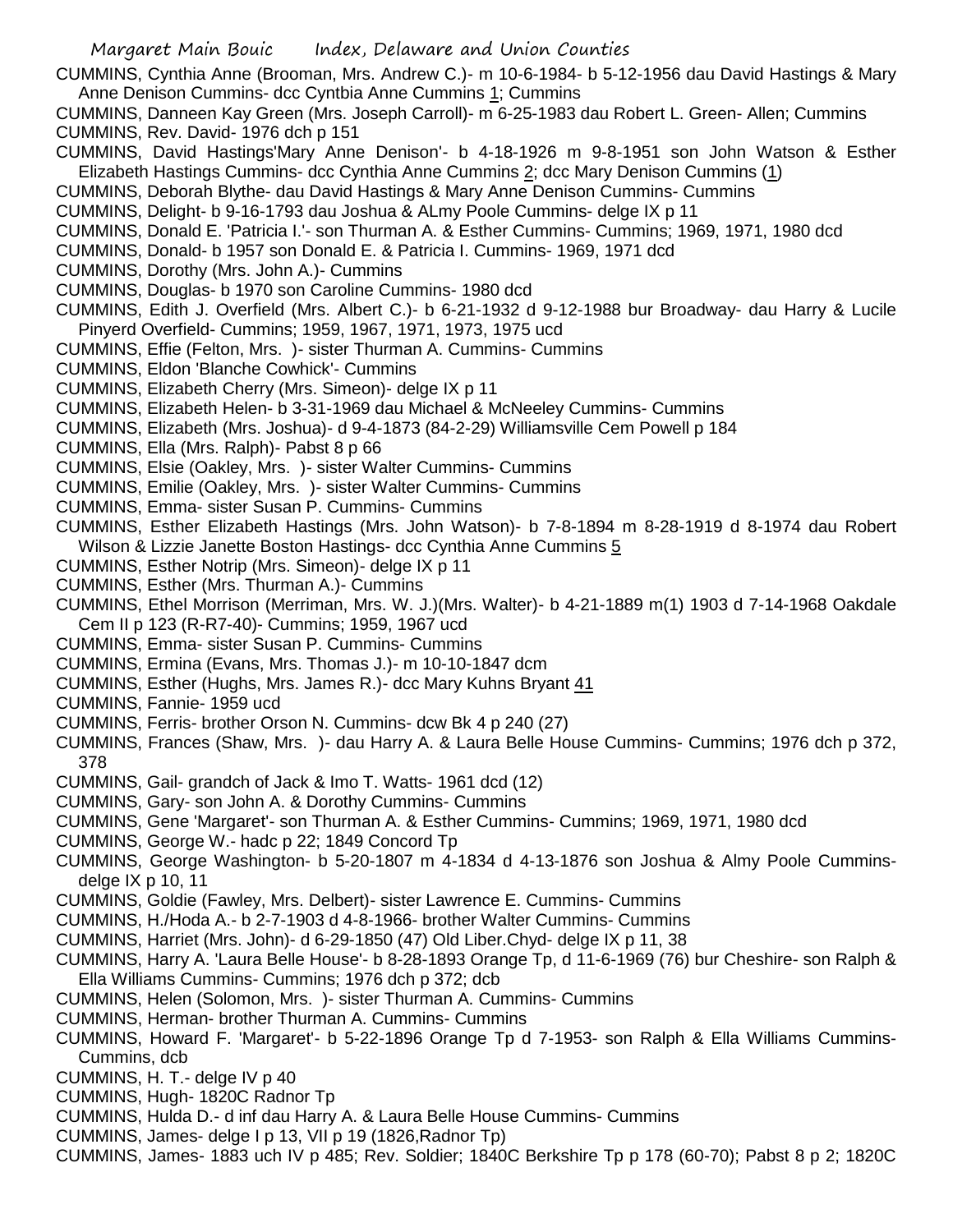Radnor Tp

- CUMMINS, James Barnett 'Mary Henderson'- b 4-16-1847 d 5-1-1921- son Joseph & Lavenia Able Cumminsdcc Cynthia Cummins 8
- CUMMINS, Mrs. James- d Concord Tp Aug. 1830 (54) dcga p 51 Ohio State Gazette 9-2-1830
- CUMMINS, James 'Julia St. John'- unec VIII p 38 mar.slip
- CUMMINS, James M.- 1980 dcd
- CUMMINS, James 'Margaret Ann Williams (Mrs. James)- m 1-24-1861 dcm
- CUMMINS, James- son Thurman A. & Esther Cummins- Cummins
- CUMMINS, James- b 2-28-1882 Ornge Tp son Waters & Meezzelter McCarty Cummins- dcb
- CUMMINS, Jarrel D. 'Sharon L.'- 1991 ucd
- CUMMINS, Jean (Rinehart, Mrs. Herschel)- dau Lawrence E. & Alta Cummins- Cummins
- CUMMINS, Jeanette (Levings, Mrs. )- sister John A. Cummins- Cummins
- CUMMINS, Jennie- 1880C Concord Tp p 275C
- CUMMINS, Jennie Grace (Schambs, Mrs. Edward Andrew)- m 5-2-1890 d 1-1891 dau Capt. A. C. & Newman Cummins- 1915 uch p 915
- CUMMINS, Jerry (Mrs. Bernard)- 1949 ucd
- CUMMINS, Jim 'Christine'- 1949 ucd
- CUMMINS, Joel 'Lucinda Case'- b 2-12-1830 m 10-8-1851 dcm son Waters & Chloe Melissa Case Cummingsdelge IX p 11
- CUMMINS, Joel- b 1865 son Waters & Maryetta McCarty Cummins- delge IX p 12
- CUMMINS, John- hadc p 40; Orange Tp; Pabst 0
- CUMMINS, John- 1880C Delaware Town p 530A
- CUMMINS, John 'Harriett'- d 10-13-1863 (65-9-18) Old Liberty Churchyard- Powell p 156- son Joshua & ALmy Poole Cummins- delge IX p 11, 58
- CUMMINS, John A. 'Dorothy'- d 10-12-1978 (590 Oak Grove Cem Cummins
- CUMMINS, John A. Jr.- son John A. & Dorothy Cummins- Cummins
- CUMMINS, John A. 'Nora J.'- 1980 dcd
- CUMMINS, John Francis- b 11-20-1836 d 12-27-1897 Old Liberty Churchyard- Powell p 156; Pabst 0- son John & Harriet Cummins- delge IX p 38
- CUMMINS, John- father of Orson N. Cummins- dcw Bk 4 p 240(27) will p 130(15); delge IX p 38
- CUMMINS, John S.- nephew of Orson M. Cummins- delge IX p 39
- CUMMINS, John- brother Thurman A. Cummins- Cummins
- CUMMINS, John Watson 'Esther Elizabeth Hastings'- b 9-19-1878 m 8-28-1919 d 4-5-1926 son James Barnett & Mary Henderson Cummins- dcc Cynthia Anne Cummins 4
- CUMMINS, John L.- b 1962 son Albert & Edith J.Overfield Cummins- Cummins; 1967, 1971, 1973, 1975 ucd
- CUMMINS, Joseph- hadc p 40; 1849 Orange Tp Pabst Pion I p 62; Pabst 0; delge IX p 11
- CUMMINS, Joseph Abijah- b 7-27-1809 m 1835 d 8-27-1851 son Joshua & Almy Poole Cummins- delge IX p 11
- CUMMINS, Joseph Carroll'Danneen Kay Green'- m 6-25-1983 son Robert L. Cummins- Cummins
- CUMMINS, Joseph E.- son Joshua & Susan Cummins- delge VIII p 33
- CUMMINS, Joseph 'Lavenia Able'- dcc Cynthia Cummins 16
- CUMMINS, Joshua- Berlin Tp- delge V p 36
- CUMMINS, Joshua 'Almy Poole'- b 1766 d 7-5-1840 (74) Williamsville Cem Powell p 184; Pabst 1 p 2, 31, 8 p 2; delge VII p 7, 46, IX p 10, 11
- CUMMINS, Joshua,Jr.- delge VI p 27
- CUMMINS, Joshua 'Elizabeth'- d 1-10-1865 (69-1-13) Williamsville Cem Powell p 184- son Joshua & Almy Poole Cummins- delge VI p 27, IX p 11
- CUMMINS, Joshua S.- Sharon Tp dcga p 15 Franklin Chron 8-27-1821- Pabst 0
- CUMMINS, Julie Spayde (Mrs. Michael)- Cummins
- CUMMINS, Julia St. John (Mrs. James)- unec VIII p 38 mar. slip
- CUMMINS, Laura Belle House (Mrs. Harry)- b 8-29-1894 d 8-16-1971 (76) Oak Grove Cem dau H. D. & Frances R. House- Cummins; Pabst 8 p 43; 1976 dch p 372, 378
- CUMMINS, Laura Lee d inf dau Harry A. & Laura Belle House Cummins- Cummins
- CUMMINS, Laurie White (Mrs. Michael)- m 8-18-1979 dau Raymond White- Cummins
- CUMMINS, Lavinia A.- d 4-21-1862 (21-11-27) dau John& Harriet Cummins- delge IX p 38
- CUMMINS, Lavinia Able (Mrs. Joseph)- dcc Cynthia Cummins 17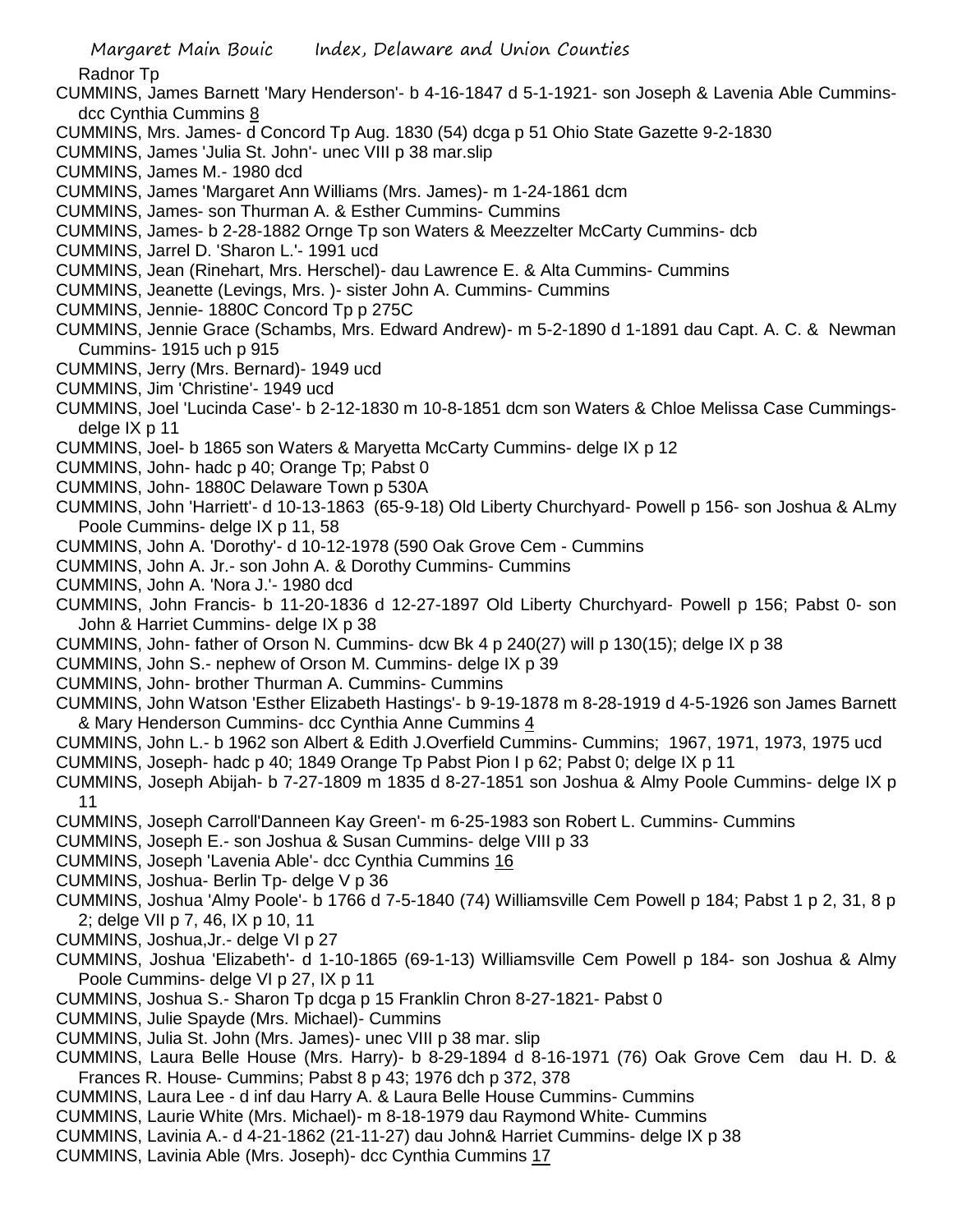- CUMMINS, Lawrence E. 'Alta'- d 3-7-1974 (67) Xenia- Cummins- Cummins
- CUMMINS, Lillian (Brush, Mrs. )- sister John A. Cummins- Cummins
- CUMMINS, Lillie (Atherton, Mrs. )- dau John A. & Dorothy Cummins- Cummins
- CUMMINS, Lucille (Boroff, Mrs..)- sister Walter Cummins- Cummins
- CUMMINS, Lucinda Case (Mrs. Joel)- m 10-8-1851 dcm
- CUMMINS, Margaret Ann Williams (Mrs. James)- m 1-24-1861 dcm
- CUMMINS, Margaret Bell (Mrs. Orville)- b 1867 d 1955 Broadway Cem lptw p 77; 1949 ucd
- CUMMINS, Margaret (Mrs. Gene)- 1969, 1971 dcd
- CUMMINS, Margaret Leibenderfer (Mrs. Howard F.)- d 12-19-1970 (69) Oak Grove Cem sister George Leibenderfer- Cummins
- CUMMINS, Maria/Mary Jennings (Mrs. Bartley)- m 11-21-1841 dcm d 9-29-1844 (29-0-15) dau B. & M. E. Jennings- dbg p 19
- CUMMINS, Mark- b 1970 son Gene & Margaret Cummins- 1971 dcd- engaged to Jamie Sewell
- CUMMINS, Martha- delge I p 14
- CUMMINS, Martha (Coppage, Mrs. William)- m 8-24-1861 dcm
- CUMMINS, Mary Anne Denison (Mrs. David Hastings)- b 8-14-1926 m 9-8-1951 dau Lonnis & Anne Mendenhall Denison- dcc Cynthia Anne Cummins 3; dcc Mary Denison Cummins 1; 1976 dch p 374; delge I p 4, 10, 21, 27, II p 17, 33, III p 35, 38, 41, IV p 46, V p 73, VI p 42, 53, VII p 11
- CUMMINS, Mary Berry (Mrs. William) b 7-21-1824 m 2-29-1843 d 6-12-1881 dau John & Susannah Runnels Berry- dcc Ivan Hedges 15
- CUMMINS, Mary C.- b 1796 dau Joshua & ALmy Poole Cummins- delge IX p 11
- CUMMINS, Mary Henderson (Mrs. James Barnett)- b 5-19-1845 d 10-17-1922 dau Alexander & Nancy Watson Henderson- dcc Cynthia Cummins 9
- CUMMINS, Mary J.- d 3-8-1850 (6-2-4) dau Barkley & Maria Jennings Cummins- dbg p 19
- CUMMINS, Mary (LaDow, Mrs. Seley)- dau William Cummins- 1915 uch p 564, 565
- CUMMINS, Maryettae McCarty (Faulkner, Mrs. Jerome B.) (Mrs. Waters)- b 1842 m 7-13-1862 dcm d 1912 Williamsville Cem Powell p 185 dau Ralph McCarty- delge IX p 12
- CUMMINS, Michael'Julie Spade'- dau Don & Pat Cummins- Cummins
- CUMMINS, Michael ' McNeeley'- son George Cummins- Cummins
- CUMMINS, Michelle- b 1968 ch John A. & Nora J. Cummins- 1980 dcd
- CUMMINS, Morgan- son William Cummins- 1915 uch p 565
- CUMMINS, Myra Kay Dutt (Mrs. Ronald Harrison)- m 6-21-1969- dau Weldon Dutt- Cummins
- CUMMINS, Nancy Ward (Mrs. Squire P. T.)- m 7-9-1835 dcm
- CUMMINS, Nora J. (Mrs. John A.)- 1980 dcd
- CUMMINS, Norma Hatten (Mrs. Richard)- dau Francis E. Hatten- Cummins
- CUMMINS, Orsan W.- Pabst 0; Orson N.- will Bk 4 p 240(27) son John & Harriet Cummins- dcw Bk 4 p 130(15)
- CUMMINS, Orson R.- d 3-27-1866 (23-10-5) Old Liberty Churchyard- Powell p 156; 1908 dch p 391; Pabst 1 p 66; delge IX p 37, 38, 39
- CUMMINS, Orville 'Margaret Bell'- b 1880 d 1919 Broadway Cem lptw p 77
- CUMMINS, Pat (Mrs. Don)- Cummins
- CUMMINS, Patricia (Belt, Mrs. Howard)- b 1965 dau Albert & Edith J. Overfield Cummins- Cummins; 1867, 1971, 1973, 1975 ucd
- CUMMINS, Patricia I. (Mrs. Donald E.)- 1969, 1971, 1980 dcd
- CUMMINS, Patrick- Franklin Co- delge V p 55
- CUMMINS, Pearl May (Brown, Mrs. )- b 9-18-1902 Orange Tp du Ralph & Ella E. Williams Cummins-Cummins, dcb
- CUMMINS, Pearl (Hall, Mrs. Wilbur E.)- m 12-6-1922 (80-1982)- Hall; Cummins
- CUMMINS, Polly Anne (Pinney, Mrs. Grove J.)- b 11-21-1811 m 6-7-1829 d 1-27-1888 dau Joshua & Almy Poole Cummins- delge IX p 11
- CUMMINS, Rachael (Evans, Mrs. John S.)- m 11-7-1852 dcm
- CUMMINS, Ralph 'Ella'- Pabst 8 p 66
- CUMMINS, Ralph ' Williams'- b 1863 son Waters & Maryette McCarty Cummins- delge IX p 12
- CUMMINS, Rebecca (Death, Mrs. Asahel)- m 3-30-1835 ucm 371
- CUMMINS, Renee- b 1965 ch John A. & Nora J. Cummins- 1980 dcd
- CUMMINS, Richard 'Norma Hatten'- son T. A. Cummins- Cummins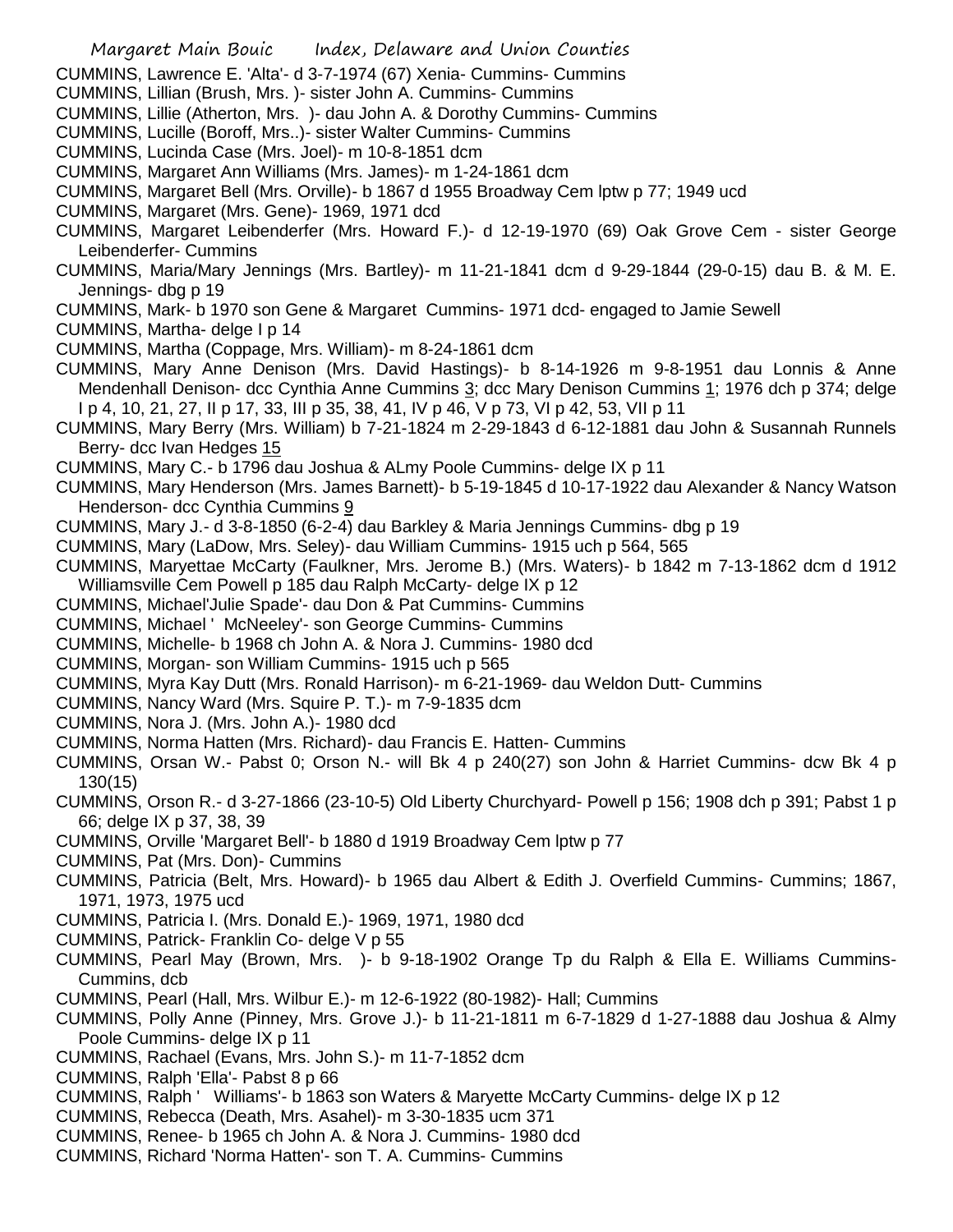- CUMMINS, Robert L.- Cummins
- CUMMINS, Ron- delge V p 41, 80
- CUMMINS, Ronald Harrison 'Myra Kay Dutt'- m 6-21-1969- son John A. & Dorothy Cummins- Cummins; delge VI p 3,4, 65; IX p 10
- CUMMINS, Roxanna (Beard, Mrs. Emery)- b 4-12-1837 m 12-12-1852 dcm dau Waters & Chloe Melissa Case Cummins- delge IX p 11
- CUMMINS, Sadie (Dominay (Mrs. )- b 1883 dau Waters & Maryetta McCarty Cummins- delge IX p 12
- CUMMINS, Sally Ann (Tharp, Mrs. Benjamin)- m 3-21-1861 dcm
- CUMMINS, Samuel P.- 1880C Delaware Town p 487A
- CUMMINS, Sarah M.- 1840C Scioto Tp (30-40); Pabst 8 p 2; Pabst 0; delge I p 13
- CUMMINS, Sarah McClay- b 8-23-1994 dau Michael & Julie Spayde Cummins- Cummins
- CUMMINS, Senith- Pabst 0
- CUMMINS, Sharon L. (Mrs. Jarrel D.)- 1991 ucd
- CUMMINS, Simeon 'Susan''Esther Nortrip'Elizabeth Cherry'- son Joshua & Almy Poole Cummins- dcga p 15 Frank.Chron 8-27-1821; delge VI p 22, VII p 46, IX p 11
- CUMMINS, Sondra (Edwards, Mrs. )- dau Thurman A. & Esther Cummins- Cummins
- CUMMINS, Dr. S. P.- 1908 dch p 368
- CUMMINS, Squire- son Joshua 'Almy Poole' Cummins- dcga p 15 Franklin Chron 8-27-1821
- CUMMINS, Squire P. T. 'Pamelia Williams'- m 7-9-1835 dcm; delge VII p 46
- CUMMINS, Squire T. P. 'Nancy Ward'- b 1805 d 4-1861 m 6-11-1843 dcm; Pabst Pion I p 61, 62; delge IX p 11
- CUMMINS, S. T.- d 4-1861 (56) Williamsville Cem Powell p 184
- CUMMINS, Susie (Focht, Mrs. )- sister Walter Cummins- Cummins
- CUMMINS, Susan- delge VIII p 33
- CUMMINS, Susan- dau Bernard & Jerry Cummins- 1949 ucd
- CUMMINS, Susan Emeline (Somerlot, Mrs. William Henry)- b 7-15-1857 m 1879 d 1923 dau William & Mary Berry Cummins- dcc Ivan Hedges 7
- CUMMINS, Susan P.- d 2-1915 (78) sister Emma Cummins- Cummins
- CUMMINS, Susan (Mrs Simeon)- delge IX p 11
- CUMMINS, Thurman A. 'Esther'- d 1-28-1974 (71) bur Ashley Union Cem- Cummins
- CUMMINS, Todd- son John A. & Dorothy Cummins- Cummins
- CUMMINS, T. W.- delge IX p 11
- CUMMINS, Vickie (Kirkham, Mrs. John Alan)- dau John A. Cummins- Cummins
- CUMMINS, Walter F. 'Ethel Morrison'- b 3-26-1900 son Eldon & Blanche Cowlick Cummins- Cummins
- CUMMINS, Waters 'Chloe Melissa case'- b c 1801 m 10-7-1824 d 5-12-1847 son Joshua & Almy Poole Cummins- delge IX p 10, 11, 12
- CUMMINS, Waters/Walter 'Maryette McCarty'- b 4-10-1832 m 7-13-1862 dcm d 10-23-1910 Williamsville Cem Powell p 185- son Waters & Chloe Melissa Case Cummins- delge IX p 11; 1880C Orange Tp p 354C; delge VI p 9, 71; VII p 7, 40, X p 73. 135
- CUMMINS, --- b 9-17-1884 Orange Tp dau Waters & Mary E. McCarty Cummins- dcb
- CUMMINS, Watrus- b 1-27-1876 Orange Tp son W. & M. Cummins- dcb
- CUMMINS, Wattie 'Glendora Skatzes'-b 1876 son Waters & Maryette McCarty Cummins- delge IX p 12
- CUMMINS, Wilfred- b 12-29-1904 Berkshire Tp son Frank B. & Ivy E. Cockrell Cummins- dcb
- CUMMINS, Will- Powers p 246
- CUMMINS, William- 1883 uch III p 303
- CUMMINS, William 'Mary Berry'- b 1-14-1820 m 2-29-1843 d 4-14-1860- dcc Ivan Hedges 14
- CUMMINS, Yolanda I.(Moorhead, Mrs. David)- b 1960 m 6-27-1986 dau Donald & Patricia Cummins-Cummins; 1969, 1971, 1980 dcd
- CUMMS, Boslay F.- b 7-6-1870 Bekshire Tp dau James & Margaret Williams Cumms- dcb
- CUMPSON, Chris (Freshwater, Mrs. Michael Loren)- m 1974 Freshwater p 134
- CUMSTON, Adra 'Grace Wells'- d 1964- Cumston
- CUMSTON, Barbara (Ulrich, Mrs. Allen)- dau James & Margaret E. Kraner Cumston- Cumston
- CUMSTON, Ben 'Joyce' son James & Margaret E. Kraner Cumston- Cumston
- CUMSTON, Cindy Glassburn (Mrs. Rob)- dau Ruth Glassburn- Cumston
- CUMSTON, Dan 'Kathleen'- son James & Margaret E. Kraner Cumston- Cumston
- CUMSTON, Diana F. Clunk (Mrs. Patrick)- m 10-26-1968- dau James Clunk- Cumston
- CUMSTON, Dorothy (Davenport, Mrs. )- dau Adra & Grace Cumston- Cumston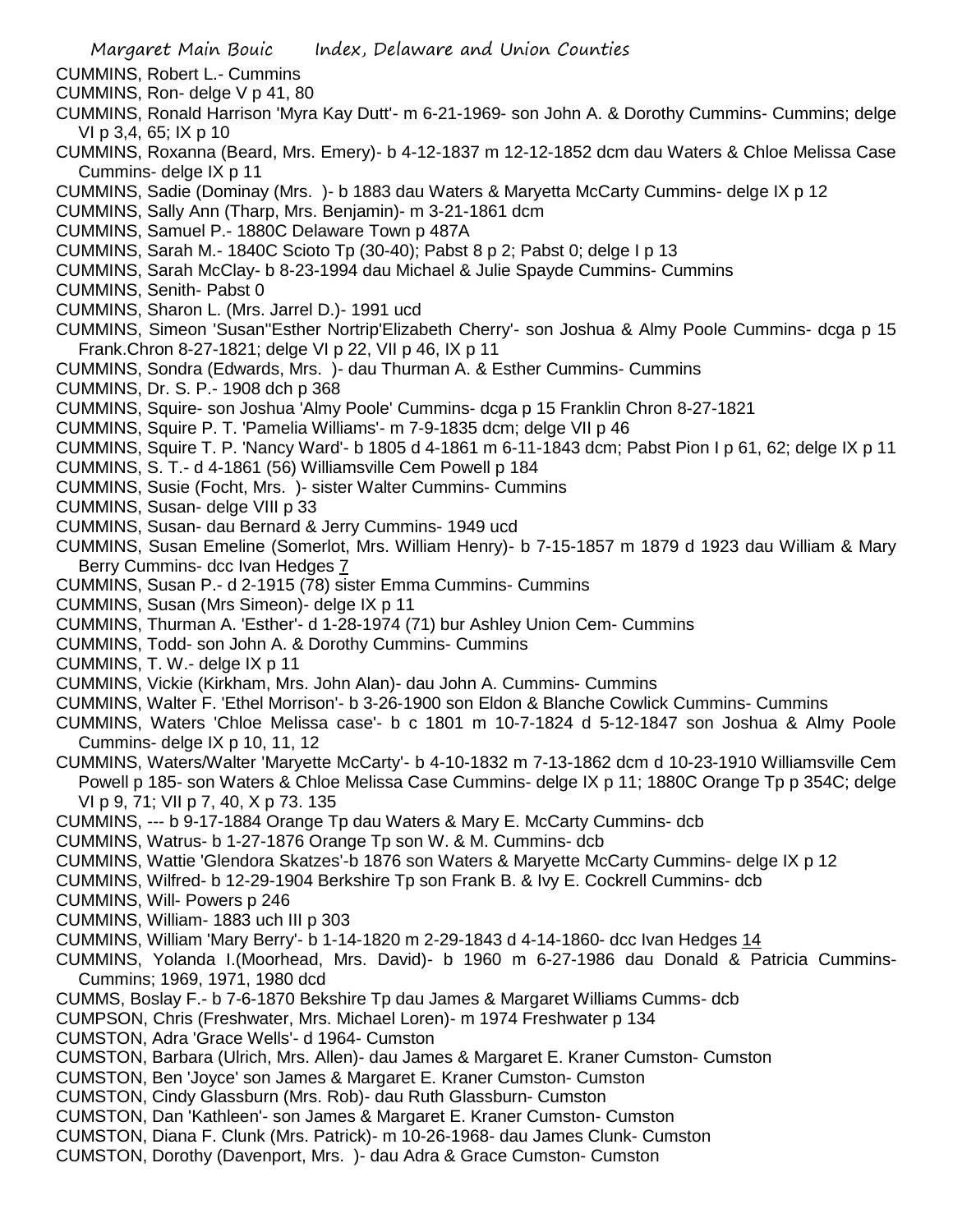- Margaret Main Bouic Index, Delaware and Union Counties
- CUMSTON, Grace Wells (Mrs. Adra)- b 9-23-1903 d 8-28-1988 (85) bur Ashley- Cumston
- CUMSTON, Helen (Rogers, Mrs. )- dau Adra & Grace Wells Cumston- Cumston
- CUMSTON, Ida L. (Mrs. Jonas E.)- b 1887 d 1972 Claibourne Cem p 93
- CUMSTON, James 'Margaret E. Kraner'- d 1986- Cumston
- CUMSTON, Jonas E. 'Ida L.'- b 1882 d 1963 Claibourne Cem p 94
- CUMSTON, Joyce (Mrs. Ben)- Cumston
- CUMSTON, Kathleen (Mrs. Dan)- Cumston
- CUMSTON, Latelyn- b 3-22-1993 dau Rob & Cindy Glassburn Cumston- Cumston
- CUMSTON, Louise-b 10-4-1924 d 1-31-1992 (67\_ bur Ashley Union Cem dau Adra & Grace Wells Cumston-Cumston
- CUMSTON, Lowell'Mildred'- son Adra & Grace Wells Cumston- Cumston
- CUMSTON, Margaret E. Kraner (Mrs. James)- b 112-16-1911 d 11-16-1995 (85) bur Marion- dau Earl L. & Nona Bell Keller Kraner- Cumston; 1991 ucd
- CUMSTON, Mildred (Mrs. Lowell)- Cumston
- CUMSTON, Nellie (Smith, Mrs. )- dau Jonas & Pearl Swick Cumston- Cumston
- CUMSTON, Patrick 'Diana F. Clunk'- m 10-26-1968 son Floyd Cumston- Cumston
- CUMSTON, Paul- son Adra & Grace Wells Cumston- Cumston
- CUMSTON, Ralph- son Adra & Grace Wells Cumston- Cumston
- CUMSTON, Rob 'Cindy Glassburn'- son Lowell & Mildred Cumston- Cumston
- CUMSTON, Ruth (Meeker, Mrs. )- d 1982- dau Adra & Grace Wells Cumston- Cumston
- CUMSTON, Vida May (Green, Mrs. Walter E.,Sr)- b 11-20-1910 m 11-17-1928 d 8-29-1992 (81) bur Salem Center Cem- dau Jonas & Pearl Swick Cumston- Cumston; Green
- CUNARD, Alexander H.'Virginia A. Craven'- b 8-22-1845 m 1873 d 1886 Powell p 332- son Stephen T. & Vashti B. James Cunard- dumch p 169, 332
- CUNARD, Amanda E. (Westbrook, Mrs. A. E.)- m 1866 d 1886 Powell p 179 dau Stephen T. & Vashti B. James Cunard- 1908 dch p 614; dumch p 169, 296, 332; 1880 dch p 799
- CUNARD, Edith Thachar/Thatcher (Mrs. Edward)- dumch p 168, 331; Powell p 335
- CUNARD, Edward 'Edith Thatcher'- son Edward Cunard,Sr.- 1908 dch p 391; dumch p 168, 331; Powell p 335
- CUNARD, Edward Sr.- dumch p 168, 331; Powell p 335
- CUNARD, Eva Ensign (Mrs. Millard Fillmore)- dumch p 170
- CUNARD, Hannah Wiseman (Mrs. Thomas C.)- dumch p 169
- CUNARD, Henry Edward- d 10-8-1862 son Stephen T. & Vashti B. James Cunard- dumch p 169, 332
- CUNARD, Capt. Ludwell M. 'Mary M. Rose;- b Va 12-31-1834 m 12-6-1854 son Stephen T. & Vashti B. James Cunard- dumch p 168, 169, 170, 171, 172, 296; 1880 dch p 692
- CUNARD, Mary C. (Kingman, mrs. Orman)- b 9-27-1827 m 7-17-1845 or7-6/16-1862 dcm dau Stephen T. & Vashti B. james Cunard- dumch p 169, 331
- CUNARD, Mary M. Rose (Mrs. Ludwell M.)- b 12-1-1835 m 12-6-1854 dau James & Nancy Gordon Rosedumch p 170
- CUNARD, Millard Fillmore 'Eva Ensign'- son Ludwell M. & Mary M. Rose Cunard- dumch p 170
- CUNARD, Nancy Crittenden (Gardner, Mrs. J. F.)- dau Ludwell M. & Mary M. Rose Cunard- dumch p 171
- CUNARD, Rosecrans M. (Westbrook, Mrs. A. E.)- m 5-4-1887 dau Capt. Ludwell M. & Mary M. Rose Cunard-1908 dch p 614; dumch p 171, 296, 297
- CUNARD, S. J.- delge V p 300
- CUNARD, Judge Stephen T. 'Vashti B. James'- b Va 2-3-1803 m 11-26-1826 d 3-3-1881 Powell p 332, 335 son Edward & Edith Thatcher Cunard- 1985 uch p 614; dumch p 168, 296, 331, 332; hadc p 36; delge V p 300, VI p 21; VII p 46, VIII p 67
- CUNARD, Thomas Corwin 'Hannah Wiseman'- son Stephen T. & Vashti B. James Cunard- dumch p 169, 332
- CUNARD, Vashti B. James (Mrs. Stephen T.)- b Va 1805 m 11-26-1826 d 5-6-1871 Powell p 332, 335- dau David & Charlotte Bradfield James- dumch p u331, 332, 486
- CUNCANNON, Nancy S. (Pendleton, Mrs. James A.)- m 8-11-1864 dcm
- CUNEMAN, Michael- 1880C Delaware Town p 541C
- CUNES, Sherman- Pabst 4 p 24, 29
- CUNDIFF, Albert J. 'Barbara Bargdill'- b 1-22-1918 d 8-21-1986 Milford Cem- son Albert J. & Rachel Cundiff-Cundiff
- CUNDIFF, Albert J. 'Rachel'- Cundiff
- CUNDIFF, Bob- son Albert J. Cundiff- Cundiff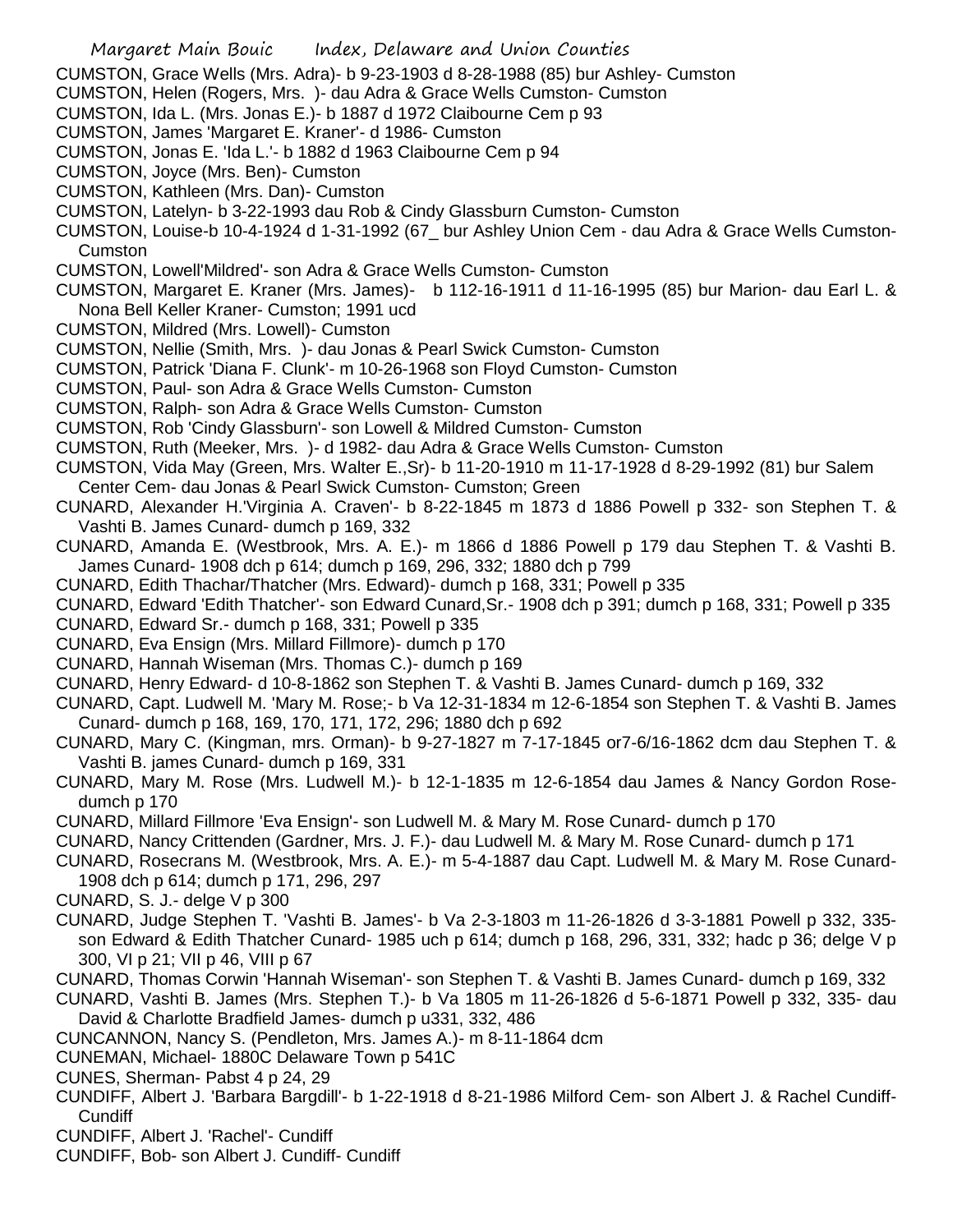Margaret Main Bouic Index, Delaware and Union Counties CUNDIFF, Ed- son Albert J. & Rachel Cundiff- Cundiff CUNDIFF, Edith (Quiett, Mrs. )- dau Albert J. & Rachel Cundiff- Cundiff CUNDIFF, Jerry R.- son Albert J. Cundiff- Cundiff CUNDIFF, Juanita (Fohner, Mrs. )- dau Albert J. & Rachel Cundiff- Cundiff CUNDIFF, Judy (Smith, Mrs. )- dau Albert J. Cundiff- Cundiff CUNDIFF, Pegg (Wolf, Mrs. )- dau Albert J. Cundiff- Cundiff CUNKLE, Ione (Stevenson, Mrs. )(Laws, Mrs. John Trone)- m(2) 2-19-1920- Howison (593) CUNN, L. R.- b 1886 d 1939 Oakdale Cem I p 133 (F-R10-2) CUNN, Mabel C.- b 1887 Un Co d 5-17-1920 Oakdale Cem I p 133 (F-R10-2) CUNN, Madge W.- b 1889 d 1966 Oakdale Cem p 133 (F-R10-2) CUNINGHAM, ---b 10-20-1867 Delaware Town dau Jack & Joana Cuningham- dcb CUNNINGHAM,---b 11-5-1867 dau I. H. & Elizabeth Cunningham- dcb CUNNINGHAM, --btp p 14; --1850C Delaware Town 1053 (19,O) CUNNINGHAM, Rev.- Pabst 1 p 57 Mr.- Pabst 3 p 4 CUNNINGHAM, Reunion- delge X p 8 (1900) CUNNINGHAM, --family of janet payne #274, unec XII p 2 CUNNINGHAM, Ab- Pabst 7 p 39 CUNNINGHAM, Abigail (Mooney, Mrs. John)- b 1804 d 1899 Oak Grove Cem dau John & Hannah Robinson Cunningham- 1880 dch p 784 HCunningham 144; dcq Helen Carpenter Clark 11, Edna Hall Russell 13 CUNNINGHAM, Abner- 1880C Liberty Tp Del Co p 306A CUNNINGHAM, Abner- ped Cynthia McGuire Diehl 18- delge III p 30 CUNNINGHAM, Abner- son Joseph & Christiana Cunningham- 1850C Delaware Town 1263 p 92 (14,O) and 1850C Delaware Town 1409 p 99 (16,O) CUNNINGHAM, Abner 'Matilda Jones'- m 9-8-1859 CUNNINGHAM, Addison Vaden- d 8-12-1890 (27-5-27) Unionville Cem DJ p 33 son John & Amand Cunningham- 1870C Jerome Tp 221-212 p 29 (7,O); 1880C Jerome Tp 24 p 3 (17,O,Va,Va) CUNNINGHAM, Agnes Huston (Mrs. Joseph)- BCunningham 2 CUNNINGHAM, Agnes Nancy (Roberts, Mrs. Daniel)- b 3-15-1782 dau Hugh & Agnes Tucker Cunningham-HCunningham 19 CUNNINGHAM, Agnes Tucker (Mrs. Hugh)- b 1742 m 6-12-1764 d 1812 dcq Murray Main 49; HCunningham (1) CUNNINGHAM, A. L.- 1915 uch p 411 CUNNINGHAM, Alasun Dior- b 2-20-1987 son J. R. & Melissa Pennington Cunningham- Cunningham CUNNINGHAM, Albert R. 'Linda H.;- 1980 dcd CUNNINGHAM, Albert W.- son John & Amand Cunningham- 1860C Jerome Tp 210-211 p 31 (12, Va); 1870C Jerome Tp 221-212 p 29 (21, Va) (mulatto) CUNNINGHAM, Alex- grad DHS 1863 delge VII p 10 CUNNINGHAM, Alice- b 1863 d 1864 Oak Grove Cem Powell p 430 CUNNINGHAM, Alice (Mrs. Hugh)- d 1812 (70y)- Cunningham CUNNINGHAM, Alice M. Beers (Mrs. Carl A.)- d 6-25-1969(36) Oak Grove Cem - dau William Beers-Cunningham CUNNINGHAM, Allie- dau Rick Dean & Lu Ann Nicole Rayl Cunningham- Cunningham CUNNINGHAM, Alphus- b 9-24-1887 Oxford Tp son James & Harriet Aldrich Cunningham- dcb CUNNINGHAM, Amand (Mrs. John)- 1860C Jerome Tp 210-211 p 30 (40, Va); 1870C Jerome Tp 221-212 p 29 (50, Va); 1880C Jerome Tp 24 p 3 (60, Va,Va,Va) (mulatto); 1900C Darby Tp 248-257 p 13A (80,Va,Va,Va); wid 9 ch, 5 living CUNNINGHAM, Angie- Delaware Mausoleum- delge III p 57 CUNNINGHAM, Ann- 1880C Delaware Town p 513A CUNNINGHAM, Ann (Clark, Mrs. )- dau Barnet & Sarah Margery Cunningham- BCunningham1 CUNNINGHAM, Ann Cronkleton (Mrs. )- dau Joseph & Mary Cronkleton- dcw Bk 2 p 342; Liberty Tp Powell p 170; Pabst 8 p 4 CUNNINGHAM, Ann E. Sheppard (Mrs. John)- m 1-31-1867 ucm 4134 CUNNINGHAM, Ann W. Hedges (Mrs. Hugh)- b 3-21-1897 m 1-26-1829 d 10-27-1988 (91) bur Glouster Cem-Cunningham (121) CUNNINGHAM, Anna Ferris (Mrs. William Frank)- b 3-12-1870 m 11-17-1898 dau Judson & Mary Charlotte Robinson Ferris- opc 360; Robinson 3,4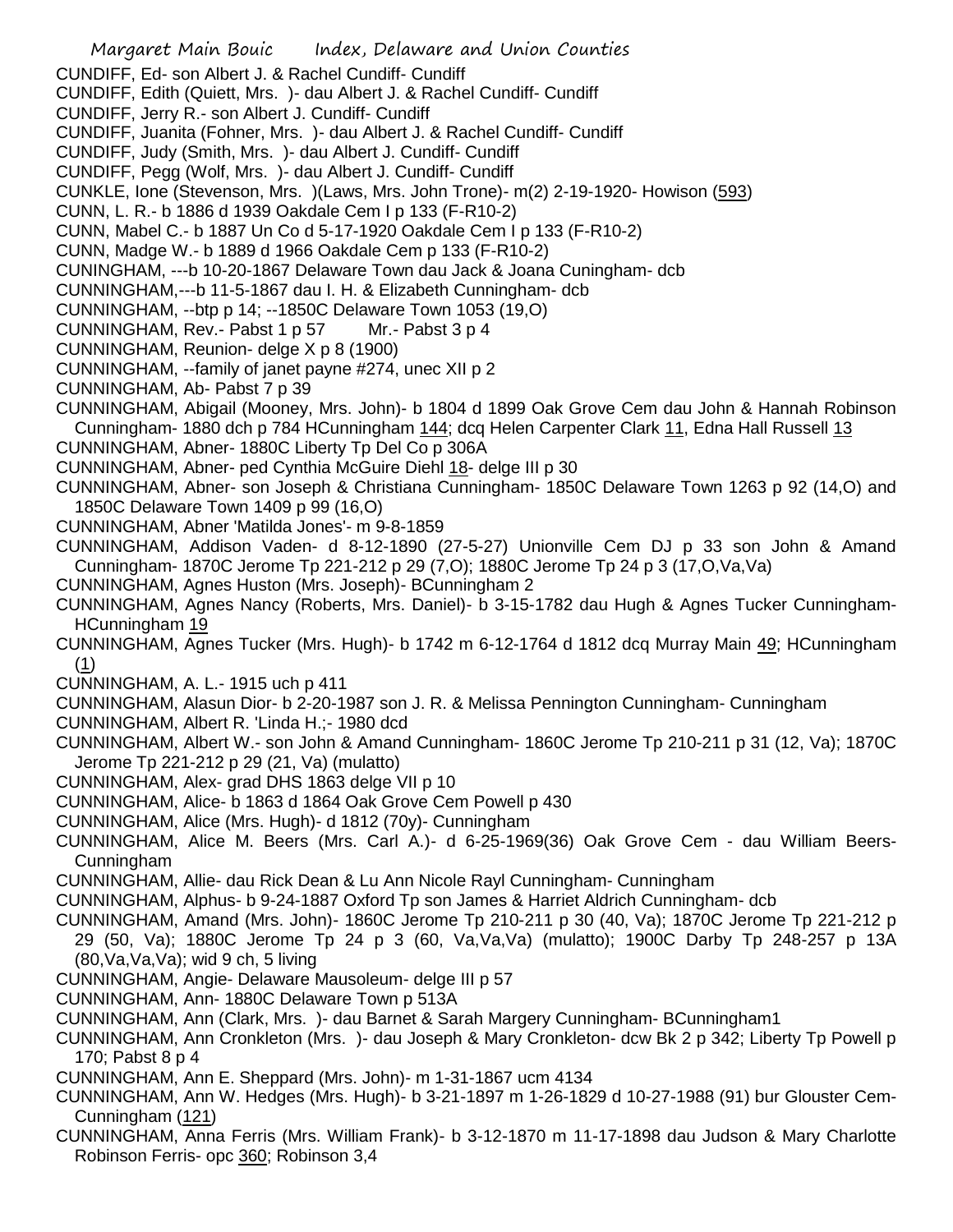- Margaret Main Bouic Index, Delaware and Union Counties
- CUNNINGHAM, Anna Schwalbach (Mrs. Hugh)- b 3-21-1897 d 10-27-1988 (91) bur Glouster Cem-Cunningham
- CUNNINGHAM, Anna (Hutcheson, Mrs. Joseph)- dau Barnet II & Anna Wilson Cunningham- BCunningham 2
- CUNNINGHAM, Anna Josephine (Steere, Mrs. William Franklin)- b 7-7-1853 Delaware- dau Presley Stuart & Mary Grimes Faris Cunningham- BCunningham 5
- CUNNINGHAM, Anna M.- dau John & Sarah Cunningham- 1850C Troy Tp 2533 p 134 (16,O)
- CUNNINGHAM, Anna Marie- dau Kay & Bernice Cunningham- Cunningham
- CUNNINGHAM, Anna Wilson (Mrs. Barnet)- b 1738 m 1760 d 1825- dcc Julia Fry Yoder 89; BCunningham 1,2 CUNNINGHAM, A. R.- DJ p 49
- CUNNINGHAM, Arlene (Mrs. )- 1949 ucd
- CUNNINGHAM, Arlene (Scott, Mrs. )- dau Rev. R. David & Jeannette McElhose Cunningham- Cunningham
- CUNNINGHAM, Arnold A. 'Prudy A. Crego'- b 3-29-1904 m 6-16-1950 d 1-31-1990 son John Walter & Minnie Nunnamaker Cunningham- Cunningham; 1969, 1971, 1980 dcd
- CUNNINGHAM, Arthur- son Ralph E. & Dorothy Cunningham- Cunningham
- CUNNINGHAM, Ava- b 1-1883 dau John & Amand Cunningham- 1900C Darby Tp 248-257 p 13A (17,O,O,O)
- CUNNINGHAM, Barbara- dau Charles K. & E. Louise Hammet Cunningham- Cunningham
- CUNNINGHAM, Barbara (Covrett, Mrs. )- dau Ernest W. & Dorthea Cunningham- Cunningham
- CUNNINGHAM, Barbara Louise Gale (Mrs. William Frank)- m 9-1959- Cunningham
- CUNNINGHAM, Barnes- Pabst 1 p 2, 42; Barnes R.- Cunningham 1 p 42
- CUNNINGHAM, Barnet II 'Anna Wilson'- b 1736 m 1760 d 1808- son Barnet & Sarah Marjory Cunninghamdcc Julia Fry Yoder 88; BCunningham 1,2
- CUNNINGHAM, Barnet 'Sarah Marjory'- b Ire d 1743- dcc Julia Fry Yoder 176; BCunningham 1
- CUNNINGHAM, Barnet 'Mary Chain'- son Barnet II & Anna Wilson Cunningham- BCunningham 2
- CUNNINGHAM, Barnett 'Mary Eaton' b 3-8-1796 d 2-9-1886 (69-11-1);2nd son Hugh & Sarah Chain Cunningham- BCunningham 4; hadc p 18; Pabst 1 p 42, 5 p 2; hadc p 18; Pabst 0; dcq Monna Rogers 14; dcw Bk 1 p 57; 1820C Berlin Tp; 1880 dch p 666; 1835 men 13 #1 p 17 Burlin Tp; 1840C Berlin Tp p 207 (40-50); delge V p 36, 66; VII p 46
- CUNNINGHAM, Barney H.- son Barney & Rachel Cunningham- 1850C Berlin Tp 2028 p 123 (10,O)
- CUNNINGHAM, Barney 'Rachel'- 1850C Berlin Tp 2028 p 123 (55, Pa)
- CUNNINGHAM, Benjamin- 1850C Berlin Tp 1871 p 117 (12,O)
- CUNNINGHAM, Benjamin- son Barnet II & Anna Wilson Cunningham- BCunningham 2
- CUNNINGHAM, Benjamin- d 11-12-1855 (23-4-16) Shoup Cem Powell p 268- son J. P. & C.
- CUNNINGHAM, Benjamin 'Lucy'- dcw Bk 2 p 432
- CUNNINGHAM, Benjamin Taylor 'Lois J.'-b 10-1-1923 Ky d 1977 WWII, Korea; Oakdale Cem II p 127 (M-RA-7) 1967, 1971, 1973, 1975 ucd
- CUNNINGHAM, Bernard 'Leila'- son John Whit & Myrtle Parrott Cunningham- JWCunningham 131; Parrott 161731 - 1949, 1959, 1967, 1971, 1973, 1975, 1979, 1981 ucd
- CUNNINGHAM, Bernice (Mrs. Frank)- 1969 dcd
- CUNNINGHAM, Bernice L. (Mrs. Kay F.)- 1969, 1980 dcd
- CUNNINGHAM, Bessie- b 7-24-1887 Orange Tp dau A. W. & Mary Tompkins Cunningham- dcb
- CUNNINGHAM, Betty (Wolf, Mrs. )(Hardin, Mrs.Edward G.)-b 2-14-1921 m(2) 11-23-1973 dau Hugh & Anna Schwalbach Cunningham- Cunningham
- CUNNINGHAM, Billy Jo- b 4-29-1927 ch Edward & Della Seamans Cunningham- Weiser p 80
- CUNNINGHAM, Bonnie (Mrs. Dan)- 1979, 1981 ucd
- CUNNINGHAM, Bradley 'Penny Lynn Schultz'- b 1970 son Gary L. & Gloria Kale Cunningham-JWCunningham 1312; 1971, 1973, 1975, 1979, 1981, 1983, 1991 ucd
- CUNNINGHAM, Breanna Lynne- b 4-13-1990 dau J. R. & Melissa Pennington Cunningham- Cunningham
- CUNNINGHAM, William Brent- b 1965 son Gary L. & Gloria Kale Cunningham- JWCunningham 13121; 1971, 1973, 1975 ucd
- CUNNINGHAM, Brock Alan- b 8-6-1978 son Gary L. & Gloria Kale Cunningham- JWCunningham 13123; 1981, 1983 ucd
- CUNNINGHAM, Bruce- son Charles K. & Louise Hammet Cunningham- Cunningham
- CUNNINGHAM, C.- 1880C Darby Tp p 237A
- CUNNINGHAM, Carl A. 'Alice M. Beers''Norma Jean Gallogly'- d 5-28-1981 (52) Oak Grove Cem son Ralph E. & Dorothy Cunningham- Cunningham
- CUNNINGHAM, Carl B.- b 8-19-1893 Berkshire Tp son Ezekiel & Lillie Batchlor Cunningham- dcb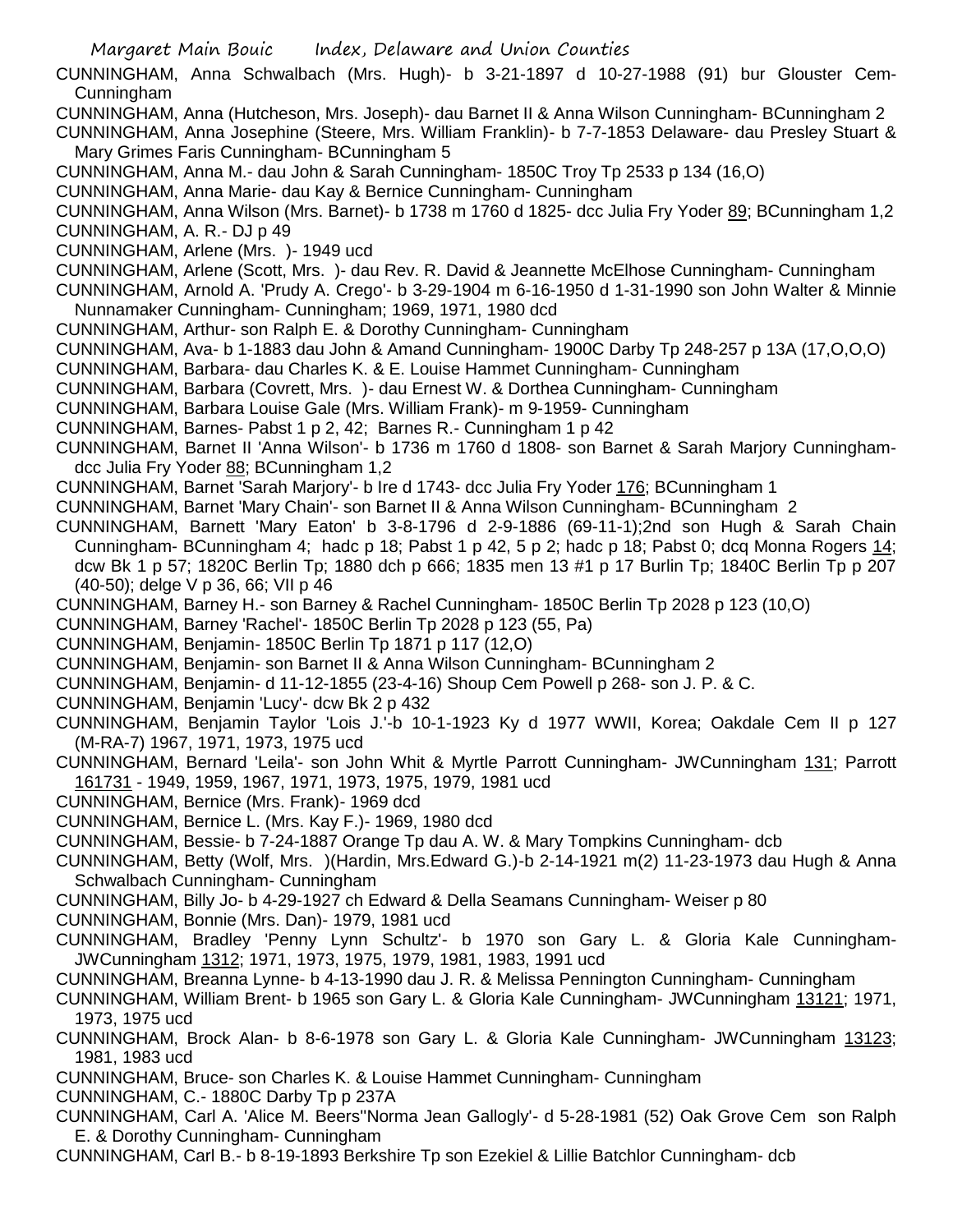Margaret Main Bouic Index, Delaware and Union Counties CUNNINGHAM, Carl David- son Carl A. & Norma Jean Gallogly Cunningham- Cunningham CUNNINGHAM, Carle Ray- b 5-12-1904 Berkshire Tp son Ezekiel & Lillie Bachelor Cunningham- dcb CUNNINGHAM, Carlton- son Charles K. & E. Louise Hammet Cunningham -Cunningham CUNNINGHAM, Carmen Lynn- b 2-7-1968 d 8-30/20-1969 bur Claibourne Cem p 102 -dau Gary & Gloria Kale Cunningham- JWCunningham 13122; Parrott 16173122 CUNNINGHAM, Carol Ann- d inf. dau Rev. R. David & Jeanette McElhose Cunningham- Cunningham CUNNINGHAM, Carol R. (Mrs. John E.)- 1973, 1975, 1979, 1981 ucd CUNNINGHAM, Carrie Beth- b 4-14-1980 dau Ronald E. & Toby Ann Ridge Cunningham- JWCunningham 13114; Parrott 16173114; 1981, 1983, 1991 ucd CUNNINGHAM, Caryl (Zimmer, Mrs. )- dau Hugh & Anna Cunningham- Cunningham CUNNINGHAM, Catharine Carpenter (Mrs. James P.)- d 9-18-1877 (65-4-11) Shoup Cem Powell p 268; 1880 dch p 801 CUNNINGHAM, Catharine E.- b 11-11-1880 dau James C. & Harriet A. Aldridge Cunningham- dcb CUNNINGHAM, Catherine (Mrs. John)- Powers p 45 CUNNINGHAM, Catherine- b 6-3-1887 Delaware Town dau Joseph & Emma Genier Cunningham- dcb CUNNINGHAM, Cathrine Weaver (Mrs. )- Sbc p 33 CUNNINGHAM, Catie- Pabst 1 p 69 CUNNINGHAM, Cathrin (Mrs. )- d 1961 (81) bur Ashley Union Cem- Cunningham CUNNINGHAM, Cera- dau John & Amanda Cunningham- 1880C Jerome Tp 24 p 3 (32,Va,Va,Va); 1880C Darby Tp 12 p 237B (32,Va,Va,Va) CUNNINGHAM, C. H.- 1906- delge VII p 30, X p 8; Cunningham Reunione CUNNINGHAM, Chad Eric'Pamela Gould'- b 8-17-1968 m 10-16-1993 son Ronald E. & Toby Ann Ridge Cunningham- JWCunningham 13112; Parrott 16173112;1971, 1973, 1975, 1979, 1981, 1983, 1991 ucd CUNNINGHAM, Chad- son Tim & Debbie Cunningham- Cunningham CUNNINGHAM, Charity Shields (Mrs. Samuel)- m 12-1-1796 W. Va d 1836- Cunningham (11) CUNNINGHAM, Charles D.- d 12-18-1900 Hopewll Cem djlm p 91 CUNNINGHAM, Charles E.- b 8-1989 son James William & Martha A. Jolliff Cunningham - 1900C Claibourne Tp 330-348 p 14A (9/12,O,O,O) CUNNINGHAM, Charles- b 10-13-1878 son George & Sarah Reynolds Cunningham- ucbirths; unec XIV p 6 CUNNINGHAM, Charles K. 'E. Louise Hammet'- b 2-12-1910 d 6-12-1992 (82) Oak Grove Cem-Cunningham CUNNINGHAM, Charles- son Percy & Ora Myrtle Cunningham- Cunningham CUNNINGHAM, Rev. Charles W. 'Rosette'- b 11-1873- 1900C Richwood 141-149 p 6A (26,O,K, Penn) CUNNINGHAM, Chester M.- b 5-21-1920 d 6-16-1975 Hopewell cem djlm p 89- son Percy & Ora Myrtle Cunningham- Cunningham CUNNINGHAM, Chloe- d 1944 dau Phoebe Elliott Cunningham- Maugans Anc p 161 CUNNINGHAM, Christina-b 6-13-1873 Thoo Tp Coo County- dau A. W. & Matilda Cunningham- dcb- lived with Mathias Pounds- delge I p 6 CUNNINGHAM, Christiana Harter (Mrs. Joseph D.)- b 9-14-1799 d 1-12-1881- ped Marilynn Phillips Miller 29 -delge III p 72; 1850C Delaware Town 1263 (45, Pa) and 1409 p 99 (50,Pa) CUNNINGHAM, Christina Castner (Mrs. Hugh)- HCunningham (13) CUNNINGHAM, Christine Cunningham (Mrs. Frank)- b 6-23-1873 m 11-3-1894 d 10-20-1947 dau Abner Cunningham- ped Cynthia Jean McGuire Diehl 9- delge III p 30 CUNNINGHAM, Christopher Kyle- b 5-17-1967 d 11-6-1981 Claibourne Cem p 101- son Ronald & Toby Ann Ridge Cunningham- JWCunningham 13111; Parrott 16173111; 1967, 1971, 1973, 1975, 1979, 1981 ucd CUNNINGHAM, C. K.- 1908 dch p 132 Delaware Mausoleum- delge III p 57 CUNNINGHAM, Clarra C.- dau Thomas & Milla Cunningham- 1880C Leesburg Tp 64 p 6 (8,O,O,Miss) CUNNINGHAM, Clifford L. 'Mary C.'- 1973, 1975, 1979 ucd CUNNINGHAM, Clinton- son Joseph & Mary A. Johns Cunningham- 1850C Marysville 538-549 p 82 (1,O) CUNNINGHAM, Clyde Frances- b 4-30-1899 Berkshire dau Lillie Bachelor Cunningham- dcb CUNNINGHAM, Connie Jean (Burroughs, Mrs. Donald Eugene)(Godwin, Mrs. Douglas L.)- b 10-25-1949 m 9-20-1969 dau LeRoy E. & Emma Louise Rausch Cunningham- Parrott 1617331 JWCunningham 1331; Rausch 162231 III p 295; 1959, 1967 ucd

CUNNINGHAM, Corrina (Mrs. Harry S.)- b 1895 d 1950 Broadway Cem lptw p 80

CUNNINGHAM, Corinna M. Davis (Mrs. Harry)- b 11-30-1904 m 1920 d 4-20-1966 dau William & Dora Belle Harris Davis- Cunningham; Sbc p 33; 1949, 1959 ucd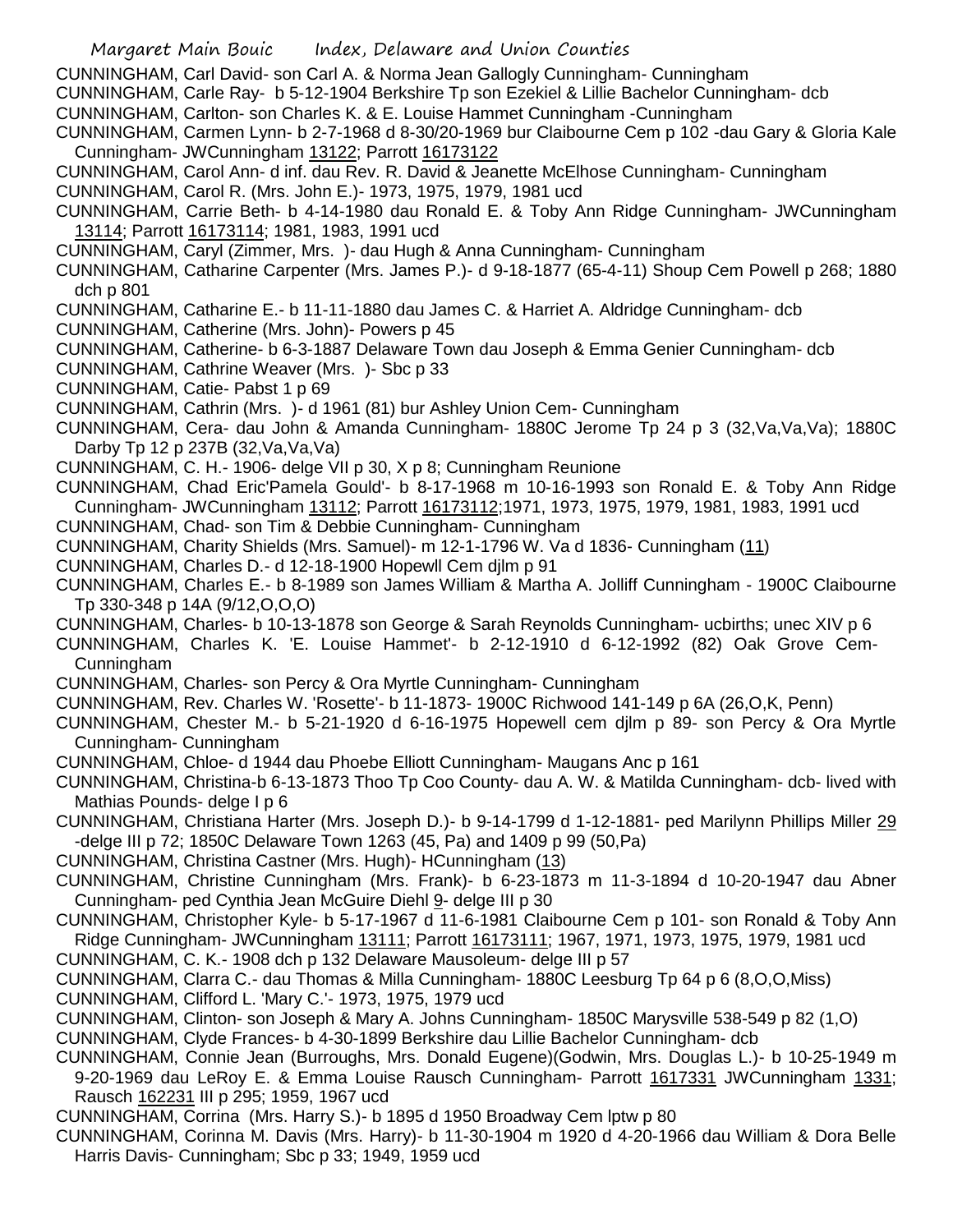Margaret Main Bouic Index, Delaware and Union Counties CUNNINGHAM, Curt Patrick- b 7-16-1971 son Ronald E. & Toby Ann Ridge Cunningham- JWCunningham 13113; 1973, 1975, 1979, 1981, 1983, 1991 ucd CUNNINGHAM, Dan D.'Bonnie'- b 1950 son Vernon E. & Mary E. Cunningham- HCunningham 1511- 1973, 1981, 1983, 1991 ucd CUNNINGHAM, Dana- b 1964 son Roger T. & N. Suzanne Cunningham- 1980 dcd CUNNINGHAM, David- b 1967 son Albert R. & Linda H. Cunningham- 1980 dcd CUNNINGHAM, David 'Frances'- unec VIII p 45 CUNNINGHAM, David W.- unec VI p 21, XI p 11, 29, XII p 64, XIII p 7; Wash. Tp CUNNINGHAM, Debra Jane (Felkner, Mrs. John Stephen)- m 5-20-1972 (div)- Maugans Anc p 15 CUNNINGHAM, Debra (Legge, Mrs. )- dau Myron & Mary Shanklin Cunningham- Cunningham CUNNINGHAM, Debra- dau Thomas A. & Jane E. Cunningham- 1959 ucd(6), 1971 ucd CUNNINGHAM, Della Seamans (Mrs. Edward)- b 1883 m 1908 dau William & Mary Deppen Seamans- Weiser p 80 CUNNINGHAM, Denis- 1880C Delaware Tp p 326A CUNNINGHAM, Dianna Lynne (Dufee, Mrs. Robert L.)- dau Rev. & Mrs. Frederick R. Cunningham-Cunningham CUNNINGHAM, Donald- son Donald & Mary E. Kinder Cunningham- Cunningham CUNNINGHAM, Donald 'Etheldreda McGillian'- son Harry V. & Gladys May Dollman Cunningham- Freshwater p 163 CUNNINGHAM, Donald 'Mary E. Kinder'- b 11-13-1924 d 1-1-1989 (64)- son Hugh & Anna Cunningham-Cunningham CUNNINGHAM, Donald- son Ralph E. & Dorothy Cunningham- Cunningham CUNNINGHAM, Donna (Hall, Mrs. Patrick)- dau Ralph E. & Dorothy Cunningham- Cunningham CUNNINGHAM, Donna Jean (Wolf, Mrs. Richard Russell)- b 5-26-1938 m 12-23-1958- Weiser p 710 CUNNINGHAM, Donna Katherine (Clevenger, Mrs. Aaron Jacob)- m 6-6-1992 dau John & Pat Cunningham-Cunningham CUNNINGHAM, Dorthea (Mrs. Ernest W.)- Cunningham CUNNINGHAM, Dorothy- dau George W. & Mabel Swickard Cunningham- Cunningham CUNNINGHAM, Dwight- son Harry & Corinna M. Davis Cunningham- Cunningham CUNNINGHAM, Dwight Willard 'Nina Elizabeth Low'- b 1921 d 1975 Broadway Cem lptw p 80- son Harry S. & Corina Davis Cunningham- JWCunningham 141; Carr (11431922); Rittenhouse 5,6; 1959, 1967, 1973 ucd CUNNINGHAM, E.- 1880C Claibourne Tp 213-226 (19,O,O,O) p 200A, nephew of Mary A. Sparks CUNNINGHAM, Earl- b 1-18-1892 Berkshire Tp son Ezekiel & Lillie Bachlor Cunningham- dch CUNNINGHAM, Edgar- stepson Benjamin Freshwater- 1880C Concord Tp 68 p 263C CUNNINGHAM, Edith- dau Harry V. & Gladys May Dollman Cunningham- Freshwater p 163 CUNNINGHAM, Edna May- b 3-18-1891 Delaware Town dau Charles & Annis Crowl Cunningham- dcb CUNNINGHAM, Edward- unec II p 33 #128 CUNNINGHAM, Edward A.- son J. E. & Olive Cunningham- Berlin Tp house Cem Powell p 47 CUNNINGHAM, Edward 'Della Seamans'- m 1908- Weiser p 80 CUNNINGHAM, Edward- son George & Mary J. Harris Cunningham- 1908 dch p 672 CUNNINGHAM, Edward- son James & Margaret Winnan Cunningham-HCunningham 127CUNNINGHAM, Edward N.- delge IV p 58 CUNNINGHAM, Edward R.- b 2-23-1911 son Edward & Della Seamans Cunningham- Weiser p 80 CUNNINGHAM, C. Edward 'Ruth Sanders'- b 8-3-1899 d 11-16-1970 Hopewell Cem djlm p 89- son James William & Martha A. Jolliff Cunningham- 1915 uch p 854; JWCunningham 15; 1959 ucd CUNNINGHAM, Edward 'Thelma'- 1949 ucd CUNNINGHAM, Eileen McClary (Mrs. Jack)- dau Arthur & Mildred Ellis McClary- Maugans Anc p 131 CUNNINGHAM, Elias- b 1818 d 1-30-1842 (24-9-11) Powell p 94 dbg p 7- twin son Hugh & Sarah Chain Cunningham- BCunningham 3 CUNNINGHAM, Elijah- d 10-18-1825 (7-11-24) Powell p 94 dbg p 7- twin son Hugh & Sarah Chain Cunningham- BCunningham 3 CUNNINGHAM, Eliza- Pabst 8 p 7 CUNNINGHAM, Eliza A. Durfey (Mrs. John Newton)- m 1-26-1865 dcm CUNNINGHAM, Eliza Fox (Mrs. James Larkin)- dcq Marjorie Norris Wenger 15 CUNNINGHAM, Eliza (Hill, Mrs. John)- dau John & Margery Chain Cunningham- 1908 dch p 498 CUNNINGHAM, Eliza J.- b 1837 d 1884 Marlborough Cem p 156, Powell p 289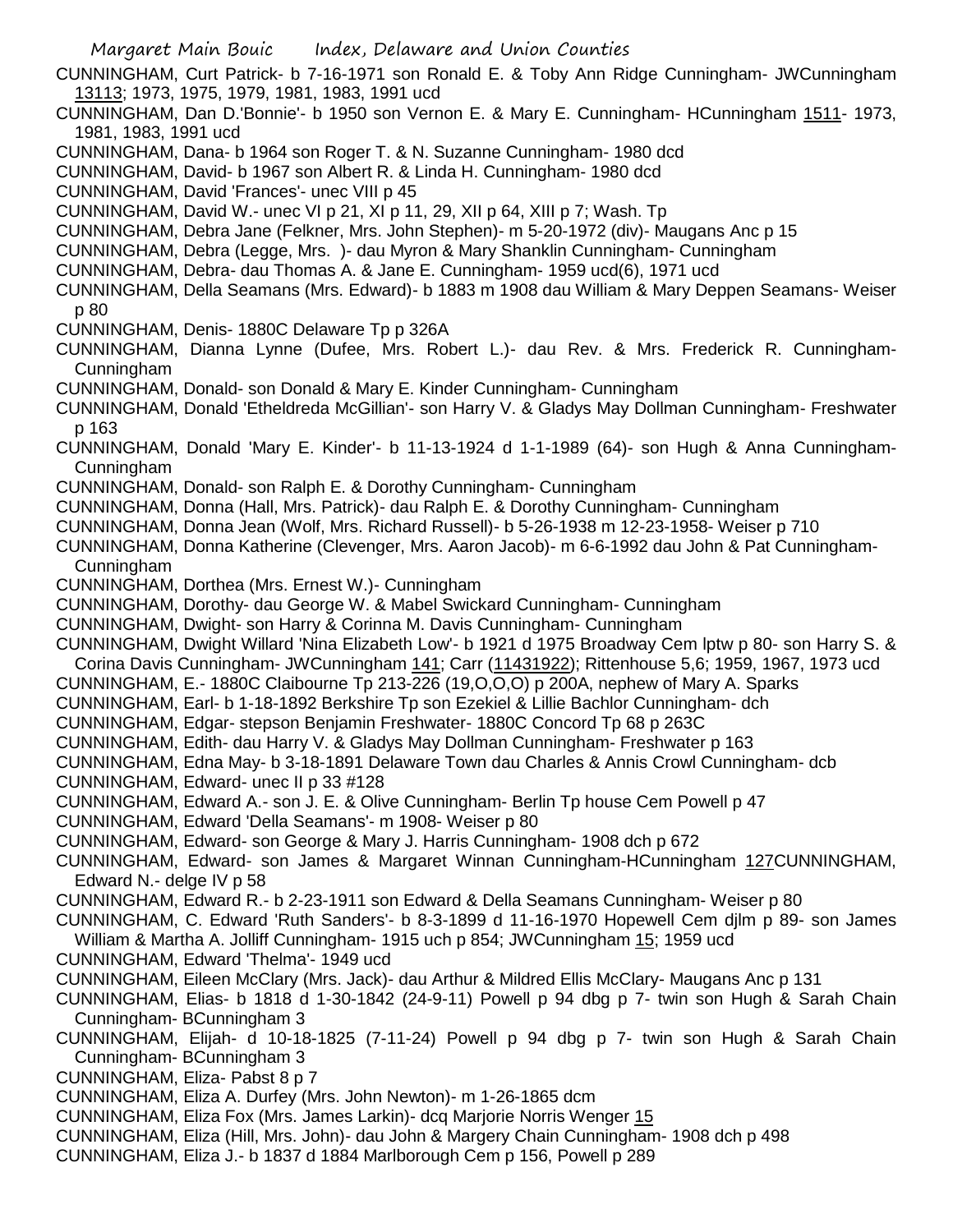CUNNINGHAM, Eliza Jane Work (Mrs. Samuel)- m 12-4-1831 Belmont Co HCunningham (146)

- CUNNINGHAM, Eliza- dau John & Margaret Cunningham- 1850C Delaware Town 1061 (17,O)
- CUNNINGHAM, Eliza- dau John Jr. & Sarah Wise Cunningham- HCunningham 1473
- CUNNINGHAM, Eliza Murphy (Mrs. Hugh)- m 12-20-1833-HCunningham (121)
- CUNNINGHAM, Elizabeth- 1850C Thompson Tp 83 p 188 (11,O); 1880C Thompson Tp p 303A
- CUNNINGHAM, Elizabeth- 1870C Darby Tp 5-4 p 1 (18, Va)
- CUNNINGHAM, Elizabeth- Oak Grove Cem Powell p 429
- CUNNINGHAM, Elizabeth (Breyfogle, Mrs. Charles)- m 8-31-1862 dcm
- CUNNINGHAM, Elizabeth D.- b 1830- Pabst 8 p 8
- CUNNINGHAM, Elizabeth (Mrs. David)- unec VIII p 45
- CUNNINGHAM, Elizabeth Dunlap (Mrs. Hugh)- dau Joseph Dunlap- rs p 4; Powers p 96, 105
- CUNNINGHAM, Elizabeth- dau Joseph & Christiana Cunningham- 1850C Delaware Town 1263 p 92 (10,O), and 1409 p 99 (10,O)
- CUNNINGHAM, Elizabeth (Kithcart, Mrs. Joseph)(Galloway, Mrs. John)- b 10-4-1772 m(1) 3-22-1792 (2) 2-7-1818 d 8-20-1854 dau Barnet II & Anna Wilson Cunningham- BCunningham 2
- CUNNINGHAM, Elizabeth (Lowry, Mrs. Andrew J.)- dau Barnett & Mary Eaton Cunningham- 1880 dch p 666
- CUNNINGHAM, Elizabeth (McCullough, Mrs. John)- m 12-4-1788- dau John & Susan King Cunningham-Powers p 202, 211, 237
- CUNNINGHAM, Elizabeth Money (Mrs. Hugh T.)- m 11-5-1852 dcm
- CUNNINGHAM, Elizabeth (Williams, Mrs. William G.)- m 8-14-1856 dcm
- CUNNINGHAM, Ella Rodgers (Mrs. Jerome)- m 8-18-1895- delge V p 65
- CUNNINGHAM, Elmer R.- d 1-16-1966 (86) Oak Grove Cem- Cunningham; 1961 dcd
- CUNNINGHAM, Elmira (Shoup, Mrs. )- Pabst 3 p 9, 18
- CUNNINGHAM, Eloisa- dau Madison & Sarah Cunningham- 1850C Jerome Tp 1896-1917 p 277 (14, Va)
- CUNNINGHAM, Elvira- dau John & Sarah Cunningham- 1850C Troy Tp 2533 p 134 (13,O)
- CUNNINGHAM, Emma Jane G'nier (Mrs. Joseph Harris)- dau John & Phoebe Grahamn G'nier- 1908 dch p 672; dumch p 469; dcq Hallie Cunningham Patingale 5; Cunningham
- CUNNINGHAM, Emma (Mrs. John)- 1870C Leesburg Tp 235-243 p 30 (20, Ill) ; 1880C Richwood 372-391 p 35 920,O,O,Va)
- CUNNINGHAM, Emma-dau L. & Mary Cunningham- 1880C Claibourne Tp 191-203 p 19 (13,O,O,O)
- CUNNINGHAM, Emma Louise Rausch (Mrs. LeRoy E.)- b 6-24-1923 m 8-28-1947- Rausch 16223 II p 274, III p 295;Cunningham (133); Parrott (161733); 1949, 1959, 1967, 1971, 1973, 1975, 1979, 1981, 1983, 1991 ucd
- CUNNINGHAM, Ernest W. 'Dorthea'- d 3-13-1983 (76) bur Fairview Mem. Park- son Elmer R. Cunningham-Cunningham
- CUNNINGHAM, Estella Mae (Sloop, Mrs. Alonzo)- dau James Willard & Martha A. Jolliff Cunningham- 1915 uch p 854; JWCunningham 11
- CUNNINGHAM, Esther- delge I p 19
- CUNNINGHAM, Esther C.- dau William & Esther Cunningham 1850C Brown Tp 2903 (20, Pa)
- CUNNINGHAM, Esther G. (Emerson, Mrs. I. S.)- m 10-17-1850 dcm- dau William Cunningham- dcw Bk 4 p 315(34)
- CUNNINGHAM, Esther M.- d 11-10-1862 (13y/15-3-20) Marlborough Cem Powell p 291- dau John & Sarah Wise Cunningham- HCunningham 1474
- CUNNINGHAM, Esther (Mrs. William)- 1850C Brown Tp 2903 (56, Pa); Pabst 8 p 8
- CUNNINGHAM, Ethel (Carrington, mrs. )- dau Ora Myrtle Cunningham- Cunningham
- CUNNINGHAM, Etheldreda (McGillian (Mrs. Donald)- Freshwater p 163
- CUNNINGHAM, Eugene Henry- d 1976 son Rev. R. David & Jeanette McElhose Cunningham- Cunningham
- CUNNINGHAM, Evelyn (Edwards, Mrs. )- dau Harry & Corinna M. Davis Cunningham- JWCunningham 142
- CUNNINGHAM, Ezekiel 'Sarah'- 1883 uch V p 81; 1870C Claibourne Tp 145-143 (9,O)
- CUNNINGHAM, Farris- delge V p 53
- CUNNINGHAM, Florence- dau Hugh Cunningham- HCunningham 1434
- CUNNINGHAM, Fowler Myron- son Myron & Mary Shanklin Cunningham-Cunningham
- CUNNINGHAM, Francis delancey- son Francis delancey- Weiser p 208
- CUNNINGHAM, Francis deLancey- b 6-4-1892 son W. deLancey & Mary Evelyn Cammann Cunningham-Weiser p 208
- CUNNINGHAM, Frank 'Bernice'- 1969 dcd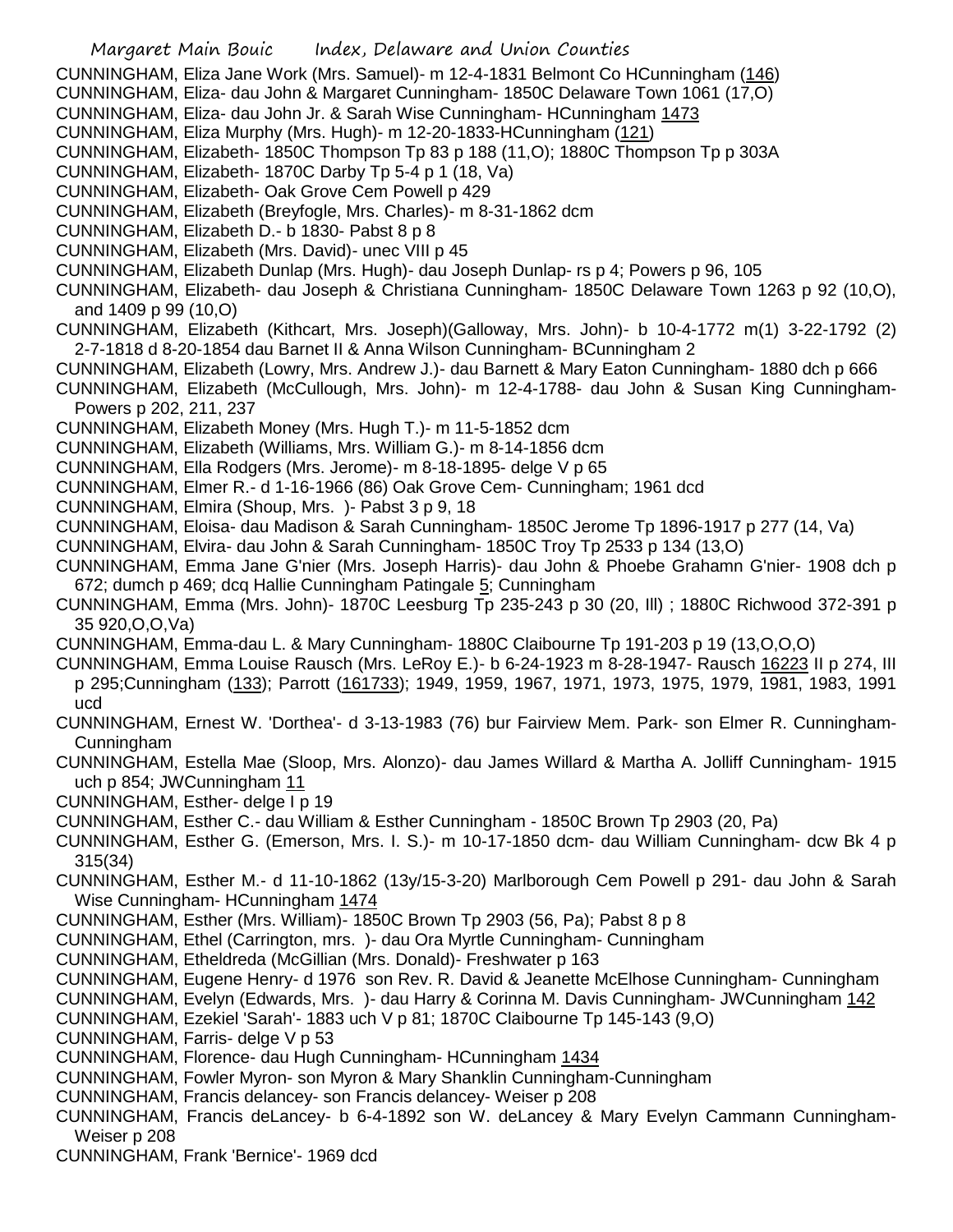CUNNINGHAM, Frank E- 1973, 1979 ucd

- CUNNINGHAM, Frank R.- b 1865 d 1888 Oak Grove Cem Powell p 429
- CUNNINGHAM, Frank Robert- d inf son George W. & Mabel Swickard Cunningham- Cunningham
- CUNNINGHAM, Rev. Frederick R.- Cunningham
- CUNNINGHAM, Gail Loraine Taylor (Mrs. Ned Alan)- m 8-21-1971 dau Carlton R. Taylor- Liggett; Rittenhouse
- CUNNINGHAM, Gary Lynn 'Gloria Kale'- m 6-28-1964 son Bernard & Leila Ballard Cunningham-JWCunningham 1312; Parrott 1617312; 1949, 1959(15), 1967,1971, 1973, 1975, 1979, 1981, 1983, 1991 ucd
- CUNNINGHAM, G. E.- Pabst 0
- CUNNINGHAM, Gene- b 3-19-1897 Delaware Town son J. H. & Emma Genier Cunningham- dcb
- CUNNINGHAM, George- uca p 23
- CUNNINGHAM, George- delge X p 8; Cunningham Reunion
- CUNNINGHAM, George- 1850C Delaware Town 1053 p 82 (19,O)
- CUNNINGHAM, George H. 'Angelina Hedges'- son Samuel Cunningham
- CUNNINGHAM, George- son James Cunningham- 1870C Leesburg Tp 233-241 p 30 (17,O)
- CUNNINGHAM, George- d 11-27-1846 (2y13d) Berlin Tp House Cem Powell p 47- son J. E. & Olive Cunningham
- CUNNINGHAM, George 'Mary Harris'- b 1812 son John & Hannah Robinson Cunningham- Cunningham 149 CUNNINGHAM, George R.- hmp picture 156, 157
- CUNNINGHAM, George R. 'Minerva J. Peck''Sarah A. Gregory'- b 6-20-1831 m 7-31-1856 (2) 1866- son John & Sarah Wise Cunningham- dumch p 192; 1850C Troy Tp 2533 p 134 (20,O); 1880 morch p 568
- CUNNINGHAM, George 'Sarah Dolan'- m 8-19-1876 ucm 5914
- CUNNINGHAM, George 'Sarah Reynolds'- unec XIV p 6
- CUNNINGHAM, George W. 'Mabel Swickard'- b 1890 m 1909 d 2-1920 son Joseph Harris & Emma Jane G'nier Cunningham- Cunningham; 1908 dch p 672; dcq Hallie Cunningham Patingale 2
- CUNNINGHAM, George W. 'Mary Jane Harris'- m 4-9-1855dcm d 1863- 1908 dch p 391, 672; dcq Hallie Cunningham Patingale 8
- CUNNINGHAM, Gladys May Dollman (Mrs. Harry V.)- b 1-14-1903 m 2-25-1922 dau George & Rachel Almeda Freshwater Dollman- Freshwater p 163
- CUNNINGHAM, Glenn- son Chester M. Cunningham- Cunningham
- CUNNINGHAM, Glen- dau John & Amand Cunningham- 1880C Jerome Tp 24 p 3 (20, O,Va,Va); 1900C Darby Tp 248-257 p 13A (40,O,Va,Va)
- CUNNINGHAM, Gloria Kale (Mrs. Gary L.)- m 6-28-1964 dau Elmer W. Kale- JWCunningham (1313); Parrott (1617312); 1971, 1973, 1975, 1979, 1981, 1991 ucd
- CUNNINGHAM, Grace Watson (Mrs. Paul M.)- d 3-1-1973 (75)- Cunningham
- CUNNINGHAM, Greg 'Stella'- Cunningham
- CUNNINGHAM, H.- Pabst Pion II p 206
- CUNNINGHAM, Hal J.- d 1909 son Joseph Harris & Emma Jane G'nier Cunningham- Cunningham
- CUNNINGHAM, Halie Renee- b 11-10-1993 dau Bradley Dean & Penny Lynn Schultz Cunningham-**Cunningham**
- CUNNINGHAM, Hallie (Patingale, Mrs. Chester A.)- b 1910 d 1959 dau George W. & Mabel Swickard Cunningham- dcq Hallie Cunningham Patingale 1
- CUNNINGHAM, Hanna- b 4-1857 dau John & Amand Cunningham- 1900C Darby Tp 248-257 p 13A (43,O,Va,Va)
- CUNNINGHAM, Hannah, Miss- d 1850- unec V p 32
- CUNNINGHAM, Hannah (Brown, Mrs. Robert)- b 11-19-1800 d 6-26-1845 dau John & Hannah Robinson Cunningham- HCunningham 142; tcmc p 6
- CUNNINGHAM, Hannah (Dean, Mrs. James)- Powell p 246; opc 2; Dean 1
- CUNNINGHAM, Hannah Jane- dau George & Mary Harris Cunningham- HCunningham 1494
- CUNNINGHAM, Hannah Jane (Holmes, Mrs. )- dau John & Sarah Wise Cunningham- HCunningham 1471; delge X p 8; Cunningham Reunion
- CUNNINGHAM, Hannah J.- dau William & Esther Cunningham- 1850C Brown Tp 2903 p 160 (13,O); dcw Bk 4 p 315(34)
- CUNNINGHAM, Hannah Louise (Sheets, Mrs. Anthony)- dau Samuel & Eliza Jane Work Cunningham-HCunningham 1462
- CUNNINGHAM, Hannah Robinson (Mrs. John)- m 9-17-1795/6 W. Va- dau George & Susan Robinson-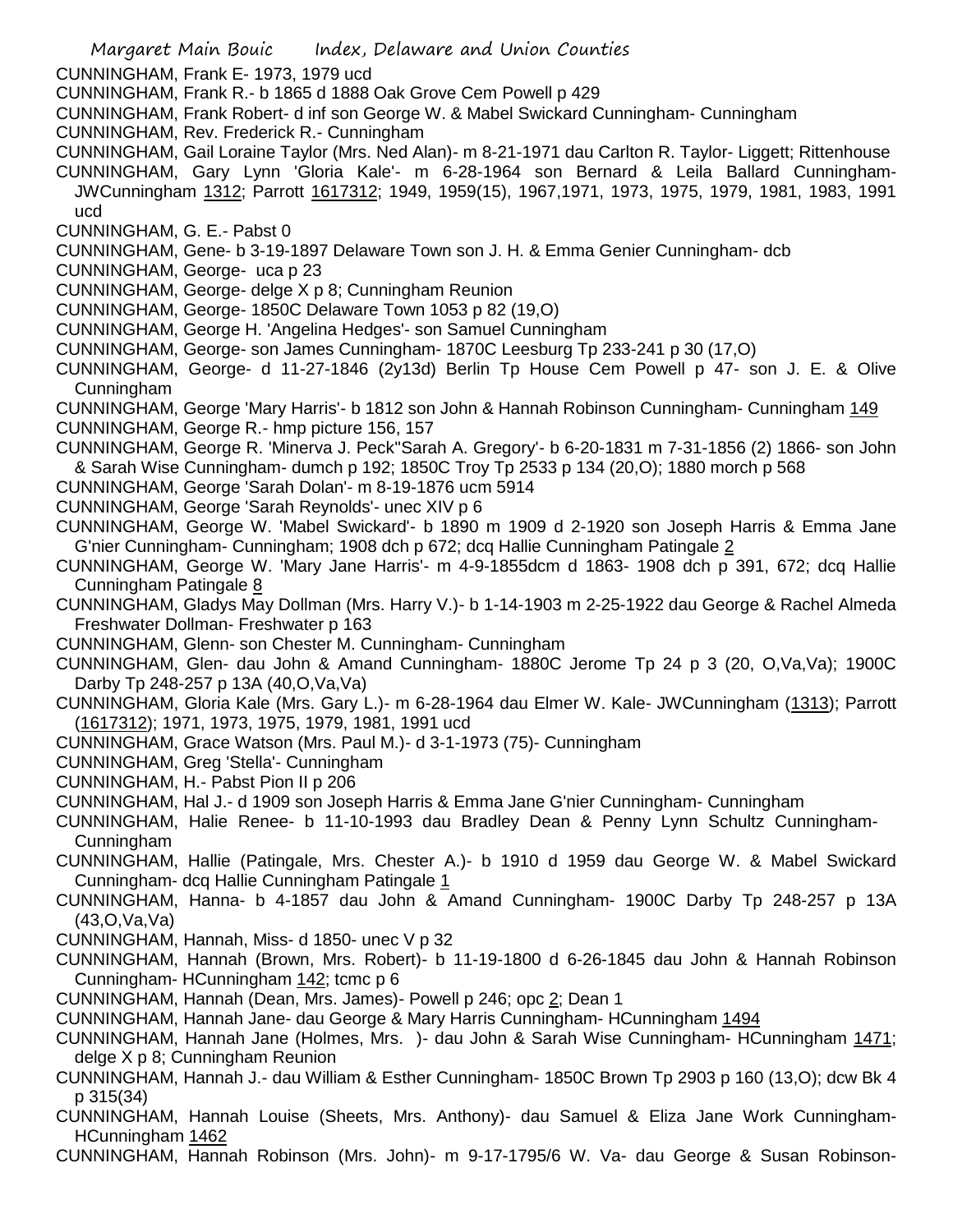Margaret Main Bouic Index, Delaware and Union Counties Cunningham; tcmc p 6 CUNNINGHAM, Harriet- Pabst 1 p 42 CUNNINGHAM, Harriet P.- Pabst 0 CUNNINGHAM, Harriett- b 1835 d 1849 dau Joseph & Nancy Cunningham- BCunningham 4 CUNNINGHAM, Harriett N.- dau Barney & Rachel Cunningham- 1850C Berlin Tp 2028 p 123 (11,O) CUNNINGHAM, Harry S. 'Corinna M. Davis'- b 1895 m 1920 d 1950 Broadway Cem lptw p 80; son James William & Martha A. Jolliff Cunningham- Cunningham; Sbc p 33; 1949 ucd; 1900C Claibourne Tp 330-348 p 14A (5,O,O,O) CUNNINGHAM, Harry V. 'Gla;dys May Dollman'- m 2-25-1922- Freshwater p 163 CUNNINGHAM, Harry- son William & Martha A. Jolliff Cunningham- 1915 uch p 854 CUNNINGHAM, Helen- Oak Grove Cem Powell p 430 CUNNINGHAM, Helen E.- b 1-3-1890 Delaware Town dau Israel & Ellen E. Nelson Cunningham- dcb CUNNINGHAM, Hellen- Pabst 7 p 39 CUNNINGHAM, Hellen- dau Joseph & Christiana Cunningham- 1850C Delaware Town 1263 p 92 (12,O) and 1409 p 99 (12,O) CUNNINGHAM, Henry- d 5-11-1862 (7-4-25) Unionville Cem DJ p 33- son J. T. & A. M. CUNNINGHAM, Hester- dau John & Sarah Wise Cunningham- 1850C Troy Tp 2533 p 1324 (3,O); HCunningham 1477 CUNNINGHAM, Howard D. 'Margie A.'- 1981, 1983 ucd CUNNINGHAM, Howard R.- b 1-18-1913 son Edward & Della Seamans Cunningham- Weiser p 80 CUNNINGHAM, H. S.- dcw Bk 4 p 49(7) CUNNINGHAM, Hugh- 1880C Brown Tp p 379A CUNNINGHAM, Hugh- d 7-18-1824 (59y) Oak Grove Cem Powell p 94; dcga p 26 Del Patr & Fr Chron 10-7-1824 CUNNINGHAM, Hugh- 1835 men 62 #92 p 116 Troy Tp CUNNINGHAM, Hugh- d 11-25-1824 (19y9/3m) dbg p 11; Powell p 94 CUNNINGHAM, Hugh- 1840C Thompson Tp delge IV p 31 CUNNINGHAM, Hugh 'Alice'- b ca 1741 d 1817 CUNNINGHAM, Hugh 'Agnes Tucker'- b 1741 Paxtany Tp Lancaster Pam, m 6-12-1764 d 1817 W. Va-HCunningham 1 CUNNINGHAM, Hugh 'Ann W. Hedges'- b 1802 Va d 1883 Oak Grove Cem Powell p 429 son James & Margaret Winnan Cunningham- HCunningham 121 CUNNINGHAM, Hugh 'Anna Schwalbach'- Cunningham CUNNINGHAM, Hugh 'Elizabeth Dunlap'- 1820C Delaware Tp; 1840C Thomson Tp p 110 (40-50); 1850C Thomson Tp 123 p 190 (56, Pa); Powers p 96, 105; dpc p 18; hmp p 69; rx p 4; 1880 dch p 556; 1908 dch p 445; dcq Murray Main 48 CUNNINGHAM, Hugh 'Sarah Chain'- b 10-18-1765 d 7-18-1824(59) dbg p 11;- son Barnet Cunningham-BCunningham 2,3; will dcw Bk 1 p 57; Pabst 8 p 8; dcc Julia Fry Yoder 44; delge I p 19 CUNNINGHAM, Hugh- b 1802 d Urbana,O.- son John & Hannah Robinson Cunningham- Cunningham CUNNINGHAM, Hugh 'Christina Castner''Jean Beattis'- b 8-24-1768 son Hugh & Agnes Tucker Cunningham-HCunningham 13 CUNNINGHAM, Hugh 'Martha'- dcga p 53 Ohio State Gazette 5-12-1831 CUNNINGHAM, Hugh ' Murphy'- son James & Margaret Winnan Cunningham- dcq Murray Main 14; Cunningham CUNNINGHAM, Hugh ' Brown''Maria Roberts'- b 1802 d 1868 son John & Hannah Robinson Cunningham-HCunningham 143 CUNNINGHAM, Hugh T. 'Elizabeth Money'- m 11-5-1852 dcm CUNNINGHAM, Ian Mclaren 'Luverne Hirsch'- d 2-9-1988 (89) Fla.- Cunningham CUNNINGHAM, Ian Mclaren Jr.- son Ian Mclaren & Luverne Hirsch Cunningham- Cunningham CUNNINGHAM, Ida Jane Patterson (Mrs. James O'Rell)- Nash p 273 CUNNINGHAM, Ione (Clark)- dau Hugh & Anna Schwalbach Cunningham- Cunningham CUNNINGHAM, Irena- delge I p 19 CUNNINGHAM, Irene- dau Madison & Sarah Cunningham- 1850C Jerome Tp 1896-1917 p 277 (14, Va) CUNNINGHAM, Irene M. (Duffy, Mrs. Fred)- b 1-2-1889 dau Joseph Harris & Emma Jane G'nier Cunningham-Cunningham; dcb Delaware Town CUNNINGHAM, Isaac N.- 1864 Troy Tp- delge VI p 50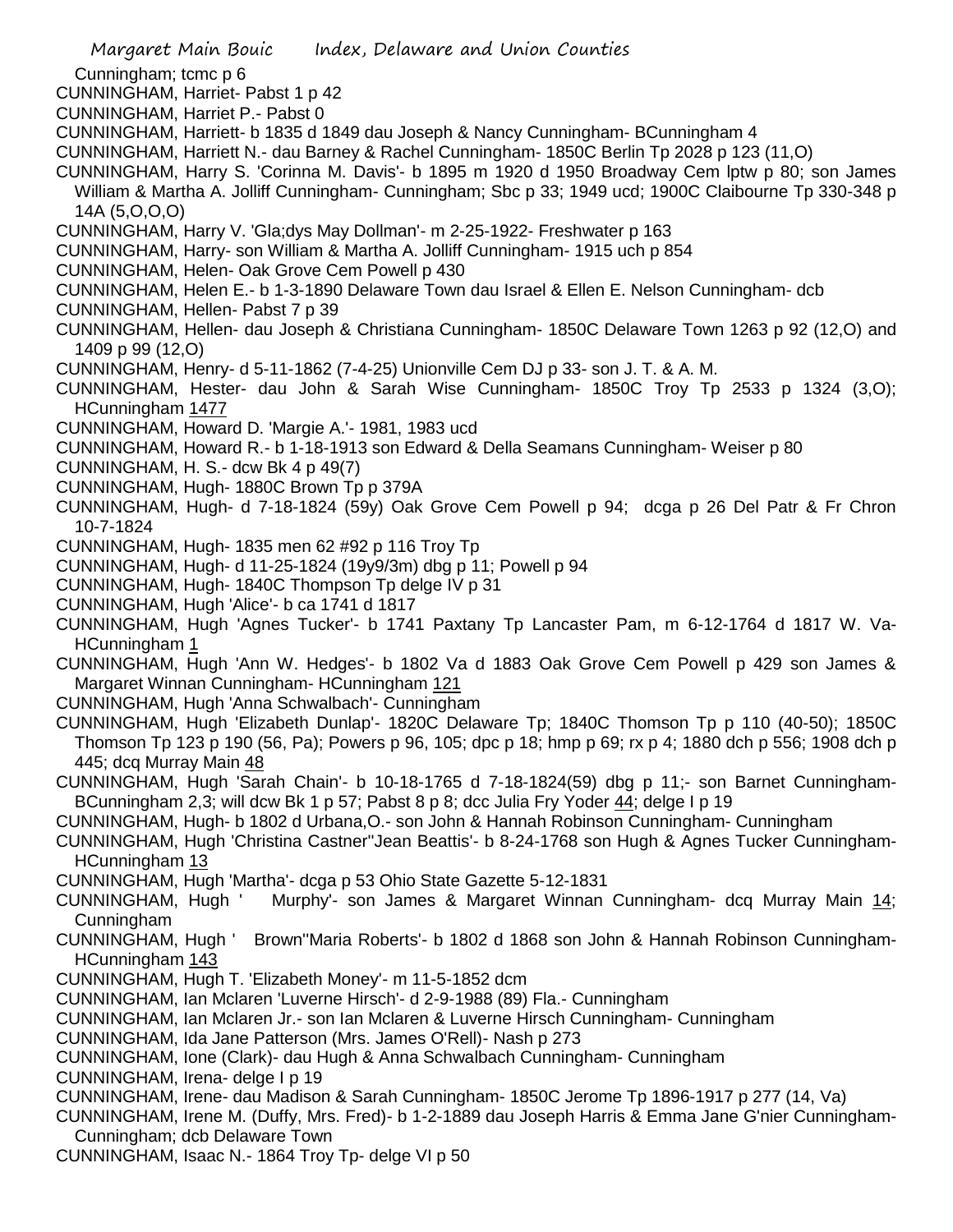- Margaret Main Bouic Index, Delaware and Union Counties CUNNINGHAM, Isabella- 1850C Marysville 521-530 p 80 (6,o) CUNNINGHAM, Issabella Kinkade (Mrs. Robert)- m 9-1-1836 dcm; Powell p 429 CUNNINGHAM, Israel- Oak Grove Cem Powell p 430 CUNNINGHAM, Israel H.- son John & Sarah Cunningham- 1850C Troy Tp 2533 p 134 (11,O); 1880C Delaware Tp p 331A CUNNINGHAM, Israel 'Katherine Wise'- b 1811 son John & Hannah Robinson Cunningham- HCunningham 148 CUNNINGHAM, Jack- Pabst 2 p 69; Sand p 5 CUNNINGHAM, Jack 'Eileen McClary'- Maugans Anc p 131 CUNNINGHAM, Jack S.- b 11-14-1915 son Edward & Della Seamans Cunningham- Weiser p 80 CUNNINGHAM, Jack Vense- b 3-2-1937 son John Whitefield & Minnie Jean Nash Cunningham- Nash p 273 CUNNINGHAM, Jackson 'Joan Garver''Martha F. Hatch'- m 11-18-1856 dcm (2) 5-31-1883 dcm- son John & Marjory Chain Cunningham- 1880 dch p 360; 1908 dch p 498; 1850C Delaware Town 1061 (16,O) CUNNINGHAM, ---- b 10-20-1867 Delaware Tp dau John & Joanna Cunningham- dcb CUNNINGHAM, James- uca p 23, 75 CUNNINGHAM, James- 1983 ucd CUNNINGHAM, James- d 3/5-29-1863 (89y) Claibourne Cem p 12 CUNNINGHAM, James- 1880C Thompson Tp p 295A CUNNINGHAM, James- dcw Bk 4 p 301(32) security CUNNINGHAM, James A.- d 5-11-1862 (6-4-25) Unionville Cem DJ p 33 son John T. & Amand Cunningham CUNNINGHAM, James A.- d 5-3-1863/5 (18-7-8) Marlborough Cem p 156, Powell p 291- son John & Sarah Cunningham- 1850C Troy Tp 2533 p 134 (7,O) CUNNINGHAM, James- son Barnet II & Anna Wilson Cunningham- BCunningham 3 CUNNINGHAM, James Edward- b 3-12-1945 d 12-27-1976 Hopewell Cem djlm p 90 CUNNINGHAM, James- son George & Mary Harris Cunningham- HCunningham 1491 CUNNINGHAM, James H.- 1908 dch p 391 CUNNINGHAM, James- b 1842 (8-1850) son Hugh & Eliza Murphy Cunningham- HCunningham 1214 CUNNINGHAM, James- son James & Pary Zipporah Ports Cunningham- 1870C Leesburg Tp 233-241 p 30 (5,O); 1880C Leesburg Tp 67 p 7 (15,O,O,O) p0178 CUNNINGHAM, James Larkin 'Eliza Fox'- son John & Rebecca McLarnin Cunningham- dcq Marjorie Norris Wenger 28 CUNNINGHAM, James 'Margaret Winnan'- b 8-28-1766 m 9-22-1797 W. Va- son Hugh & Agnes Tucker Cunningham- dcq Murray Main 28; HCunningham 12 CUNNINGHAM, James 'Mary'- 1850C Berlin Tp 2027 p 123 (40, Pa) CUNNINGHAM, James 'Nancy'- Claibourne Cem p 5 CUNNINGHAM, James O'Rell 'Ida Jane Patterson'- Nash p 273 CUNNINGHAM, James 'Pary/Zippora Ports'- b 6-30-1824 m 6-15-1861 ucm 3188- d 10-31-1905 Claibourne Cem p 22- 1870C Leesburg Tp 233-241 p 30 (46,O); 1880C Leesburg Tp 67 p 7 (56,O,Va,Va,) CUNNINGHAM, James P. 'Catharine Carpenter'- 1880 dch p 801; hadc p 50, 52 Thomson Tp CUNNINGHAM, James R.- b 6-13-1798 d 3-1824 son Hugh Cunningham- HCunningham 141 CUNNINGHAM, James R.- b 1798 d 1824 son John & Hannah Robinson Cunningham- Cunningham CUNNINGHAM, James Richard 'Mary Melissa Pennington'- m 10-20-1984 son Robert Cunningham- grandson Richard Smith- Cunningham; 1991 ucd CUNNINGHAM, James- b 1956 son Robert J. & Nancy Cunningham- 1971 ucd CUNNINGHAM, James S.- 1908 dch p 391 CUNNINGHAM, James S. A.- 1908 dch p 391 CUNNINGHAM, James W.- 1880C Scioto Tp p 286A CUNNINGHAM, James- son William Frank & Anna Ferris Cunningham- Robinson 4 CUNNINGHAM, James- son William Cunningham- HCunningham 1231 CUNNINGHAM, James W.- 1835 men 17 #96 p 26 Brown Tp CUNNINGHAM, James Wilson 'Lovicanna Fleming'- m 11-7-1834 son Hugh & Sarah Chain Cunningham-BCunningham 4 CUNNINGHAM, James W. 'Mary Hall'- m 6-1-1848 dcm; Pabst 1 p 42 CUNNINGHAM, Jamie Lee- b 10-14-1980 dau Tom & Linda Johnson Cunningham- JWCunningham 1541; 1991 ucd
- CUNNINGHAM, Jane (Beattie, Mrs. )(Mrs. Hugh)- HCunningham 13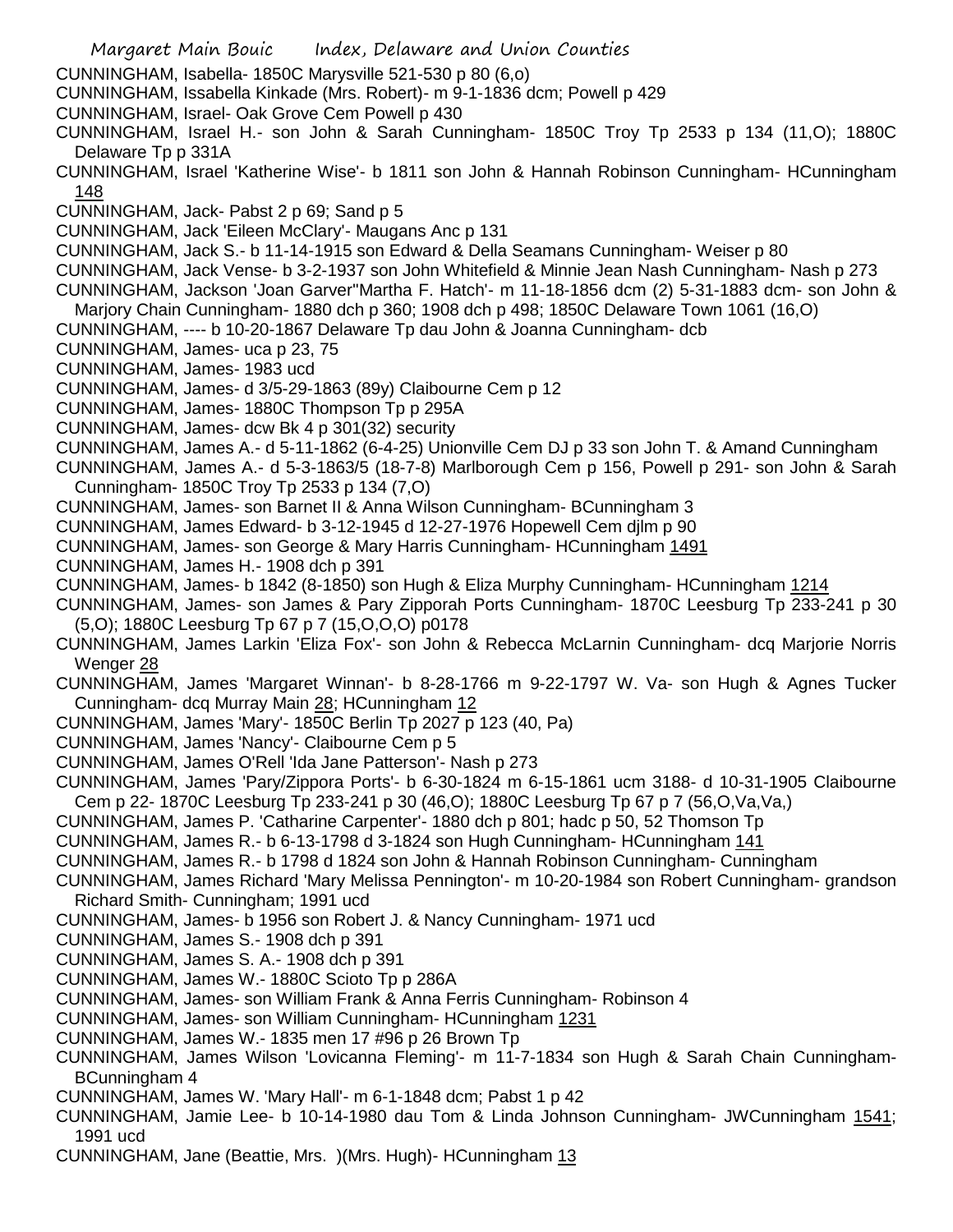- Margaret Main Bouic Index, Delaware and Union Counties
- CUNNINGHAM, Jane E.- d 7-29-1846 (9-10-21) Shoup Cem Powell p 268- dau Hugh T. & Rebecca Cunningham
- CUNNINGHAM, Jane E/D. (Mrs. Thomas A.)- 1959, 1971, 1973, 1979, 1991 ucd
- CUNNINGHAM, Jane- dau Hugh Cunningham- Cunningham 1432
- CUNNINGHAM, Jane- dau Joseph & Christiana Cunningham- 1850C Delaware Town 1409 p 99 (18,O) and 1263 p 92 (16,O)
- CUNNINGHAM, Jane O. (Dolton, Mrs. Henry B.)- m 3-21-1858 dcm
- CUNNINGHAM, Janet (Dewey, Mrs. )- dau Ernest W. & Dorthea Cunningham- Cunningham
- CUNNINGHAM, J. B.- Pabst 2 p 53
- CUNNINGHAM, Jean J. (Kurley, Mrs. Edna)(Brown, Mrs. Ardah)- dau Joseph Harris & Emma Jean G'nier Cunningham- Cunningham; 1908 dch p 672
- CUNNINGHAM, Jeannette McElhose (Mrs. R. David)- m 11-11-1914- Cunningham
- CUNNINGHAM, Jehu 'Mary'- DJ p 101
- CUNNINGHAM, Jerome 'Ella Rodgers'- m 8-18-1895 delge V p 65
- CUNNINGHAM, Jessy- 1880C Scioto Tp 261 p 290A
- CUNNINGHAM, Jo Ann Garver (Mrs. Jackson) b 1836 m 11-18-1856 dcm d 1881 Oak Grove Cem Powell p 430
- CUNNINGHAM, Joe C.- d 7-7---(2y2m) Oakdale Cem I p 18 (E) aon J. X.
- CUNNINGHAM, John- b 1810 d 1891 Marlborough Cem p 156; Pabst 8 p 4
- CUNNINGHAM, John- 1835 men 37 #101 p 66 Liberty Tp
- CUNNINGHAM, John- 1835 men 62 #100 p 116 Troy Tp
- CUNNINGHAM, Mrs. John- d 1891/2- delge VI p 51
- CUNNINGHAM, John- b Ireland 5-10-1844 (42-1886) Claibourne Tp uninf p 3
- CUNNINGHAM, John- b 1803 d 1854 Oak Grove Cem Powell p 430
- CUNNINGHAM, John- 1880C Delaware Town p 496A
- CUNNINGHAM, John- 1883 uch V p 594
- CUNNINGHAM, John- 1880C Claibourne Tp p 0208
- CUNNINGHAM, John- hmp p 71; dpc p 18, 25, 28; Powell p 429
- CUNNINGHAM, John- dcw Bk 4 p 24(3) p 153 (18) Witness
- CUNNINGHAM, John 'Amand'- 1860C Jerome Tp 210-211 p 31 (43, Va); 1870C Jerome Tp 221-212 p 29 (53, Va); 1880C Jerome Tp 24 p 3 (63, Va,Va,Va) p 0140- multatto
- CUNNINGHAM, John 'Ann E. Sheppard'- m 1-31-1867 ucm 4134; 1883 uch IV p 470
- CUNNINGHAM, John son Arlene Cunningham- 1949 ucd
- CUNNINGHAM, John- son Barnet II & Anna Wilson Cunningham- BCunningham 3
- CUNNINGHAM, John Carpenter son Benjamin Cunningham- dcw Bk 2 p 432
- CUNNINGHAM, John 'Catherine'- Powers p 45, 105, 184
- CUNNINGHAM, John Edward 'Carol Rae Draudt'- b 1951 m 4-24-1971- son Vernon E. & Mary E. Cunningham- JWCunningham 1513; 1959, 1967, 1971,1973, 1975, 1979, 1981, 1983 ucd
- CUNNINGHAM, John W.'Emma'- 1870C Leesburg Tp 235-243 p 30 (24,O); 1880C Richwood 372-391 p 35 (36,O,O,O)
- CUNNINGHAM, John 'Hannah Robinson'- b 3-1771 m 9-17-1795/6 W. Va.- son Hugh & Alice/Agnes Tucker Cunningham- HCunningham 14; tcmc p 6
- CUNNINGHAM, John H.- b 6-7-1879 Delaware Town son Joseph & Emma Jane Green Cunningham- dcb
- CUNNINGHAM, John- son John & Amanda Cunningham- 1870C Darby Tp 5-4 p 1 (18, Va); 1880C Darby Tp 24 p 3 (28, Va,Va,Va) p 0237 or 9 p 237A
- CUNNINGHAM, John- son James & Margaret Winnan Cunningham- HCunningham 128
- CUNNINGHAM, John J. 'Sarah Wise'- b 1810 d 1891 Marlborough Cem Powell p 291- son John & Hannah Robinson Cunningham- HCunningham 147
- CUNNINGHAM, John- son Joseph & Christiana Cunningham- 1850C Delaware Town 1263 p 92 (8,O)
- CUNNINGHAM, John L.- son Ian Mclaren & Luverne Hirsch Cunningham- Cunningham
- CUNNINGHAM, John 'Margaret Mooney'- m 12-14-1852 ucm 1890 m slip unec VII p 58
- CUNNINGHAM, John 'Margaret' 'Margery Chain'- b 7-5/25-1802 m 1-4-1827 d 9-27-1858/9- son Hugh & Sarah Chain Cunningham- 1883 uch V p 313; Pabst Pion I p 250; Pabst 0; 1850C Delaware Town 1061 p 83 (48, Pa); dcc Julia Fry Yoder 22; unec II p 33; BCunningham 3
- CUNNINGHAM, John L.- son George R. & Minerva Peck Cunningham- morch p 568; HCunningham 14752 CUNNINGHAM, John M.- 1860C Jackson Tp 1162-1174 p 154 (18, Va)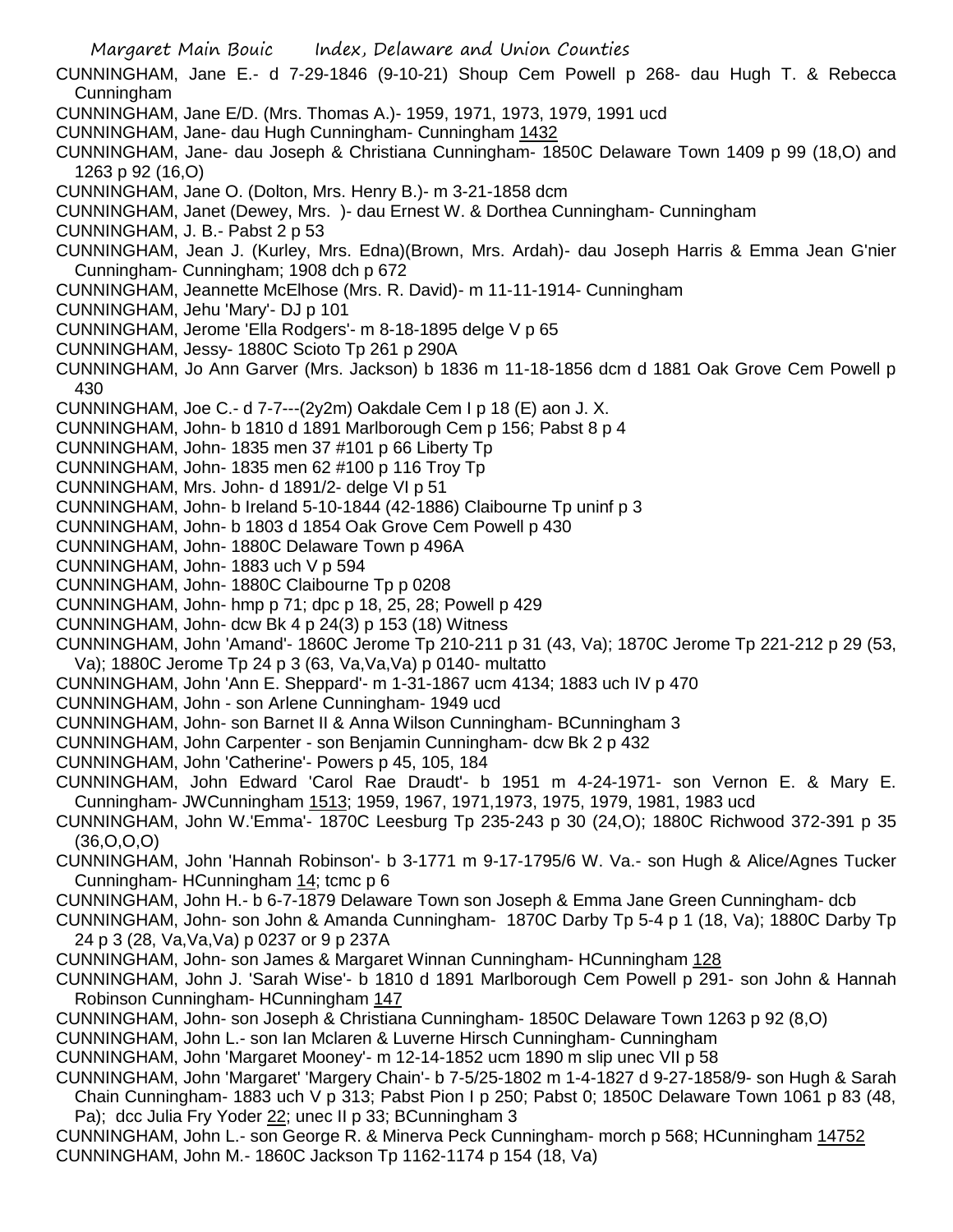CUNNINGHAM, John M.- son John & Sarah Cunningham- 1850C Troy Tp 2533 p 134 (9,O)

CUNNINGHAM, John 'Mary Adams'- m 4-30-1837 ucm 421; 1840C Millcreek Tp p 57 (40-50)

CUNNINGHAM, John Mooney- d age 18 son Samuel & Eliza Jane Work Cunningham- HCunningham 1463

CUNNINGHAM, John Newton 'Eliza A. Durfey'- m 1-26-1865 dcm d 12-13-1865 (24-6-26) Marlborough Cem-Powell p 291

CUNNINGHAM, John 'Oleva Evans'- m 12-27-1840 dcm

CUNNINGHAM, John 'Rebecca McLarnin'- dcq Marjorie Norris Wenger 28

CUNNINGHAM, John 'Sarah'- 1850C Troy Tp 2533 p 134 (41,O); hadc p 56

CUNNINGHAM, John 'Susan King- Powers p 237

CUNNINGHAM, John T. b 9-1851- son John & Amanda Cunningham- 1860C Jerome Tp 210-211 p 31 (9, Va); 1870C Jerome Tp 221-212 p 29 (18, Va); 1880C Jerome Tp p 0140; 1900C Darby Tp 248-257 p 13A (48,Va,Va,Va)

CUNNINGHAM, John W.- son William Cunningham- HCunningham 1232

CUNNINGHAM, John Whit 'Myrtle Parrott'- b 7-3-1892 m 1915 d 2-22-1967 Claibourne Cem p 58- son James W. & Martha Jolliff Cunningham- 1915 uch p 854; JWCunningham 13; Parrott (16173); 1949, 1959 ucd; 1900C Claibourne Tp 330-348 p 14A (8,O,O,O)

CUNNINGHAM, John Whitefield 'Minnie Jean Nash'- b 11-17-1894 m 7-1-1922 son James O'Rell & Ida Jane Patterson Cunningham- Nash p 273

CUNNINGHAM, John W. H.- son Hugh Tp & Rebecca Cunningham- 1850C Thomson Tp 123 p 190 (7,O)

CUNNINGHAM, John Wilson- son Hugh Cunningham- HCunningham 1435

CUNNINGHAM, Joseph- 1880 dch p 317, 319; 1908 dch p 498; 1811- delge III p 66

CUNNINGHAM, Joseph- 1835 men 13 #5 p 17 Burlin Tp; delge IX p 60

CUNNINGHAM, Joseph- here 1811; delge X p 11

CUNNINGHAM, Joseph- 1835 men 22 #60 p 35 Delaware Tp; 1976 dch p 10

CUNNINGHAM, Joseph- 1880C Delaware Town p 507C

CUNNINGHAM, Joseph- d 1839- delge I p 11

CUNNINGHAM, Joseph 'Agnes Huston'- son Barnet & Sarah Margery Cunningham- BCunningham 2

CUNNINGHAM, Joseph C.- d 7-7-1851 (2y2m) Oakdale Cem 1740 (25-1R)

CUNNINGHAM, Joseph D. 'Christiana Harter'- b 10-8-1786 d 2-6-1868 Oak Grove Cem Powell p 429- ped Marilynn Phillips Miller 28 -delge IV p 72, X p 33; 1850C Delaware Town 1409 (60, Pa) and 1263 (45, Pa); Pabst 8 p 6

CUNNINGHAM, Joseph Harris 'Emma Jane G'nier'- b 7-25-1856 Liberty Tp Del Co son George W. & Mary Jane Harris Cunningham- 1908 dch p 161, 380, 672; 1880 dch p 29; dumch p 469; Cunningham; dcq Hallie Cunningham Patingale 8; Powers p 280

CUNNINGHAM, Joseph Harris II 'Josephine Griffith'- son George W. & Mable Swickard Cunningham-Cunningham; dcq Hallie Cunningham Patingale 1

CUNNINGHAM, Joseph Harris III 'Nora Louise McCawely'- son Joseph Harris II & Josephine Griffith Cunningham- Cunningham

CUNNINGHAM, Joseph Harris IV- son Joseph Harris III & Nora Louise McCawely Cunningham- Cunningham

CUNNINGHAM, Joseph Huston 'Keziah Norris'- b 1776 d 5-19-1858 son Barnet II & Anna Wilson Cunningham- BCunningham 3

CUNNINGHAM, Joseph Leroy- b 11-16-1994 son Rick Dean & Lu Ann Nicole Rayl Cunningham-Cunningham

CUNNINGHAM, Joseph M.- 1908 dch p 391

CUNNINGHAM, Joseph 'Mary Ann Johns'- m 2-4-1848 ucm 1299- 1850C Marysville 538-549 p 82 (24,O); unec VII p 39

CUNNINGHAM, Joseph N.- Pabst 0

CUNNINGHAM, Joseph 'Nancy'- d 9-1839 son Hugh & Sarah Chain Cunningham- BCunningham 3,4

CUNNINGHAM, Joseph Sebastian- b 9-28-1994 daonJ. R. & Melissa Pennington Cunningham-Cunningham

CUNNINGHAM, J. R.- hmp p 156

CUNNINGHAM, Josephine- b 1858 d 1873 Oak Grove Cem Powell p 430

CUNNINGHAM, Josephine (Patton, Mrs. William C.)- m 6-4-1854 dcm

CUNNINGHAM, Josiah 'Margaret Eckleberry'- m 4-30-1857 dcm

CUNNINGHAM, Josiah- son James & Margaret Winnan Cunningham- HCunningham 122-

CUNNINGHAM, Josiah- b 11-7-1824 son William & Esther Cunningham- 1850C Brown Tp 2903 p 160; Pabst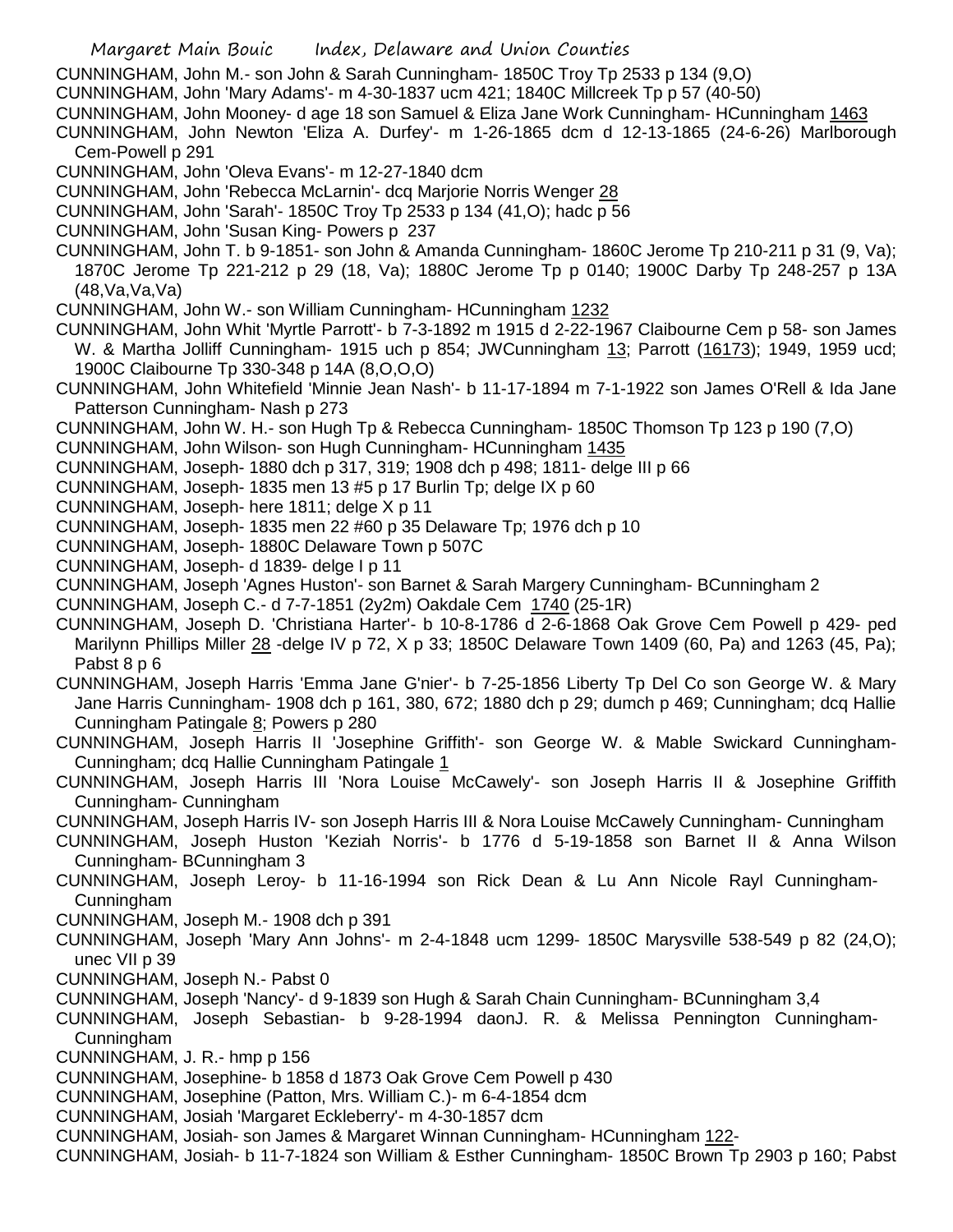8 p 8; dcw Bk 4 p 315(34) exectuor

- CUNNINGHAM, J. T.- uca p 35
- CUNNINGHAM, J. R. 'Melissa Pennington'- Cunningham
- CUNNINGHAM, Julia (Woodruff, Mrs. John)- 1883 uch V p 655
- CUNNINGHAM, Julian (Milligan, Mrs. George)- b 1816 dau John & Hannah Robinson Cunningham-HCunningham 14(11)
- CUNNINGHAM, J. W.- hjt p 56; 1915 uch p 425
- CUNNINGHAM, Karen Curry (Mrs. Steven)- m 8-30-1991 dau James & Imogene Curry- Cunningham; Curry
- CUNNINGHAM, Karen M.- dau Joseph Harris III & Nora Louise McCawley Cunningham- Cunningham
- CUNNINGHAM, Karen Sue (Hoffman, Mrs. Michael E.)- m 9-18-1966 dau Bernard & Leila Ballard Cunningham- Cunningham 1313; Parrott 1617313; 1959 ucd (13)
- CUNNINGHAM, Katherine Wise (Mrs. Israel)- Cunningham (148)
- CUNNINGHAM, Kathy Lynn (Glick, Mrs. William Todd)- m b 1961 m 11-29-1980 dau Benjamin Taylor & Lois J. Arthurs Cunningham- Cunningham; 1967, 1971, 1973, 1975, 1979, 1981 ucd
- CUNNINGHAM, Kay (Arehart, Mrs. )- b 1955 dau Benjamin Taylor & Lois Arthurs Cunningham Cunningham; 1967 ucd
- CUNNINGHAM, Kay F. 'Bernice'- b Antioch d 3-27-1986 (61) bur Ashley Union Cem- son Rev. R. David & Mary Jeannette McElhose Cunningham- Cunningham; 1969, 1980 dcd
- CUNNINGHAM, Keith Allen 'Phoebe Copley'- m 4-28-1948- Weiser p 237
- CUNNINGHAM, Keziah Norris (Mrs. Joseph Huston)- BCunningham 3
- CUNNINGHAM, L.'Mary'- 1880C Claibourne Tp 191-203 (29,O,O,O) p 0219
- CUNNINGHAM, Lance- b 1967 ch Robert J. & Nancu Cunningham- 1971 ucd
- CUNNINGHAM, Lavonne (Cope, Mrs. Robert)- m 8-17-1947- Weiser p 253
- CUNNINGHAM, Leila Ballard (Mrs. Bernard)- b 1910 Claibourne Cem p 102; Cunningham (131); Parrott 161731; 1949, 1959, 1967, 1971, 1973, 1975, 1979, 1981, 1983, 1991 ucd
- CUNNINGHAM, Lemuel G.- son Hugh T. Cunningham- 1850C Thomson Tp 123 p 190 (16,O)
- CUNNINGHAM, Lennie Ella (Hardesty, Mrs. )- dau R. David & Jeannette McElhose Cunningham-Cunningham
- CUNNINGHAM, LeRoy E. 'Emma Louise Rausch'- b 5-5-1922 m 8-28-1947 d 4-14-1993 (70) Claibourne Cemson John Whit & Myrtle Parrott Cunningham- JWCunningham 133; Parrott 161733; Rausch (16223) p 274, III p 295; 1949, 1959, 1967, 1971, 1973, 1975, 1979, 1981, 1983. 1991 ucd
- CUNNINGHAM, Leslie- son Ora Myrtle Cunningham- Cunningham
- CUNNINGHAM, Rev. Levi- pmc p 1; 1880 dch p 426; 1908 dch p 280
- CUNNINGHAM, Lewis C. 'Mary E. Cole'- m 7-3-1870 ucm 4742
- CUNNINGHAM, Lewis 'Mary Snider'- m 9-19-1873 ucm 5330
- CUNNINGHAM, Linda C. Johnson (Mrs. Tom L.)- m 6-29=19 dau Marlin Johnson & Mrs. James Andrews-Cunningham; 1973, 1975, 1979, 1981, 1983, 1991 ucd
- CUNNINGHAM, Linda H. (Mrs. Albert R.)- 1980 dcd
- CUNNINGHAM, Loana June- b 10-22-1922 dau John Whitefield & Minnie Jean Nash Cunningham- Nash p 273
- CUNNINGHAM, Lois J. Arthurs (Mrs. Benjamin Taylor)- 1967, 1971, 1973, 1975, 1979, 1981, 1983 ucd
- CUNNINGHAM, Lora H.- b 1-20-1921 dau Edward & Della Seamans Cunningham- Weiser p 80
- CUNNINGHAM, Louisa (Rader, Mrs. Eli) b Del. 12-13-1863 m 3-27-1883 d 1-16-1927 dau Abner & Matilda Jones Cunningham- ped Marilynn Phillips Miller 7
- delge IV p 72
- CUNNINGHAM, Louise, Miss- Cunningham Reunion- delge X p 8
- CUNNINGHAM, E. Louise Hammet (Mrs. Charles K.)- d 5-25-1991 (82) -Cunningham
- CUNNINGHAM, Lovice Ann Fleming (Mrs. James Wilson)- m 11-7-1834- dcga p 65 Ohio State Gazette; BCunningham 3
- CUNNINGHAM, Lu Ann Nicole Rayl (Mrs. Rick Dean)- m 7-19-1980 dau John E. & Ruth Rayl -Parrott 1617333; Rausch (162233); 1991 ucd
- CUNNINGHAM, Lucena- b 12-3-1882 Licking Co Har Tp twin dau J. B. & Jennie Loren Cunningham- dcb
- CUNNINGHAM, Lucy L.- b 12-2-1882 Licking Co Har Tp twin dau J. B. & Jennie Loren Cunningham- dcb
- CUNNINGHAM, Lucy (Mrs. Benjamin)- dcw Bk 2 p 432
- CUNNINGHAM, Luverne Hirsch (Mrs. Ian Mclaren)- Cunningham
- CUNNINGHAM, Lydia S. (Elliott, mrs. James C.)- m 4-12-1851 dcm- dau William & Esther Cunningham-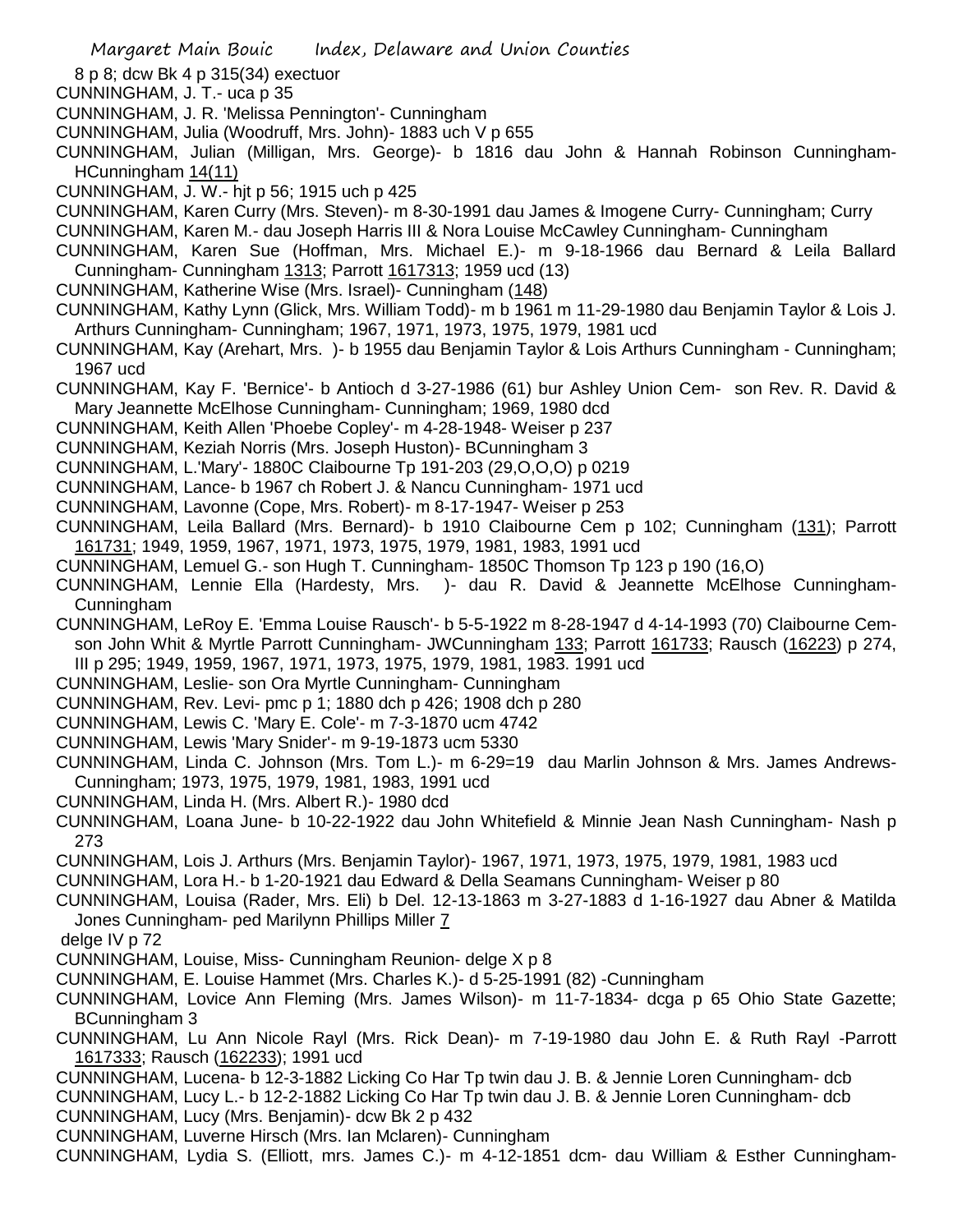1850C Brown Tp 2903 p 160 (28, Pa); dcw Bk 4 p 315(34)

- CUNNINGHAM, Mabel d 3-27-1986 (74) Oak Grove Cem dau Elmer R. Cunningham- Cunningham; 1961 dcd CUNNINGHAM, Mabel Swickard (Mrs. George W.)(Carson, Mrs. William J.) - b 12-26-1890 d 3-23-1988 (97)
- Oak Grove Cem Cunningham; dcq Hallie Cuningham Patingale 3; Longbrake p 100; 1971, 1980 dcd CUNNINGHAM, Mabel (Wright, Mrs. Frank Lee)- m 1946- Cunningham
- CUNNINGHAM, Madison 'Sarah'- 1850C Jerome Tp 1896-1917 p 277 (40, Va); 1860C Jerome Tp 44-42 p 7 (49, Va0
- CUNNINGHAM, Margaret- 1850C Brown Tp 2870 p 159 (19,O)
- CUNNINGHAM, Margery/Margaret Chain (Mrs. John)- b 9-17-1803 m 1-4-1827 d 10-4-1854- 1908 dch p 498; 1883 uch V p 313; dcc Julia Fry Yoder 23; 1850C Delaware Town 1061 p 83 (47, Pa)
- CUNNINGHAM, Margaret- b 1962 dau Albert R. & Linda H. Cunningham- 1980 dcd
- CUNNINGHAM, Margaret (Blake, Mrs. )- dau Hugh Cunningham- HCunningham 1433
- CUNNINGHAM, Margart Catherine (Basiliadis, Mrs. Nicholas John)- m 5-10-1986 dau Kenneth A. & Rena Bowsher- Cunningham
- CUNNINGHAM, Margaret Eckleberry (Mrs. Josiah)- m 4-30-1857 dcm
- CUNNINGHAM, Margaret- oldest dau Hugh Cunningham- dcw Bk 1 p 57
- CUNNINGHAM, Margaret- dau James & Margaret Winnan Cunningham- Cunningham 126
- CUNNINGHAM, Margaret Julia (Gaston, Mrs. William)- dau Samuel & Eliza Jane Work Cunningham-HCunningham 1464
- CUNNINGHAM, Margaret L/P. (Yates, Mrs. Thomas)- m 4-1-1851 dcm; delge X p 64
- CUNNINGHAM, Margaret Mooney (Mrs. John)- m 12-14-1852 ucm 1890; unec VII p 58
- CUNNINGHAM, Margaret (Scott, Mrs. Albert S.)- m 10-26-1854 dcm
- CUNNINGHAM, Margaret (Slack, Mrs. )- b 1834 (16-1850)- HCunningham 1211
- CUNNINGHAM, Margaret (Torrence, Mrs. ) b 1795 dau Hugh & Sarah Chain Cunningham- BCunningham 2
- CUNNINGHAM, Margaret Winnan (Mrs. James)- m 9-22-1797 W. Va- dau Alex Winnan- dcq Murray Main 29; HCunningham (12)
- CUNNINGHAM, Margarett- dau James W. Cunningham- Pabst 1 p 42; 1850C Berlin Tp 2027 p 123 (13,O)
- CUNNINGHAM, Margery Chain (Mrs. John)- b 1803 d 1854/3- ped Julia Fry Yoder #8 23; unec II p 33; Powell p 430
- CUNNINGHAM, Margery (Herriott, Mrs. James W.)- b 12-29-1829 m 11-9-1849 dcm d 1-29-1889- dau John & Margery Chain Cunningham- 1908 dch p 498; 1915 uch p 749; 1883 uch V p 313; 1985 uch p 54; Herriott 1; dcc Julia Fry Yoder 11
- CUNNINGHAM, Margery (Huston, Mrs. Joseph)- dau Barnet & Sarah Margery Cunningham- BCunningham 2
- CUNNINGHAM, Marget- dau John & Amand Cunningham- 1860C Jerome Tp 210-211 p 31 93,O); 1870c Jerome Tp 221-212 p 29 (13,O)
- CUNNINGHAM, Margie A. (Mrs. Howard D.)- 1981, 1983 ucd
- CUNNINGHAM, Maria Roberts (Mrs. Hugh)- HCunningham (143)
- CUNNINGHAM, Mariah J. (Roloson, Mrs. John)- m 3-27-1849 dcm
- CUNNINGHAM, Mariah- dau John Jr. & Sarah Wise Cunningham- Howison p Cunningham 1472
- CUNNINGHAM, Marian (Mrs. )- mother of G. W. Penell- delge VII p 30
- CUNNINGHAM, Marian/Mae (Piersol, Mrs. Jennings)- d 1955- dau Joseph Harris & Emma Jane G'nier Cunningham- Cunningham
- CUNNINGHAM, Marie (Williamson, Mrs. )- dau Ora Myrtle Cunningham- Cunningham
- CUNNINGHAM, Marilla- dau John & Amand Cunningham- 1860C Jerome Tp 210-211 p 31 (1,O); 1870C Jerome Tp 221-212 p 29 (10,O)
- CUNNINGHAM, Mark- son Carl A. & Alice M. Beers Cunningham- Cunningham; 1969 dcd (8)
- CUNNINGHAM, Marsha K.- 1991 ucd
- CUNNINGHAM, Martha- d 5-6-1831 (31) Marlborough Cem p 151; Powell p 293
- CUNNINGHAM, Martha A. Jolliff (Mrs. William)- b 1-31-1870 dau John & Mary Sidle Jolliff- 1915 uch p 854; 1900C Claibourne Tp 330-398 p 14A (30,O,O,O) m 12y 5 ch
- CUNNINGHAM, Martha (Greer, Mrs. Thomas)- lic 1-12-1867, delge X p 75
- CUNNINGHAM, Martha (Mrs. Hugh)- d 5-5-1831 (32) Troy Tp- dcga p 53 Ohio State Gazette
- CUNNINGHAM, Martha Jolliff (Mrs. James William/Willard)- Cunningham 1
- CUNNINGHAM, Martha (McCormack, Mrs. John W.)- dau Paul & Grace Cunningham- Cunningham
- CUNNINGHAM, Martha (Sealy, Mrs. Jacob)- m 1-6-1863 dcm
- CUNNINGHAM, Mary- 1850C Berkshire Tp 46 p 5 (15,O)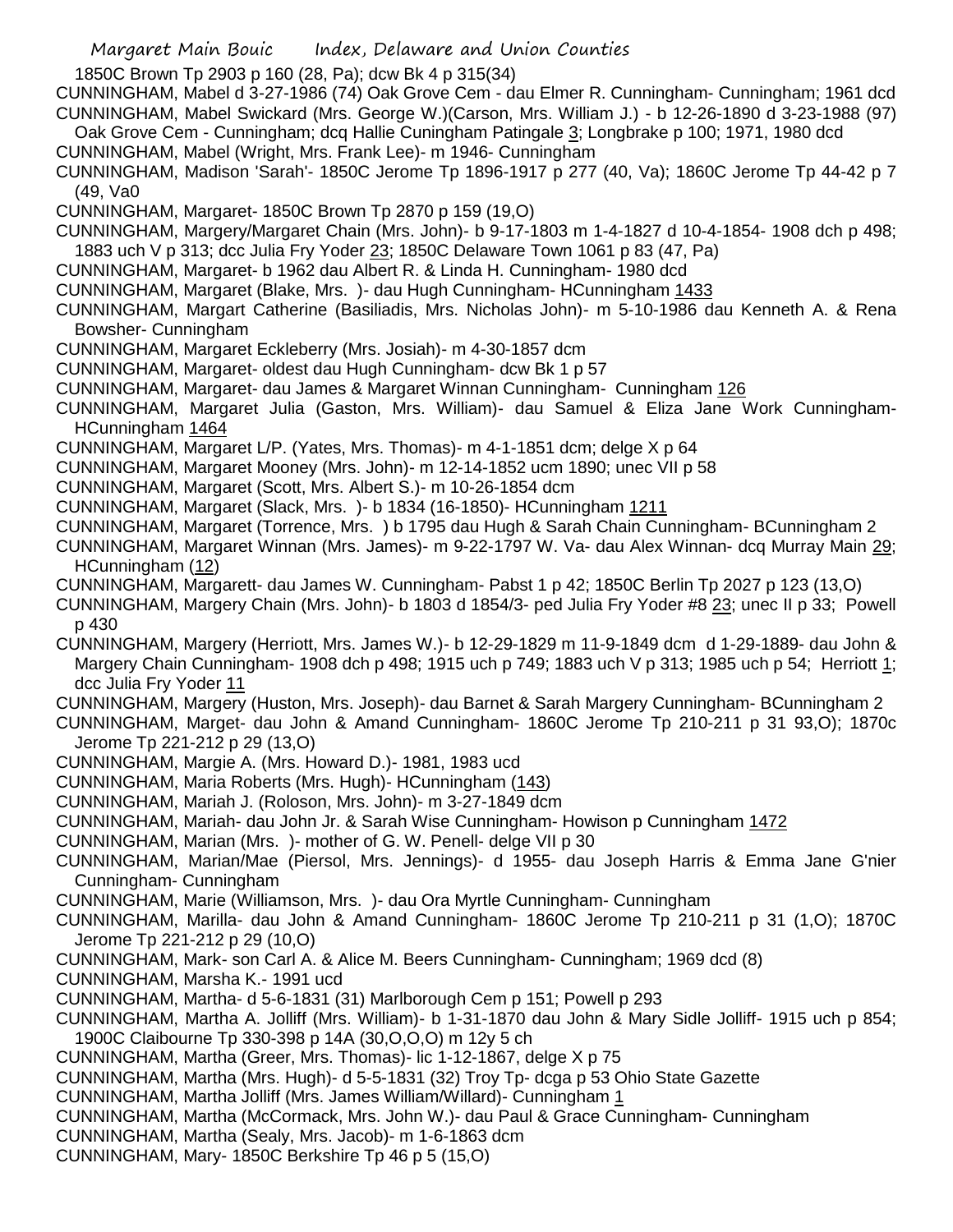- Margaret Main Bouic Index, Delaware and Union Counties
- CUNNINGHAM, Mary (10-1886) b 4-1-1875, Ohio- Claibourne Tp- uninf p 3
- CUNNINGHAM, Mary Adams (Mrs. John)- m 4-30-1837 ucm 421
- CUNNINGHAM, Mary A.- dau George R. & Minerva Peck Cunningham- 1880 morch p 568; HCunningham 14751
- CUNNINGHAM, Mary A. Johns (Mrs. Joseph)- m 2-4-1848 ucm 1299; 1850C Marysville 538-549 p 82 (21,O); unec VII p 39
- CUNNINGHAM, Mary B.(Allison, Mrs. )- dau Hugh & Anna Schwalbach Cunningham- Cunningham
- CUNNINGHAM, Mary A. (Richardson, Mrs. Dewitt Clinton)- dau James Larkin & Eliza Fox Cunningham- dcq Marjorie Norris Wenger 7
- CUNNINGHAM, Mary C.- b 2-1-1828- Pabst 8 p 8
- CUNNINGHAM, Mary Chain (Mrs. Barnet)- BCunningham 2
- CUNNINGHAM, Mary (Clevenger, Mrs. Robert R/P.)- m 12-13-1873 ucm 5401
- CUNNINGHAM, Mary C. (Mrs. Clifford L.)- 1973, 1975, 1979 ucd
- CUNNINGHAM, Mary Eaton (Mrs. Barnett)- b 9-10-1794 Pa d 1838 Berlin Tp house Cem Powell p 46- 1880 dch p 666; dcq Monna Rogers 15
- CUNNINGHAM, Mary E. Cole (Mrs. Lewis C.)- m 7-3-1870 ucm 4742- 1870C Leesburg Tp 213-220 p 27 (21,O)
- CUNNINGHAM, Mary E. (Davis, Mrs. Raymond J.)(Mrs. Noel)- b 4-22-1924 m (2) 5-31-1974- d 1-13-1994 (69)- dau Harry & Minnie Phillips Blaine- Cunningham
- CUNNINGHAM, Mary E. Kinder (Mrs. Donald)- Cunningham
- CUNNINGHAM, Mary E. (Shahan, Mrs. Joshua)- dau Hugh & Eliza Murphy Cunningham- HCunningham 1212 - Asp p 157; dcq Murray Main 7
- CUNNINGHAM, Mary E. (Mrs. Vernon E.)- 1959, 1967, 1971, 1973, 1975, 1979, 1981, 1983, 1991 ucd
- CUNNINGHAM, Mary Evelyn Cammann (Mrs. W. deLancey)- b 8-5-1860 m 4-18-1891 dau George Philip & Francis N. Schenck Cammann- Weiser p 208
- CUNNINGHAM, Mary (Goodman, Mrs. Franklin)- m 2-14-1850 dcm
- CUNNINGHAM, Mary H.- d 7-11-1859 (3d) Oller Cem p 11- dau G. W. & M. Cunningham
- CUNNINGHAM, Mary Hall (Mrs. James W.)- m 6-1-1848 dcm
- CUNNINGHAM, Mary- dau Hugh T. & Rebecca Cunningham- 1850C Thomson Tp 123 p 190 (10,O)
- CUNNINGHAM, Mary- dau James Cunningham- 1870C Leesburg Tp 233-241 p 30 (14,O)
- CUNNINGHAM, Mary (Mrs. James)- Pabst 1 p 35, 42
- CUNNINGHAM, Mary- dau James W. & Mary Cunningham- 1850C Berlin Tp 2027 p 123 (7/12,O)
- CUNNINGHAM, Mary Jane Harris (Mrs. George W.)(Freshwater, Mrs. Benjamin)- b 1837 m 9-11-1867/8 d 1905 Oller Cem p 11; 1908 dch p 672; 1880 dch p 743; Freshwater p 182, 185, 189, 218, 219, 225, 226, 227; HCunningham (149); dcq Hallie Cunningham Patingale 9
- CUNNINGHAM, Mary Janette (Mrs. Rev. Robert D.)- d 9-12-1984 (85) bur Yorkville- Cunningham
- CUNNINGHAM, Mary (Mrs. Jehu)- d 3-30-1851 (28y) Jerome Cem DJ p 101
- CUNNINGHAM, Mary J. Grimes Faris (Mrs. Presley Stuart)- b 5-27-1833 Delaware m 6-23-1853 dcm d 11-19-1907- BCunningham 4,5
- CUNNINGHAM, Mary (Mrs. Joseph)- 1850C Berlin Tp 2027 p 123 (29,NJ)
- CUNNINGHAM, Mary (Mrs. L.)- 1880C Claibourne Tp 191-203 p 19 (26,O,O,O)
- CUNNINGHAM, Mary L. (Kish, Mrs. )- dau Ian Mclaren & Luverne Hirsch Cunningham- Cunningham
- CUNNINGHAM, Mary L. (Meeker, Mrs. Wickliffe C.)- m 11-2-1858 dcm; Pabst Pion II p 220
- CUNNINGHAM, Mary Lucinda- dau George & Mary Harris Cunningham- HCunningham 1497
- CUNNINGHAM, Mary M.- dau Joseph Harris & Emma Jane G'nier Cunningham-1908 dch p 672
- CUNNINGHAM, Mary Melissa Pennington (Mrs. James Richard)- m 10-20-1984 dau Joseph Pennington-Cunningham; 1991 ucd
- CUNNINGHAM, Mary (Mckitrick, Mrs. Henry)- m 9-12-1820- McKitrick p 178
- CUNNINGHAM, Mary (Meeker, Mrs. W. C.)- dau Barnett & Mary Eaton Cunningham- 1908 dch p 742; dcq Monna Rogers 7
- CUNNINGHAM, Mary (Rupple, Jacob,Jr.)- dau Paul & Grace Cunningham- Cunningham
- CUNNINGHAM, Mary (Scott, Mrs. Thomas J.)- m 6-19-1855 dcm
- CUNNINGHAM, Mary W. Shanklin (Mrs. Myron W.)- m 10-10-1931 d 12-19-1983 (71) bur Orville- Pabst 8 p 42; 1961, 1969 dcd
- CUNNINGHAM, Mary (Shields, Mrs. David)- m 4-20-1808 W. Va- dau Hugh & Alice/Agnes Tucker Cunningham- HCunningham 1(11)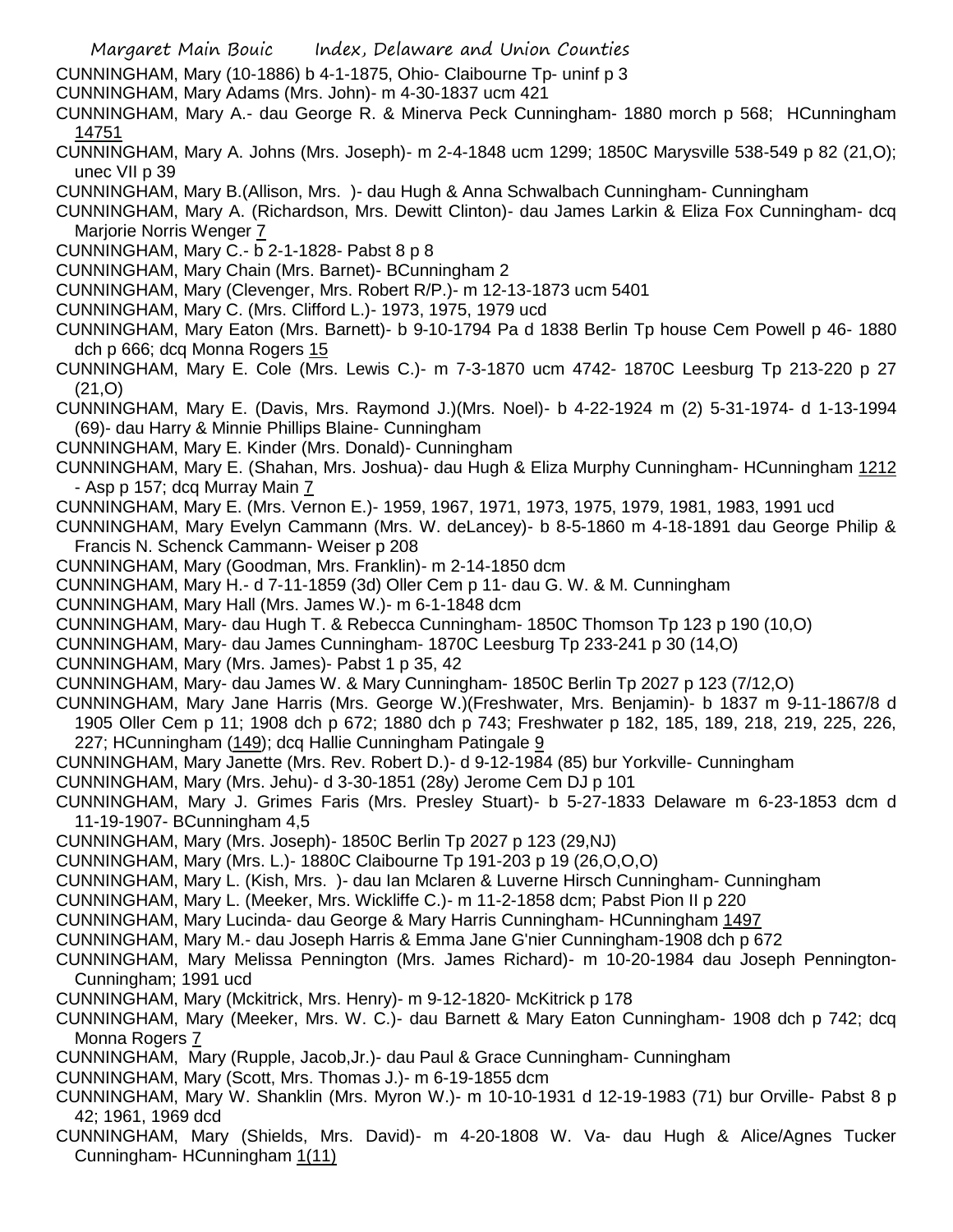CUNNINGHAM, Mary Snider (Mrs. Lewis)- m 9-19-1873 ucm 5330

CUNNINGHAM, Mary (Strickland, Mrs. )- dau William Frank & Anna Ferris Cunningham- Robinson 4

CUNNINGHAM, Mary (Wells, Mrs. Joseph)(Belt, Mrs. Robert)- b 9-2-1832 m(2) 1-29-1866 dau Ezekiel & Sarah Cunningham- 1883 uch V p 81

- CUNNINGHAM, Matilda Jones (Mrs. Abner)- b 4-26-1841 m 9-8-1859 dcm d 10-6-1875 dau Nelson & Mary Jones- ped Marilynn Phillips Miller 15- delge IV p 72
- CUNNINGHAM, Matthew- b 1983 son Rick Dean & Lee Ann Nicole Rayl Cunningham- 1983 ucd
- CUNNINGHAM, Maud Emma- b 3-23-1902 Berkshire Tp dau Ezekiel & Lillie Bachelor Cunningham- dcb
- CUNNINGHAM, Max M.- b 1-26=1918 son Edward & Della Seamans Cunningham- Weiser p 80
- CUNNINGHAM, Melissa Pennington (Mrs. J. R.)- dau Joe Pennington- Cunningham
- CUNNINGHAM, Melody (Mrs. Phillip R.)- 1979, 1981, 1983, 1991 ucd
- CUNNINGHAM, Melvin- son Arlene Cunningham- 1949 ucd
- CUNNINGHAM, Merle- son Ralph E. & Dorothy Cunningham- Cunningham
- CUNNINGHAM, Michael- son Rick Dean & Lu Ann Nicole Rayld Cunningham- Cunningham
- CUNNINGHAM, Mildred I. (Krebehenne, Mrs. Lester)- b 4-25-1919 m 7-29-1939 d 2-1-1988 dau John Whit & Myrtle Parrott Cunningham- Cunningham 132; Parrott 161732
- CUNNINGHAM, Millie J/Y. (Mrs. Thomas)- b 1843 d 1915 Claibourne Cem p 13; 1870C Leesburg 234-242 p 30 (26,O); 1880C Leesburg 64 p 6 (36, Miss, Ind,Ind); 1900C Lees. Tp 124-125 p 6A (56,Missouri, Ind, Ind) m 25y, 2 ch
- CUNNINGHAM, Minerva J. Peck (Mrs. George R.)- b 4-20-1837 m 7-30-1856 d 8-12-1864 dau John & Amy Maxwell Peck- 1880 morch p 568; dumch p 192; Cunningham (1475)
- CUNNINGHAM, Minnie Arnold (Mrs. )- d 12-1969 dau George & Nancy Nunemaker Arnold- Arnold; 1949, 1959, 1967 ucd
- CUNNINGHAM, Minnie Jean Nash (Mrs. John Whitefield)- m 7-1-1922 dau James Edward & Georgia Ann Hildreth Nash- Nash p 272, 273
- CUNNINGHAM, Miranda Shahan (Mrs. Samuel T.)- b 1827 d 12-6-1886 (59-6-19) Cunningham 124
- CUNNINGHAM, Mona (Morris, Mrs. )- dau Hugh & Anna Cunningham- Cunningham
- CUNNINGHAM, Rev. M. S.- 1915 uch p 231
- CUNNINGHAM, Myron W. 'Mary Shanklin'- m 10-10-1931- 1961, 1969 dcd
- CUNNINGHAM, Myrtle Ione Parrott (Mrs. John Whit)- m 1915 d 3-6-1981 (84) bur Claibourne Cem p 58- dau William & Rose Anna Bonnette Parrott- 1985 uch p 108, 110; JWCunningham (13); Parrott 16173; 1949, 1959, 1967, 1971, 1973, 1975, 1979, 1981, 1983 ucd
- CUNNINGHAM, Myrtle O. (Mrs. Percy M.)- b 1876 d 1968 Hopewell Cem djlm p 89
- CUNNINGHAM, Nancy- 1850C Berlin Tp p 206 (30-40); Pabst 8 p 6
- CUNNINGHAM, Nancy- dau Hugh Cunningham- HCunningham 1431
- CUNNINGHAM, Nancy Gross (Mrs. William Harris)- HCunningham (1493)
- CUNNINGHAM, Nancy (Mrs. James)- d 2-12-1861 (37-5-21) Claibourne Cem p 5
- CUNNINGHAM, Nancy (Mrs. Joseph)- BCunningham 3,4
- CUNNINGHAM, Nancy (Mrs. Robert J.)- 1971 ucd
- CUNNINGHAM, Nancy Sue (Rubeck, Mrs. Larry L.)- b 1955 m 7-31-19 dau Dwight & Nina Elizabeth Low Cunningham- Cunningham; Carr 114319222; Rittenhouse 6; 1959, 1967, 1973 ucd
- CUNNINGHAM, Nanny- dau John & Amanda Cunningham- 1880C Jerome Tp 24 p 3 (22, O,Va,Va)
- CUNNINGHAM, Dr. Ned Allen 'Gail Loraine Taylor'- m 8-21-1971 son Dwight & Nina Elizabeth Low Cunningham- 1959 ucd(9), 1967 ucd; Cunningham; Liggett Rittnehouse
- CUNNINGHAM, Newton- son John Jr. & Sarah Wise Cunningham- HCunningham 1478
- CUNNINGHAM, Nina Elizabeth Low (Mrs. Dwight Willard)- b 1923 dau Walter & Blanche Liggett Low-Cunningham; Carr 11431922; Rittenhouse 6; 1959, 1967, 1973, 1975 ucd; lptw p 80
- CUNNINGHAM, Noel A.' Mary E. Davis'- b 9-24-1917 m 5-31-1974 d 2-25-1993 (75) Radnor Cem-Cunningham son Elmer R. & Myrtle Howard Cunningham- Cunningham- 1961, 1969, 1971 dcd
- CUNNINGHAM, Nora- dau L. & Mary Cunningham- 1880C Claibourne Tp 191-203 p 19 (6,O,O,O)
- CUNNINGHAM, Norma Jean Gallogly (Mrs. Carl A.)- b 1-14-1936 d 11-22-1987 (51) Oak Grove Cem Cunningham
- CUNNINGHAM, Oleva Evans (Mrs. John)- m 12-27-1840 dcm
- CUNNINGHAM, Oliver- son Hugh Cunningham- HCunningham 1436
- CUNNINGHAM, Ora- interred 10-20-1918 Unionville Cem DJ p 46
- CUNNINGHAM, Ora Myrtle- d 1-26-1918 (91) bur Hopewell Cem- Cunningham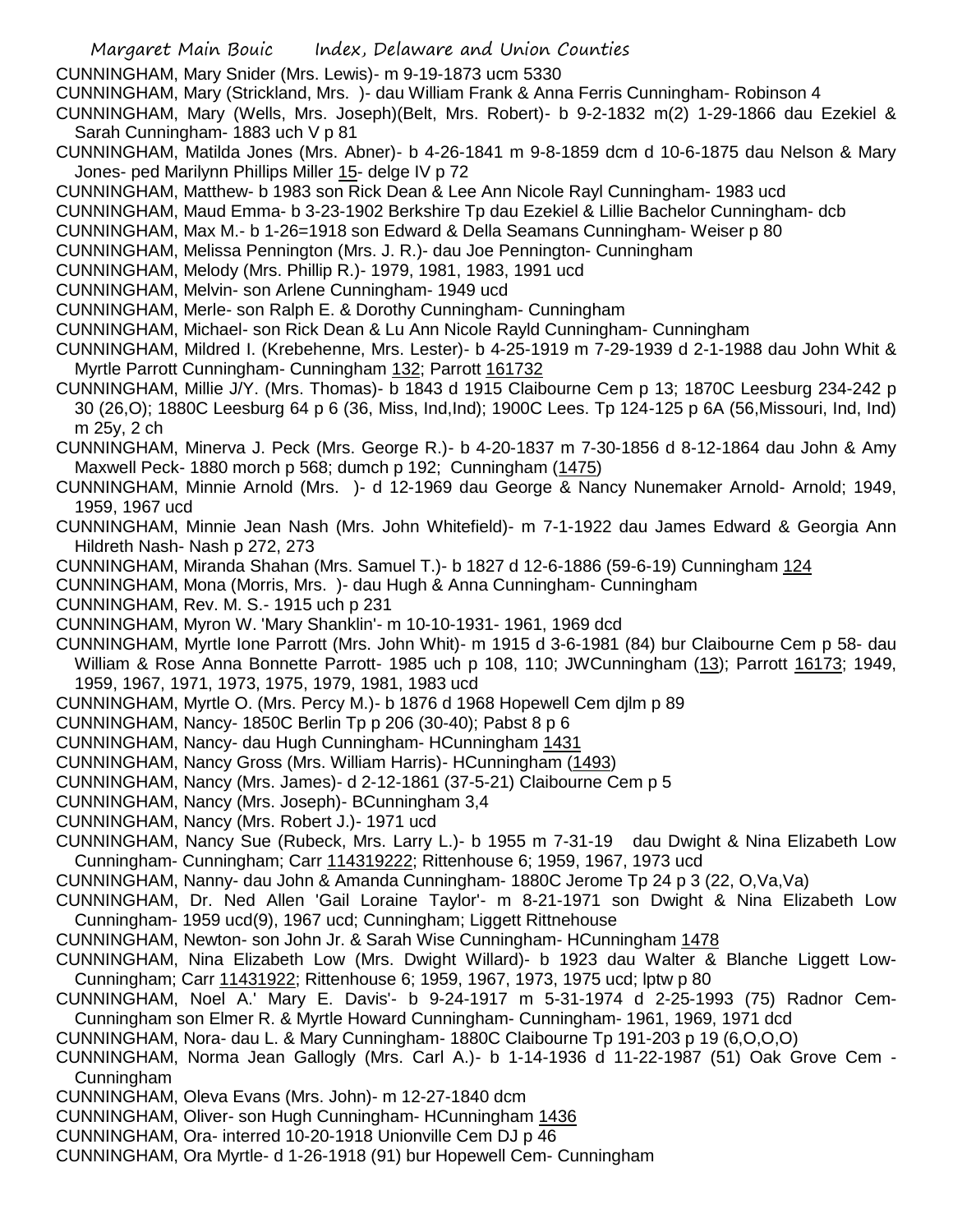Margaret Main Bouic Index, Delaware and Union Counties CUNNINGHAM, Oscar- son Joseph & Christiana Cunningham- 1908 dch p 391; 1850C Delaware Town 1409 p 99 (7,O) CUNNINGHAM, Pamela S. Gould (Mrs. Chad Eric)- m10-16-1993 dau Richard & Jeanette Gould - Cunningham CUNNINGHAM, Pary/Zipporah Ports (Mrs. James)- 1870C Leesburg Tp 233-241 p 30 (34,O) CUNNINGHAM, Patience/Margaret? (Yeats, Mrs. Thomas R.) 1908 dch p 751 dcq Edith Yates Meacham Morrison 5 CUNNINGHAM, Patricia Kaye- d 8-27-1963 (12) bur Yorkville dau Kay F. Cunningham- Cunningham CUNNINGHAM, Paul- son Arlene Cunningham- 1949 ucd CUNNINGHAM, Paul M. 'Grace'- d 11-25-1964 (66) Cunningham CUNNINGHAM, Paul- b 1977 son Phillip R. & Melody Cunningham- Cunningham; 1979, 1981, 1983, 1991 ucd CUNNINGHAM, Paula- b 1963 dau Benjamin Taylor & Lois J. Arthurs Cunningham- Cunningham; 1967, 1971, 1973, 1975 ucd CUNNINGHAM, Penny Lynn Schultz (Mrs. Brad)- dau Glenn & Judy Schltz- Cunningham CUNNINGHAM, Percy M. 'Myrtle O.'- b 1869 d 1956 Hopewell Cem djlm p 89 CUNNINGHAM, Philip L.'Sue Ann Barnes'- m 8-23-19 son Samuel Cunningham- Barnes 1980 dcd CUNNINGHAM, Philip 'Melody'- b 1953 son Benjamin Taylor & Lois J. Arthurs Cunningham- Cunningham; 1967, 1979, 1981, 1983, 1991 ucd CUNNINGHAM, Philip 'Sue Ann Barnes'- m 8-23-197- son Samuel Cunningham- Barnes CUNNINGHAM, Phoebe Copley (Mrs. Keith Allen)- b 7-2-1932 m 4-28-1948 dau Ted & Edna Elizabeth Bauder Copley- Weiser p 237 CUNNINGHAM, Phoebe Elliott (Mrs. )- dau Samuel & Nancy Finley Elliott- Maugans Anc p 161 CUNNINGHAM, Phyllis (Lewis, Mrs. )- dau Chester M. Cunningham- Cunningham CUNNINGHAM, Presley Stuart 'Mary J.Grimes Faris'- b 4-18-1831 Delaware m 6-23/22-1853 dcm d 7-31-1911 Ks; son Joseph & Nancy Cunningham- BCunningham 4,5; Pabst 0 CUNNINGHAM, Prudy A. Crego (Mrs. Arnold)(Huff, Mrs. )- b 8-4-1901 d 8-12-1990 (89) Forest Grove- dau Emery & Myrtle Crego Crego- Cunningham; 1969, 1971, 1980 dcd CUNNINGHAM, R.- 1981 ucd CUNNINGHAM, Rachel (Mrs. Barney)- 1850C Berlin Tp 2028 p 123 (42, Vt) CUNNINGHAM, Rachel (Collins, Mrs. John)- b 1787 ped Alica Yarrington Golder #5621- unec V p 17 CUNNINGHAM, Ralph E. 'Dorothy'- d 2-26-1981 (77)- Oak Grove Cem - Cunningham CUNNINGHAM, Rebecca (Faris, Mrs. John)- dau John & Hannah Robinson Cunningham- HCunningham 14(10) CUNNINGHAM, Rebecca (Mrs. Hugh T.)- d 5-28-1851 (47y) Shoup Cem Powell p 268; 1850C Thomson Tp 123 p 190 (46, Md) CUNNINGHAM, Rebecca McLarnin (Mrs. John)- dcq Marjorie Norris Wenger 29 CUNNINGHAM, Rev. R. H.- hmp p 59, 84 CUNNINGHAM, Rhoda Jane (Willey, Mrs. Ethan A/J.)- m 10-9-1856 dcm- dau Joseph & Nancy Cunningham-BCunningham 4; delge IV p 37; 1850C Delaware Town 1191 p 89 (14,O); Pabst 0 CUNNINGHAM, Richard E.- b 9-21-1879 Delaware Town son Wm. & Emma Pierce Cunningham- dcb CUNNINGHAM, Rick Dean 'Lu Ann Nicole Rayl'- b 5-3-1958 m 7-19-1980 son LeRoy & Emma Louise Rausch Cunningham- Cunningham 1333; Parrott 1617333 Rausch (162233)- 1959, 1967, 1971, 1973, 1975, 1983, 1991 ucd CUNNINGHAM, Rilla (Wise, mrs. Alva A.0- 1880 dch p 780 CUNNINGHAM, Robbie- b 1978 son John E. & Carol Cunningham- 1979, 1981 ucd CUNNINGHAM, Robert- 49ers p 2; 1880 dch p 354; 1908 dch p 144; 1976 dch p 245, 263; d California April 1850- unec V p 53 CUNNINGHAM, Robert- 1846 delge VII p 46 CUNNINGHAM, Robert- son Benjamin Cunningham- dcw Bk 2 p 432 CUNNINGHAM, Robert- (6-1969) son Carl A. & Alice M. Beers Cunningham- Cunningham CUNNINGHAM, Rev. Robert David 'Mary Janette McElhose'- m 11-11-1914 d 3-12-1967 (73)- Cunningham CUNNINGHAM, Robert David- d inf. son Rev. R. David & Jeannette McElhose Cunningham- Cunningham CUNNINGHAM, Robert 'Nancy Winnan'- b 1-31-1780 d 1812/4 son Hugh & Alice/ Agnes Tucker Cunningham-HCunningham 18; 1835 men 17 #97 p 26 Brown Tp CUNNINGHAM, Robert 'Issabella Kinkade'- m 9-1-1836 dcm son Hugh & Sarah Chain Cunningham-BCunningham 4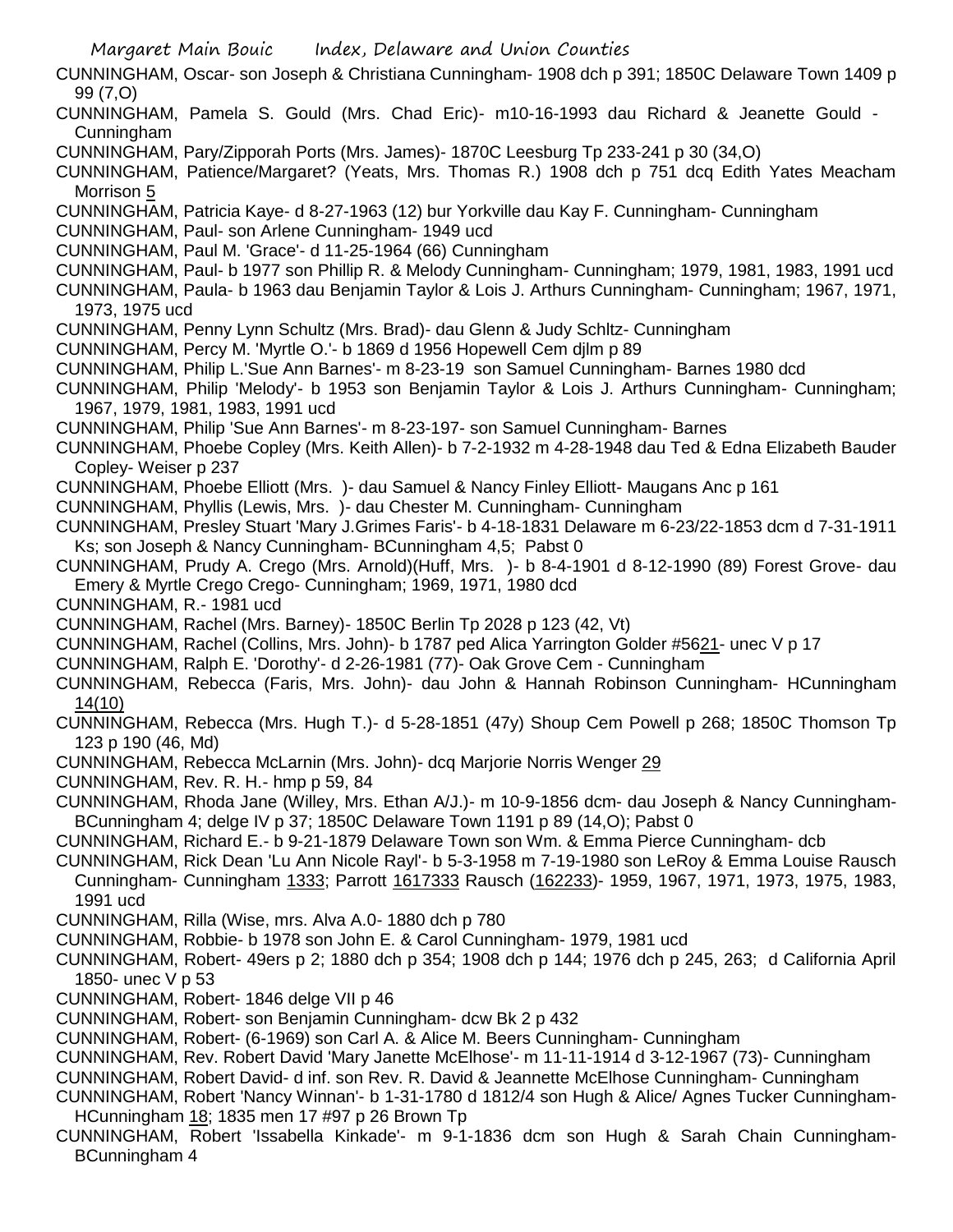CUNNINGHAM, Robert J. 'Nancy'- 1971 ucd

CUNNINGHAM, Roby married Brooks Wright- ch Harry V. & Gladys May Dollman Cunningham- Freshwater p 163

- CUNNINGHAM, Rodney 'Sharon McGlone'- son Roger Cunningham- Cunningham
- CUNNINGHAM, Roger- son Arlene Cunningham- Cunningham; 1949 ucd
- CUNNINGHAM, Roger T. 'N. Suzanne'- 1980 dcd
- CUNNINGHAM, Ronald Earl. 'Toby Ann Ridge'- m 11-23-1963 son Bernard & Leila Ballard Cunningham; Cunningham 131; Parrott 1617311; 1949, 1959 ucd (17), 1967, 1971, 1973, 1975, 1979, 1981, 1983, 1991 ucd
- CUNNINGHAM, Rosanna (Duffield, Mrs. William)- b 5-4-1784 m 10-22-1804 W. Va- dau Hugh & Alice/Agnes Tucker Cunningham- Cunningham (10)
- CUNNINGHAM, Rosette (Mrs. Charles W.)- b 8-1873 1900C Richwood 141-149 p 6A (26,O,O,O) no ch
- CUNNINGHAM, Roy N.- b 11-17-1879 Delaware Town son J. E. & Helen Green Cunningham- dcb
- CUNNINGHAM, Russell- son Arlene Cunningham- 1949 ucd
- CUNNINGHAM, Ruth Irene (Glassburn, Mrs. Everett Eugene)- b 10-4-1931 Ashland m Delaware 6-5-1949 dau Ralph E. & Dorothy Cunningham- Zimmerman (147622) p 360
- CUNNINGHAM, Ruth Irene (Jones, Mrs. Nelson Eichelberger)- b 4-10-1915 m 9-18-1936- Maugans Anc p 64
- CUNNINGHAM, Ruth M.Sanders (Mrs. C. Edward)- b 4-27-1903 d 12-16-1979 Hopewell Cem djlm p 89; dau Marvin & Martha Keith Sanders- Cunningham 1959, 1967, 1971, 1973, 1975, 1979 ucd
- CUNNINGHAM, Ruth E.(Wilson, Mrs. Walter)- b 9-1-1923 dau John Walter & Minnie Pearl Arnold Cunningham- Cunningham; Wilson; opc 891; 1959, 1967, 1971, 1973, 1975, 1979, 1981, 1983 ucd
- CUNNINGHAM, Salina Sarah (Haddox, Mrs. Jonathon H.)- m 1843 ped Laurene Huston Helton 25- delge II p 6
- CUNNINGHAM, Samuel- 1835 men 60 #15 p 112 Troy Tp
- CUNNINGHAM, Samuel 'Charity Shields'- b 1765 m 12-1-1796 d 1824- son Hugh & Alice/Agnes Tucker Cunningham- HCunningham 11
- CUNNINGHAM, Samuel 'Eliza Jane Work'- b 1-16-1808 m 12-4-1831 son John & Hannah Robinson Cunningham-HCunningham 146
- CUNNINGHAM, Samuel- b 1-16-1808 d 1871 Belmont Co- son John & Hannah Robinson Cunningham-Cunningham
- CUNNINGHAM, Samuel- son Samuel & Charity Shileds Cunningham-HCunningham 111
- CUNNINGHAM, Samuel T. 'Miranda Shahan'- b 1810 d 10-31-1876 (68-8-22) bur Belmont Co- son James & Margaret Winnan Cunningham- HCunningham 124
- CUNNINGHAM, Sandra Lynn (Fathbruckner, Mrs. James)- (3-1969)- dau Carl A. & Alice M. Beers Cunningham- Cunningham; Fathbruckner
- CUNNINGHAM, Sarah- 1850C Delaware Town 1061 p 83 (75, Pa)
- CUNNINGHAM, Sarah- b 1-1860 1900C Jackson Tp 218-220 p 9B (40,O,O,O) wid, 4 ch
- CUNNINGHAM, Sarah Ann (Brown/Bonar, Mrs. Jesse)- dau Samuel & Eliza Jane Work Cunningham-HCunningham 1461
- CUNNINGHAM, Sarah A. (Beirce, Mrs. Alonzo)- m 3-27-1847 dcm
- CUNNINGHAM, Sarah- b 1963 dau Albert R. & Linda H. Cunningham- 1980 dcd
- CUNNINGHAM, Sarah A. Williams (Mrs. William C.)- m 9-21-1854 dcm; delge V p 67
- CUNNINGHAM, Sarah (Brown, Mrs. Thomas)- dau Hugh & Sarah Chain Cunningham- BCunningham 3
- CUNNINGHAM, Sarah Catherine/Kate (10-1850) not m 1904 Oak Grove Cem dau Hugh & Eliza Murphy Cunningham- HCunningham 1213; 1880C Delaware Town p 455A
- CUNNINGHAM, Sarah Chain (Mrs. Hugh)- b 1777 d 1864 dau William & Margaret Chain- dcc Julia Fry Yoder 45; BCunningham 1,2; delge I p 19
- CUNNINGHAM, Sarah Dolan (Mrs. George)- m 8-19-1876 ucm 5914
- CUNNINGHAM, Sarah E. (Weaver, Mrs. Benjamin T.)- m 6-27-1878 ucm 6280
- CUNNINGHAM, Sarah (Mrs. Ezekiel)- 1883 uch V p 81
- CUNNINGHAM, Sarah Frances (Parks, Mrs. John)- b 9-17-1824 m 3-21-1850 d 9-17-1864- dcc Dorothy Parkes Brown
- CUNNINGHAM, Sarah A.Gregory (Mrs. George R.)- 1880 Morch p 568; HCunningham (14750
- CUNNINGHAM, Sarah (Harper, Mrs. Samuel)- b 2-22-1875 dau Hugh & Agnes Tucker Cunningham-Cunningham 16
- CUNNINGHAM, Sarah (Mrs. Hugh)- dcw Bk 1 p 57; Pabst 8 p 8; dcga p 26 Del Pat 7 Fr Chron 10-7-1824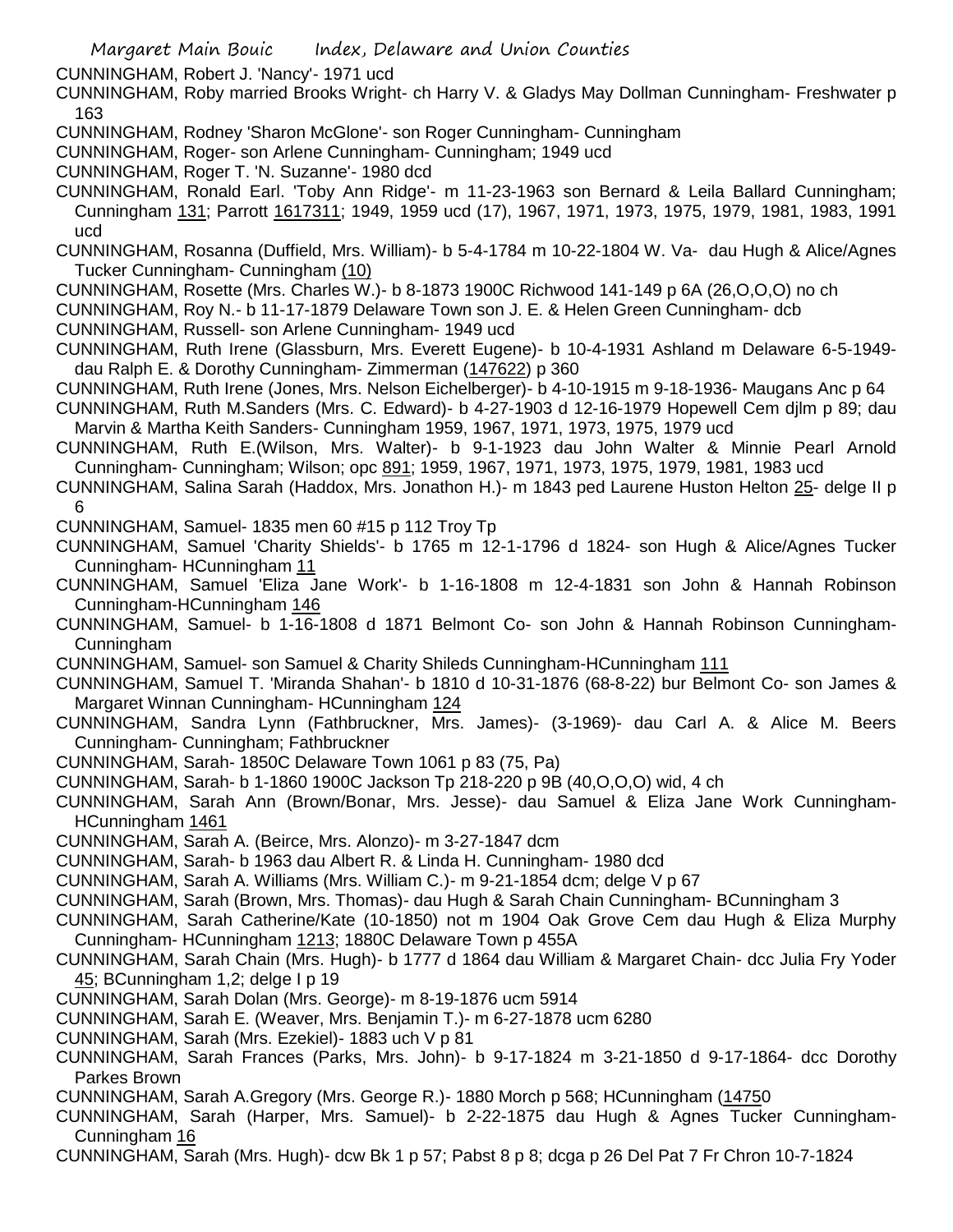- Margaret Main Bouic Index, Delaware and Union Counties
- CUNNINGHAM, Sarah- dau James & Pary Cunningham- 1870C Leesburg Tp 233-241 p 30 (8,O)
- CUNNINGHAM, Sarah Jane (Wise, Mrs. )- dau George & Mary Harris Cunningham- HCunningham,1492
- CUNNINGHAM, Sarah (Mrs. John)- 1850c Troy Tp 2533 p 134 (41, Pa)
- CUNNINGHAM, Sarah (Mrs. Madison)- 1850C Jerome Tp 1896-1917 p 277 (36, Va); 1860C Jerome Tp 44-442 p 7 (43, Va)
- CUNNINGHAM, Sarah (McLean, Mrs.Lewis)- d 10-24-1962 (94) bur Claibourne Cem- dau Jackson & Johanna Gayner Cunningham- Cunningham
- CUNNINGHAM, Sarah Marjory (Mrs. Barnet)- BCunningham 1; dcc Julia Fry Yoder 177
- CUNNINGHAM, Sarah (Morrison, Mrs. John)- dau Barnett II & Anna Wilson Cunningham- BCunningham 2
- CUNNINGHAM, Sarah (Rankin, Mrs. William)- b 1806 Oak Grove Cem dau John & Hannah Robinson Cunningham- Cunningham 145
- CUNNINGHAM, Sarah Reynolds (Mrs. George)- unec XIV p 6
- CUNNINGHAM, Sarah Wise (Mrs. John)- b 1809 d 1892 Marlborough Cem Powell p 291; dau john Wisetcmc p 6; HCunningham (147); Pabst 0
- CUNNINGHAM, Senorica- b 7-1847 dau John & Amand Cunningham- 1860C Jerome Tp 210-211 p 31 914, Va); 1870C Jerome Tp 221-212 p 29 (22, Va); 1900C Darby Tp 248-257 p 13A (52,Va,Va,Va)
- CUNNINGHAM, Shane- son Tim & Debbie Cunningham- Cunningham
- CUNNINGHAM, Sharon Louise (Meyer, Mrs. Paul Douglas)- b 9-3-1952 m 6-8-1974 dau LeRoy E. & Emma Louise Rausch Cunningham- Cunningham 1332; Rausch 162232; Parrott 1617332; 1959 ucd(6), 1967, 1971 ucd
- CUNNINGHAM, Sharon McGlone (Mrs. Rodney)- dau William & Esther McGlone- Cunningham
- CUNNINGHAM, Sheila- dau Donald & Mary Kinder Cunningham- Cunningham
- CUNNINGHAM, Sherman- son L. & Mary Cunningham- 1880C Claibourne Tp 191-203 (2,O,O,O)
- CUNNINGHAM, S. M.- grad DHS 1884 delge VII p 6
- CUNNINGHAM, Squire- Pabst 3 p 34, 6 p 13
- CUNNINGHAM, Stanley- son Ora Myrtle Cunningham-Cunningham
- CUNNINGHAM, Stella (Mrs. Greg)- Cunningham
- CUNNINGHAM, Stella M.- b 2-1889 dau James William & Martha A. Jolliff Cunningham- 1900C Claibourne Tp 330-348 p 14A (11,O,O,O)
- CUNNINGHAM, Steven A.'Karen L. Curry' m 8-30-1991 son Roy & Patricia Cunningham- Cunningham; Curry
- CUNNINGHAM, Sue Ann Barnes (Mrs. Philip L.)- m 7-23-197- dau Harold S. & Wahneta J. Barnes- Barnes; 1961, 1969, 1971 dcd
- CUNNINGHAM, Sue- dau W. Bernard & Leila C. Ballard Cunningham- 1949, 1959 ucd (13)
- CUNNINGHAM, Susan- b 4-17-1859 Ohio- (27-1886) Claibourne Tp- uninf p 3
- CUNNINGHAM, Susan King (Mrs. John)- Powers p 210, 211, 237
- CUNNINGHAM, Susan (Money, Mrs. Nicholas)- b 11-19-1801 m 7-30-1835 d 1876- Powell p 169; dcc Kenneth Welsh 11
- CUNNINGHAM, Susannah- b 1833 d 1842 dau Joseph & Nancy Cunningham- BCunningham 4
- CUNNINGHAM, N. Suzanne (Mrs. Roger T.)- 1980 dcd
- CUNNINGHAM, Sylvia (Keller, Mrs. Mark)- Weaver 75
- CUNNINGHAM, T.- 1883 uch IV p 506, 533
- CUNNINGHAM, Tanya- dau Charles K. & Louise Hammet Cunningham- Cunningham
- CUNNINGHAM, Tanya- dau John E. & Carol R. Cunningham- 1973, 1975, 1979, 1981 ucd; engaged to Daniel B. Smith
- CUNNINGHAM, Tell- son James & Zipporah Ports Cunningham- 1880C Lessburg Tp 67 p 7 (6,O,O,O) p 178C
- CUNNINGHAM, Teresa M.- sister Margaret Catherine Cunningham Basiliadis- Cunningham
- CUNNINGHAM, Thelma (Mrs. Edward)- 1949 ucd
- CUNNINGHAM, Thelma (Wilson, Mrs. Martin)- m 8-26-1925 dau Ora Myrtle Cunningham- Cunningham; 1985 uch p 148
- CUNNINGHAM, Thomas A. 'Jane E.'- 1959, 1971, 1979, 1991 ucd
- CUNNINGHAM, Thomas- son Ian Mclaren & Luverne Hirsch Cunningham- Cunningham
- CUNNINGHAM, Thomas W. 'Millie J.'- b 1843 d 1923 Claibourne Cem p 13; 1870C Leesburg 234-242 p 30 (26,O); 1880C Leesburg Tp 64 p 6 (36,o,O,O) p 177A
- CUNNINGHAM, Tiffany Brooke- stillborn 4-27-1981 Oakdale Cem I p 61- dau Rodney & Sharon McGlone Cunningham- Cunningham
- CUNNINGHAM, Tim 'Debbie'- son Philip L. & Sue Ann Barnes Cunningham- Cunningham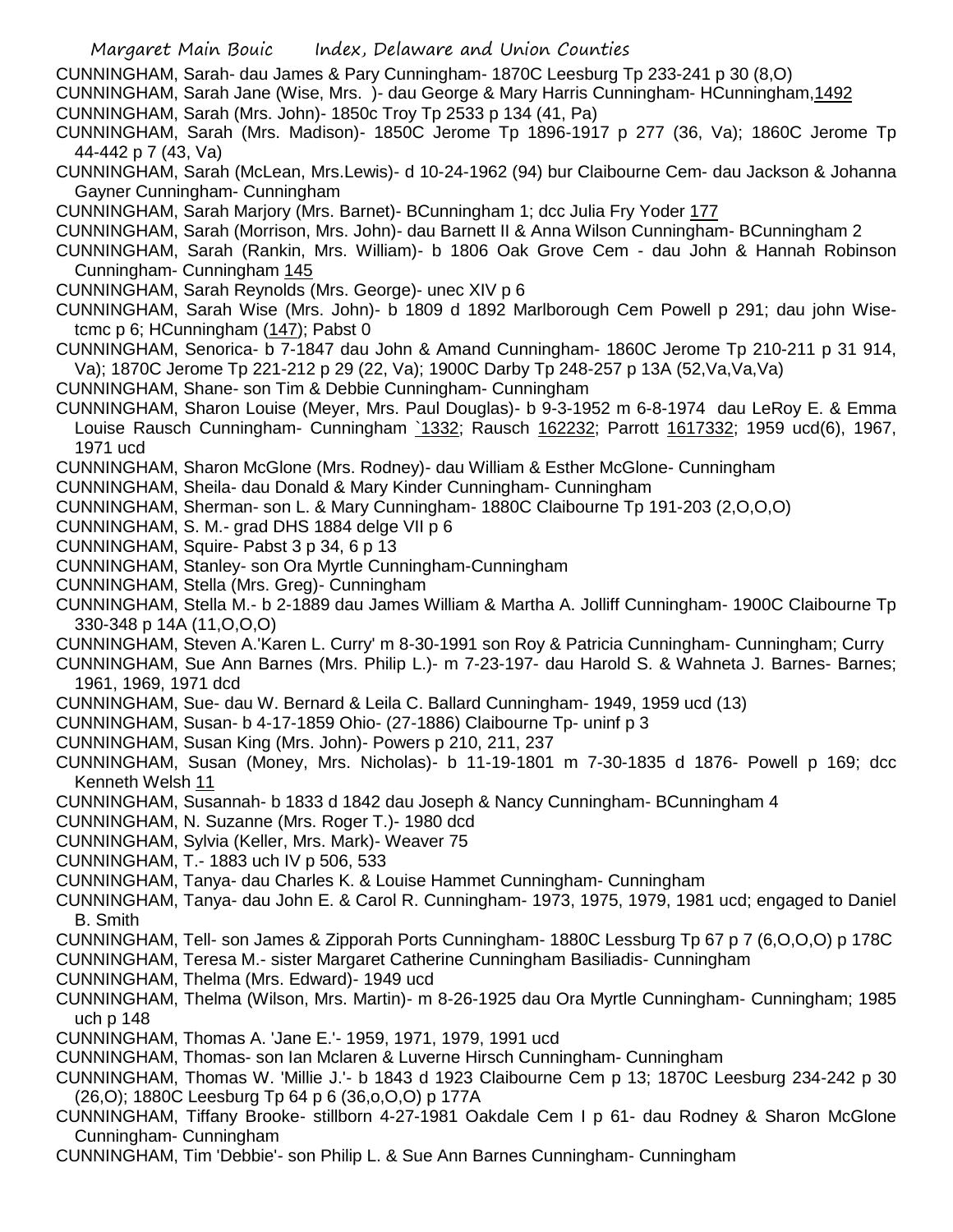Margaret Main Bouic Index, Delaware and Union Counties CUNNINGHAM, Tim- son Vernon E. & Mary C. Cunningham- JWCunningham 1511; 1959 ucd(14) CUNNINGHAM, Timothy- (12-1969)- son Carl A. & Alice M. Beers Cunningham- Cunningham CUNNINGHAM, Timothy John- b 5-20-1982 son Greg & Stella Bower Cunningham- Cunningham CUNNINGHAM, Toby Ann Ridge (Mrs. Ronald Earl)- m 11-23-1963 dau Hugh Ridge- Cunningham (1311); Parrott (1617311); 1967, 1971, 1973, 1975, 1979, 1981, 1983; 1991 ucd CUNNINGHAM, Todd- son Greg & Stella Boser Cunningham- Cunningham CUNNINGHAM, Tom L. 'Linda C. Johnson'-b 1952 m 6-29-19-- son Vernon Eugene & Mary Cunningham-JWCunningham 1514; 1959, 1967, 1971, 1973, 1975, 1979, 1981, 1983, 1991 ucd CUNNINGHAM, Tommy James- b 1983 son Tom L. & Linda C. Johnson Cunningham- JWCunningham 15142 -1983 1991 ucd CUNNINGHAM, Tony- son Carl A. & Alice M. Beers Cunningham- Cunningham CUNNINGHAM, Trish- dau Philip L. & Sue Ann Barnes Cunningham- Cunningham CUNNINGHAM, Vera- son Arlene Cunningham- 1949 ucd CUNNINGHAM, Vernon E. 'Mary E.'- son C. Edward & Ruth M. Sanders Cunningham- JWCunningham 151; 1959, 1967, 1971, 1973, 1975, 1979, 1981, 1983 ucd CUNNINGHAM, Virginia Gorby (Mrs. William Work)-Cunningham (1465) CUNNINGHAM, Virginia (McLeod, Mrs. John E.)- dau George W. & Mabel Swickard Cunningham-Cunningham CUNNINGHAM, Walter Ray- son Myron & Mary Shanklin Cunningham- Cunningham CUNNINGHAM, Warren- son Charles K. & E. Louise Hammet Cunningham- Cunningham CUNNINGHAM, W. deLancey 'Mary Evelyn Cammann'- m 4-18-1891- Weiser p 208 CUNNINGHAM, Wesley- 1850C Brown Tp 2907 p 160 (19, Ireland) CUNNINGHAM, Will- Cunningham Reunion- delge X p 8 CUNNINGHAM, William- 1835 men 17 #91 p 26 Brown Tp; 1840C Brown Tp p 210 (40-50) CUNNINGHAM, William- 1880C Delaware Tp p 32-C CUNNINGHAM, William- 1820C Delaware Tp; will dcw Bk 4 p 315 (34); Pabst 5 p 2; Cunningham; dpc p 1, 18; hmp p 27, 71; delge VII p 46 CUNNINGHAM, William- Pabst 8 p 8; Freshwater p 188 CUNNINGHAM, William A.- son John Jr. & Sarah Wise Cunningham- HCunningham 1476; 1850C Troy Tp 2533 p 134 (41, Pa) CUNNINGHAM, William- son Barnet & Sarah Margery Cunningham- BCunningham 1 CUNNINGHAM, William Bernard 'Leila Parrott'- b 1917 d 1978 Claibourne Cem p 102; BCunningham 1 CUNNINGHAM, William B.- b 6-16-1965 d 11-6-1981 Claibourne cem p 102 CUNNINGHAM, William Brent- son Gary & Gloria Kale Cunningham- see Brent; 1967 ucd CUNNINGHAM, William C. 'Sarah A. Williams'- m 9-21-1854 dcm; delge V p 67 CUNNINGHAM, William Crawford- grandson William McClure- dcw Bk 2 p 226 CUNNINGHAM, William C.- son William & Esther Cunningham- 1850C Brown Tp 2903 p 160 (23, Pa0; dcw Bk 4 p 315 (340 CUNNINGHAM, William 'Esther'- 1850C Brown Tp 2903 p 160 (56, Pa); hadc p 20; CCC Brown Tp 1849 CUNNINGHAM, William F.- son Ernest W. & Dorthea Cunningham- Cunningham CUNNINGHAM, William F. 'Edna Marie Quinlan'- Weiser p 833 CUNNINGHAM, William Frank 'Barbara Louise Gale'- m 9-1959- Cunningham CUNNINGHAM, William Frank'Anna Ferris'- Robinson 3,4- so CUNNINGHAM, William Harris 'Nancy Gross'- son George & Mary Harris Cunningham- HCunningham 1493 CUNNINGHAM, William- d b 2- 1773 son Hugh & Alice/Agnes Tucker Cunningham- HCunningham 15 CUNNINGHAM, William II b 4-25-1778 son Hugh & Alice/Agnes Tucker Cunningham- HCunningham 17 CUNNINGHAM, William- son Hugh & Sarah Chain Cunningham- BCunningham 3- exec of Hugh Cunninghamdcga p 26 Del Pat & Fr Chron 10-7-1824; delge I p 19, V p 66 CUNNINGHAM, William H.- b 10-7-1908 d 3-4-1975 Hopewell cem djlm p 89 CUNNINGHAM, William- son Ian Mclaren & Luverne Hirsch Cunningham- Cunningham CUNNINGHAM, James William 'Martha A. Jolliff'- b 6-1865 1915 uch p 854; WCunningham 1; 1900C Claibourne Tp 330-348 p14A (34, Miss,O,Missouri) m 12y CUNNINGHAM, William- son James & Margaret Winnan Cunningham- HCunningham 123 CUNNINGHAM, William- son Ora Myrtle Cunningham- Cunningham CUNNINGHAM, William- son Rev. R. David & Jeannette McElhose Cunningham- Cunningham CUNNINGHAM, William- son Thomas & Millie Cunningham- 1870C Leesburg Tp 234-242 p 30 (5,O)